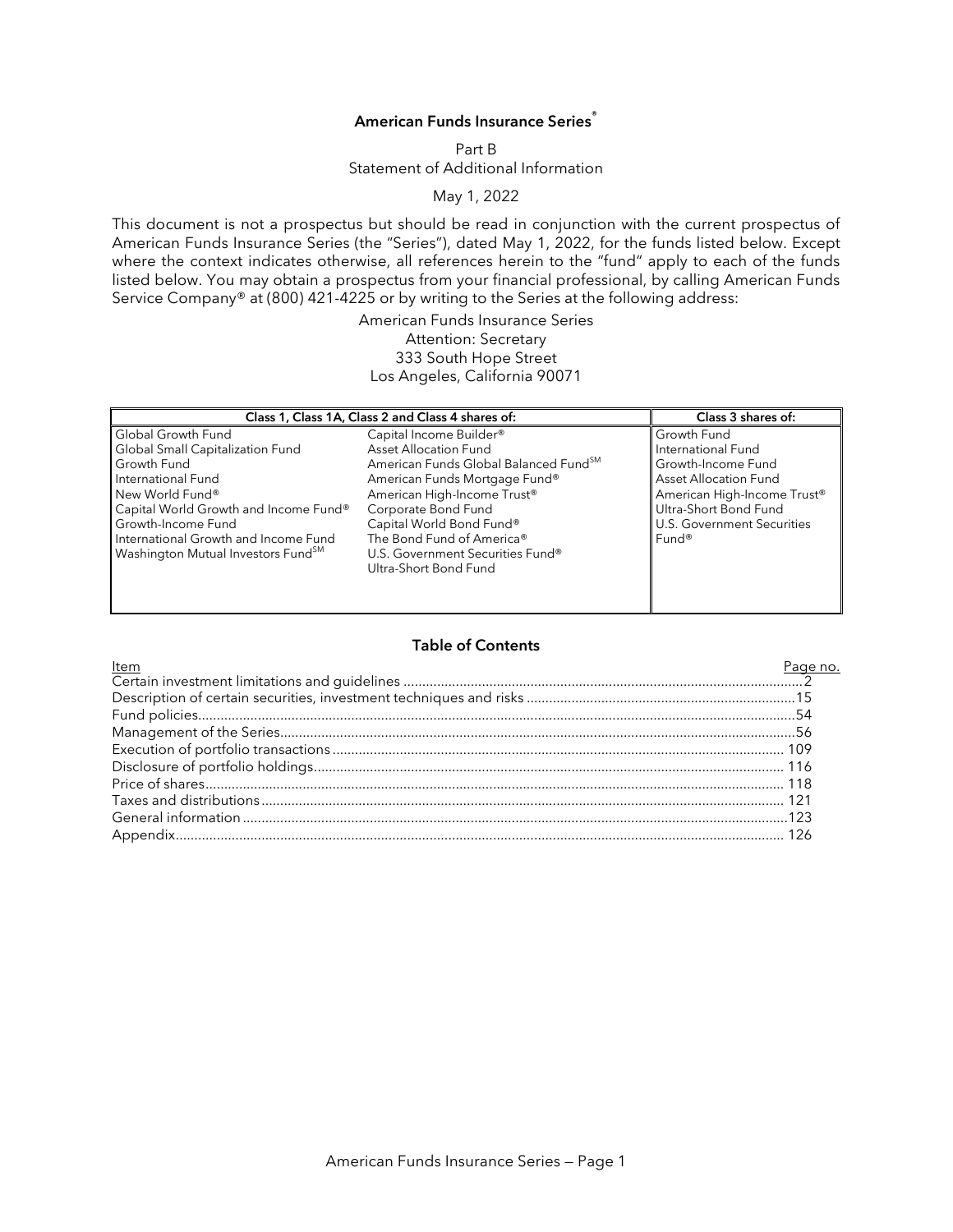### **Certain investment limitations and guidelines**

The following limitations and guidelines are considered at the time of purchase, under normal circumstances, and are based on a percentage of each fund's net assets (excluding, for the avoidance of doubt, collateral held in connection with securities lending activities) unless otherwise noted. This summary is not intended to reflect all of the funds' investment limitations.

# **Global Growth Fund**

General

The fund invests at least 65% of its assets in common stocks.

Investing outside the U.S.

- Under normal market conditions, the fund invests at least 40% of its net assets in issuers domiciled outside the United States. If market conditions are not deemed favorable by the fund's investment adviser, the fund will invest at least 30% of its net assets in issuers domiciled outside the United States.
- In determining the domicile of an issuer, the fund's investment adviser will generally look to the domicile determination of a leading provider of global indexes, such as Morgan Stanley Capital International. However, the adviser in its discretion also may take into account such factors as where the issuer's securities are listed and where the issuer is legally organized, maintains principal corporate offices, conducts its principal operations, generates revenues and/or has credit risk exposure.

### Debt instruments

The fund may invest up to 10% of its assets in straight debt securities (i.e., debt securities that do not have equity conversion or purchase rights) rated Baa1 or below and BBB+ or below by NRSROs or in unrated securities that are determined to be of equivalent quality by the fund's investment adviser. The fund currently intends to look to the ratings from Moody's Investors Services, Standard & Poor's Ratings Services and Fitch Ratings. If rating agencies differ, securities will be considered to have received the highest of these ratings, consistent with the fund's investment policies.

# **Global Small Capitalization Fund**

Equity securities

• Normally, the fund invests at least 80% of its assets in equity securities of companies with small market capitalizations, measured at the time of purchase. However, the fund's holdings of small capitalization stocks may fall below the 80% threshold due to subsequent market action. The investment adviser currently defines "small market capitalization" companies to be companies with market capitalizations of \$6.0 billion or less. The investment adviser has periodically re-evaluated and adjusted this definition and may continue to do so in the future.

Investing outside the U.S.

• Under normal market conditions, the fund invests at least 40% of its assets in issuers domiciled outside the United States. If market conditions are not deemed favorable by the fund's investment adviser, the fund will invest at least 30% of its net assets in issuers domiciled outside the United States.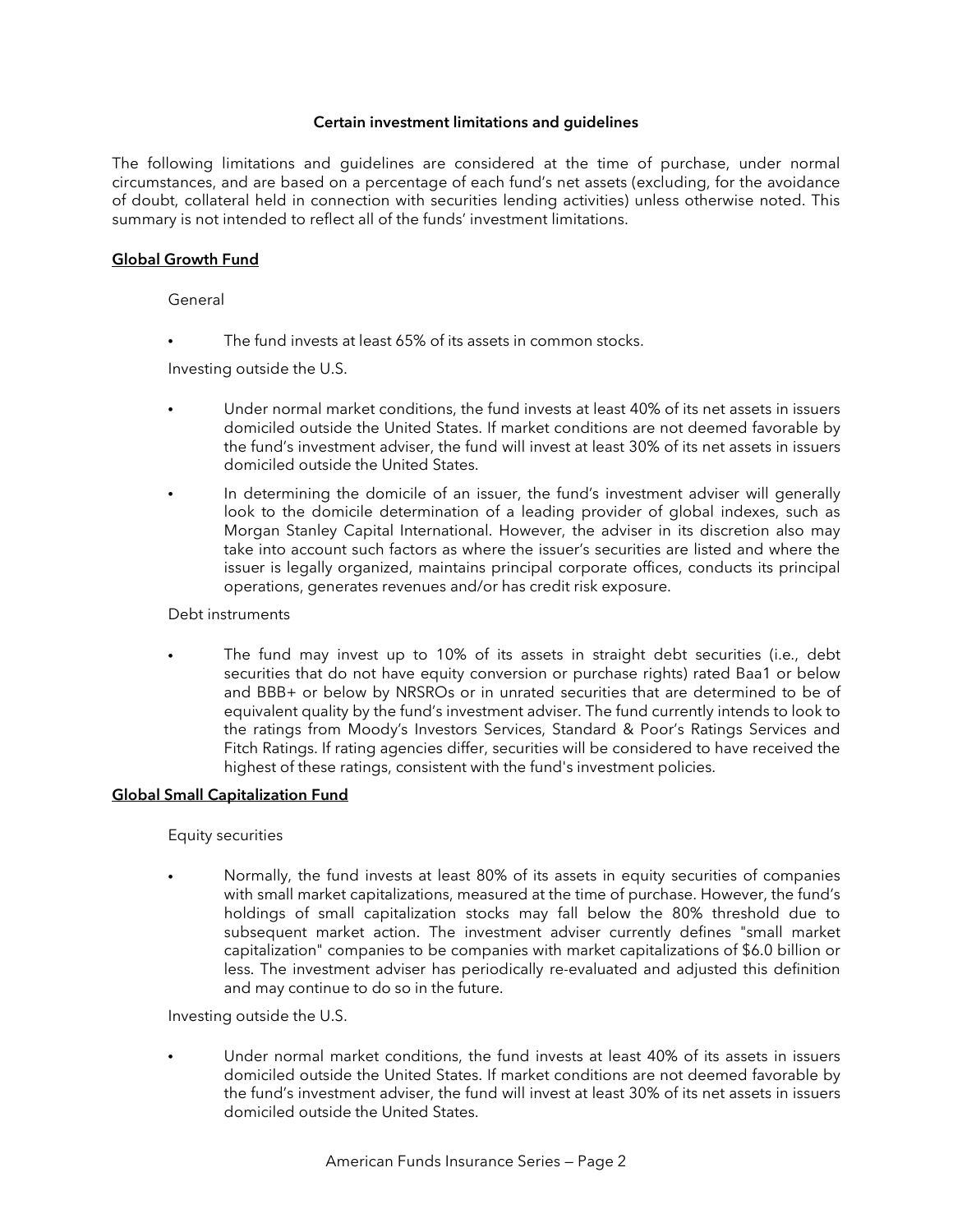In determining the domicile of an issuer, the fund's investment adviser will generally look to the domicile determination of a leading provider of global indexes, such as Morgan Stanley Capital International. However, the adviser in its discretion also may take into account such factors as where the issuer's securities are listed and where the issuer is legally organized, maintains principal corporate offices, conducts its principal operations, generates revenues and/or has credit risk exposure.

### Debt instruments

• The fund may invest up to 10% of its assets in straight debt securities (i.e., debt securities that do not have equity conversion or purchase rights) rated Baa1 or below and BBB+ or below by NRSROs, or unrated but determined to be of equivalent quality by the fund's investment adviser. The fund currently intends to look to the ratings from Moody's Investors Services, Standard & Poor's Ratings Services and Fitch Ratings. If rating agencies differ, securities will be considered to have received the highest of these ratings, consistent with the fund's investment policies.

# **Growth Fund**

## General

The fund invests at least 65% of its assets in common stocks.

Investing outside the U.S.

- The fund may invest up to 25% of its assets in securities of issuers domiciled outside the United States.
- In determining the domicile of an issuer, the fund's investment adviser will generally look to the domicile determination of a leading provider of global indexes, such as Morgan Stanley Capital International. However, the adviser in its discretion also may take into account such factors as where the issuer's securities are listed and where the issuer is legally organized, maintains principal corporate offices, conducts its principal operations, generates revenues and/or has credit risk exposure.

# Debt instruments

The fund may invest up to 10% of its assets in straight debt securities (i.e., debt securities that do not have equity conversion or purchase rights) rated Ba1 or below and BB+ or below by NRSROs, or unrated but determined to be of equivalent quality by the fund's investment adviser. The fund currently intends to look to the ratings from Moody's Investors Services, Standard & Poor's Ratings Services and Fitch Ratings. If rating agencies differ, securities will be considered to have received the highest of these ratings, consistent with the fund's investment policies.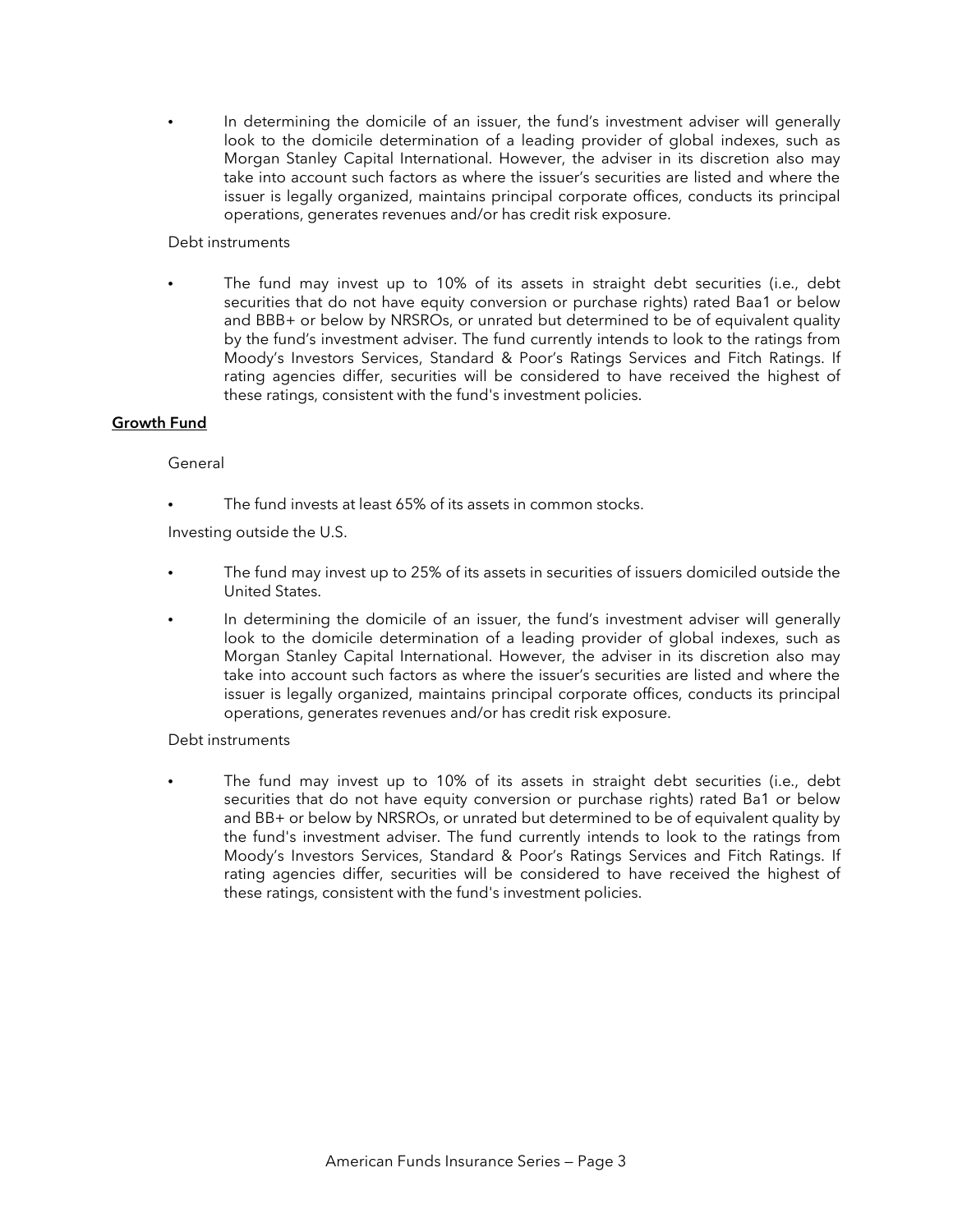## **International Fund**

#### General

• The fund invests at least 65% of its assets in common stocks of companies domiciled outside the United States.

# Debt instruments

• The fund may invest up to 5% of its assets in straight debt securities (i.e., debt securities that do not have equity conversion or purchase rights) rated Baa1 or below and BBB+ or below by NRSROs or in unrated securities that are determined to be of equivalent quality by the fund's investment adviser. The fund currently intends to look to the ratings from Moody's Investors Services, Standard & Poor's Ratings Services and Fitch Ratings. If rating agencies differ, securities will be considered to have received the highest of these ratings, consistent with the fund's investment policies.

Investing outside the U.S.

In determining the domicile of an issuer, the fund's investment adviser will generally look to the domicile determination of a leading provider of global indexes, such as Morgan Stanley Capital International. However, the adviser in its discretion also may take into account such factors as where the issuer's securities are listed and where the issuer is legally organized, maintains principal corporate offices, conducts its principal operations, generates revenues and/or has credit risk exposure.

# **New World Fund**

**General** 

- The fund invests at least 35% of its assets in equity and debt securities of issuers based primarily in qualified countries with developing economies and/or markets. The prospectus contains information on factors considered in determining whether a country is qualified, as well as information on the qualified developing countries in which the fund may currently invest.
- In determining the domicile of an issuer, the fund's investment adviser will generally look to the domicile determination of a leading provider of global indexes, such as Morgan Stanley Capital International. However, the adviser in its discretion also may take into account such factors as where the issuer's securities are listed and where the issuer is legally organized, maintains principal corporate offices, conducts its principal operations, generates revenues and/or has credit risk exposure.

#### Equity securities

• The fund may invest its assets in equity securities of any company, regardless of where it is based, if the fund's investment adviser determines that a significant portion of its assets or revenues (generally 20% or more) is attributable to developing countries.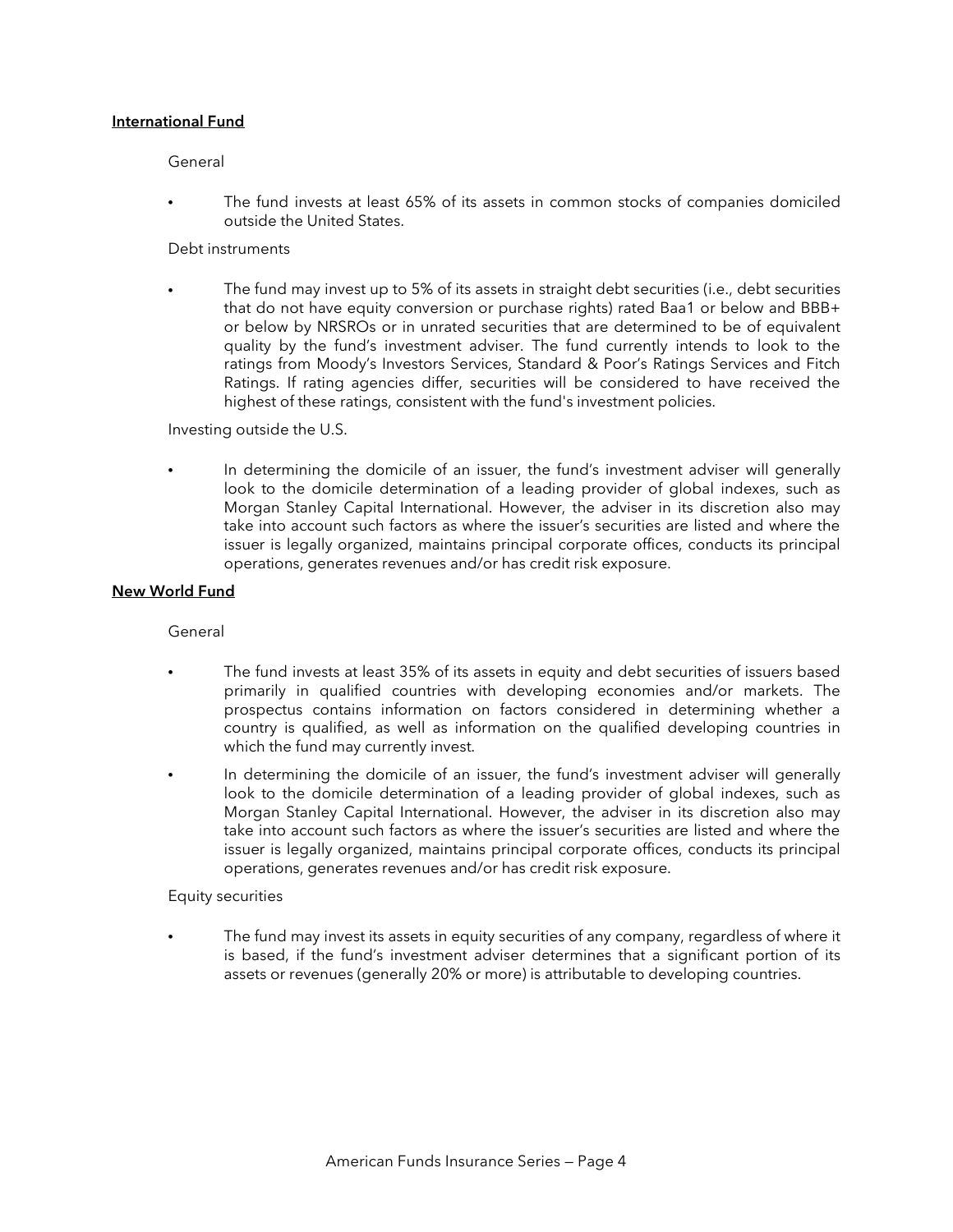#### Debt instruments

The fund may invest in nonconvertible debt securities, including government bonds and securities rated Ba1 or below and BB+ or below by Nationally Recognized Statistical Rating Organizations designated by the fund's investment adviser or unrated but determined to be of equivalent quality, of issuers primarily based in qualified countries with developing economies and/or markets, or of issuers that the fund's investment adviser determines have a significant portion of their assets or revenues (generally 20% or more) attributable to developing countries. The fund will generally purchase debt securities considered consistent with its objective of long-term capital appreciation. The fund currently intends to look to the ratings from Moody's Investors Service, Standard & Poor's Ratings Services and Fitch Ratings. If rating agencies differ, securities will be considered to have received the highest of these ratings, consistent with the fund's investment policies.

## **Capital World Growth and Income Fund**

- The fund may invest up to 10% of its assets in straight debt securities (i.e., not convertible into equity) rated Baa1 or below and BBB+ or below by Nationally Recognized Statistical Rating Organizations designated by the fund's investment adviser or unrated but determined by the fund's investment adviser to be of equivalent quality. The fund currently intends to look to the ratings from Moody's Investors Service, Standard & Poor's Ratings Services and Fitch Ratings. If rating agencies differ, securities will be considered to have received the highest of these ratings, consistent with the fund's investment policies.
- The fund may invest up to 5% of its assets in straight debt securities (i.e., not convertible into equity) rated Ba1 or below and BB+ or below by Nationally Recognized Statistical Rating Organizations designated by the fund's investment adviser or unrated but determined by the fund's investment adviser to be of equivalent quality.
- For temporary defensive purposes, the fund may invest principally or entirely in securities that are denominated in U.S. dollars or whose issuers are domiciled in the United States. Securities denominated in U.S. dollars include American Depositary Receipts ("ADRs"), certain European Depositary Receipts ("EDRs") and Global Depositary Receipts ("GDRs").
- In determining the domicile of an issuer, the fund's investment adviser will generally look to the domicile determination of a leading provider of global indexes, such as Morgan Stanley Capital International. However, the adviser in its discretion also may take into account such factors as where the issuer's securities are listed and where the issuer is legally organized, maintains principal corporate offices, conducts its principal operations, generates revenues and/or has credit risk exposure.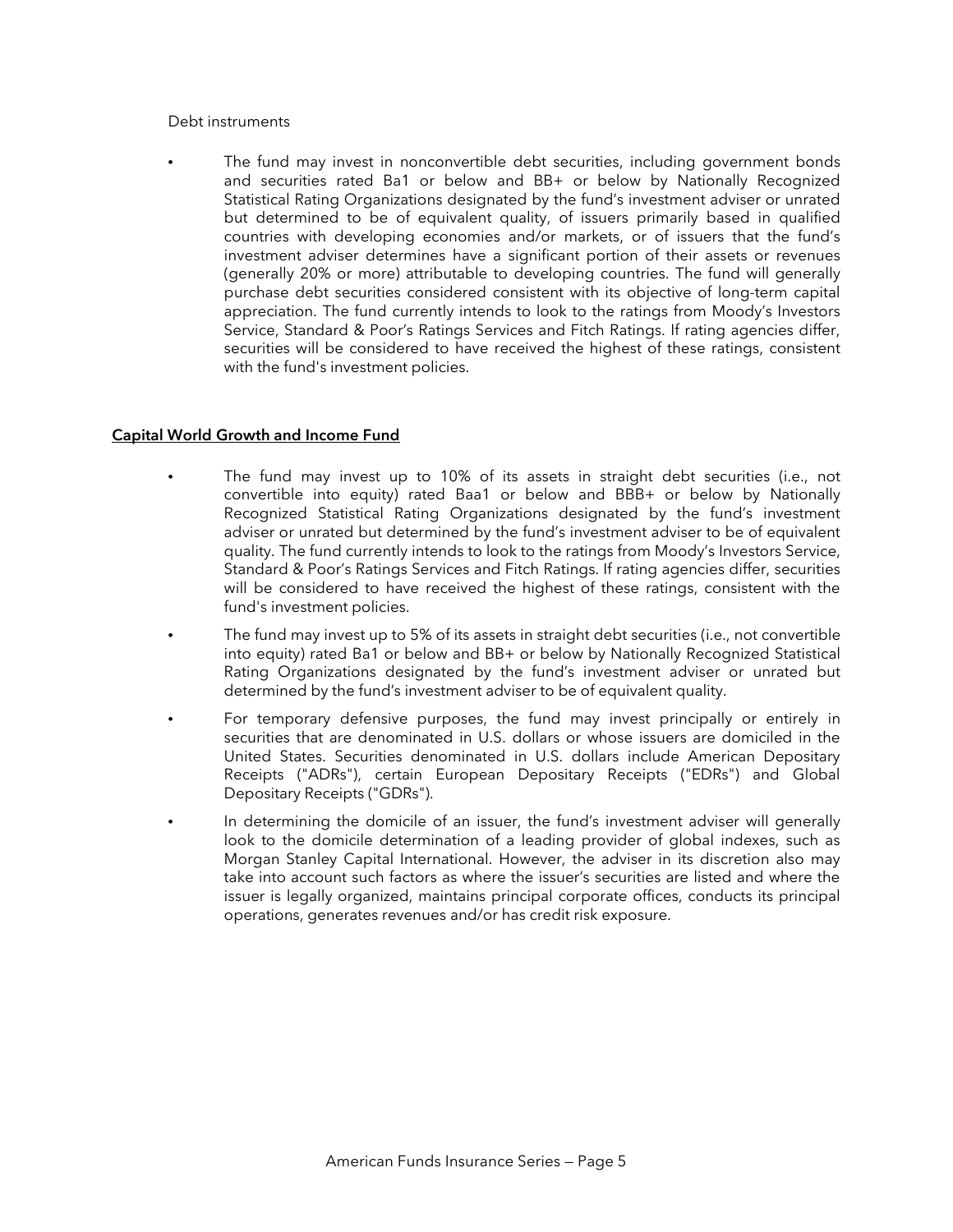## **Growth-Income Fund**

General

The fund invests primarily in common stocks or other securities that demonstrate the potential for appreciation and/or dividends.

Investing outside the U.S.

- The fund may invest up to 15% of its assets in securities of issuers domiciled outside the United States.
- In determining the domicile of an issuer, the fund's investment adviser will generally look to the domicile determination of a leading provider of global indexes, such as Morgan Stanley Capital International. However, the adviser in its discretion also may take into account such factors as where the issuer's securities are listed and where the issuer is legally organized, maintains principal corporate offices, conducts its principal operations, generates revenues and/or has credit risk exposure.

### Debt instruments

• The fund may invest up to 5% of its assets in straight debt securities rated Ba1 or below and BB+ or below by NRSROs, or unrated but determined to be of equivalent quality by the fund's investment adviser. The fund currently intends to look to the ratings from Moody's Investors Services, Standard & Poor's Ratings Services and Fitch Ratings. If rating agencies differ, securities will be considered to have received the highest of these ratings, consistent with the fund's investment policies.

### **International Growth and Income Fund**

### General

•

The fund may invest up to 20% of its assets in securities of issuers domiciled in the United States. However, the fund has no current intention of investing more than 10% of its assets in securities of issuers domiciled in the United States (excluding cash equivalents of U.S. issuers) and issuers whose securities are primarily listed on U.S. securities exchanges.

Investing outside the U.S.

- The fund currently intends to invest at least 90% of its assets in securities of issuers domiciled outside the United States whose securities are primarily listed on exchanges outside the United States, cash, cash equivalents (including shares of money market or similar funds managed by the investment adviser or its affiliates) and securities held as collateral issued by U.S. issuers. The fund may also invest in securities of issuers domiciled outside the United States in the form of depositary receipts or other instruments by which the fund may obtain exposure to equity investments in local markets. The fund therefore expects to be invested in numerous countries outside the United States.
- In determining the domicile of an issuer, the fund's investment adviser will generally look to the domicile determination of a leading provider of global indexes, such as Morgan Stanley Capital International. However, the adviser in its discretion also may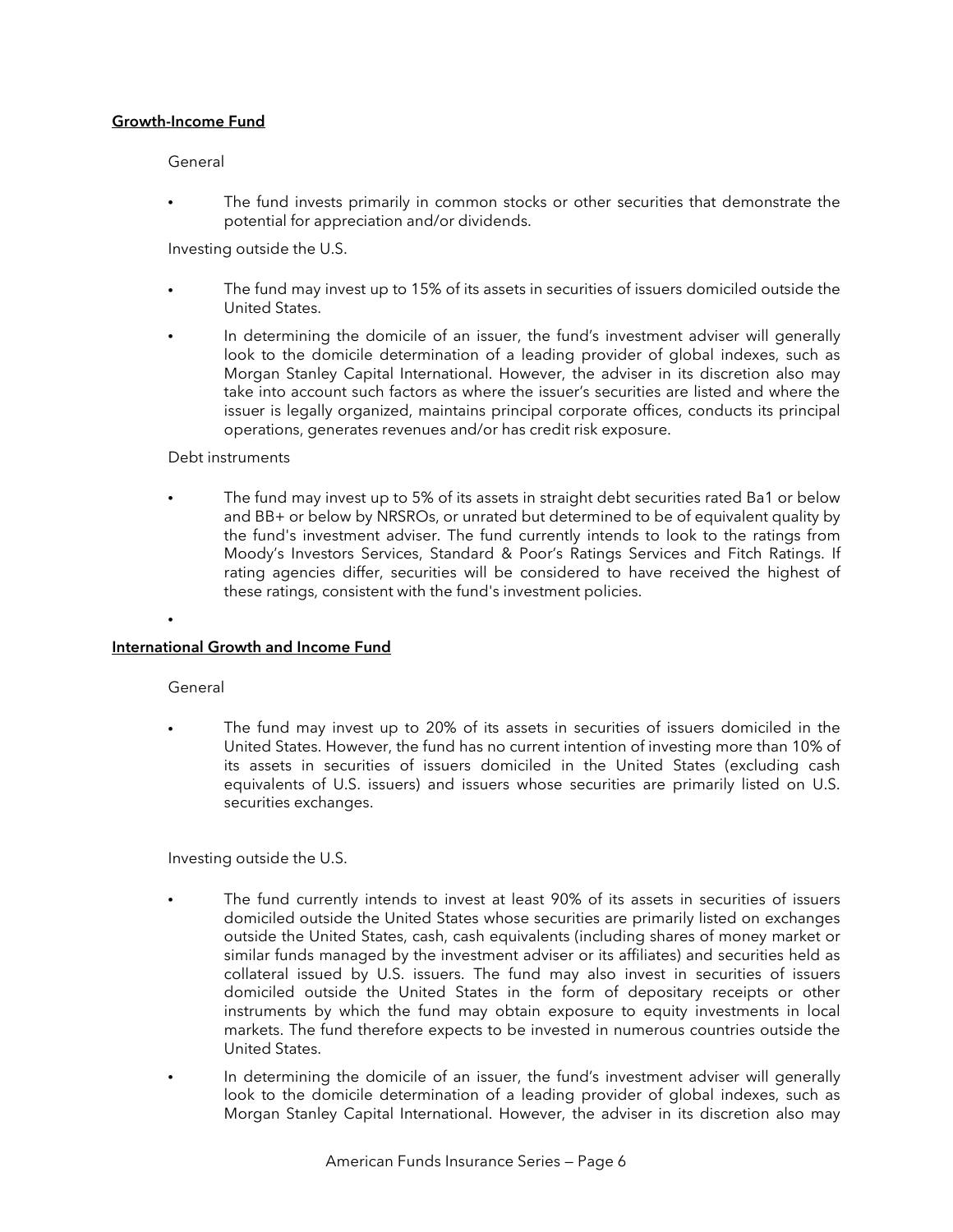take into account such factors as where the issuer's securities are listed and where the issuer is legally organized, maintains principal corporate offices, conducts its principal operations, generates revenues and/or has credit risk exposure.

## **Washington Mutual Investors Fund**

#### General

• As set forth in its prospectus, generally, common stocks and securities convertible into common stocks of issuers on the fund's Eligible List may be purchased by the fund; however, the fund may also hold, to a limited extent, short-term U.S. government securities, cash and cash equivalents.

Investing outside the U.S.

- The fund may invest up to 10% of its assets in securities of certain companies domiciled outside the United States (that is, not organized under the laws of the United States or any state thereof or the District of Columbia) and not included in the S&P 500 Index as further described below under "Washington Mutual Investors Fund and its investment policies."
- In determining the domicile of an issuer, the fund's investment adviser will generally look to the domicile determination of a leading provider of global indexes, such as Morgan Stanley Capital International. However, the adviser in its discretion also may take into account such factors as where the issuer's securities are listed and where the issuer is legally organized, maintains principal corporate offices, conducts its principal operations, generates revenues and/or has credit risk exposure.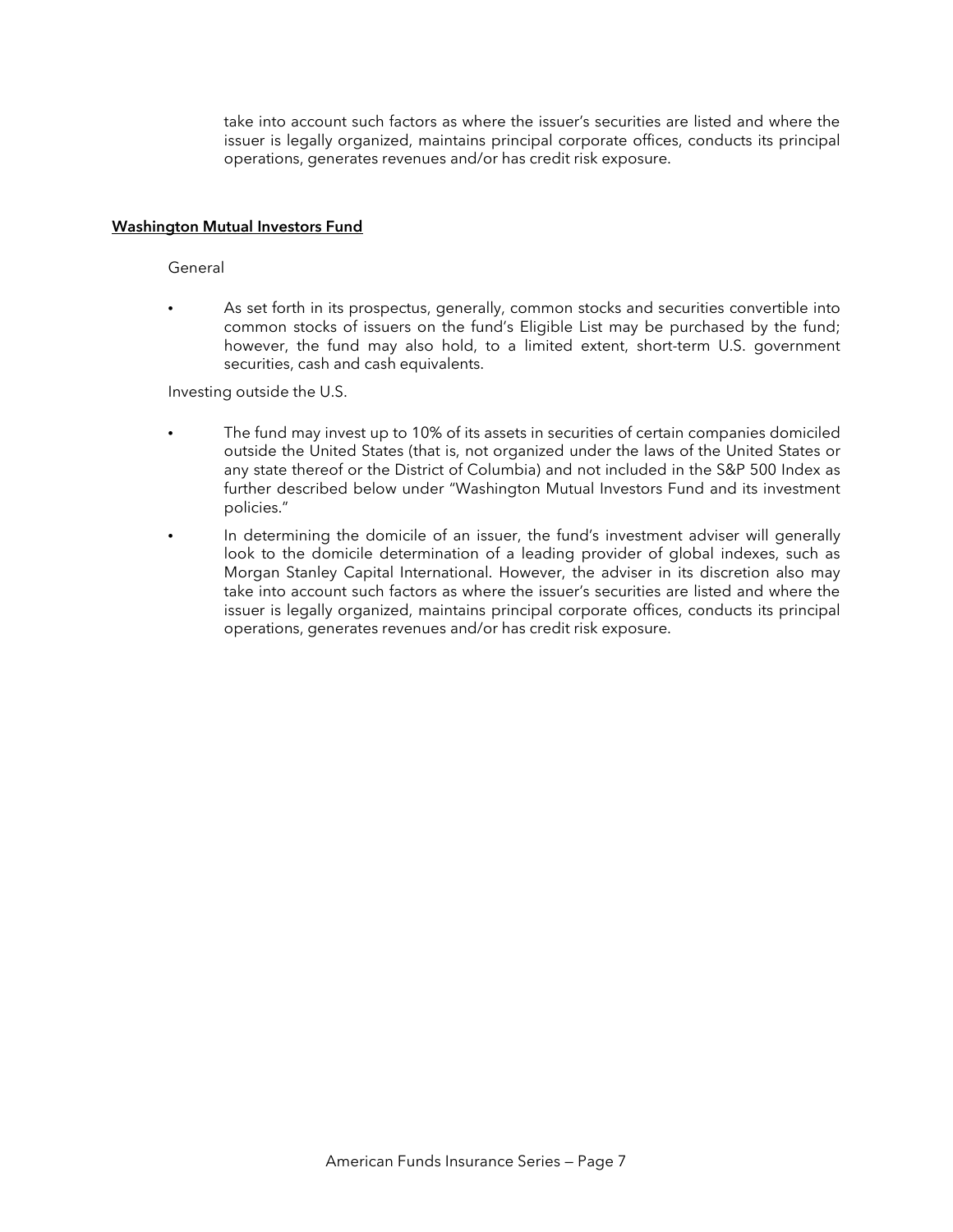## **Capital Income Builder**

Income producing securities

The fund invests at least 90% of its assets in income-producing securities.

Equity securities

The fund invests at least 50% of its assets in equity securities.

Debt instruments

The fund may invest up to 5% of its assets in straight debt securities (i.e., debt securities that do not have equity conversion or purchase rights) rated Ba1 or below and BB+ or below by Nationally Recognized Statistical Rating Organizations designated by the fund's investment adviser, or unrated but determined by the fund's investment adviser to be of equivalent quality. The fund currently intends to look to the ratings from Moody's Investors Service, Standard & Poor's Ratings Services and Fitch Ratings. If rating agencies differ, securities will be considered to have received the highest of these ratings, consistent with the fund's investment policies.

Investing outside the U.S.

- The fund may invest up to 50% of its assets in securities of issuers domiciled outside the United States.
- In determining the domicile of an issuer, the fund's investment adviser will generally look to the domicile determination of a leading provider of global indexes, such as Morgan Stanley Capital International. However, the adviser in its discretion also may take into account such factors as where the issuer's securities are listed and where the issuer is legally organized, maintains principal corporate offices, conducts its principal operations, generates revenues and/or has credit risk exposure.

### **Asset Allocation Fund**

General

• Under normal market conditions, the fund generally invests 40% to 80% of its assets in equity securities; 20% to 50% in debt securities; and 0% to 40% in money market instruments and cash.

## Debt instruments

• Up to 25% of the fund's debt assets may be invested in straight debt securities (i.e., debt securities that do not have equity conversion or purchase rights) rated Ba1 or below and BB+ or below by NRSROs, or unrated but determined to be of equivalent quality by the fund's investment adviser. The fund currently intends to look to the ratings from Moody's Investors Services, Standard & Poor's Ratings Services and Fitch Ratings. If rating agencies differ, securities will be considered to have received the highest of these ratings, consistent with the fund's investment policies.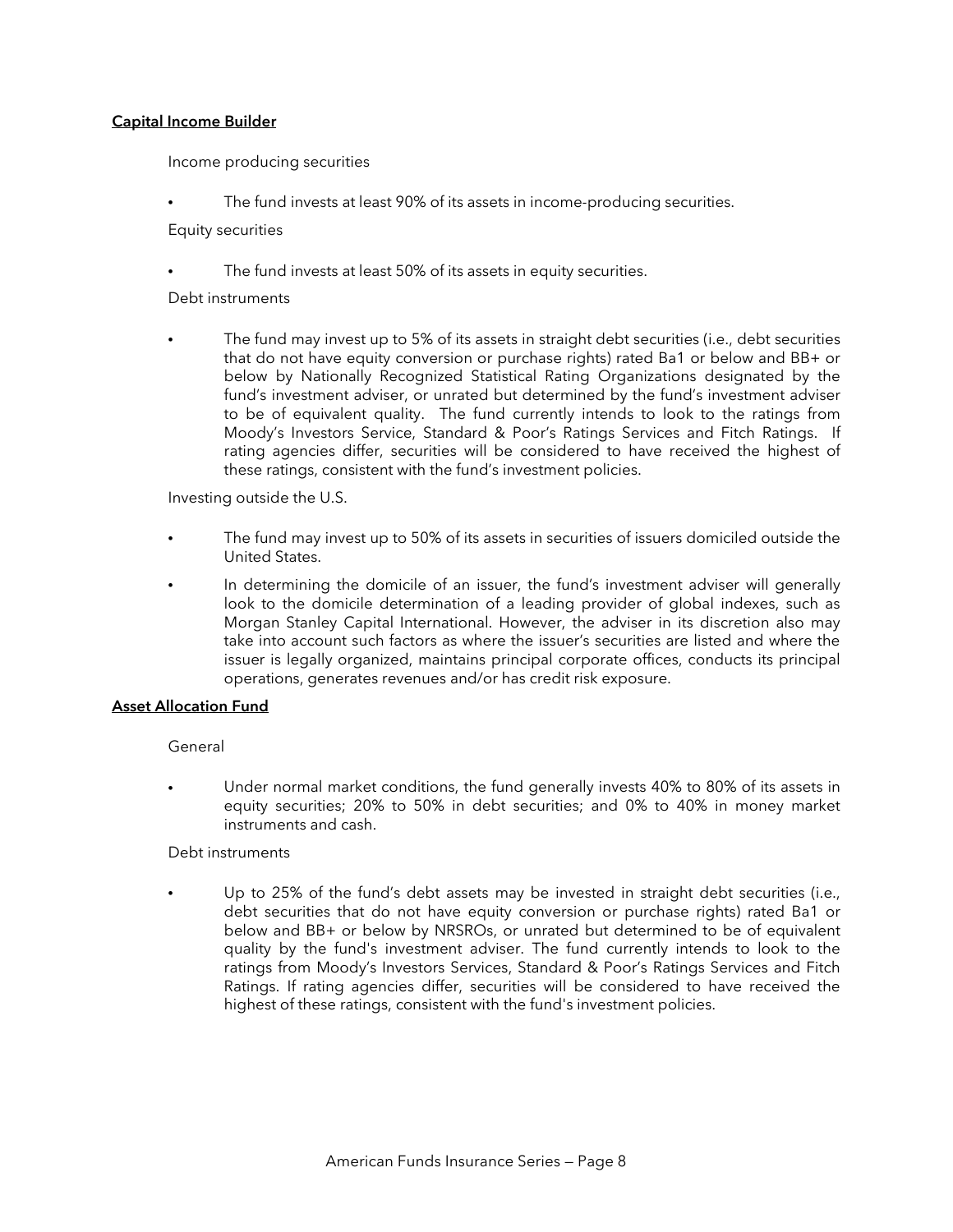Investing outside the U.S.

- The fund may invest up to 15% of its assets in equity securities of issuers domiciled outside the United States.
- The fund may invest up to 5% of its assets in debt securities of issuers domiciled outside the United States.
- In determining the domicile of an issuer, the fund's investment adviser will generally look to the domicile determination of a leading provider of global indexes, such as Morgan Stanley Capital International. However, the adviser in its discretion also may take into account such factors as where the issuer's securities are listed and where the issuer is legally organized, maintains principal corporate offices, conducts its principal operations, generates revenues and/or has credit risk exposure.

# **American Funds Global Balanced Fund**

- The fund will invest at least 45% of the value of its assets in equity investments.
- Under normal market conditions, the fund will invest at least 40% of its net assets in issuers domiciled outside of the United States, unless market conditions are not deemed favorable by the fund's investment adviser, in which case the fund would invest at least 30% of its net assets in issuers domiciled outside the United States.
- The fund will invest at least 25% of the value of its assets in debt securities (including money market instruments). These will consist of investment-grade securities (rated Baa3 or better or BBB– or better by Nationally Recognized Statistical Rating Organizations designated by the fund's investment adviser or unrated but determined to be of equivalent quality by the fund's investment adviser). The fund currently intends to look to the ratings from Moody's Investors Service, Standard & Poor's Ratings Services and Fitch Ratings. If rating agencies differ, securities will be considered to have received the highest of these ratings, consistent with the fund's investment policies.
- The fund may also invest up to 5% of its assets in lower quality, higher yielding debt securities including those convertible into common stocks (rated Ba1 or below and BB+ or below by Nationally Recognized Statistical Rating Organizations designated by the fund's investment adviser or unrated but determined to be of equivalent quality by the fund's investment adviser). Such securities are sometimes referred to as "junk bonds."
- In determining the domicile of an issuer, the fund's investment adviser will generally look to the domicile determination of a leading provider of global indexes, such as Morgan Stanley Capital International. However, the adviser in its discretion also may take into account such factors as where the issuer's securities are listed and where the issuer is legally organized, maintains principal corporate offices, conducts its principal operations, generates revenues and/or has credit risk exposure.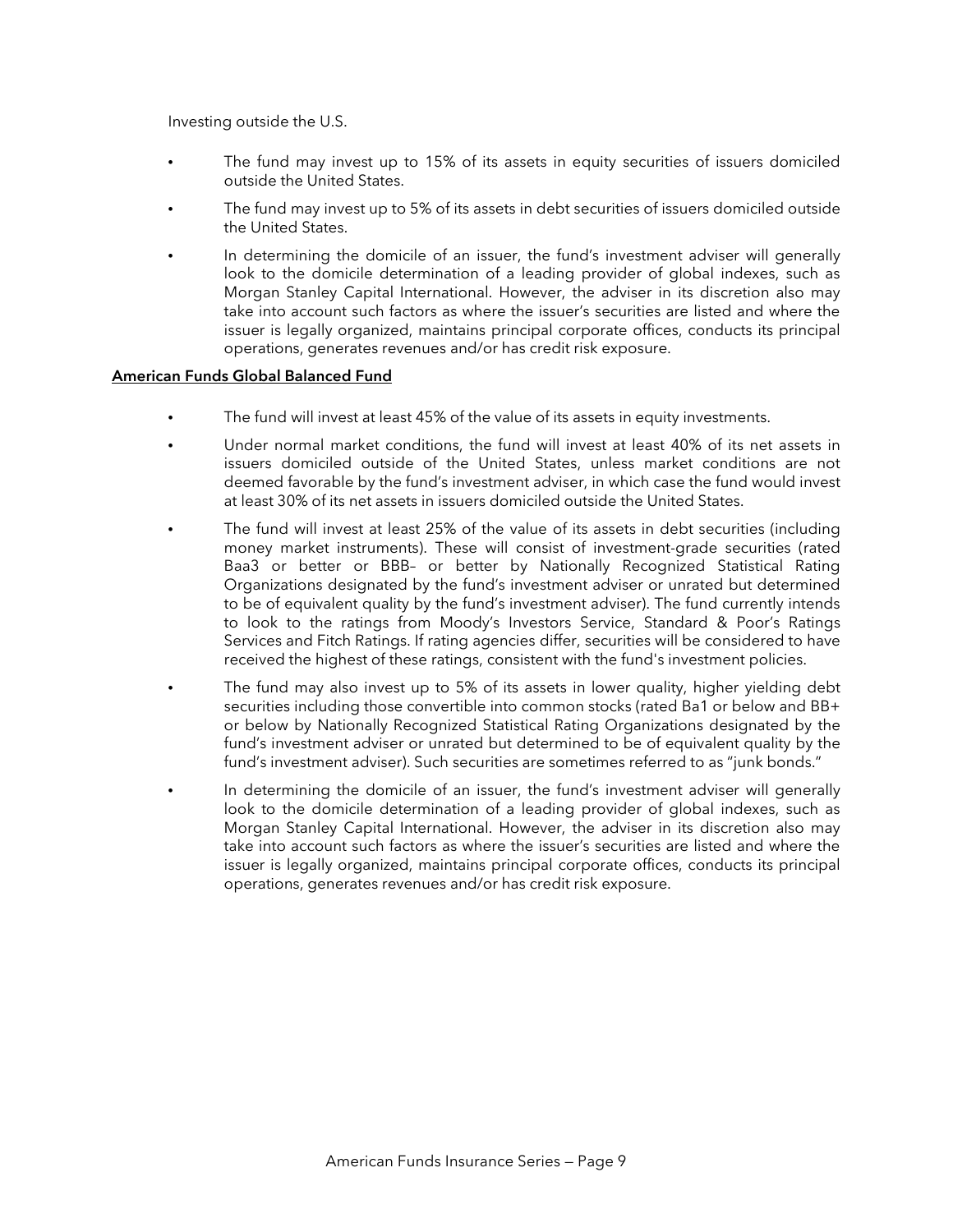## **American Funds Mortgage Fund**

- The fund invests at least 80% of its assets in mortgage-related securities, including, but not limited to, residential mortgage-backed securities and commercial mortgagebacked securities, federal agency debentures, contracts for future delivery of mortgagerelated securities (such as to be announced (TBA) contracts and mortgage dollar rolls), and other securities collateralized by mortgage loans. Under extraordinary circumstances, compliance with certain asset diversification requirements in the Internal Revenue Code applicable to insurance company separate accounts and their underlying funding vehicles may restrict the fund's ability to invest at least 80% of its assets in mortgage-related securities.
- The fund invests at least 80% of its assets in mortgage-related securities that are sponsored or guaranteed by the U.S. government, including securities issued by government sponsored entities and federal agencies and instrumentalities that are not backed by the full faith and credit of the U.S. government, and non-government mortgage-related securities that are rated in the Aaa or AAA category (by Nationally Recognized Statistical Rating Organizations designated by the fund's investment adviser) or unrated but determined to be of equivalent quality by the fund's investment adviser. The fund currently intends to look to the ratings from Moody's Investors Service, Standard & Poor's Ratings Services and Fitch Ratings. If rating agencies differ, securities will be considered to have received the highest of these ratings, consistent with the fund's investment policies.
- The fund may invest up to 5% of its assets in securities that are in the AA, Aa or A ratings category (by Nationally Recognized Statistical Rating Organizations designated by the fund's investment adviser) or unrated but determined to be of equivalent quality by the fund's investment adviser.
- The fund may invest up to 10% of its assets in securities of issuers domiciled outside the United States; however, all such securities will be U.S. dollar denominated.
- In determining the domicile of an issuer, the fund's investment adviser will generally look to the domicile determination of a leading provider of global indexes, such as Morgan Stanley Capital International. However, the adviser in its discretion also may take into account such factors as where the issuer's securities are listed and where the issuer is legally organized, maintains principal corporate offices, conducts its principal operations, generates revenues and/or has credit risk exposure.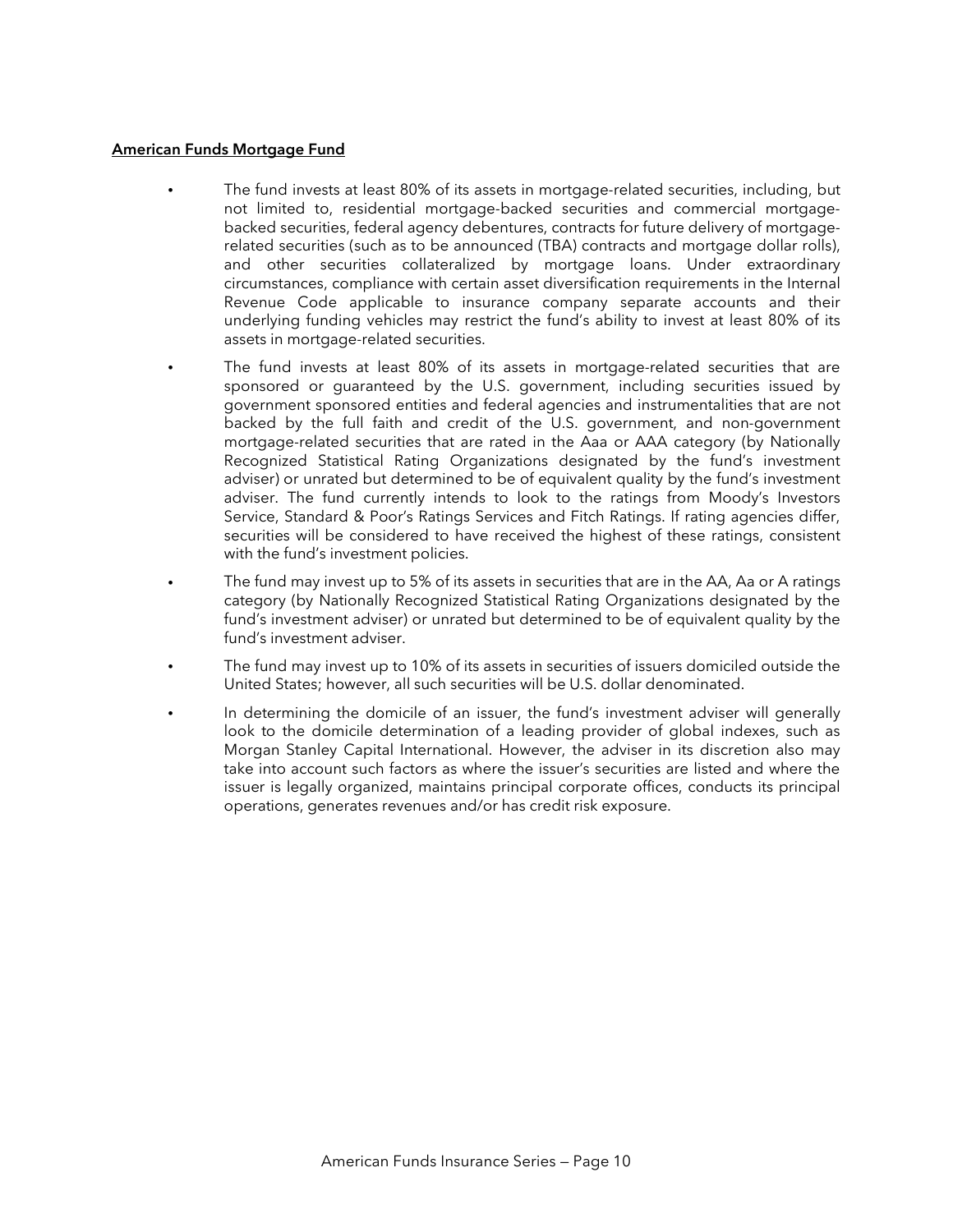## **American High-Income Trust**

#### Debt Instruments

• The fund will invest at least 80% of its assets in lower quality, lower rated debt securities (rated Ba1 / BB+ or below (by Nationally Recognized Statistical Rating Organizations designated by the fund's investment adviser) or unrated but determined by the fund's investment adviser to be of equivalent quality), including corporate loans, and other similar securities. The fund currently intends to look to the ratings from Moody's Investors Service, Standard & Poor's Ratings Services and Fitch Ratings. If rating agencies differ, securities will be considered to have received the middle rating, consistent with the fund's investment policies. If only two agencies rate a security, the lower rating is used. If only one rates a security, that single rating is used.

#### Equity

The fund may invest in equity securities (including common stock, preferred stock, warrants, rights and equity linked notes) received out of a restructuring or corporate action, or in equity securities of issuers of high yield debt (debt rated Ba1 / BB+ or below) within the same or related corporate structure.

Investing outside the U.S.

In determining the domicile of an issuer, the fund's investment adviser will generally look to the domicile determination of a leading provider of global indexes, such as Morgan Stanley Capital International. However, the adviser in its discretion also may take into account such factors as where the issuer's securities are listed and where the issuer is legally organized, maintains principal corporate offices, conducts its principal operations, generates revenues and/or has credit risk exposure.

### **Corporate Bond Fund**

### Debt instruments

- Normally, the fund invests at least 80% of its assets in corporate debt securities. For purposes of this limit, corporate debt securities include any corporate debt instrument, including, but not limited to, bank loans, covered bonds, hybrids (securities with equity and debt characteristics), certain preferred securities and commercial paper and other cash equivalents.
- The fund invests at least 90% of its assets in debt securities, including money market instruments, cash and cash equivalents, rated Baa3 or better or BBB- or better by NRSROs designated by the fund's investment adviser or unrated but determined to be of equivalent quality by the fund's investment adviser at time of purchase. The fund currently intends to look to the ratings from Moody's Investors Services, Standard & Poor's Ratings Services and Fitch Ratings. If rating agencies differ, securities will be considered to have received the highest of these ratings, consistent with the fund's investment policies. The fund may invest in debt securities guaranteed or sponsored by the U.S. government without regard to the quality rating assigned to the U.S. government by a NRSRO.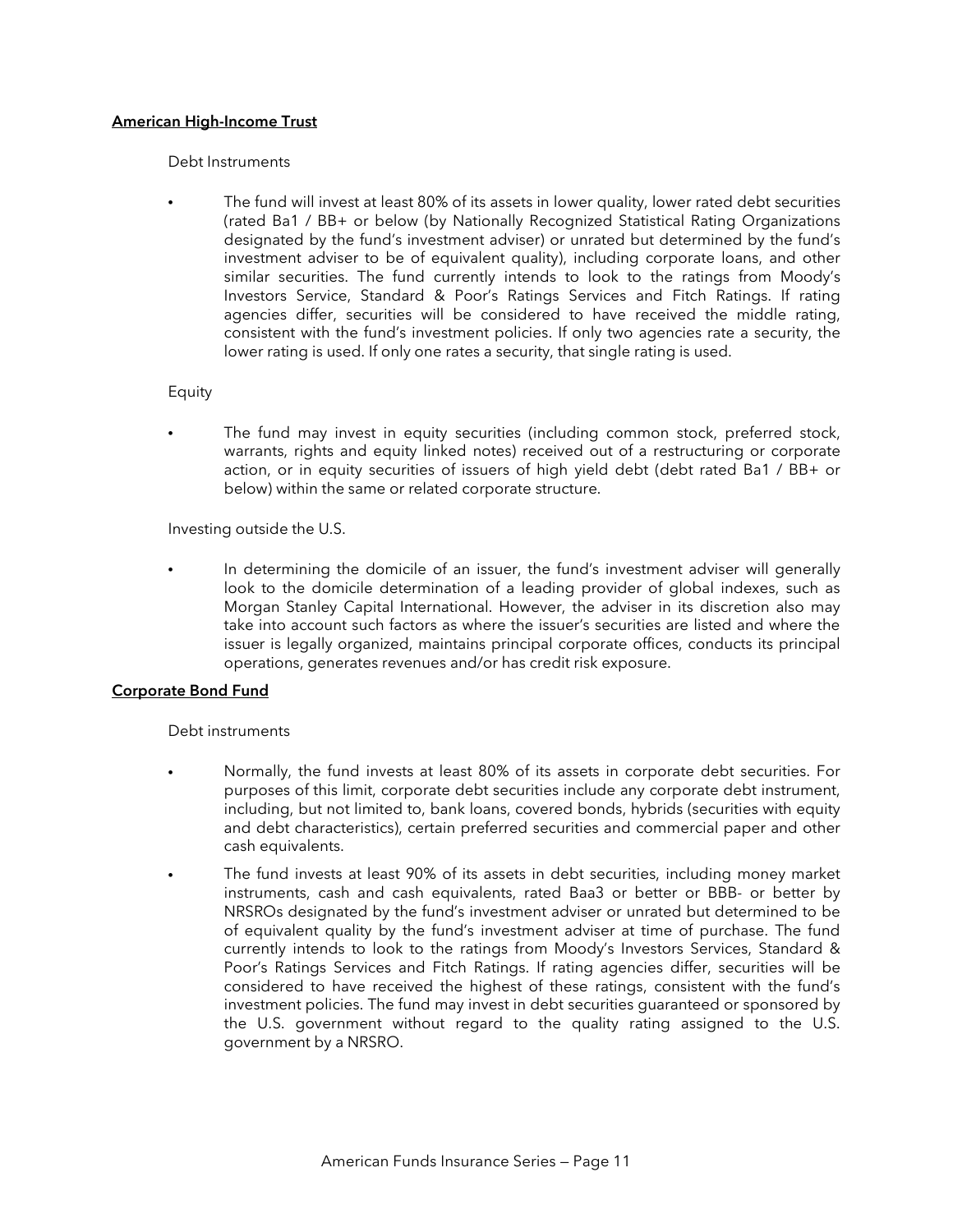Investing outside the U.S.

In determining the domicile of an issuer, the fund's investment adviser will generally look to the domicile determination of a leading provider of global indexes, such as Morgan Stanley Capital International. However, the adviser in its discretion also may take into account such factors as where the issuer's securities are listed and where the issuer is legally organized, maintains principal corporate offices, conducts its principal operations, generates revenues and/or has credit risk exposure.

# **Capital World Bond Fund**

## Debt instruments

- The fund invests at least 80% of its assets in bonds and other debt instruments, including cash equivalents and certain preferred securities. For purposes of this investment guideline, investments may be represented by derivative instruments, such as futures contracts and swap agreements.
- Normally, the fund invests substantially in debt securities rated Baa3 or better or BBBor better (by Nationally Recognized Statistical Rating Organizations designated by the fund's investment adviser) or unrated but determined by the fund's investment adviser to be of equivalent quality. The fund currently intends to look to the ratings from Moody's Investors Service, Standard & Poor's Ratings Services and Fitch Ratings. If rating agencies differ, securities will be considered to have received the highest of these ratings, consistent with the fund's investment policies.
- The fund may invest up to 25% of its assets in debt securities rated Ba1 or below and BB+ or below (by Nationally Recognized Statistical Rating Organizations designated by the fund's investment adviser) or unrated but determined by the fund's investment adviser to be of equivalent quality.

Investing outside the U.S.

In determining the domicile of an issuer, the fund's investment adviser will generally look to the domicile determination of a leading provider of global indexes, such as Morgan Stanley Capital International. However, the adviser in its discretion also may take into account such factors as where the issuer's securities are listed and where the issuer is legally organized, maintains principal corporate offices, conducts its principal operations, generates revenues and/or has credit risk exposure.

# **The Bond Fund of America**

- The fund will invest at least 80% of its assets in bonds and other debt instruments, including cash equivalents and certain preferred securities. For purposes of this investment guideline, investments may be represented by derivative instruments, such as futures contracts and swap agreements.
- The fund will invest at least 60% of its assets in debt securities rated A3 or better or A- or better by Nationally Recognized Statistical Rating Organizations, or NRSROs, designated by the fund's investment adviser or unrated but determined to be of equivalent quality by the fund's investment adviser, and in U.S. government securities, money market instruments, cash or cash equivalents. The fund currently intends to look to the ratings from Moody's Investors Service, Standard & Poor's Ratings Services and Fitch Ratings. If rating agencies differ, securities will be considered to have received the highest of these ratings, consistent with the fund's investment policies.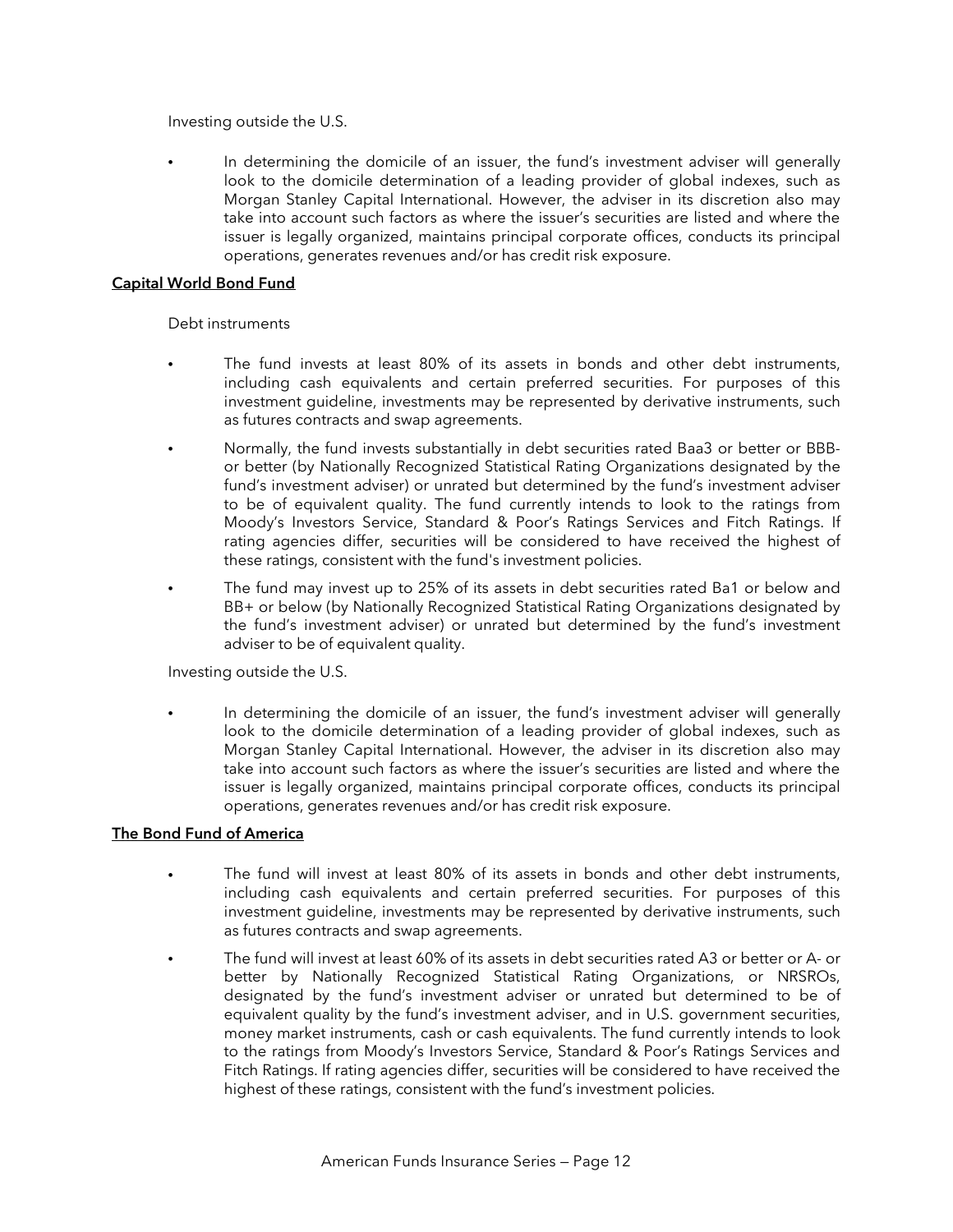- The fund may invest up to 40% of its assets in debt securities rated below A3 and below A- by NRSROs designated by the fund's investment adviser or unrated but determined to be of equivalent quality by the fund's investment adviser.
- The fund may invest up to 10% of its assets in debt securities rated Ba1 or below and BB+ or below by NRSROs designated by the fund's investment adviser or unrated but determined to be of equivalent quality by the fund's investment adviser.
- While the fund may not make direct purchases of common stocks or warrants or rights to acquire common stocks, the fund may invest in debt securities that are issued together with common stock or other equity interests or in securities that have equity conversion, exchange or purchase rights. The fund may hold up to 5% of its assets in common stock, warrants and rights acquired after sales of the corresponding debt securities or received in exchange for debt securities.
- In determining the domicile of an issuer, the fund's investment adviser will generally look to the domicile determination of a leading provider of global indexes, such as Morgan Stanley Capital International. However, the adviser in its discretion also may take into account such factors as where the issuer's securities are listed and where the issuer is legally organized, maintains principal corporate offices, conducts its principal operations, generates revenues and/or has credit risk exposure.

# **U.S. Government Securities Fund**

- The fund will invest at least 80% of its assets in securities (including cash equivalents) guaranteed or sponsored by the U.S. government, its agencies and instrumentalities, including bonds and other debt securities. For purposes of this investment guideline, investments may be represented by derivative instruments, such as futures contracts and swap agreements.
- Securities (excluding cash equivalents) not guaranteed or sponsored by the U.S. government, its agencies or instrumentalities held by the fund will be rated AAA or Aaa by Nationally Recognized Statistical Rating Organizations designated by the fund's investment adviser or unrated securities determined to be of equivalent quality by the fund's investment adviser. The fund currently intends to look to the ratings from Moody's Investors Service, Standard & Poor's Ratings Services and Fitch Ratings. If rating agencies differ, securities will be considered to have received the highest of these ratings, consistent with the fund's investment policies.
- All securities held by the fund will be denominated in U.S. dollars.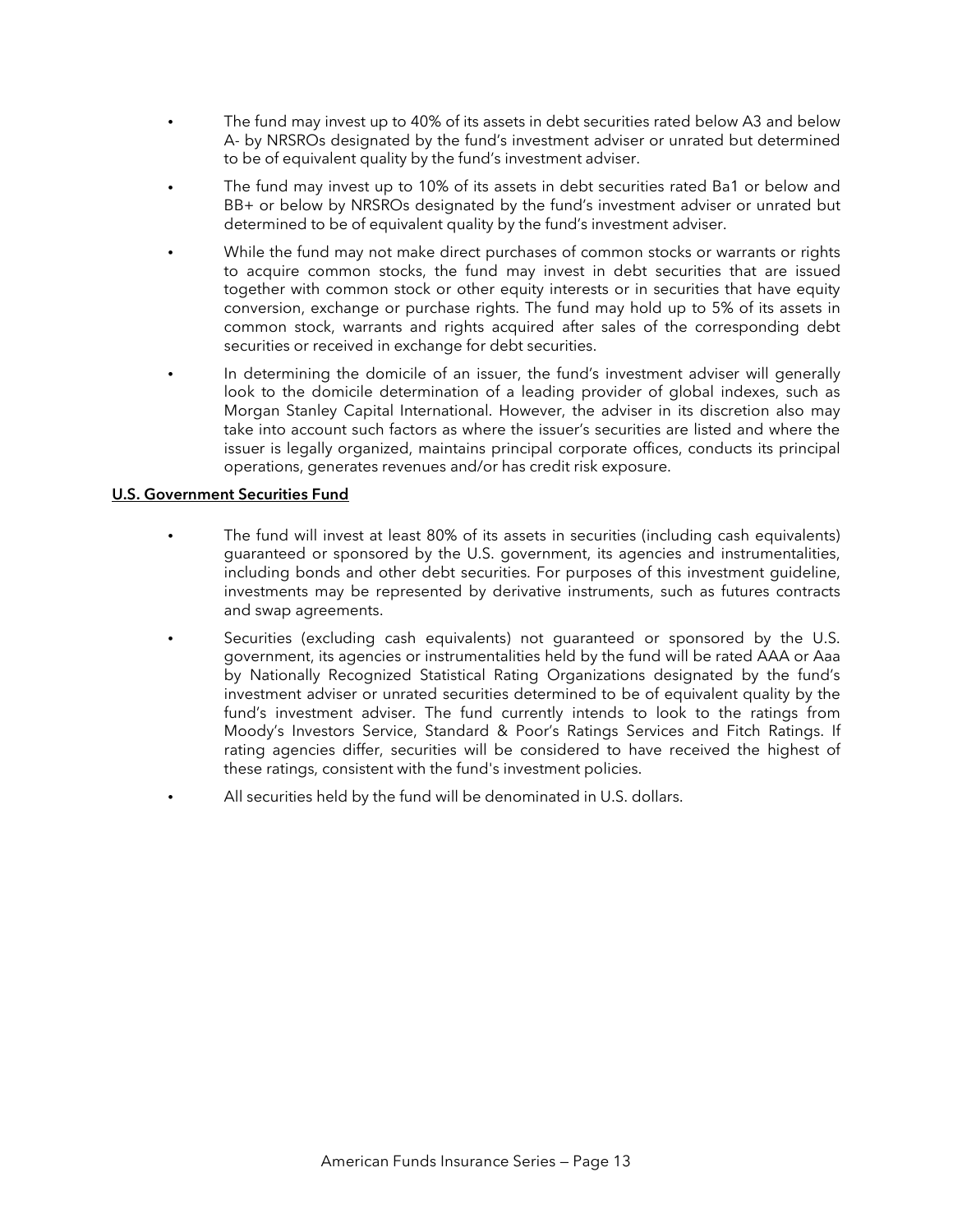## **Ultra-Short Bond Fund**

### Debt instruments

- Normally, the fund invests at least 80% of its assets in bonds and other debt securities. For purposes of this limit, debt securities include any debt instrument, including, but not limited to, commercial paper and other cash equivalents.
- The money market instruments in which the fund invests, such as commercial paper, commercial bank obligations and ultra-short-term debt securities, will generally be rated A-2 or better or P-2 or better by at least one NRSRO designated by the fund's investment adviser.

## Maturity

- The fund maintains a dollar-weighted average portfolio maturity of 60 days or less.
- The fund maintains the dollar-weighted average life of its portfolio at 120 days or less.
- For purposes of determining the weighted average maturity (but not the weighted average life) of the fund's portfolio, certain variable and floating rate obligations and put securities which may otherwise have stated or final maturities in excess of 397 days will be deemed to have remaining maturities equal to the period remaining until each next readjustment of the interest rate or until the fund is entitled to repayment or repurchase of the security.

## **Liquidity**

• The fund may not acquire illiquid securities if, immediately after the acquisition, the fund would have invested more than 15% of its total assets in illiquid securities.

Investing outside the U.S.

- The fund may purchase obligations of corporations or governmental entities outside the United States, provided those obligations are U.S. dollar-denominated.
- In determining the domicile of an issuer, the fund's investment adviser will generally look to the domicile determination of a leading provider of global indexes, such as Morgan Stanley Capital International. However, the adviser in its discretion also may take into account such factors as where the issuer's securities are listed and where the issuer is legally organized, maintains principal corporate offices, conducts its principal operations, generates revenues and/or has credit risk exposure.

**\* \* \* \* \* \*** 

The funds may experience difficulty liquidating certain portfolio securities during significant market declines or periods of heavy redemptions.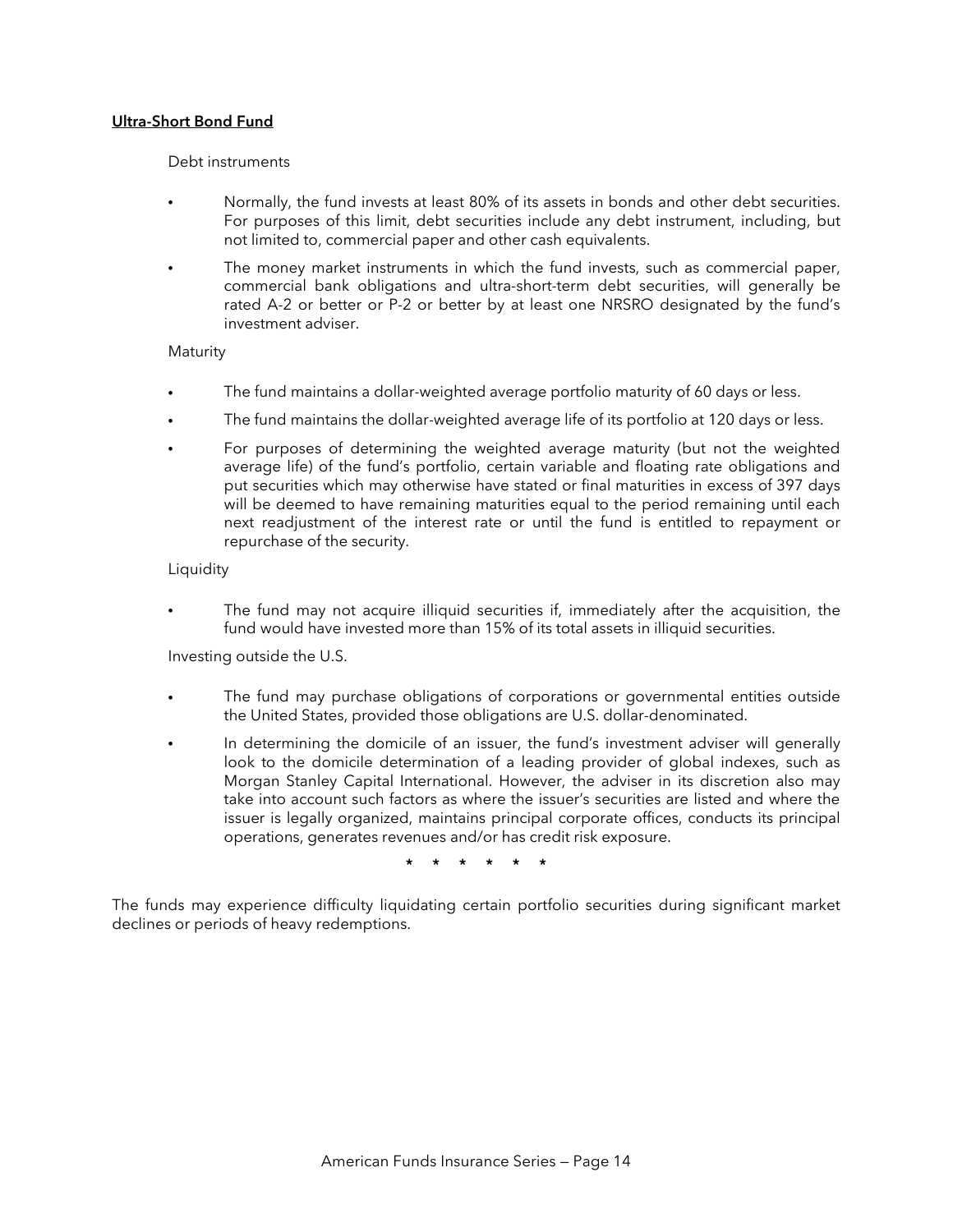#### **Description of certain securities, investment techniques and risks**

The descriptions below are intended to supplement the material in the prospectus under "Investment objectives, strategies and risks." With respect to all funds, portfolio changes will be made without regard to the length of time a particular investment may have been held.

**Market conditions –** The value of, and the income generated by, the securities in which the fund invests may decline, sometimes rapidly or unpredictably, due to factors affecting certain issuers, particular industries or sectors, or the overall markets. Rapid or unexpected changes in market conditions could cause the fund to liquidate its holdings at inopportune times or at a loss or depressed value. The value of a particular holding may decrease due to developments related to that issuer, but also due to general market conditions, including real or perceived economic developments such as changes in interest rates, credit quality, inflation, or currency rates, or generally adverse investor sentiment. The value of a holding may also decline due to factors that negatively affect a particular industry or sector, such as labor shortages, increased production costs, or competitive conditions.

Global economies and financial markets are highly interconnected, and conditions and events in one country, region or financial market may adversely impact issuers in a different country, region or financial market. Furthermore, local, regional and global events such as war, acts of terrorism, social unrest, natural disasters, the spread of infectious illness or other public health threats could also adversely impact issuers, markets and economies, including in ways that cannot necessarily be foreseen. The fund could be negatively impacted if the value of a portfolio holding were harmed by such conditions or events.

Significant market disruptions, such as those caused by pandemics, natural or environmental disasters, war, acts of terrorism, or other events, can adversely affect local and global markets and normal market operations. Market disruptions may exacerbate political, social, and economic risks. Additionally, market disruptions may result in increased market volatility; regulatory trading halts; closure of domestic or foreign exchanges, markets, or governments; or market participants operating pursuant to business continuity plans for indeterminate periods of time. Such events can be highly disruptive to economies and markets and significantly impact individual companies, sectors, industries, markets, currencies, interest and inflation rates, credit ratings, investor sentiment, and other factors affecting the value of the fund's investments and operation of the fund. These events could disrupt businesses that are integral to the fund's operations or impair the ability of employees of fund service providers to perform essential tasks on behalf of the fund.

Governmental and quasi-governmental authorities may take a number of actions designed to support local and global economies and the financial markets in response to economic disruptions. Such actions may include a variety of significant fiscal and monetary policy changes, including, for example, direct capital infusions into companies, new monetary programs and significantly lower interest rates. These actions may result in significant expansion of public debt and may result in greater market risk. Additionally, an unexpected or quick reversal of these policies, or the ineffectiveness of these policies, could negatively impact overall investor sentiment and further increase volatility in securities markets.

**Equity securities –** Certain funds may invest in equity securities. Equity securities represent an ownership position in a company. Equity securities held by the fund typically consist of common stocks. The prices of equity securities fluctuate based on, among other things, events specific to their issuers and market, economic and other conditions. For example, prices of these securities can be affected by financial contracts held by the issuer or third parties (such as derivatives) relating to the security or other assets or indices. Holders of equity securities are not creditors of the issuer. If an issuer liquidates, holders of equity securities are entitled to their pro rata share of the issuer's assets, if any, after creditors (including the holders of fixed income securities and senior equity securities) are paid.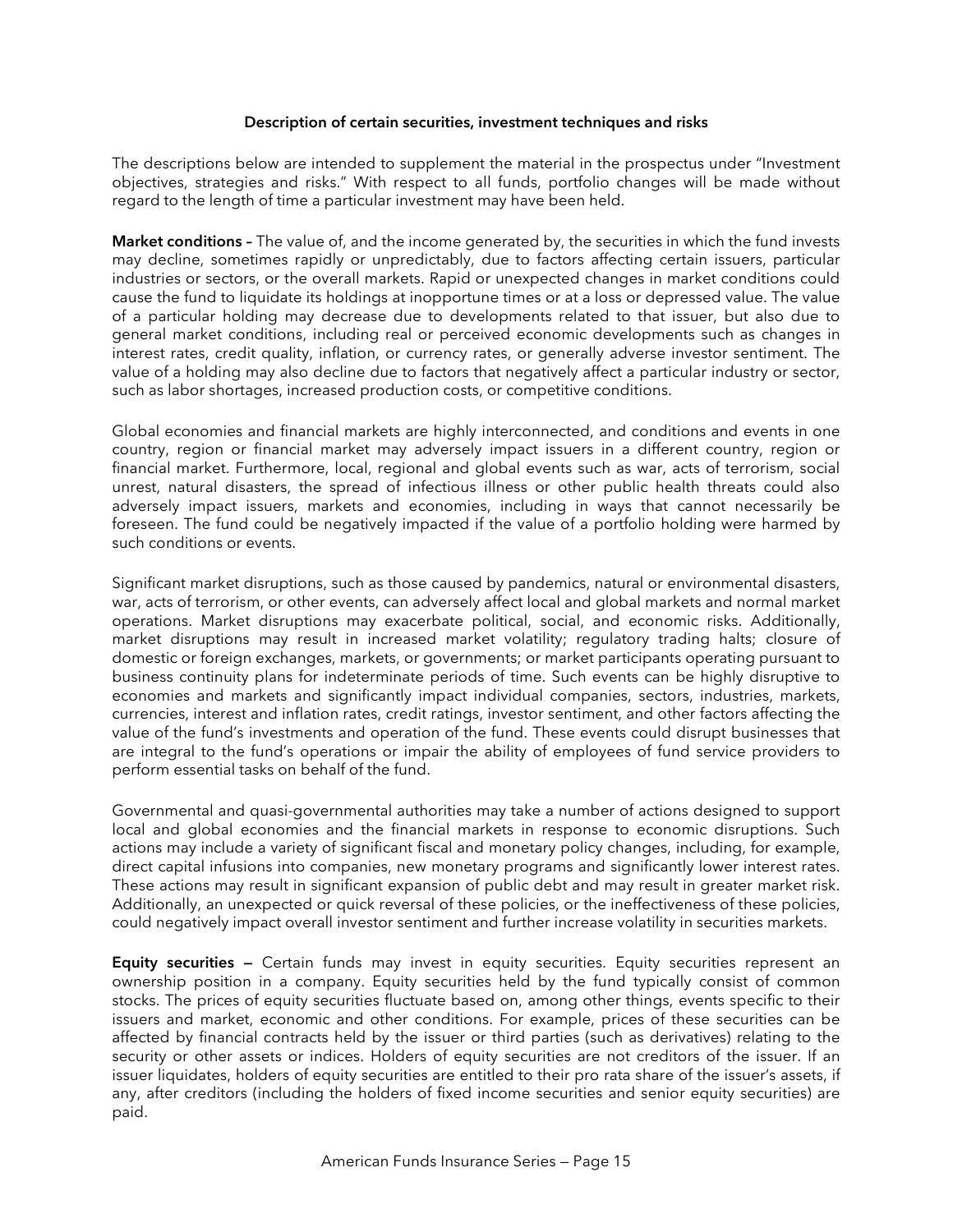There may be little trading in the secondary market for particular equity securities, which may adversely affect the fund's ability to value accurately or dispose of such equity securities. Adverse publicity and investor perceptions, whether or not based on fundamental analysis, may decrease the value and/or liquidity of equity securities.

The growth-oriented, equity-type securities generally purchased by certain of the funds may involve large price swings and potential for loss. To the extent the fund invests in income-oriented, equity-type securities, income provided by the fund may be reduced by changes in the dividend policies of, and the capital resources available at, the companies in which the fund invests.

**Debt instruments —** Debt securities, also known as "fixed income securities," are used by issuers to borrow money. Bonds, notes, debentures, asset-backed securities (including those backed by mortgages), and loan participations and assignments are common types of debt securities. Generally, issuers pay investors periodic interest and repay the amount borrowed either periodically during the life of the security and/or at maturity. Some debt securities, such as zero coupon bonds, do not pay current interest, but are purchased at a discount from their face values and their values accrete over time to face value at maturity. Some debt securities bear interest at rates that are not fixed, but that vary with changes in specified market rates or indices. The market prices of debt securities fluctuate depending on such factors as interest rates, credit quality and maturity. In general, market prices of debt securities decline when interest rates rise and increase when interest rates fall. These fluctuations will generally be greater for longer-term debt securities than for shorter-term debt securities. Prices of these securities can also be affected by financial contracts held by the issuer or third parties (such as derivatives) relating to the security or other assets or indices. Borrowers that are in bankruptcy or restructuring may never pay off their indebtedness, or they may pay only a small fraction of the amount owed. Direct indebtedness of countries, particularly developing countries, also involves a risk that the governmental entities responsible for the repayment of the debt may be unable, or unwilling, to pay interest and repay principal when due.

Lower rated debt securities, rated Ba1/BB+ or below by Nationally Recognized Statistical Rating Organizations, are described by the rating agencies as speculative and involve greater risk of default or price changes due to changes in the issuer's creditworthiness than higher rated debt securities, or they may already be in default. Such securities are sometimes referred to as "junk bonds" or high yield bonds. The market prices of these securities may fluctuate more than higher quality securities and may decline significantly in periods of general economic difficulty. It may be more difficult to dispose of, and to determine the value of, lower rated debt securities. Investment grade bonds in the ratings categories A or Baa/BBB also may be more susceptible to changes in market or economic conditions than bonds rated in the highest rating categories.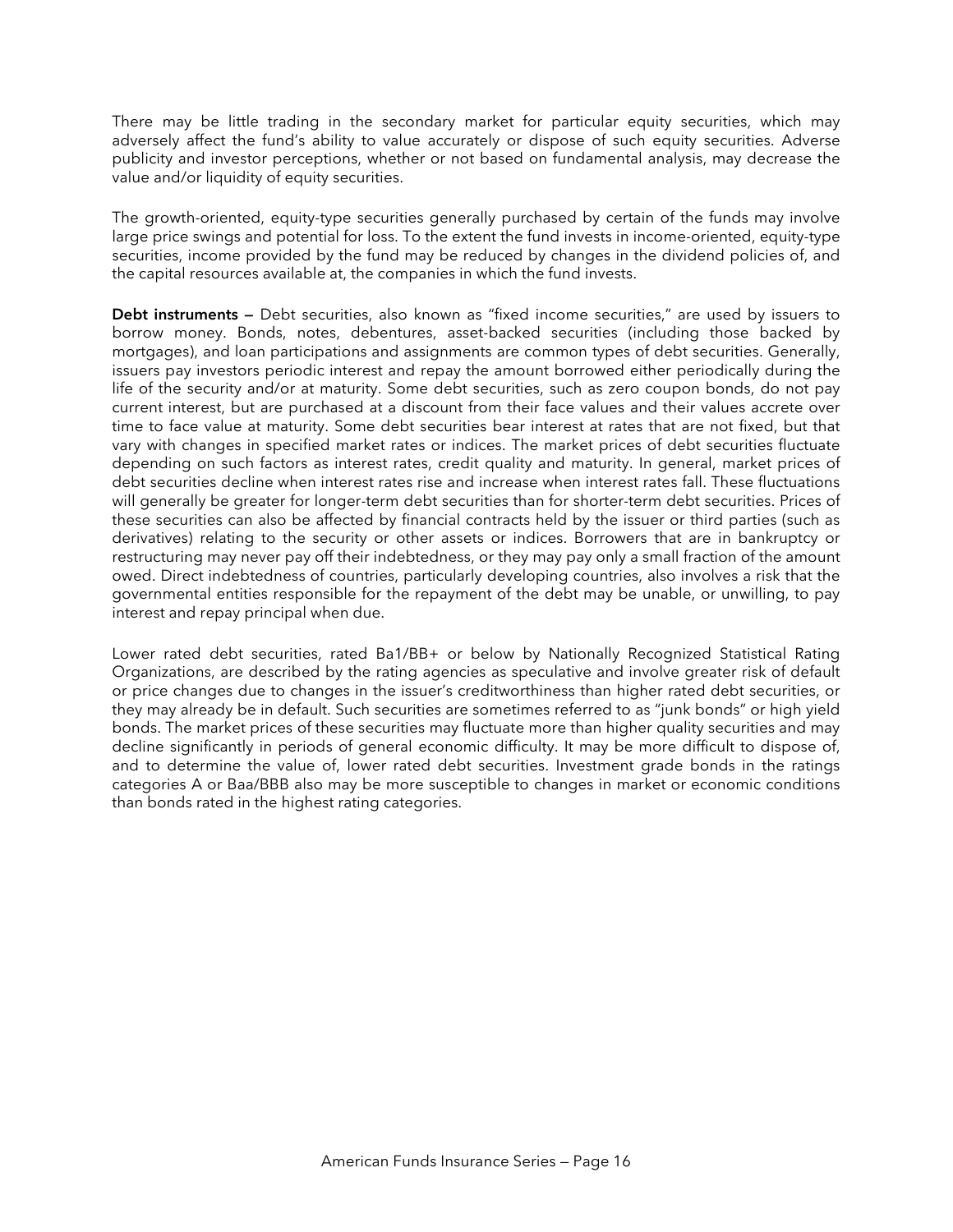Certain additional risk factors relating to debt securities are discussed below:

**Sensitivity to interest rate and economic changes —** Debt securities may be sensitive to economic changes, political and corporate developments, and interest rate changes. In addition, during an economic downturn or a period of rising interest rates, issuers that are highly leveraged may experience increased financial stress that could adversely affect their ability to meet projected business goals, to obtain additional financing and to service their principal and interest payment obligations. Periods of economic change and uncertainty also can be expected to result in increased volatility of market prices and yields of certain debt securities and derivative instruments. As discussed under "Market conditions" above in this statement of additional information, governments and quasi-governmental authorities may take actions to support local and global economies and financial markets during periods of economic crisis, including direct capital infusions into companies, new monetary programs and significantly lower interest rates. Such actions may expose fixed income markets to heightened volatility and may reduce liquidity for certain investments, which could cause the value of the funds' portfolio to decline.

**Payment expectations —** Debt securities may contain redemption or call provisions. If an issuer exercises these provisions in a lower interest rate market, the funds may have to replace the security with a lower yielding security, resulting in decreased income to investors. If the issuer of a debt security defaults on its obligations to pay interest or principal or is the subject of bankruptcy proceedings, the funds may incur losses or expenses in seeking recovery of amounts owed to them.

**Liquidity and valuation —** There may be little trading in the secondary market for particular debt securities, which may affect adversely the funds' ability to value accurately or dispose of such debt securities. Adverse publicity and investor perceptions, whether or not based on fundamental analysis, may decrease the value and/or liquidity of debt securities.

Credit ratings for debt securities provided by rating agencies reflect an evaluation of the safety of principal and interest payments, not market value risk. The rating of an issuer is a rating agency's view of past and future potential developments related to the issuer and may not necessarily reflect actual outcomes. There can be a lag between the time of developments relating to an issuer and the time a rating is assigned and updated. The investment adviser considers these ratings of securities as one of many criteria in making its investment decisions.

Bond rating agencies may assign modifiers (such as +/–) to ratings categories to signify the relative position of a credit within the rating category. Investment policies that are based on ratings categories should be read to include any security within that category, without giving consideration to the modifier except where otherwise provided. See the Appendix to this statement of additional information for more information about credit ratings.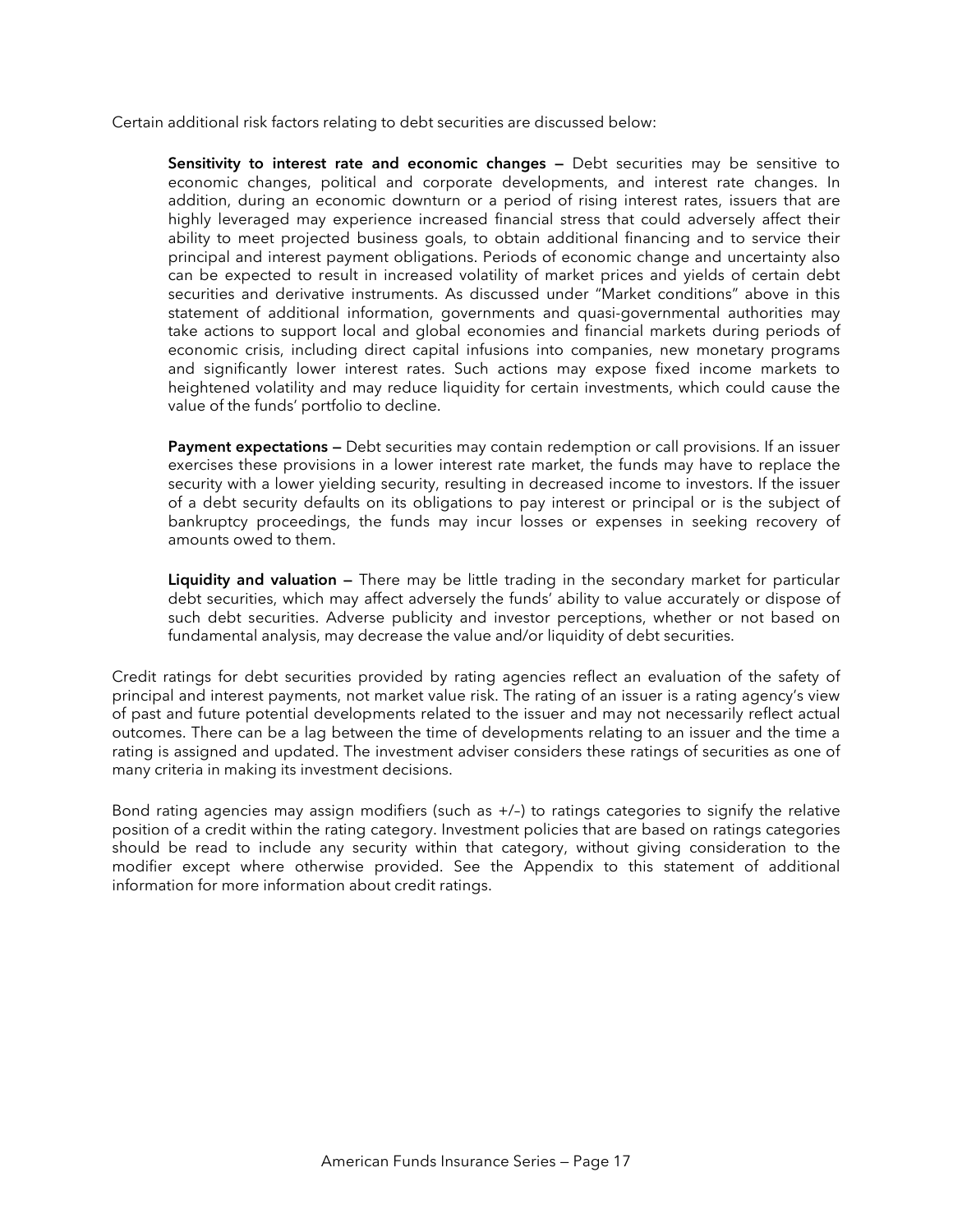**Securities with equity and debt characteristics —** Certain securities have a combination of equity and debt characteristics. Such securities may at times behave more like equity than debt or vice versa.

**Preferred stock** — Preferred stock represents an equity interest in an issuer that generally entitles the holder to receive, in preference to common stockholders and the holders of certain other stocks, dividends and a fixed share of the proceeds resulting from a liquidation of the issuer. Preferred stocks may pay fixed or adjustable rates of return, and preferred stock dividends may be cumulative or non-cumulative and participating or non-participating. Cumulative dividend provisions require all or a portion of prior unpaid dividends to be paid before dividends can be paid to the issuer's common stockholders, while prior unpaid dividends on non-cumulative preferred stock are forfeited. Participating preferred stock may be entitled to a dividend exceeding the issuer's declared dividend in certain cases, while nonparticipating preferred stock is entitled only to the stipulated dividend. Preferred stock is subject to issuer-specific and market risks applicable generally to equity securities. As with debt securities, the prices and yields of preferred stocks often move with changes in interest rates and the issuer's credit quality. Additionally, a company's preferred stock typically pays dividends only after the company makes required payments to holders of its bonds and other debt. Accordingly, the price of preferred stock will usually react more strongly than bonds and other debt to actual or perceived changes in the issuing company's financial condition or prospects. Preferred stock of smaller companies may be more vulnerable to adverse developments than preferred stock of larger companies.

**Convertible securities** — A convertible security is a debt obligation, preferred stock or other security that may be converted, within a specified period of time and at a stated conversion rate, into common stock or other equity securities of the same or a different issuer. The conversion may occur automatically upon the occurrence of a predetermined event or at the option of either the issuer or the security holder. Under certain circumstances, a convertible security may also be called for redemption or conversion by the issuer after a particular date and at predetermined price specified upon issue. If a convertible security held by a certain fund is called for redemption or conversion, the fund could be required to tender the security for redemption, convert it into the underlying common stock, or sell it to a third party.

The holder of a convertible security is generally entitled to participate in the capital appreciation resulting from a market price increase in the issuer's common stock and to receive interest paid or accrued until the convertible security matures or is redeemed, converted or exchanged. Before conversion, convertible securities have characteristics similar to non-convertible debt or preferred securities, as applicable. Convertible securities rank senior to common stock in an issuer's capital structure and, therefore, normally entail less risk than the issuer's common stock. However, convertible securities may also be subordinate to any senior debt obligations of the issuer, and, therefore, an issuer's convertible securities may entail more risk than such senior debt obligations. Convertible securities usually offer lower interest or dividend yields than non-convertible debt securities of similar credit quality because of the potential for capital appreciation. In addition, convertible securities are often lowerrated securities.

Because of the conversion feature, the price of a convertible security will normally fluctuate in some proportion to changes in the price of the underlying asset, and, accordingly, convertible securities are subject to risks relating to the activities of the issuer and/or general market and economic conditions. The income component of a convertible security may cushion the security against declines in the price of the underlying asset but may also cause the price of the security to fluctuate based upon changes in interest rates and the credit quality of the issuer. As with a straight fixed income security, the price of a convertible security tends to increase when interest rates decline and decrease when interest rates rise. Like the price of a common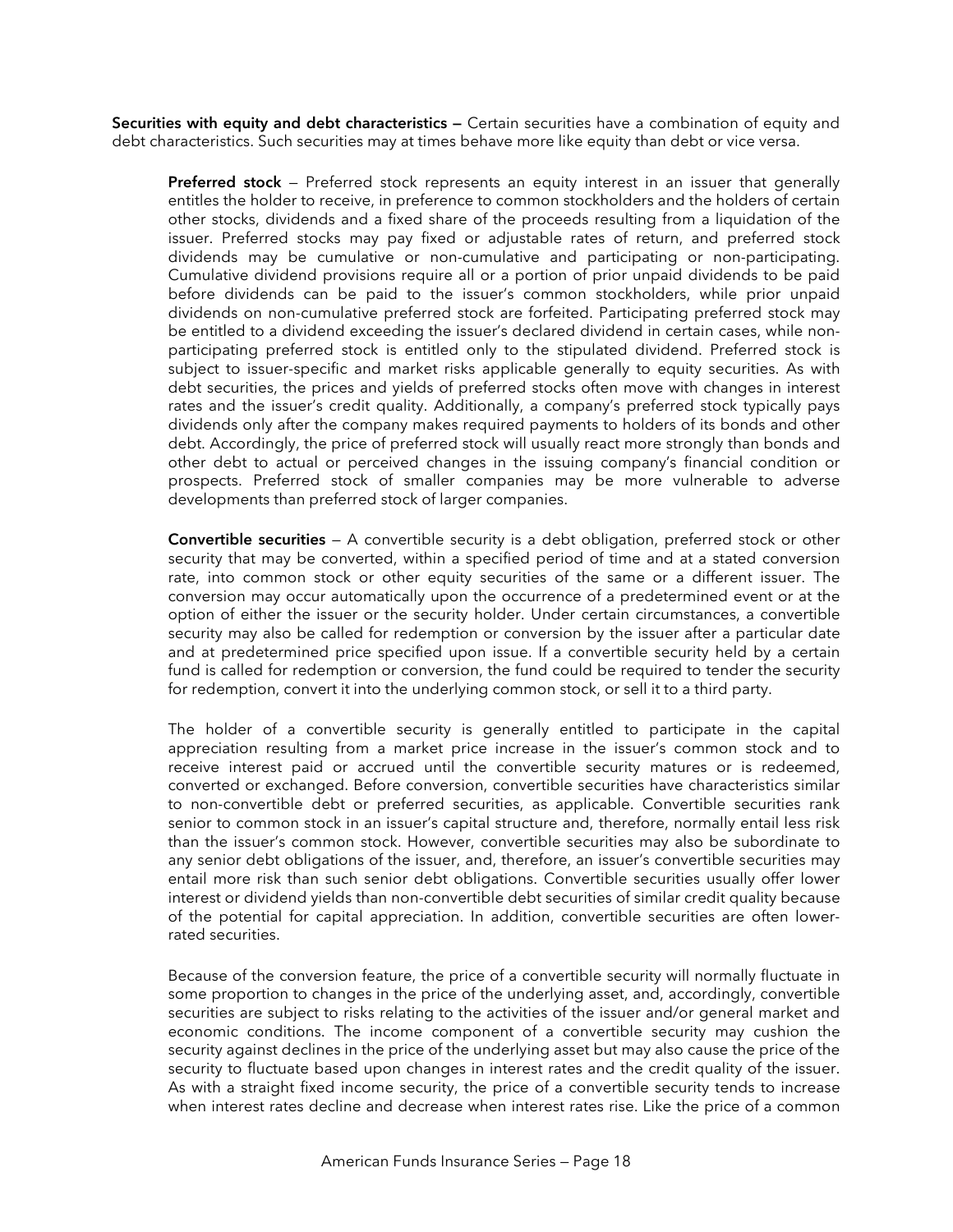stock, the price of a convertible security also tends to increase as the price of the underlying stock rises and to decrease as the price of the underlying stock declines.

**Hybrid securities** — A hybrid security is a type of security that also has equity and debt characteristics. Like equities, which have no final maturity, a hybrid security may be perpetual. On the other hand, like debt securities, a hybrid security may be callable at the option of the issuer on a date specified at issue. Additionally, like common equities, which may stop paying dividends at virtually any time without violating any contractual terms or conditions, hybrids typically allow for issuers to withhold payment of interest until a later date or to suspend coupon payments entirely without triggering an event of default. Hybrid securities are normally at the bottom of an issuer's debt capital structure because holders of an issuer's hybrid securities are structurally subordinated to the issuer's senior creditors. In bankruptcy, hybrid security holders should only get paid after all senior creditors of the issuer have been paid but before any disbursements are made to the issuer's equity holders. Accordingly, hybrid securities may be more sensitive to economic changes than more senior debt securities. Such securities may also be viewed as more equity-like by the market when the issuer or its parent company experiences financial difficulties.

Contingent convertible securities, which are also known as contingent capital securities, are a form of hybrid security that are intended to either convert into equity or have their principal written down upon the occurrence of certain trigger events. One type of contingent convertible security has characteristics designed to absorb losses, by providing that the liquidation value of the security may be adjusted downward to below the original par value or written off entirely under certain circumstances. For instance, if losses have eroded the issuer's capital level below a specified threshold, the liquidation value of the security may be reduced in whole or in part. The write-down of the security's par value may occur automatically and would not entitle holders to institute bankruptcy proceedings against the issuer. In addition, an automatic write-down could result in a reduced income rate if the dividend or interest payment associated with the security is based on the security's par value. Such securities may, but are not required to, provide for circumstances under which the liquidation value of the security may be adjusted back up to par, such as an improvement in capitalization or earnings. Another type of contingent convertible security provides for mandatory conversion of the security into common shares of the issuer under certain circumstances. The mandatory conversion might relate, for example, to the issuer's failure to maintain a capital minimum. Since the common stock of the issuer may not pay a dividend, investors in such instruments could experience reduced yields (or no yields at all) and conversion would deepen the subordination of the investor, effectively worsening the investor's standing in the case of the issuer's insolvency. An automatic write-down or conversion event with respect to a contingent convertible security will typically be triggered by a reduction in the issuer's capital level, but may also be triggered by regulatory actions, such as a change in regulatory capital requirements, or by other factors.

**Investing in smaller capitalization stocks —** Certain funds may invest in the stocks of smaller capitalization companies. Investing in smaller capitalization stocks can involve greater risk than is customarily associated with investing in stocks of larger, more established companies. For example, smaller companies often have limited product lines, limited operating histories, limited markets or financial resources, may be dependent on one or a few key persons for management and can be more susceptible to losses. Also, their securities may be less liquid or illiquid (and therefore have to be sold at a discount from current prices or sold in small lots over an extended period of time), may be followed by fewer investment research analysts and may be subject to wider price swings, thus creating a greater chance of loss than securities of larger capitalization companies. Because Global Small Capitalization Fund in particular emphasizes the stocks of issuers with smaller market capitalizations (by U.S. standards), it can be expected to have more difficulty obtaining information about the issuers or valuing or disposing of its securities than if it were to concentrate on larger capitalization stocks. The funds determine relative market capitalizations using U.S. standards.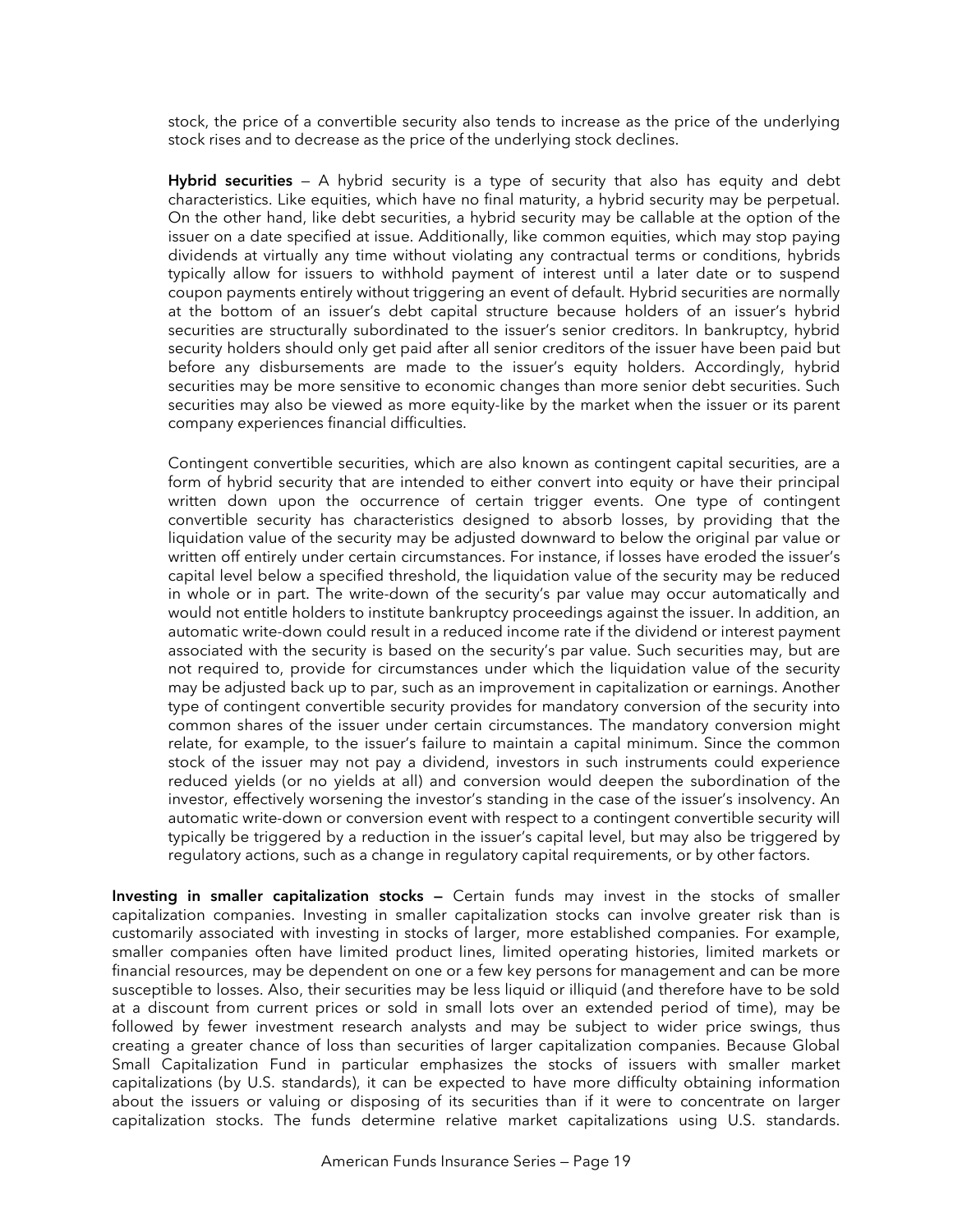Accordingly, the funds' investments in certain countries outside the United States may have larger market capitalizations relative to other companies within those countries.

**Investing in private companies —** Certain funds may invest in companies that have not publicly offered their securities. Investing in private companies can involve greater risks than those associated with investing in publicly traded companies. For example, the securities of a private company may be subject to the risk that market conditions, developments within the company, investor perception, or regulatory decisions may delay or prevent the company from ultimately offering its securities to the public. Furthermore, these investments are generally considered to be illiquid until a company's public offering and are often subject to additional contractual restrictions on resale that would prevent the fund from selling their company shares for a period of time following the public offering.

Investments in private companies can offer the fund significant growth opportunities at attractive prices. However, these investments can pose greater risk, and, consequently, there is no guarantee that positive results can be achieved in the future.

**Investing outside the U.S. —** Certain funds may invest in securities of issuers domiciled outside the United States and which may be denominated in currencies other than the U.S. dollar. Securities of issuers domiciled outside the United States, or with significant operations or revenues outside the United States, may lose value because of adverse political, social, economic or market developments (including social instability, regional conflicts, terrorism and war) in the countries or regions in which the issuers are domiciled, operate or generate revenue. These issuers may also be more susceptible to actions of foreign governments such as the imposition of price controls or punitive taxes that could adversely impact the value of these securities. To the extent the fund invests in securities that are denominated in currencies other than the U.S. dollar, these securities may also lose value due to changes in foreign currency exchange rates against the U.S. dollar and/or currencies of other countries. Securities markets in certain countries may be more volatile or less liquid than those in the United States. Investments outside the United States may also be subject to different accounting and auditing practices and standards and different regulatory, legal and reporting requirements, and may be more difficult to value, than those in the United States. In addition, the value of investments outside the United States may be reduced by foreign taxes, including foreign withholding taxes on interest and dividends. Further, there may be increased risks of delayed settlement of securities purchased or sold by the fund. The risks of investing outside the United States may be heightened in connection with investments in emerging markets.

Additional costs could be incurred in connection with the fund's investment activities outside the United States. Brokerage commissions may be higher outside the United States, and the fund will bear certain expenses in connection with its currency transactions. Furthermore, increased custodian costs may be associated with maintaining assets in certain jurisdictions.

**Investing in emerging markets** — Investing in emerging markets may involve risks in addition to and greater than those generally associated with investing in the securities markets of developed countries. For instance, emerging market countries tend to have less developed political, economic and legal systems and accounting and auditing practices and standards than those in developed countries. Accordingly, the governments of these countries may be less stable and more likely to intervene in the market economy, for example, by imposing capital controls, nationalizing a company or industry, placing restrictions on foreign ownership and on withdrawing sale proceeds of securities from the country, and/or imposing punitive taxes that could adversely affect the prices of securities. Information regarding issuers in emerging markets may be limited, incomplete or inaccurate, and there may be fewer rights and remedies available to the fund and its shareholders. In addition, the economies of these countries may be dependent on relatively few industries, may have limited access to capital and may be more susceptible to changes in local and global trade conditions and downturns in the world economy. Securities markets in these countries can also be relatively small and have substantially lower trading volumes. As a result, securities issued in these countries may be more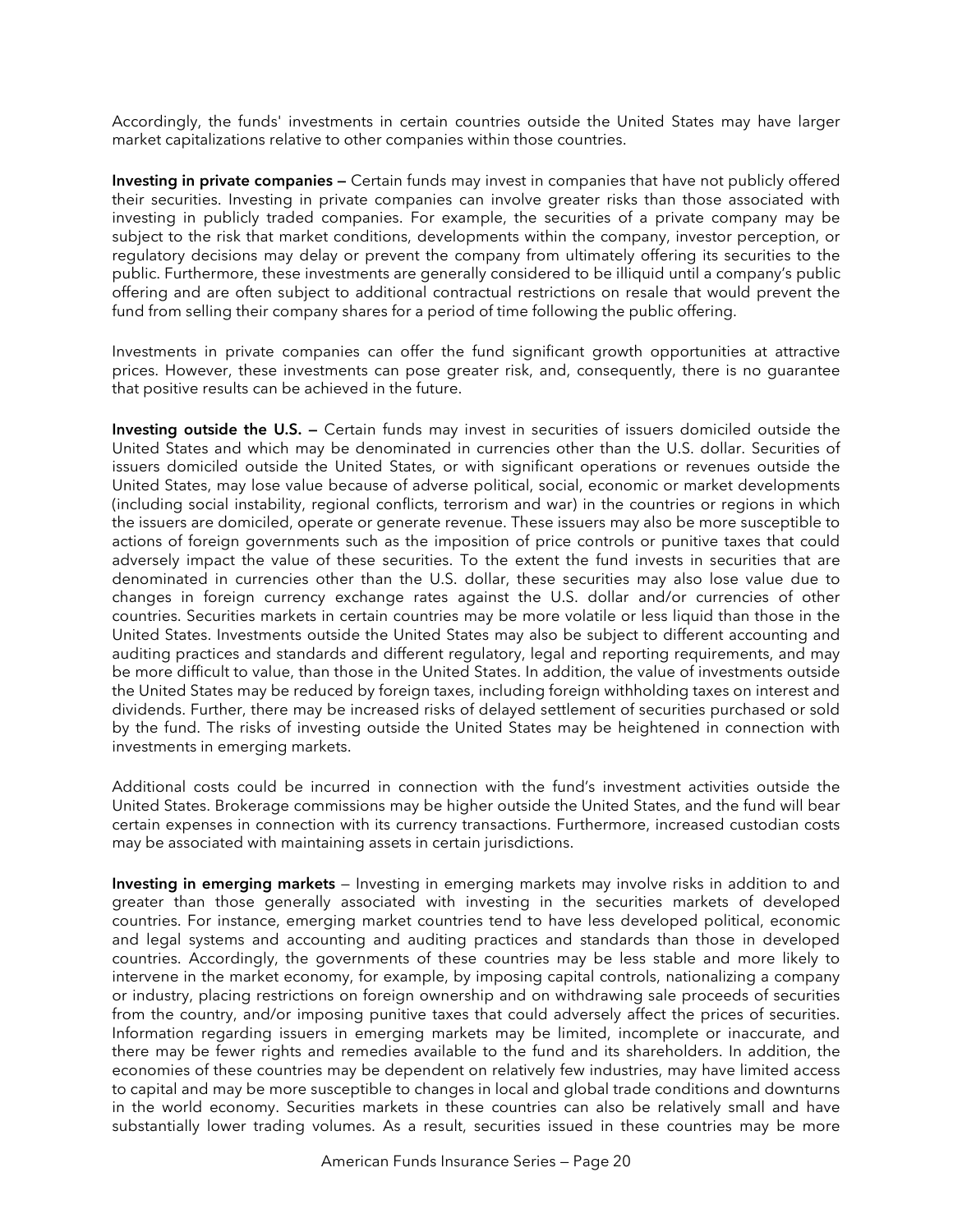volatile and less liquid, and may be more difficult to value, than securities issued in countries with more developed economies and/or markets. Less certainty with respect to security valuations may lead to additional challenges and risks in calculating the fund's net asset value. Additionally, emerging markets are more likely to experience problems with the clearing and settling of trades and the holding of securities by banks, agents and depositories that are less established than those in developed countries.

In countries where direct foreign investment is limited or prohibited, the fund may invest in operating companies based in such countries through an offshore intermediary entity that, based on contractual agreements, seeks to replicate the rights and obligations of direct equity ownership in such operating company. Because the contractual arrangements do not in fact bestow the fund with actual equity ownership in the operating company, these investment structures may limit the fund's rights as an investor and create significant additional risks. For example, local government authorities may determine that such structures do not comply with applicable laws and regulations, including those relating to restrictions on foreign ownership. In such event, the intermediary entity and/or the operating company may be subject to penalties, revocation of business and operating licenses or forfeiture of foreign ownership interests, and the fund's economic interests in the underlying operating company and its rights as an investor may not be recognized, resulting in a loss to the fund and its shareholders. In addition, exerting control through contractual arrangements may be less effective than direct equity ownership, and a company may incur substantial costs to enforce the terms of such arrangements, including those relating to the distribution of the funds among the entities. These special investment structures may also be disregarded for tax purposes by local tax authorities, resulting in increased tax liabilities, and the fund's control over – and distributions due from – such structures may be jeopardized if the individuals who hold the equity interest in such structures breach the terms of the agreements. While these structures may be widely used to circumvent limits on foreign ownership in certain jurisdictions, there is no assurance that they will be upheld by local regulatory authorities or that disputes regarding the same will be resolved consistently.

Although there is no universally accepted definition, the investment adviser generally considers an emerging market to be a market that is in the earlier stages of its industrialization cycle with a low per capita gross domestic product ("GDP") and a low market capitalization to GDP ratio relative to those in the United States and the European Union, and would include markets commonly referred to as "frontier markets."

# **Certain risk factors related to emerging markets**

**Currency fluctuations —** Certain emerging markets' currencies have experienced and in the future may experience significant declines against the U.S. dollar. For example, if the U.S. dollar appreciates against foreign currencies, the value of the fund's emerging markets securities holdings would generally depreciate and vice versa. Further, the fund may lose money due to losses and other expenses incurred in converting various currencies to purchase and sell securities valued in currencies other than the U.S. dollar, as well as from currency restrictions, exchange control regulation and currency devaluations.

**Government regulation —** Certain developing countries lack uniform accounting, auditing and financial reporting and disclosure standards, have less governmental supervision of financial markets than in the United States, and may not honor legal rights or protections enjoyed by investors in the United States. Certain governments may be more unstable and present greater risks of nationalization or restrictions on foreign ownership of local companies. Repatriation of investment income, capital and the proceeds of sales by foreign investors may require governmental registration and/or approval in some developing countries. While the fund will only invest in markets where these restrictions are considered acceptable by the investment adviser, a country could impose new or additional repatriation restrictions after the fund's investment. If this happened, the fund's response might include, among other things, applying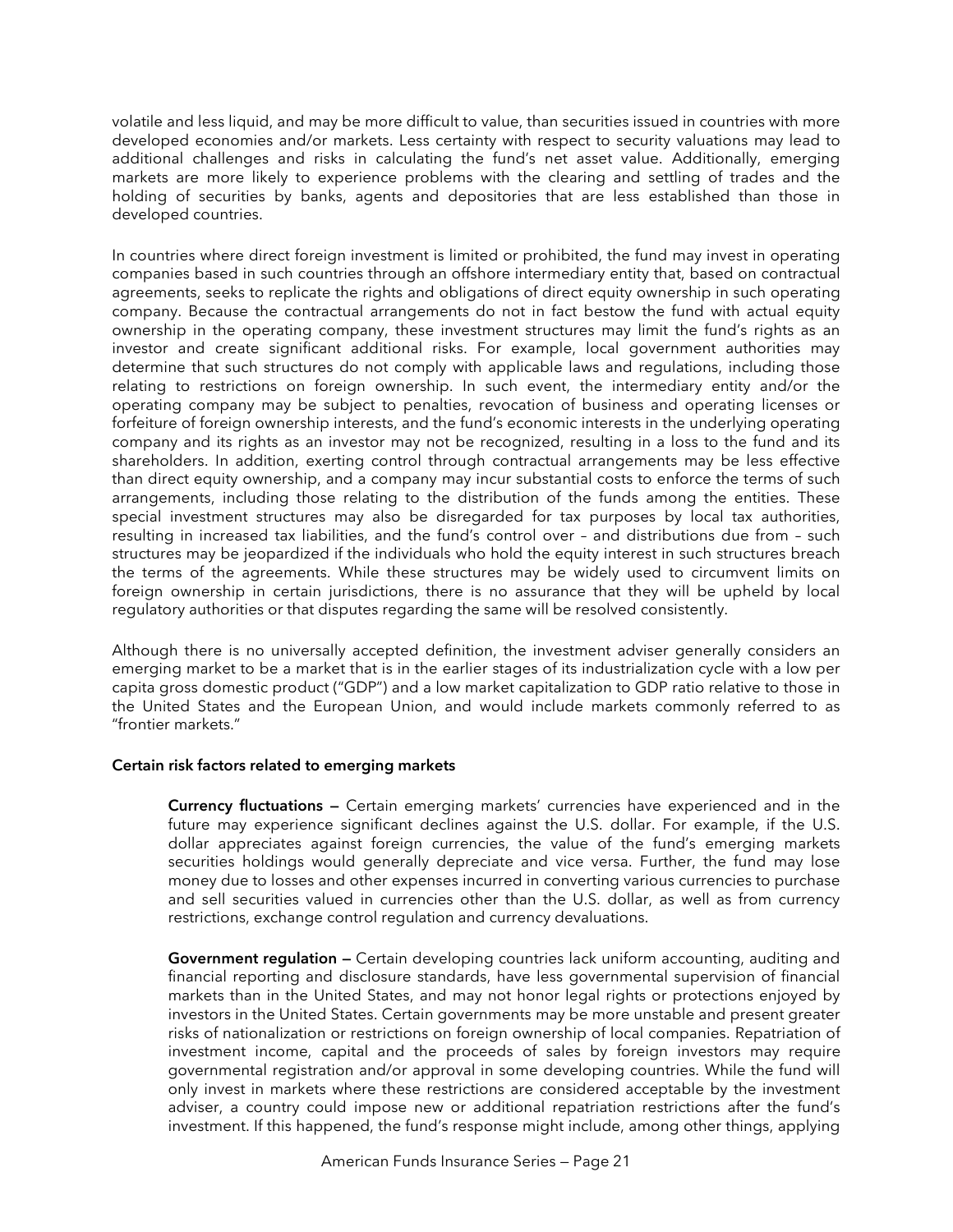to the appropriate authorities for a waiver of the restrictions or engaging in transactions in other markets designed to offset the risks of decline in that country. Such restrictions will be considered in relation to the fund's liquidity needs and other factors. Further, some attractive equity securities may not be available to the fund if foreign shareholders already hold the maximum amount legally permissible.

While government involvement in the private sector varies in degree among developing countries, such involvement may in some cases include government ownership of companies in certain sectors, wage and price controls or imposition of trade barriers and other protectionist measures. With respect to any developing country, there is no guarantee that some future economic or political crisis will not lead to price controls, forced mergers of companies, expropriation, or creation of government monopolies to the possible detriment of the fund's investments.

**Fluctuations in inflation rates —** Rapid fluctuations in inflation rates may have negative impacts on the economies and securities markets of certain emerging market countries.

**Less developed securities markets —** Emerging markets may be less well-developed and regulated than other markets. These markets have lower trading volumes than the securities markets of more developed countries and may be unable to respond effectively to increases in trading volume. Consequently, these markets may be substantially less liquid than those of more developed countries, and the securities of issuers located in these markets may have limited marketability. These factors may make prompt liquidation of substantial portfolio holdings difficult or impossible at times.

**Settlement risks —** Settlement systems in developing countries are generally less well organized than those of developed markets. Supervisory authorities may also be unable to apply standards comparable to those in developed markets. Thus, there may be risks that settlement may be delayed and that cash or securities belonging to the fund may be in jeopardy because of failures of or defects in the systems. In particular, market practice may require that payment be made before receipt of the security being purchased or that delivery of a security be made before payment is received. In such cases, default by a broker or bank (the "counterparty") through whom the transaction is effected might cause the fund to suffer a loss. The fund will seek, where possible, to use counterparties whose financial status is such that this risk is reduced. However, there can be no certainty that the fund will be successful in eliminating this risk, particularly as counterparties operating in developing countries frequently lack the standing or financial resources of those in developed countries. There may also be a danger that, because of uncertainties in the operation of settlement systems in individual markets, competing claims may arise with respect to securities held by or to be transferred to the fund.

**Limited market information —** The fund may encounter problems assessing investment opportunities in certain emerging markets in light of limitations on available information and different accounting, auditing and financial reporting standards. For example, due to jurisdictional limitations, the Public Company Accounting Oversight Board ("PCAOB"), which regulates auditors of U.S. reporting companies, may be unable to inspect the audit work and practices of PCAOB-registered auditing firms in certain developing countries. As a result, there is greater risk that financial records and information relating to an issuer's operations in developing countries will be incomplete or misleading, which may negatively impact the fund's investments in such company. When faced with limited market information, the fund's investment adviser will seek alternative sources of information, and to the extent the investment adviser is not satisfied with the sufficiency or accuracy of the information obtained with respect to a particular market or security, the fund will not invest in such market or security.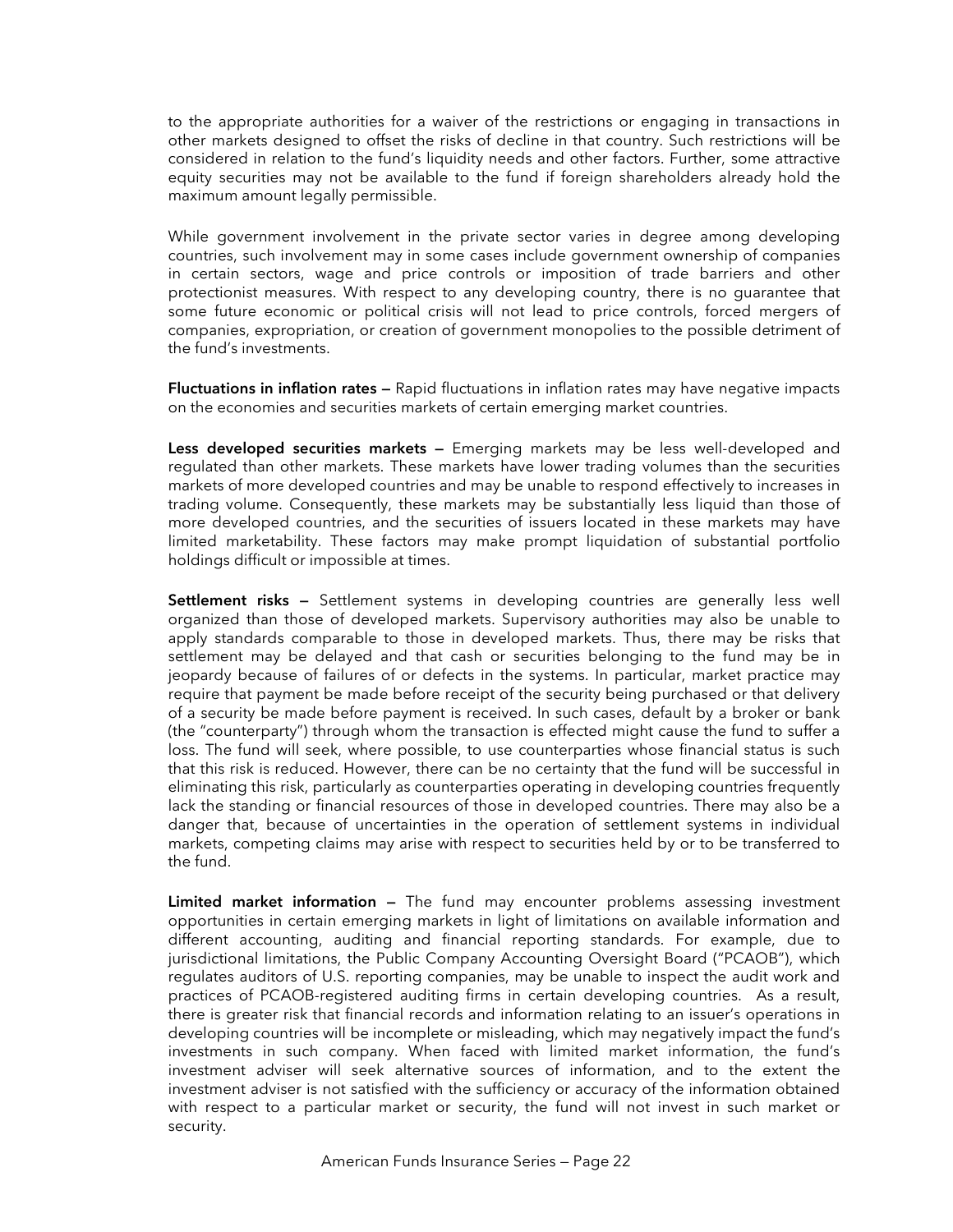**Taxation —** Taxation of dividends, interest and capital gains received by the fund varies among developing countries and, in some cases, is comparatively high. In addition, developing countries typically have less well-defined tax laws and procedures and such laws may permit retroactive taxation so that the fund could become subject in the future to local tax liability that it had not reasonably anticipated in conducting its investment activities or valuing its assets.

**Fraudulent securities —** Securities purchased by the fund may subsequently be found to be fraudulent or counterfeit, resulting in a loss to the fund.

**Remedies —** Developing countries may offer less protection to investors than U.S. markets and, in the event of investor harm, there may be substantially less recourse available to the fund and its shareholders. In addition, as a matter of law or practicality, the fund and its shareholders - as well as U.S. regulators - may encounter substantial difficulties in obtaining and enforcing judgments and other actions against non-U.S. individuals and companies.

**Investing through Stock Connect —** The fund may invest in China A-shares of certain Chinese companies listed and traded on the Shanghai Stock Exchange ("SSE") and on the Shenzhen Stock Exchange ("SZSE", and together, the "Exchanges") through the Shanghai-Hong Kong Stock Connect Program and the Shenzhen-Hong Kong Stock Connect Program, respectively (together, "Stock Connect"). Stock Connect is a securities trading and clearing program developed by the Exchange of Hong Kong, the Exchanges and the China Securities Depository and Clearing Corporation Limited. Stock Connect facilitates foreign investment in the People's Republic of China ("PRC") via brokers in Hong Kong. Persons investing through Stock Connect are subject to PRC regulations and Exchange listing rules, among others. These could include limitations on or suspension of trading. These regulations are relatively new and subject to changes which could adversely impact the fund's rights with respect to the securities. For example, a stock may be recalled from the scope of securities traded on the SSE or SZSE eligible for trading via Stock Connect for various reasons, and in such event the stock can be sold but is restricted from being bought. In such event, the investment adviser's ability to implement the fund's investment strategies may be adversely affected. As Stock Connect is still relatively new, investments made through Stock Connect are subject to relatively new trading, clearance and settlement procedures and there are no assurances that the necessary systems to run the program will function properly. In addition, Stock Connect is subject to aggregate and daily quota limitations on purchases and permitted price fluctuations. As a result, the fund may experience delays in transacting via Stock Connect and there can be no assurance that a liquid market on the Exchanges will exist. Since Stock Connect only operates on days when both the Chinese and Hong Kong markets are open for trading, and banking services are available in both markets on the corresponding settlement days, the fund's ownership interest in securities traded through Stock Connect may not be reflected directly and the fund may be subject to the risk of price fluctuations in China A-shares when Stock Connect is not open to trading. Changes in Chinese tax rules may also adversely affect the fund's performance. The fund's shares are held in an omnibus account and registered in nominee name. Please also see the sections on risks relating to investing outside the U.S. and investing in emerging markets.

**Investing through Bond Connect —** The fund may invest in onshore China bonds via Bond Connect, the opening up of China's Interbank Bond Market (CIBM) to global investors through the China-Hong Kong mutual access program. The program allows foreign and mainland China investors the ability to trade in each other's bond market through a connection between the mainland and Hong Kong based financial infrastructure institutions. Bond Connect aims to enhance the efficiency and flexibility of investing in the CIBM. This is accomplished by easing the access requirements to enter the market and using the Hong Kong trading infrastructure to connect to China Foreign Exchange Trading System (CFETS). Market volatility and potential lack of liquidity due to low trading volume of certain debt securities in CIBM may result in prices of certain debt securities traded on such market fluctuating significantly. The bid and offer spreads of the prices of such securities may be large, and the fund may therefore incur significant trading, settlement and realization costs and may face counterparty default,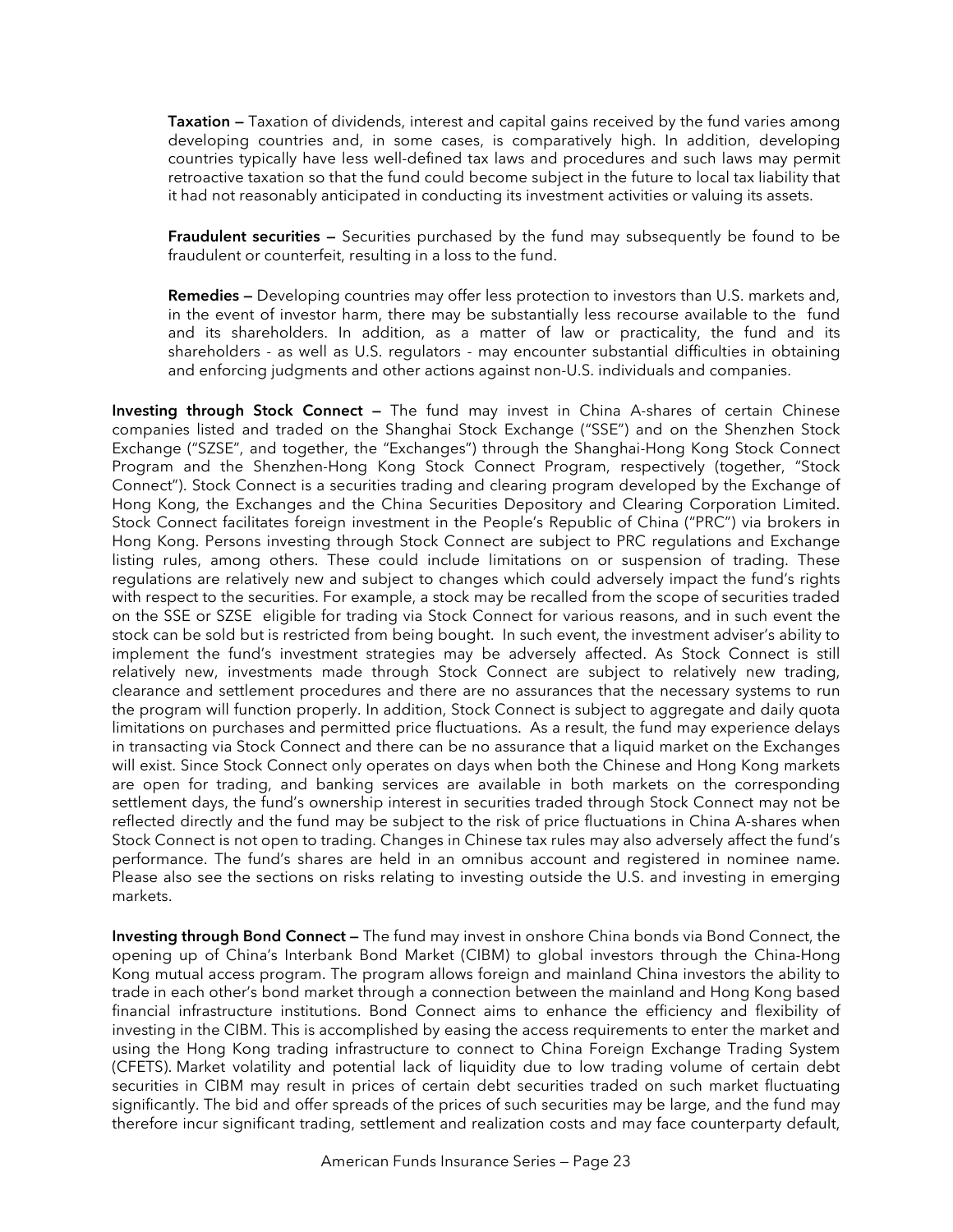liquidity, and volatility risks, resulting in significant losses for the funds and their investors. Bond Connect is a novel concept and, as such, the current regulations are untested and there is no certainty as to how they will be applied. In addition, the current regulations are subject to change which may have potential retrospective effects and there can be no assurance that Bond Connect will not be abolished. New regulations may be issued from time to time by the regulators in the PRC and Hong Kong in connection with operations, legal enforcement and cross-border trades under Bond Connect. The fund may be adversely affected as a result of such changes.

**Synthetic local access instruments** — Participation notes, market access warrants and other similar structured investment vehicles (collectively, "synthetic local access instruments") are instruments used by investors to obtain exposure to equity investments in local markets where direct ownership by foreign investors is not permitted or is otherwise restricted by local law. Synthetic local access instruments, which are generally structured and sold over-the-counter by a local branch of a bank or broker-dealer that is permitted to purchase equity securities in the local market, are designed to replicate exposure to one or more underlying equity securities. The price and performance of a synthetic local access instrument are normally intended to track the price and performance of the underlying equity assets as closely as possible. However, there can be no assurance that the results of synthetic local access instruments will replicate exactly the performance of the underlying securities due to transaction costs, taxes and other fees and expenses. The holder of a synthetic local access instrument may also be entitled to receive any dividends paid in connection with the underlying equity assets, but usually does not receive voting rights as it would if such holder directly owned the underlying assets.

Investments in synthetic local access instruments involve the same risks associated with a direct investment in the shares of the companies the instruments seek to replicate, including, in particular, the risks associated with investing outside the United States. Synthetic local access instruments also involve risks that are in addition to the risks normally associated with a direct investment in the underlying equity securities. For instance, synthetic local access instruments represent unsecured, unsubordinated contractual obligations of the banks or broker-dealers that issue them. Consequently, a purchaser of a synthetic local access instrument relies on the creditworthiness of such a bank or broker-dealer counterparty and has no rights under the instrument against the issuer of the underlying equity securities. Additionally, there is no guarantee that a liquid market for a synthetic local access instrument will exist or that the issuer of the instrument will be willing to repurchase the instrument when an investor wishes to sell it.

**Currency transactions —** Certain funds may enter into currency transactions on a spot (i.e., cash) basis at the prevailing rate in the currency exchange market to provide for the purchase or sale of a currency needed to purchase a security denominated in such currency. In addition, certain funds may enter into forward currency contracts to protect against changes in currency exchange rates, to increase exposure to a particular foreign currency, to shift exposure to currency fluctuations from one currency to another or to seek to increase returns. A forward currency contract is an obligation to purchase or sell a specific currency at a future date, which may be any fixed number of days from the date of the contract agreed upon by the parties, at a price set at the time of the contract. Some forward currency contracts, called non-deliverable forwards or NDFs, do not call for physical delivery of the currency and are instead settled through cash payments. Forward currency contracts are typically privately negotiated and traded in the interbank market between large commercial banks (or other currency traders) and their customers. Although forward contracts entered into by the fund will typically involve the purchase or sale of a currency against the U.S. dollar, the fund also may purchase or sell a non-U.S. currency against another non-U.S. currency.

Currency exchange rates generally are determined by forces of supply and demand in the foreign exchange markets and the relative merits of investment in different countries as viewed from an international perspective. Currency exchange rates, as well as foreign currency transactions, can also be affected unpredictably by intervention by U.S. or foreign governments or central banks or by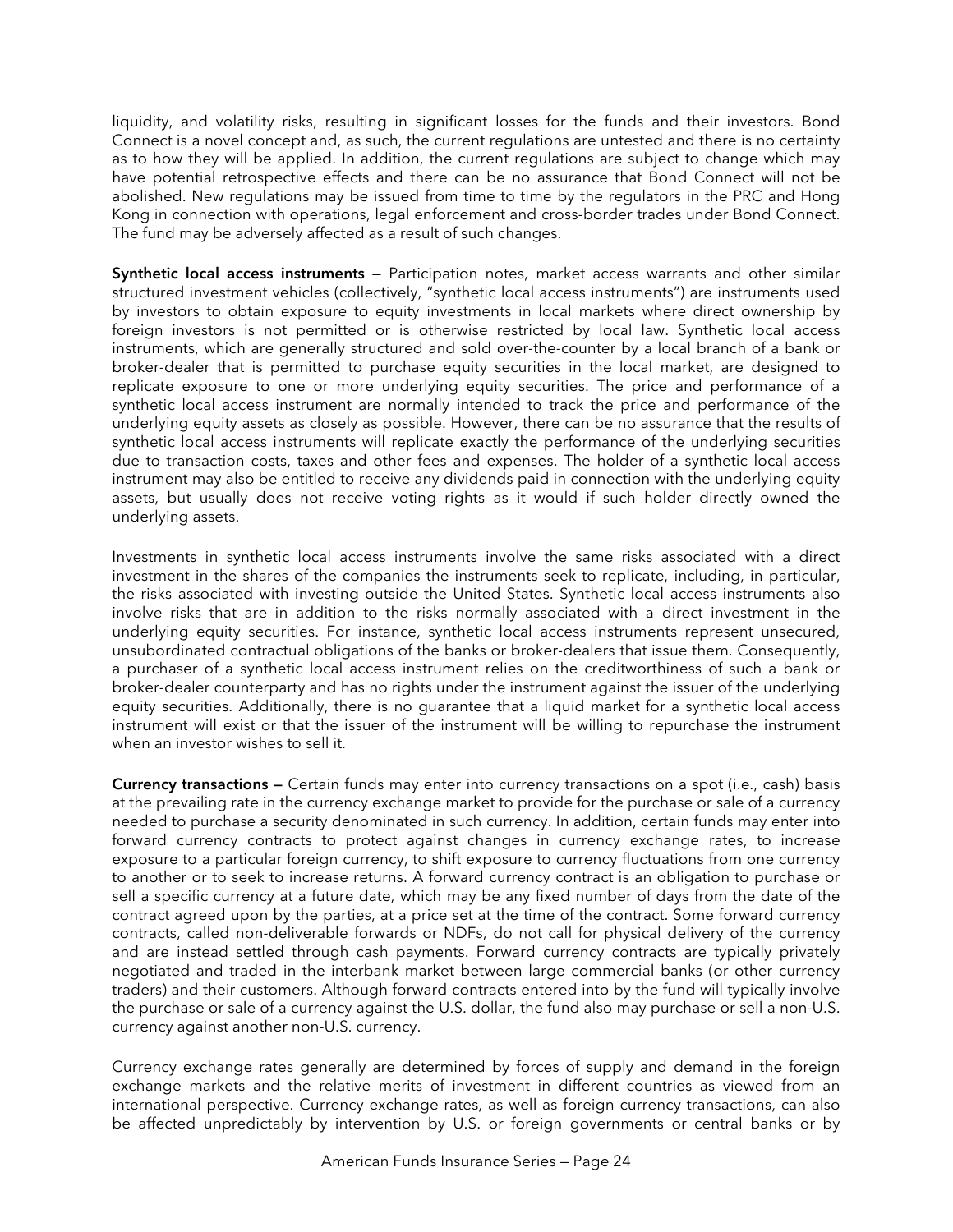currency controls or political developments in the United States or abroad. Such intervention or other events could prevent the fund from entering into foreign currency transactions, force the fund to exit such transactions at an unfavorable time or price or result in penalties to the fund, any of which may result in losses to the fund.

Generally, a fund will not attempt to protect against all potential changes in exchange rates and the use of forward contracts does not eliminate the risk of fluctuations in the prices of the underlying securities. If the value of the underlying securities declines or the amount of the fund's commitment increases because of changes in exchange rates, the fund may need to provide additional cash or securities to satisfy its commitment under the forward contract. The fund is also subject to the risk that it may be delayed or prevented from obtaining payments owed to it under the forward contract as a result of the insolvency or bankruptcy of the counterparty with which it entered into the forward contract or the failure of the counterparty to comply with the terms of the contract.

The realization of gains or losses on foreign currency transactions will usually be a function of the investment adviser's ability to accurately estimate currency market movements. Entering into forward currency transactions may change the fund's exposure to currency exchange rates and could result in losses to the fund if currencies do not perform as expected by the fund's investment adviser. For example, if the fund's investment adviser increases a fund's exposure to a foreign currency using forward contracts and that foreign currency's value declines, the fund may incur a loss. In addition, while entering into forward currency transactions could minimize the risk of loss due to a decline in the value of the hedged currency, it could also limit any potential gain that may result from an increase in the value of the currency. See also the "Derivatives" section under "Description of certain securities, investment techniques and risks" for a general description of investment techniques and risks relating to derivatives, including certain currency forwards.

Forward currency contracts may give rise to leverage, or exposure to potential gains and losses in excess of the initial amount invested. Leverage magnifies gains and losses and could cause a fund to be subject to more volatility than if it had not been leveraged, thereby resulting in a heightened risk of loss. Under current regulatory requirements, the fund will segregate liquid assets that will be marked to market daily to meet its forward contract commitments to the extent required by the U.S. Securities and Exchange Commission.

Forward currency transactions also may affect the character and timing of income, gain, or loss recognized by the fund for U.S. tax purposes. The use of forward currency contracts could result in the application of the mark-to-market provisions of the Internal Revenue Code of 1986, as amended (the "Code") and may cause an increase (or decrease) in the amount of taxable dividends paid by the fund.

**Indirect exposure to cryptocurrencies –** Cryptocurrencies are currencies which exist in a digital form and may act as a store of wealth, a medium of exchange or an investment asset. There are thousands of cryptocurrencies, such as bitcoin. Although the fund has no current intention of directly investing in cryptocurrencies, some issuers have begun to accept cryptocurrency for payment of services, use cryptocurrencies as reserve assets or invest in cryptocurrencies, and certain funds may invest in securities of such issuers. Certain funds may also invest in securities of issuers which provide cryptocurrency-related services.

Cryptocurrencies are subject to fluctuations in value. Cryptocurrencies are not backed by any government, corporation or other identified body. Rather, the value of a cryptocurrency is determined by other factors, such as the perceived future prospects or the supply and demand for such cryptocurrency in the global market for the trading of cryptocurrency. Such trading markets are unregulated and may be more exposed to operational or technical issues as well as fraud or manipulation in comparison to established, regulated exchanges for securities, derivatives and traditional currencies. The value of a cryptocurrency may decline precipitously (including to zero) for a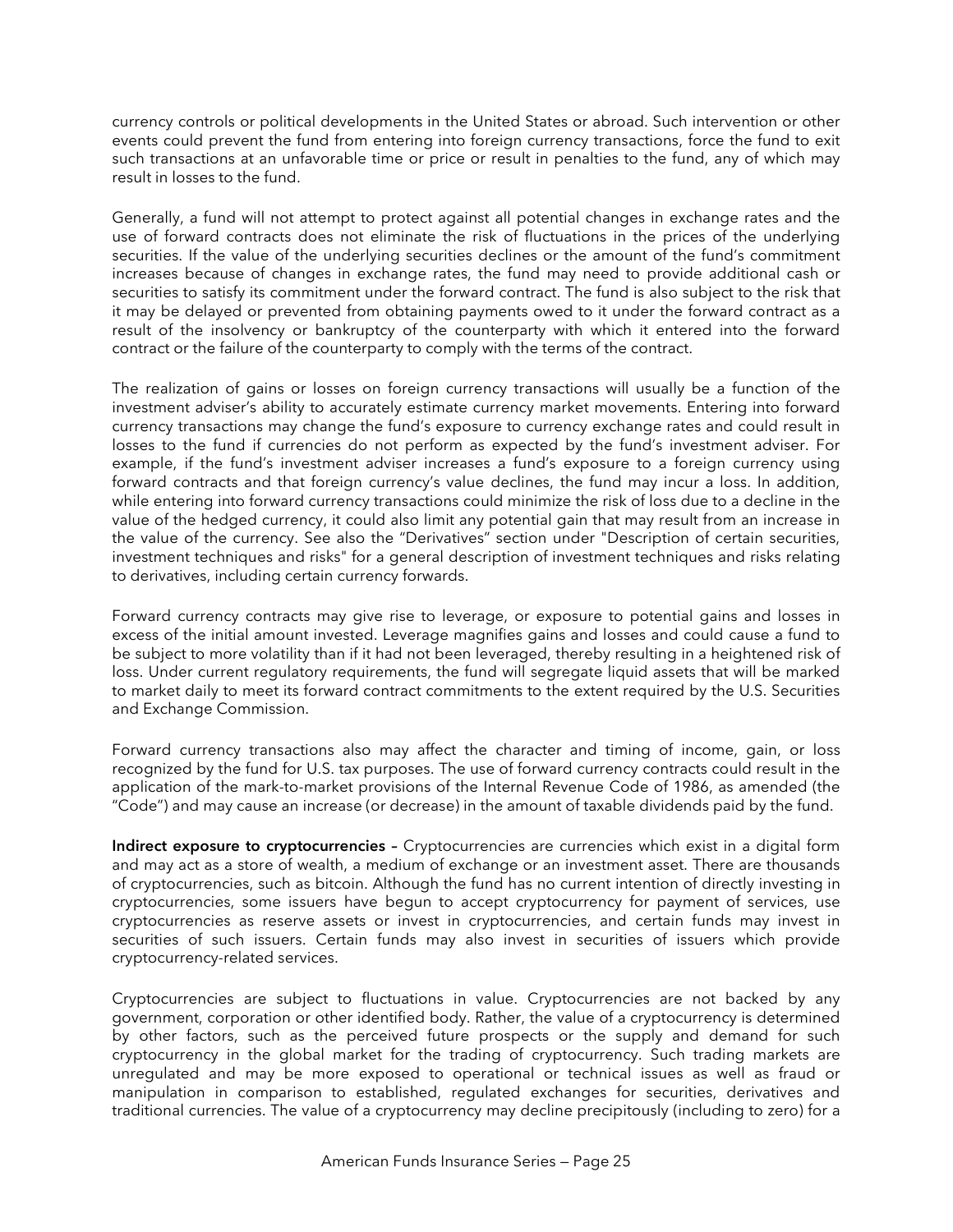variety of reasons, including, but not limited to, regulatory changes, a loss of confidence in its network or a change in user preference to other cryptocurrencies. An issuer that owns cryptocurrencies may experience custody issues, and may lose its cryptocurrency holdings through theft, hacking, or technical glitches in the applicable blockchain. Certain funds may experience losses as a result of the decline in value of its securities of issuers that own cryptocurrencies or which provide cryptocurrencyrelated services. If an issuer that owns cryptocurrencies intends to pay a dividend using such holdings or to otherwise make a distribution of such holdings to its stockholders, such dividends or distributions may face regulatory, operational and technical issues.

Factors affecting the further development of cryptocurrency include, but are not limited to: continued worldwide growth of, or possible cessation of or reversal in, the adoption and use of cryptocurrencies and other digital assets; the developing regulatory environment relating to cryptocurrencies, including the characterization of cryptocurrencies as currencies, commodities, or securities, the tax treatment of cryptocurrencies, and government and quasi-government regulation or restrictions on, or regulation of access to and operation of, cryptocurrency networks and the exchanges on which cryptocurrencies trade, including anti-money laundering regulations and requirements; perceptions regarding the environmental impact of a cryptocurrency; changes in consumer demographics and public preferences; general economic conditions; maintenance and development of open-source software protocols; the availability and popularity of other forms or methods of buying and selling goods and services; the use of the networks supporting digital assets, such as those for developing smart contracts and distributed applications; and general risks tied to the use of information technologies, including cyber risks. A hack or failure of one cryptocurrency may lead to a loss in confidence in, and thus decreased usage and/or value of, other cryptocurrencies.

**Forward commitment, when issued and delayed delivery transactions —** Certain funds may enter into commitments to purchase or sell securities at a future date. When a fund agrees to purchase such securities, it assumes the risk of any decline in value of the security from the date of the agreement. If the other party to such a transaction fails to deliver or pay for the securities, the fund could miss a favorable price or yield opportunity, or could experience a loss.

Certain funds may enter into roll transactions, such as a mortgage dollar roll where a fund sells mortgage-backed securities for delivery in the current month and simultaneously contracts to repurchase substantially similar (same type, coupon, and maturity) securities on a specified future date, at a pre-determined price. During the period between the sale and repurchase (the "roll period"), a fund forgoes principal and interest paid on the mortgage-backed securities. The fund is compensated by the difference between the current sales price and the lower forward price for the future purchase (often referred to as the "drop"), if any, as well as by the interest earned on the cash proceeds of the initial sale. The fund could suffer a loss if the contracting party fails to perform the future transaction and a fund is therefore unable to buy back the mortgage-backed securities it initially sold. The fund also takes the risk that the mortgage-backed securities that it repurchases at a later date will have less favorable market characteristics than the securities originally sold (e.g., greater prepayment risk). These transactions are accounted for as purchase and sale transactions, which contribute to a fund's portfolio turnover rate.

With to be announced (TBA) transactions, the particular securities (i.e., specified mortgage pools) to be delivered or received are not identified at the trade date, but are "to be announced" at a later settlement date. However, securities to be delivered must meet specified criteria, including face value, coupon rate and maturity, and be within industry-accepted "good delivery" standards.

The fund will not use any of these transactions for the purpose of leveraging and will segregate liquid assets that will be marked to market daily in an amount sufficient to meet their payment obligations in these transactions. Although these transactions will not be entered into for leveraging purposes, to the extent the fund's aggregate commitments in connection with these transactions exceed its segregated assets, the fund temporarily could be in a leveraged position (because it may have an amount greater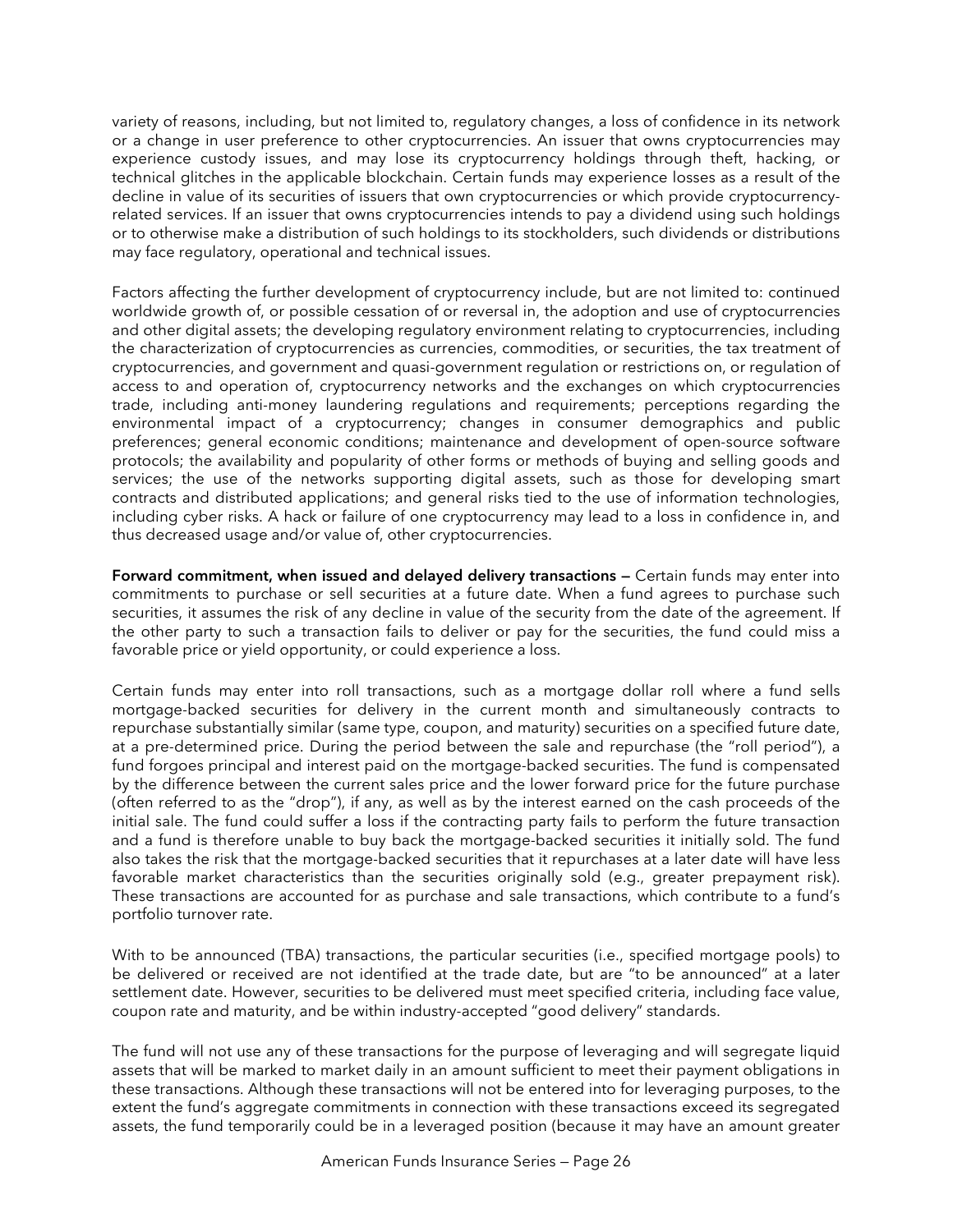than its net assets subject to market risk). Should market values of the fund's portfolio securities decline while the fund is in a leveraged position, greater depreciation of its net assets would likely occur than if it were not in such a position. The fund will not borrow money to settle these transactions and, therefore, will liquidate other portfolio securities in advance of settlement if necessary to generate additional cash to meet their obligations. After a transaction is entered into, the fund may still dispose of or renegotiate the transaction. Additionally, prior to receiving delivery of securities as part of a transaction, the fund may sell such securities.

**Obligations backed by the "full faith and credit" of the U.S. government —** U.S. government obligations include the following types of securities:

**U.S. Treasury securities —** U.S. Treasury securities include direct obligations of the U.S. Treasury, such as Treasury bills, notes and bonds. For these securities, the payment of principal and interest is unconditionally guaranteed by the U.S. government, and thus they are of high credit quality. Such securities are subject to variations in market value due to fluctuations in interest rates and in government policies, but, if held to maturity, are expected to be paid in full (either at maturity or thereafter).

**Federal agency securities —** The securities of certain U.S. government agencies and government-sponsored entities are guaranteed as to the timely payment of principal and interest by the full faith and credit of the U.S. government. Such agencies and entities include, but are not limited to, the Federal Financing Bank ("FFB"), the Government National Mortgage Association ("Ginnie Mae"), the U.S. Department of Veterans Affairs ("VA"), the Federal Housing Administration ("FHA"), the Export-Import Bank of the United States ("Exim Bank"), the U.S. International Development Finance Corporation ("DFC"), the Commodity Credit Corporation ("CCC") and the U.S. Small Business Administration ("SBA").

**Other federal agency obligations —** Additional federal agency securities are neither direct obligations of, nor guaranteed by, the U.S. government. These obligations include securities issued by certain U.S. government agencies and government-sponsored entities. However, they generally involve some form of federal sponsorship: some operate under a congressional charter; some are backed by collateral consisting of "full faith and credit" obligations as described above; some are supported by the issuer's right to borrow from the Treasury; and others are supported only by the credit of the issuing government agency or entity. These agencies and entities include, but are not limited to: the Federal Home Loan Banks, the Federal Home Loan Mortgage Corporation ("Freddie Mac"), the Federal National Mortgage Association ("Fannie Mae"), the Tennessee Valley Authority and the Federal Farm Credit Bank System.

In 2008, Freddie Mac and Fannie Mae were placed into conservatorship by their new regulator, the Federal Housing Finance Agency ("FHFA"). Simultaneously, the U.S. Treasury made a commitment of indefinite duration to maintain the positive net worth of both firms. As conservator, the FHFA has the authority to repudiate any contract either firm has entered into prior to the FHFA's appointment as conservator (or receiver should either firm go into default) if the FHFA, in its sole discretion determines that performance of the contract is burdensome and repudiation would promote the orderly administration of Fannie Mae's or Freddie Mac's affairs. While the FHFA has indicated that it does not intend to repudiate the guaranty obligations of either entity, doing so could adversely affect holders of their mortgage-backed securities. For example, if a contract were repudiated, the liability for any direct compensatory damages would accrue to the entity's conservatorship estate and could only be satisfied to the extent the estate had available assets. As a result, if interest payments on Fannie Mae or Freddie Mac mortgage-backed securities held by the fund were reduced because underlying borrowers failed to make payments or such payments were not advanced by a loan servicer, the fund's only recourse might be against the conservatorship estate, which might not have sufficient assets to offset any shortfalls.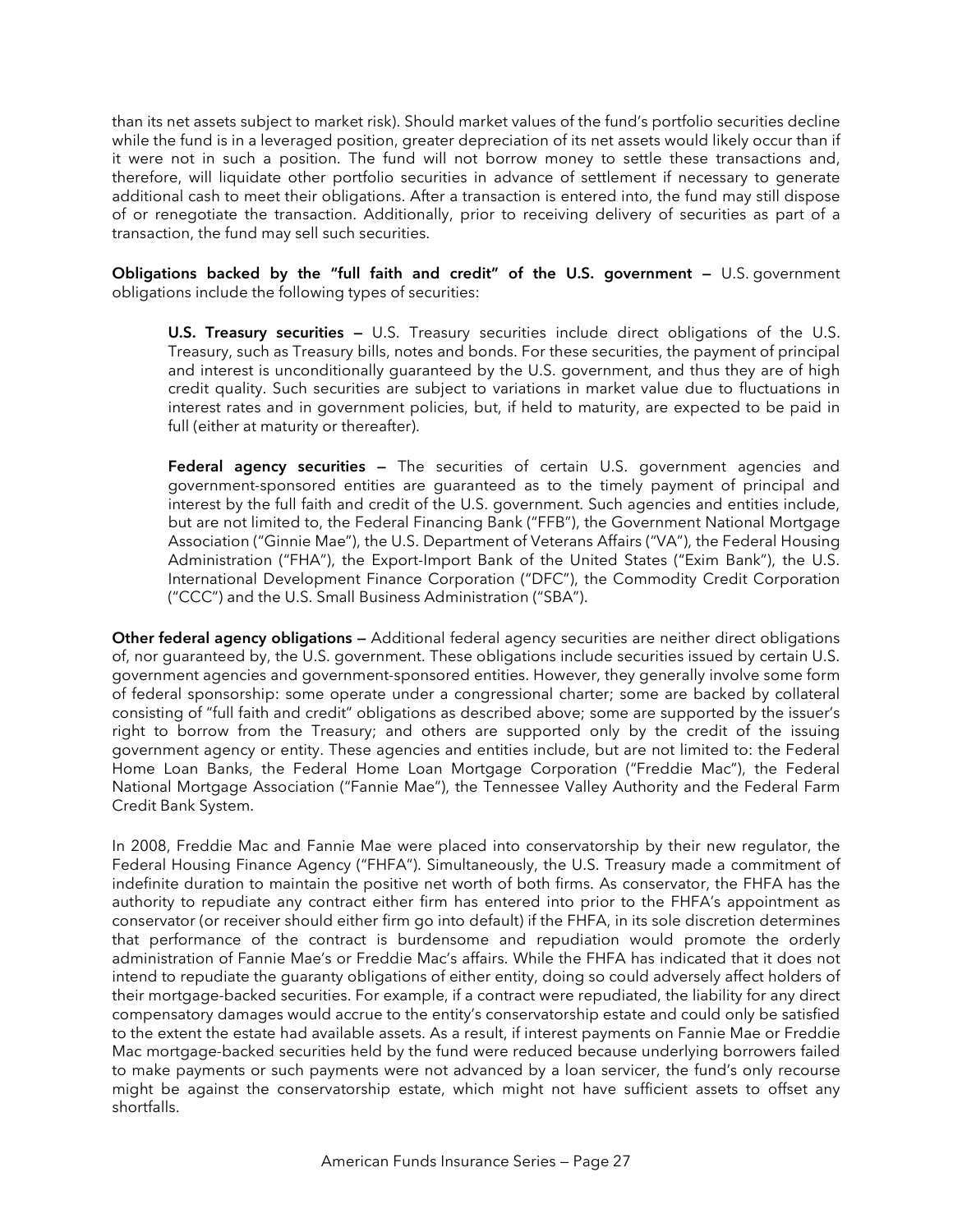The FHFA, in its capacity as conservator, has the power to transfer or sell any asset or liability of Fannie Mae or Freddie Mac. The FHFA has indicated it has no current intention to do this; however, should it do so a holder of a Fannie Mae or Freddie Mac mortgage-backed security would have to rely on another party for satisfaction of the guaranty obligations and would be exposed to the credit risk of that party.

Certain rights provided to holders of mortgage-backed securities issued by Fannie Mae or Freddie Mac under their operative documents may not be enforceable against the FHFA, or enforcement may be delayed during the course of the conservatorship or any future receivership. For example, the operative documents may provide that upon the occurrence of an event of default by Fannie Mae or Freddie Mac, holders of a requisite percentage of the mortgage-backed security may replace the entity as trustee. However, under the Federal Housing Finance Regulatory Reform Act of 2008, holders may not enforce this right if the event of default arises solely because a conservator or receiver has been appointed.

**Pass-through securities —** Certain funds may invest in various debt obligations backed by pools of mortgages, corporate loans or other assets including, but not limited to, residential mortgage loans, home equity loans, mortgages on commercial buildings, consumer loans and equipment leases. Principal and interest payments made on the underlying asset pools backing these obligations are typically passed through to investors, net of any fees paid to any insurer or any guarantor of the securities. Pass-through securities may have either fixed or adjustable coupons. The risks of an investment in these obligations depend in part on the type of the collateral securing the obligations and the class of the instrument in which the fund invests. These securities include:

**Mortgage-backed securities —** These securities may be issued by U.S. government agencies and government-sponsored entities, such as Ginnie Mae, Fannie Mae and Freddie Mac, and by private entities. The payment of interest and principal on mortgage-backed obligations issued by U.S. government agencies may be guaranteed by the full faith and credit of the U.S. government (in the case of Ginnie Mae), or may be guaranteed by the issuer (in the case of Fannie Mae and Freddie Mac). However, these guarantees do not apply to the market prices and yields of these securities, which vary with changes in interest rates.

Mortgage-backed securities issued by private entities are structured similarly to those issued by U.S. government agencies. However, these securities and the underlying mortgages are not guaranteed by any government agencies and the underlying mortgages are not subject to the same underwriting requirements. These securities generally are structured with one or more types of credit enhancements such as insurance or letters of credit issued by private companies. Borrowers on the underlying mortgages are usually permitted to prepay their underlying mortgages. Prepayments can alter the effective maturity of these instruments. In addition, delinquencies, losses or defaults by borrowers can adversely affect the prices and volatility of these securities. Such delinquencies and losses can be exacerbated by declining or flattening housing and property values. This, along with other outside pressures, such as bankruptcies and financial difficulties experienced by mortgage loan originators, decreased investor demand for mortgage loans and mortgage-related securities and increased investor demand for yield, can adversely affect the value and liquidity of mortgage-backed securities.

**Adjustable rate mortgage-backed securities —** Adjustable rate mortgage-backed securities ("ARMS") have interest rates that reset at periodic intervals. Acquiring ARMS permits the fund to participate in increases in prevailing current interest rates through periodic adjustments in the coupons of mortgages underlying the pool on which ARMS are based. Such ARMS generally have higher current yield and lower price fluctuations than is the case with more traditional fixed income debt securities of comparable rating and maturity. In addition, when prepayments of principal are made on the underlying mortgages during periods of rising interest rates, the fund can reinvest the proceeds of such prepayments at rates higher than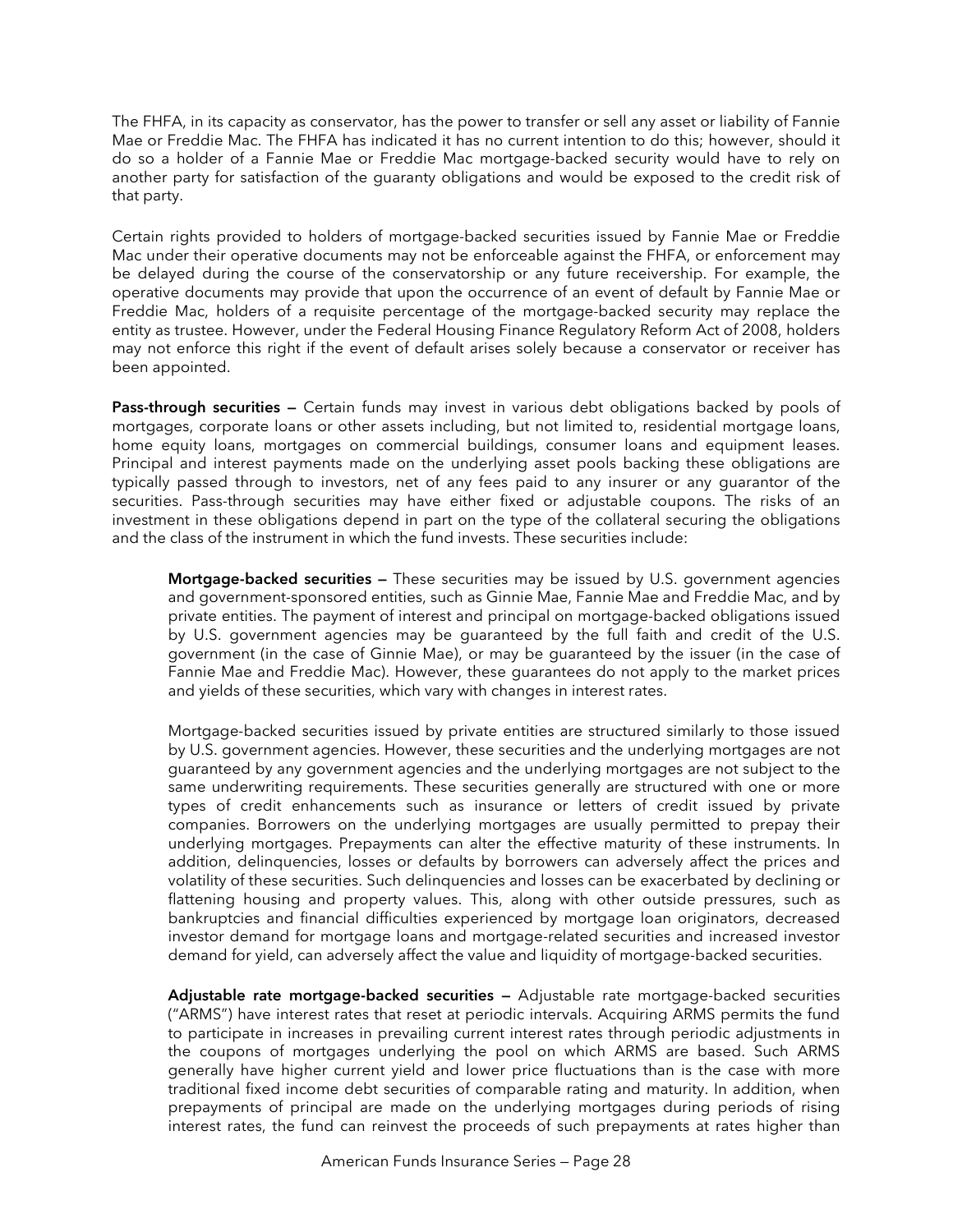those at which they were previously invested. Mortgages underlying most ARMS, however, have limits on the allowable annual or lifetime increases that can be made in the interest rate that the mortgagor pays. Therefore, if current interest rates rise above such limits over the period of the limitation, the fund, when holding an ARMS, does not benefit from further increases in interest rates. Moreover, when interest rates are in excess of coupon rates (i.e., the rates being paid by mortgagors) of the mortgages, ARMS behave more like fixed income securities and less like adjustable rate securities and are subject to the risks associated with fixed income securities. In addition, during periods of rising interest rates, increases in the coupon rate of adjustable rate mortgages generally lag current market interest rates slightly, thereby creating the potential for capital depreciation on such securities.

**Collateralized mortgage obligations (CMOs) —** CMOs are also backed by a pool of mortgages or mortgage loans, which are divided into two or more separate bond issues. CMOs issued by U.S. government agencies are backed by agency mortgages, while privately issued CMOs may be backed by either government agency mortgages or private mortgages. Payments of principal and interest are passed through to each bond issue at varying schedules resulting in bonds with different coupons, effective maturities and sensitivities to interest rates. Some CMOs may be structured in a way that when interest rates change, the impact of changing prepayment rates on the effective maturities of certain issues of these securities is magnified. CMOs may be less liquid or may exhibit greater price volatility than other types of mortgage or asset-backed securities.

**Commercial mortgage-backed securities —** These securities are backed by mortgages on commercial property, such as hotels, office buildings, retail stores, hospitals and other commercial buildings. These securities may have a lower prepayment uncertainty than other mortgage-related securities because commercial mortgage loans generally prohibit or impose penalties on prepayments of principal. In addition, commercial mortgage-related securities often are structured with some form of credit enhancement to protect against potential losses on the underlying mortgage loans. Many of the risks of investing in commercial mortgagebacked securities reflect the risks of investing in the real estate securing the underlying mortgage loans, including the effects of local and other economic conditions on real estate markets, the ability of tenants to make rental payments and the ability of a property to attract and retain tenants. Commercial mortgage-backed securities may be less liquid or exhibit greater price volatility than other types of mortgage or asset-backed securities and may be more difficult to value.

**Asset-backed securities —** These securities are backed by other assets such as credit card, automobile or consumer loan receivables, retail installment loans or participations in pools of leases. Credit support for these securities may be based on the underlying assets and/or provided through credit enhancements by a third party. The values of these securities are sensitive to changes in the credit quality of the underlying collateral, the credit strength of the credit enhancement, changes in interest rates and at times the financial condition of the issuer. Obligors of the underlying assets also may make prepayments that can change effective maturities of the asset-backed securities. These securities may be less liquid and more difficult to value than other securities.

**Collateralized bond obligations (CBOs) and collateralized loan obligations (CLOs)** — A CBO is a trust typically backed by a diversified pool of fixed-income securities, which may include high risk, lower rated securities. A CLO is a trust typically collateralized by a pool of loans, which may include, among others, senior secured loans, senior unsecured loans, and subordinate corporate loans, including lower rated loans. CBOs and CLOs may charge management fees and administrative expenses.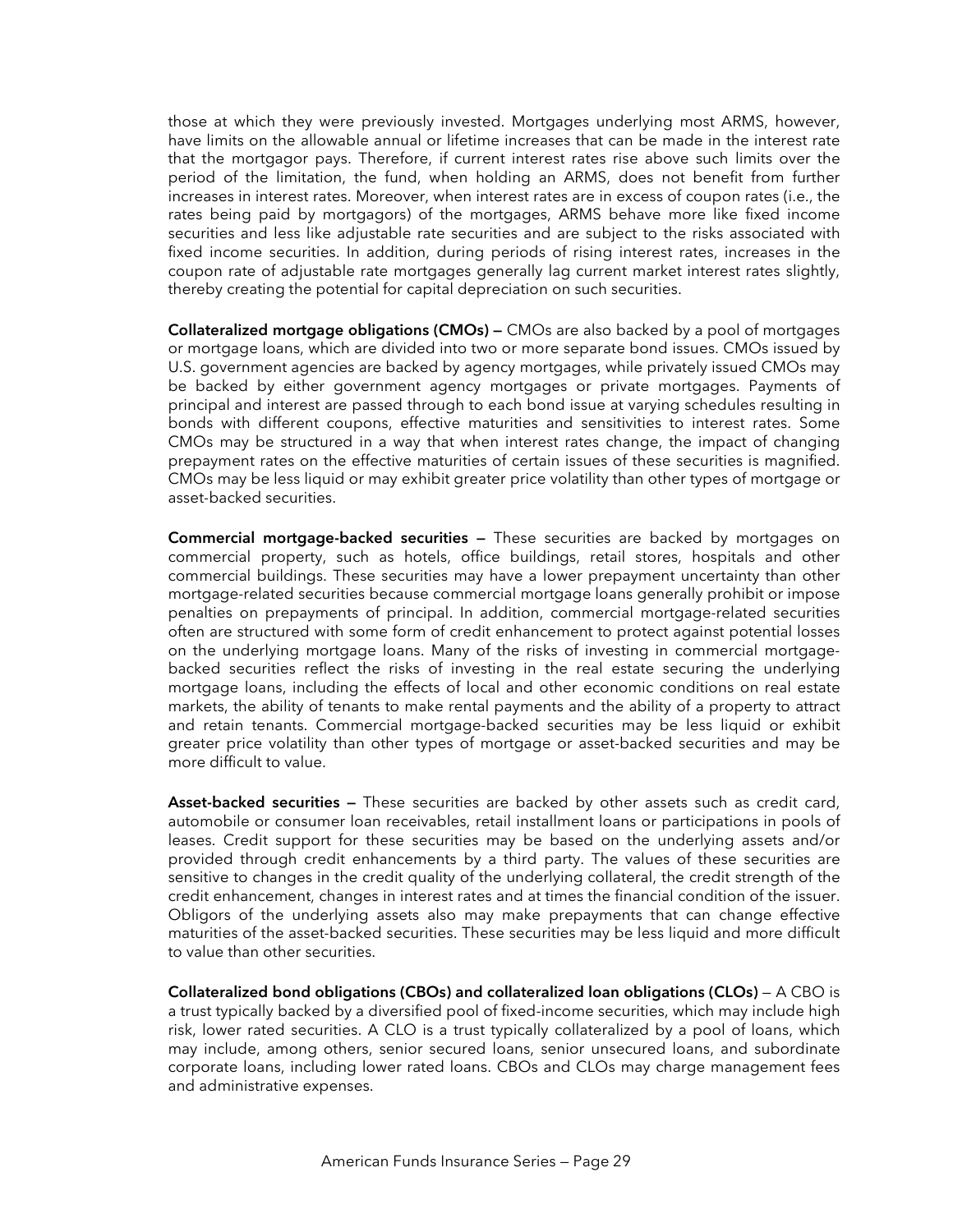For both CBOs and CLOs, the cash flows from the trust are split into two or more portions, called tranches, varying in risk and yield. The riskiest and highest yielding portion is the "equity" tranche which bears the bulk of any default by the bonds or loans in the trust and is constructed to protect the other, more senior tranches from default. Since they are partially protected from defaults, the more senior tranches typically have higher ratings and lower yields than the underlying securities in the trust and can be rated investment grade. Despite the protection from the equity tranche, the more senior tranches can still experience substantial losses due to actual defaults of the underlying assets, increased sensitivity to defaults due to impairment of the collateral or the more junior tranches, market anticipation of defaults, as well as potential general aversions to CBO or CLO securities as a class. Normally, these securities are privately offered and sold, and thus, are not registered under the securities laws. CBOs and CLOs may be less liquid, may exhibit greater price volatility and may be more difficult to value than other securities.

"IOs" and "POs" are issued in portions or tranches with varying maturities and characteristics. Some tranches may only receive the interest paid on the underlying mortgages (IOs) and others may only receive the principal payments (POs). The values of IOs and POs are extremely sensitive to interest rate fluctuations and prepayment rates, and IOs are also subject to the risk of early repayment of the underlying mortgages that will substantially reduce or eliminate interest payments.

**Warrants and rights —** Warrants and rights may be acquired by certain funds in connection with other securities or separately. Warrants generally entitle, but do not obligate, their holder to purchase other equity or fixed income securities at a specified price at a later date. Rights are similar to warrants but typically have a shorter duration and are issued by a company to existing holders of its stock to provide those holders the right to purchase additional shares of stock at a later date. Warrants and rights do not carry with them the right to dividends or voting rights with respect to the securities that they entitle their holder to purchase, and they do not represent any rights in the assets of the issuing company. Additionally, a warrant or right ceases to have value if it is not exercised prior to its expiration date. As a result, warrants and rights may be considered more speculative than certain other types of investments. Changes in the value of a warrant or right do not necessarily correspond to changes in the value of its underlying security. The price of a warrant or right may be more volatile than the price of its underlying security, and they therefore present greater potential for capital appreciation and capital loss. The effective price paid for warrants or rights added to the subscription price of the related security may exceed the value of the subscribed security's market price, such as when there is no movement in the price of the underlying security. The market for warrants or rights may be very limited and it may be difficult to sell them promptly at an acceptable price.

**Depositary receipts —** Depositary receipts are securities that evidence ownership interests in, and represent the right to receive, a security or a pool of securities that have been deposited with a bank or trust depository. Certain funds may invest in American Depositary Receipts ("ADRs"), European Depositary Receipts ("EDRs"), Global Depositary Receipts ("GDRs"), and other similar securities. For ADRs, the depository is typically a U.S. financial institution and the underlying securities are issued by a non-U.S. entity. For other depositary receipts, the depository may be a non-U.S. or a U.S. entity, and the underlying securities may be issued by a non-U.S. or a U.S. entity. Depositary receipts will not necessarily be denominated in the same currency as their underlying securities. Generally, ADRs are issued in registered form, denominated in U.S. dollars, and designed for use in the U.S. securities markets. Other depositary receipts, such as EDRs and GDRs, may be issued in bearer form, may be denominated in either U.S. dollars or in non-U.S. currencies, and are primarily designed for use in securities markets outside the United States. ADRs, EDRs and GDRs can be sponsored by the issuing bank or trust company or the issuer of the underlying securities. Although the issuing bank or trust company may impose charges for the collection of dividends and the conversion of such securities into the underlying securities, generally no fees are imposed on the purchase or sale of these securities other than transaction fees ordinarily involved with trading stock. Such securities may be less liquid or may trade at a lower price than the underlying securities of the issuer. Additionally, the issuers of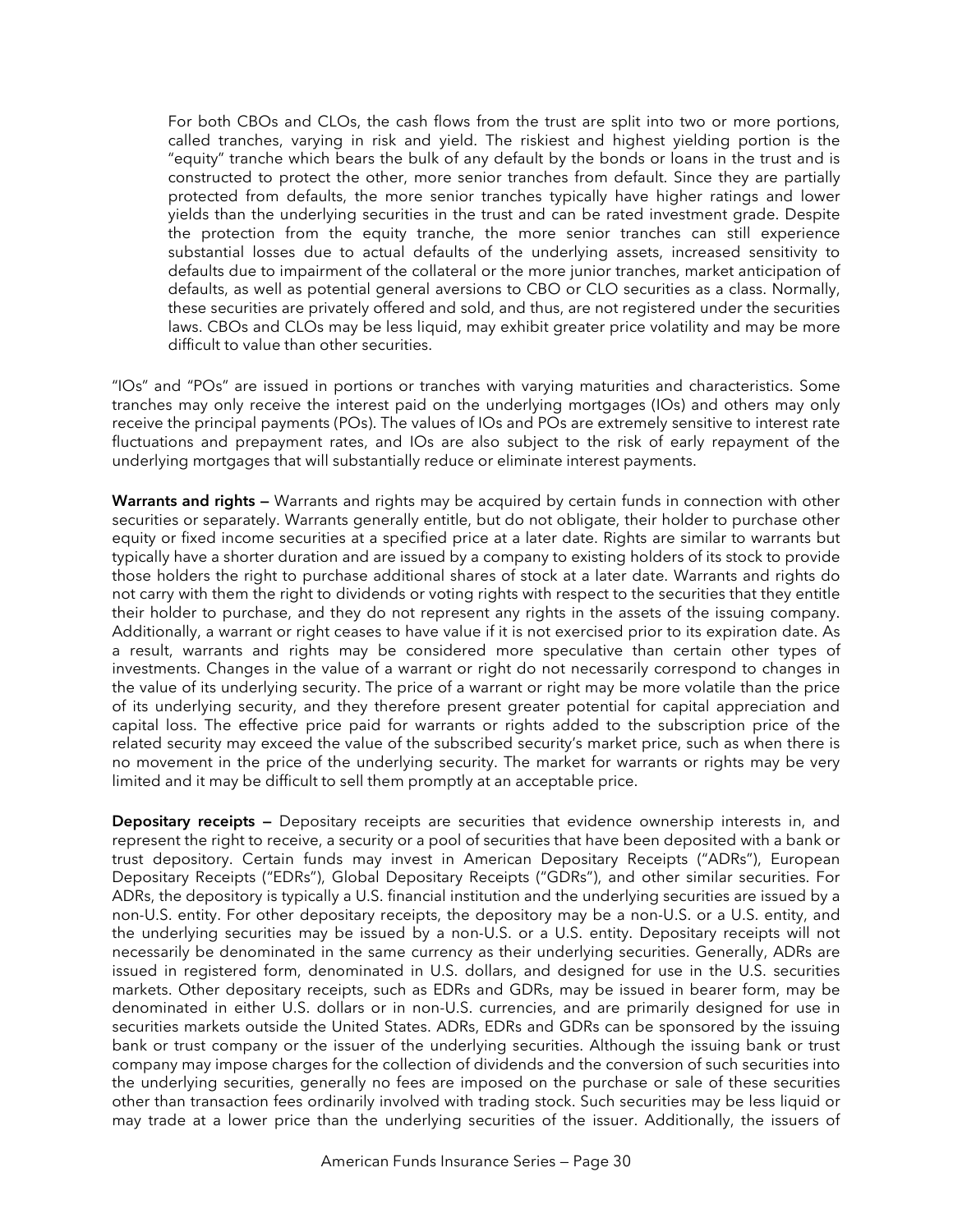securities underlying depositary receipts may not be obligated to timely disclose information that is considered material under the securities laws of the United States. Therefore, less information may be available regarding these issuers than about the issuers of other securities and there may not be a correlation between such information and the market value of the depositary receipts.

**Inflation-linked bonds —** Certain funds may invest in inflation-linked bonds issued by governments, their agencies or instrumentalities and corporations.

The principal amount of an inflation-linked bond is adjusted in response to changes in the level of an inflation index, such as the Consumer Price Index for Urban Consumers ("CPURNSA"). If the index measuring inflation falls, the principal value or coupon of these securities will be adjusted downward. Consequently, the interest payable on these securities will be reduced. Also, if the principal value of these securities is adjusted according to the rate of inflation, the adjusted principal value repaid at maturity may be less than the original principal. In the case of U.S. Treasury Inflation-Protected Securities ("TIPS"), currently the only inflation-linked security that is issued by the U.S Treasury, the principal amounts are adjusted daily based upon changes in the rate of inflation (as currently represented by the non-seasonally adjusted CPURNSA, calculated with a three-month lag). TIPS may pay interest semi-annually, equal to a fixed percentage of the inflation-adjusted principal amount. The interest rate on these bonds is fixed at issuance, but over the life of the bond this interest may be paid on an increasing or decreasing principal amount that has been adjusted for inflation. The current market value of TIPS is not guaranteed and will fluctuate. However, the U.S. government guarantees that, at maturity, principal will be repaid at the higher of the original face value of the security (in the event of deflation) or the inflation adjusted value.

Other non-U.S. sovereign governments also issue inflation-linked securities that are tied to their own local consumer price indexes and that offer similar deflationary protection. In certain of these non-U.S. jurisdictions, the repayment of the original bond principal upon the maturity of an inflation-linked bond is not guaranteed, allowing for the amount of the bond repaid at maturity to be less than par. Corporations also periodically issue inflation-linked securities tied to CPURNSA or similar inflationary indexes. While TIPS and non-U.S. sovereign inflation-linked securities are currently the largest part of the inflation-linked market, the fund may invest in corporate inflation-linked securities.

The value of inflation-linked securities is expected to change in response to the changes in real interest rates. Real interest rates, in turn, are tied to the relationship between nominal interest rates and the rate of inflation. If inflation were to rise at a faster rate than nominal interest rates, real interest rates would decline, leading to an increase in value of the inflation-linked securities. In contrast, if nominal interest rates were to increase at a faster rate than inflation, real interest rates might rise, leading to a decrease in value of inflation-linked securities. There can be no assurance, however, that the value of inflation-linked securities will be directly correlated to the changes in interest rates. If interest rates rise due to reasons other than inflation, investors in these securities may not be protected to the extent that the increase is not reflected in the security's inflation measure.

The interest rate for inflation-linked bonds is fixed at issuance as a percentage of this adjustable principal. Accordingly, the actual interest income may both rise and fall as the principal amount of the bonds adjusts in response to movements of the consumer price index. For example, typically interest income would rise during a period of inflation and fall during a period of deflation.

The market for inflation-linked securities may be less developed or liquid, and more volatile, than certain other securities markets. There is a limited number of inflation-linked securities currently available for the fund to purchase, making the market less liquid and more volatile than the U.S. Treasury and agency markets.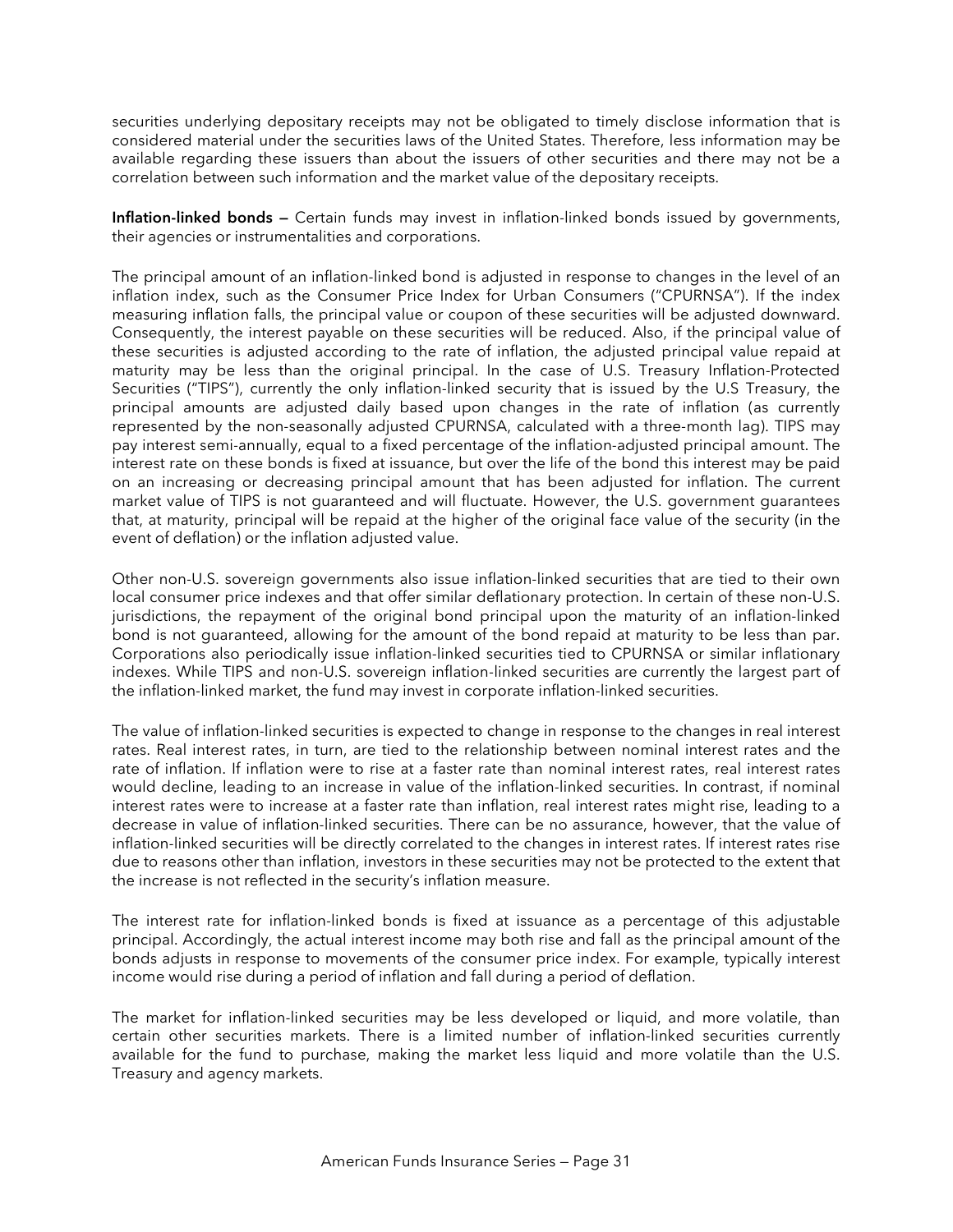**Municipal bonds —** Municipal bonds are debt obligations that are exempt from federal, state and/or local income taxes. Opinions relating to the validity of municipal bonds, exclusion of municipal bond interest from an investor's gross income for federal income tax purposes and, where applicable, state and local income tax, are rendered by bond counsel to the issuing authorities at the time of issuance.

The two principal classifications of municipal bonds are general obligation bonds and limited obligation or revenue bonds. General obligation bonds are secured by the issuer's pledge of its full faith and credit including, if available, its taxing power for the payment of principal and interest. Issuers of general obligation bonds include states, counties, cities, towns and various regional or special districts. The proceeds of these obligations are used to fund a wide range of public facilities, such as the construction or improvement of schools, highways and roads, water and sewer systems and facilities for a variety of other public purposes. Lease revenue bonds or certificates of participation in leases are payable from annual lease rental payments from a state or locality. Annual rental payments are payable to the extent such rental payments are appropriated annually.

Typically, the only security for a limited obligation or revenue bond is the net revenue derived from a particular facility or class of facilities financed thereby or, in some cases, from the proceeds of a special tax or other special revenues. Revenue bonds have been issued to fund a wide variety of revenue-producing public capital projects including: electric, gas, water and sewer systems; highways, bridges and tunnels; port and airport facilities; colleges and universities; hospitals; and convention, recreational, tribal gaming and housing facilities. Although the security behind these bonds varies widely, many provide additional security in the form of a debt service reserve fund which may also be used to make principal and interest payments on the issuer's obligations. In addition, some revenue obligations (as well as general obligations) are insured by a bond insurance company or backed by a letter of credit issued by a banking institution.

Revenue bonds also include, for example, pollution control, health care and housing bonds, which, although nominally issued by municipal authorities, are generally not secured by the taxing power of the municipality but by the revenues of the authority derived from payments by the private entity which owns or operates the facility financed with the proceeds of the bonds. Obligations of housing finance authorities have a wide range of security features, including reserve funds and insured or subsidized mortgages, as well as the net revenues from housing or other public projects. Many of these bonds do not generally constitute the pledge of the credit of the issuer of such bonds. The credit quality of such revenue bonds is usually directly related to the credit standing of the user of the facility being financed or of an institution which provides a guarantee, letter of credit or other credit enhancement for the bond issue.

**Insured municipal bonds —** The fund may invest in municipal bonds that are insured generally as to the timely payment of interest and repayment of principal. The insurance for such bonds may be purchased by the bond issuer, the fund or any other party, and is usually purchased from private, nongovernmental insurance companies. Insurance that covers a municipal bond is expected to protect the fund against losses caused by a bond issuer's failure to make interest or principal payments. However, insurance does not guarantee the market value of the bond or the prices of the fund's shares. Also, the investment adviser cannot be certain that the insurance company will make payments it guarantees. The market value of the bond could drop if a bond's insurer fails to fulfill its obligations. Market conditions or changes to ratings criteria could adversely impact the ratings of municipal bond insurers. When rating agencies lower or withdraw the credit rating of the insurer, the insurance may be providing little or no enhancement of credit or resale value to the municipal bond.

**Real estate investment trusts —** Real estate investment trusts ("REITs"), which primarily invest in real estate or real estate-related loans, may issue equity or debt securities. Equity REITs own real estate properties, while mortgage REITs hold construction, development and/or long-term mortgage loans. The values of REITs may be affected by changes in the value of the underlying property of the trusts, the creditworthiness of the issuer, property taxes, interest rates, tax laws and regulatory requirements,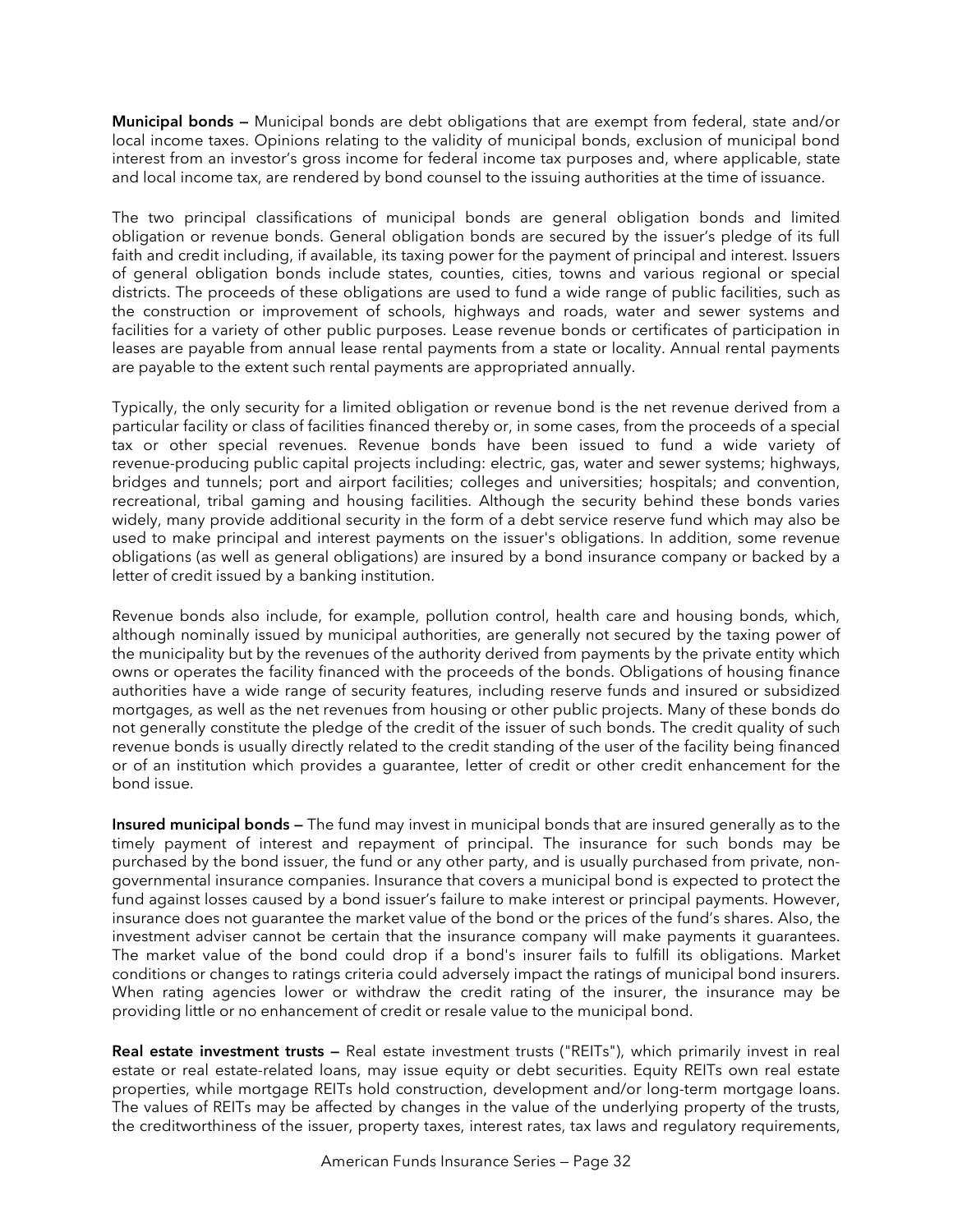such as those relating to the environment. Both types of REITs are dependent upon management skill and the cash flows generated by their holdings, the real estate market in general and the possibility of failing to qualify for any applicable pass-through tax treatment or failing to maintain any applicable exemptive status afforded under relevant laws.

**Variable and floating rate obligations —** The interest rates payable on certain securities and other instruments in which certain of the funds may invest may not be fixed but may fluctuate based upon changes in market interest rates or credit ratings. Variable and floating rate obligations bear coupon rates that are adjusted at designated intervals, based on the then current market interest rates or credit ratings. The rate adjustment features tend to limit the extent to which the market value of the obligations will fluctuate. When the fund holds variable or floating rate securities, a decrease in market interest rates will adversely affect the income received from such securities and the net asset value of the fund's shares.

The London Interbank Offered Rate ("LIBOR") is one of the most widely used interest rate benchmarks and is intended to represent the rate at which contributing banks may obtain short-term borrowings from each other in the London interbank market. On July 27, 2017, the U.K. Financial Conduct Authority ("FCA"), which regulates LIBOR, announced that the FCA will no longer persuade or compel banks to submit rates for the calculation of LIBOR after 2021. On March 5, 2021, the FCA and ICE Benchmark Administration, Limited (IBA), the administrator of LIBOR, announced that the publication of the one-week and two-month USD LIBOR maturities and non-USD LIBOR maturities will cease immediately after December 31, 2021, with the remaining USD LIBOR maturities ceasing immediately after June 30, 2023. As a result, LIBOR may no longer be available or may no longer be deemed an appropriate reference rate upon which to determine the interest rate on certain loans, bonds, derivatives and other instruments in the fund's portfolio.

Public and private sector industry initiatives have been underway to identify new or alternative reference rates to be used in place of LIBOR. In the US, the Alternative Reference Rates Committee (ARCC), a group of market participants convened to help ensure a successful transition away from USD LIBOR, has identified the Secured Overnight Financing Rate ("SOFR"), which is intended to be a broad measure of secured overnight U.S. Treasury repo rates, as its preferred alternative rate. Working groups and regulators in other countries have suggested other alternative rates for their markets. There is no assurance that the composition or characteristics of any such alternative reference rate will be similar to or produce the same value or economic equivalence as LIBOR or that instruments using an alternative rate will have the same volume or liquidity. This, in turn, may affect the value or return on certain of the fund's investments, result in costs incurred in connection with closing out positions and entering into new trades and reduce the effectiveness of related fund transactions such as hedges. Relatedly, there are outstanding contracts governing bonds and other instruments which reference LIBOR that are due to mature beyond the LIBOR cessation date. These "legacy contracts" will need to be transitioned to an alternative reference rate, and a failure to do so may adversely impact the security (for example, under existing contract language the instrument could fall back to a fixed rate or have no fallback rate) and create contractual uncertainty, as well as market and litigation risk. Although there are ongoing efforts among certain government entities and other organizations to address these uncertainties, the ultimate effectiveness of such efforts is not yet known. These risks may also apply with respect to potential changes in connection with other interbank offering rates (e.g., Euribor) and other indices, rates and values that may be used as "benchmarks" and are the subject of recent regulatory reform.

**Cash and cash equivalents —** The fund may hold cash or invest in cash equivalents. Cash equivalents include, but are not limited to: (*a*) shares of money market or similar funds managed by the investment adviser or its affiliates; (*b*) shares of other money market funds; (*c*) commercial paper; (*d*) short-term bank obligations (for example, certificates of deposit, bankers' acceptances (time drafts on a commercial bank where the bank accepts an irrevocable obligation to pay at maturity)) or bank notes; (*e*) savings association and savings bank obligations (for example, bank notes and certificates of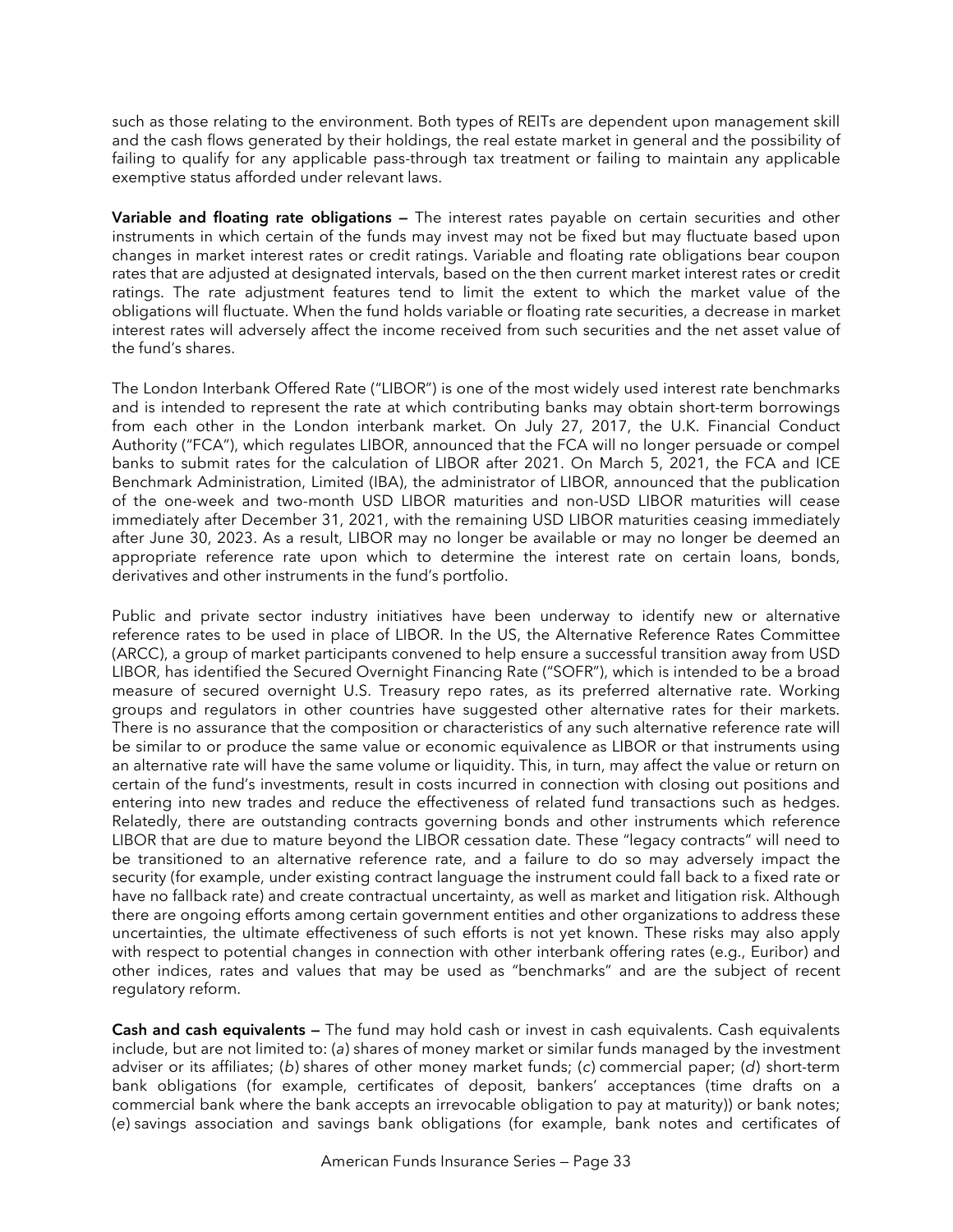deposit issued by savings banks or savings associations); (*f*) securities of the U.S. government, its agencies or instrumentalities that mature, or that may be redeemed, in one year or less; and (*g*) higher quality corporate bonds and notes that mature, or that may be redeemed, in one year or less.

**Commercial paper —** The fund may purchase commercial paper. Commercial paper refers to shortterm promissory notes issued by a corporation to finance its current operations. Such securities normally have maturities of thirteen months or less and, though commercial paper is often unsecured, commercial paper may be supported by letters of credit, surety bonds or other forms of collateral. Maturing commercial paper issuances are usually repaid by the issuer from the proceeds of new commercial paper issuances. As a result, investment in commercial paper is subject to rollover risk, or the risk that the issuer cannot issue enough new commercial paper to satisfy its outstanding commercial paper. Like all fixed income securities, commercial paper prices are susceptible to fluctuations in interest rates. If interest rates rise, commercial paper prices will decline and vice versa. However, the short-term nature of a commercial paper investment makes it less susceptible to volatility than many other fixed income securities because interest rate risk typically increases as maturity lengths increase. Commercial paper tends to yield smaller returns than longer-term corporate debt because securities with shorter maturities typically have lower effective yields than those with longer maturities. As with all fixed income securities, there is a chance that the issuer will default on its commercial paper obligations and commercial paper may become illiquid or suffer from reduced liquidity in these or other situations.

Commercial paper in which the fund may invest includes commercial paper issued in reliance on the exemption from registration afforded by Section 4(a)(2) of the 1933 Act. Section 4(a)(2) commercial paper has substantially the same price and liquidity characteristics as commercial paper generally, except that the resale of Section 4(a)(2) commercial paper is limited to institutional investors who agree that they are purchasing the paper for investment purposes and not with a view to public distribution. Technically, such a restriction on resale renders Section 4(a)(2) commercial paper a restricted security under the 1933 Act. In practice, however, Section 4(a)(2) commercial paper typically can be resold as easily as any other unrestricted security held by the fund. Accordingly, Section 4(a)(2) commercial paper has been generally determined to be liquid under procedures adopted by the fund's board of trustees.

**Restricted or illiquid securities —** Certain funds may purchase securities subject to restrictions on resale. Restricted securities may only be sold pursuant to an exemption from registration under the Securities Act of 1933, as amended (the "1933 Act"), or in a registered public offering. Restricted securities held by the fund are often eligible for resale under Rule 144A, an exemption under the 1933 Act allowing for resales to "Qualified Institutional Buyers." Where registration is required, the holder of a registered security may be obligated to pay all or part of the registration expense and a considerable period may elapse between the time it decides to seek registration and the time it may be permitted to sell a security under an effective registration statement. Difficulty in selling such securities may result in a loss to the fund or cause it to incur additional administrative costs.

Some fund holdings (including some restricted securities) may be deemed illiquid if the fund expects that a reasonable portion of the holding cannot be sold in seven calendar days or less without the sale significantly changing the market value of the investment. The determination of whether a holding is considered illiquid is made by the Series' adviser under a liquidity risk management program adopted by the Series' board and administered by the Series' adviser. The fund may incur significant additional costs in disposing of illiquid securities.

**Loan assignments and participations —** Certain funds may invest in loans or other forms of indebtedness that represent interests in amounts owed by corporations or other borrowers (collectively "borrowers"). Loans may be originated by the borrower in order to address its working capital needs, as a result of a reorganization of the borrower's assets and liabilities (recapitalizations), to merge with or acquire another company (mergers and acquisitions), to take control of another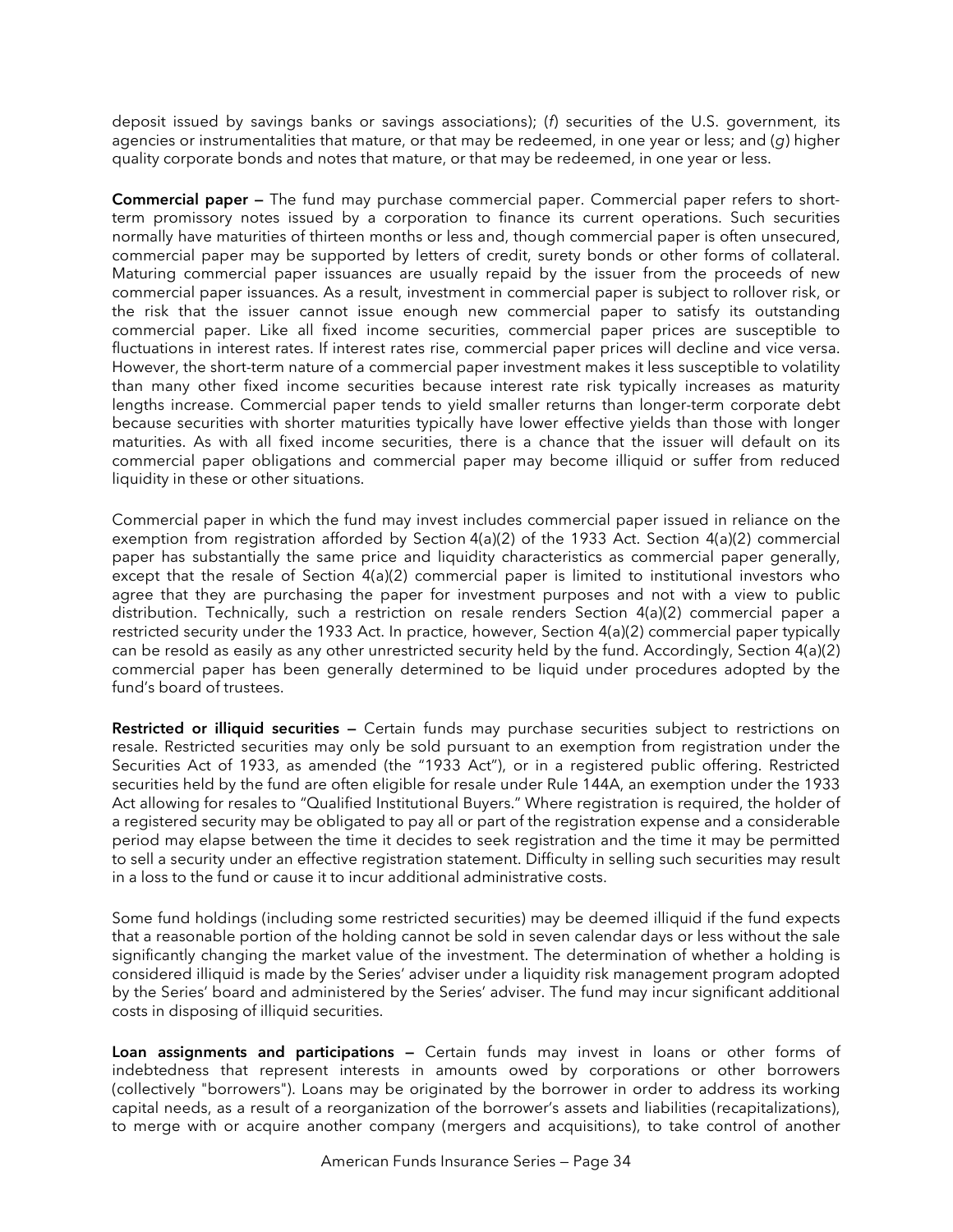company (leveraged buy-outs), to provide temporary financing (bridge loans), or for other corporate purposes.

Some loans may be secured in whole or in part by assets or other collateral. The greater the value of the assets securing the loan the more the lender is protected against loss in the case of nonpayment of principal or interest. Loans made to highly leveraged borrowers may be especially vulnerable to adverse changes in economic or market conditions and may involve a greater risk of default.

Some loans may represent revolving credit facilities or delayed funding loans, in which a lender agrees to make loans up to a maximum amount upon demand by the borrower during a specified term. These commitments may have the effect of requiring the fund to increase its investment in a company at a time when it might not otherwise decide to do so (including at a time when the company's financial condition makes it unlikely that such amounts will be repaid). To the extent that the fund is committed to advance additional funds, the fund will segregate assets determined to be liquid in an amount sufficient to meet such commitments.

Some loans may represent debtor-in-possession financings (commonly known as "DIP financings"). DIP financings are arranged when an entity seeks the protections of the bankruptcy court under Chapter 11 of the U.S. Bankruptcy Code. These financings allow the entity to continue its business operations while reorganizing under Chapter 11. Such financings constitute senior liens on unencumbered collateral (i.e., collateral not subject to other creditors' claims). There is a risk that the entity will not emerge from Chapter 11 and will be forced to liquidate its assets under Chapter 7 of the U.S. Bankruptcy Code. In the event of liquidation, the fund's only recourse will be against the collateral securing the DIP financing.

The investment adviser generally makes investment decisions based on publicly available information, but may rely on non-public information if necessary. Borrowers may offer to provide lenders with material, non-public information regarding a specific loan or the borrower in general. The investment adviser generally chooses not to receive this information. As a result, the investment adviser may be at a disadvantage compared to other investors that may receive such information. The investment adviser's decision not to receive material, non-public information may impact the investment adviser's ability to assess a borrower's requests for amendments or waivers of provisions in the loan agreement. However, the investment adviser may on a case-by-case basis decide to receive such information when it deems prudent. In these situations the investment adviser may be restricted from trading the loan or buying or selling other debt and equity securities of the borrower while it is in possession of such material, non-public information, even if such loan or other security is declining in value.

The fund normally acquires loan obligations through an assignment from another lender, but also may acquire loan obligations by purchasing participation interests from lenders or other holders of the interests. When the fund purchases assignments, it acquires direct contractual rights against the borrower on the loan. The fund acquires the right to receive principal and interest payments directly from the borrower and to enforce their rights as a lender directly against the borrower. However, because assignments are arranged through private negotiations between potential assignees and potential assignors, the rights and obligations acquired by the fund as the purchaser of an assignment may differ from, and be more limited than, those held by the assigning lender. Loan assignments are often administered by a financial institution that acts as agent for the holders of the loan, and the fund may be required to receive approval from the agent and/or borrower prior to the purchase of a loan. Risks may also arise due to the inability of the agent to meet its obligations under the loan agreement.

Loan participations are loans or other direct debt instruments that are interests in amounts owed by the borrower to another party. They may represent amounts owed to lenders or lending syndicates, to suppliers of goods or services, or to other parties. The fund will have the right to receive payments of principal, interest and any fees to which it is entitled only from the lender selling the participation and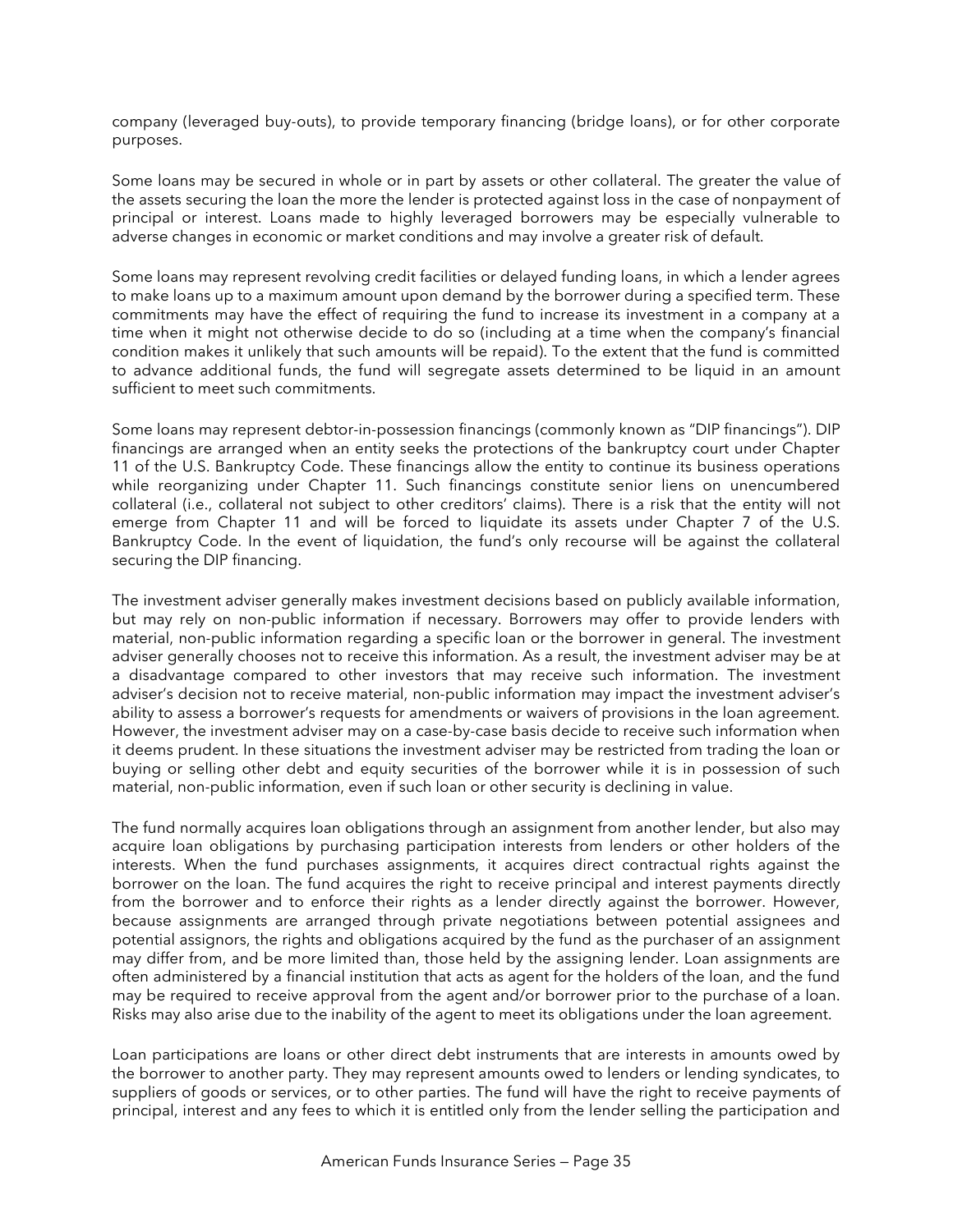only upon receipt by the lender of the payments from the borrower. In connection with purchasing participations, the fund generally will have no right to enforce compliance by the borrower with the terms of the loan agreement relating to the loan, nor any rights of set-off against the borrower. In addition, the fund may not directly benefit from any collateral supporting the loan in which it has purchased the participation and the fund will have to rely on the agent bank or other financial intermediary to apply appropriate credit remedies. As a result, the fund will be subject to the credit risk of both the borrower and the lender that is selling the participation. In the event of the insolvency of the lender selling a participation, the fund may be treated as a general creditor of the lender and may not benefit from any set-off between the lender and the borrower.

Loan assignments and participations are generally subject to legal or contractual restrictions on resale and are not currently listed on any securities exchange or automatic quotation system. Risks may arise due to delayed settlements of loan assignments and participations. The investment adviser expects that most loan assignments and participations purchased for the fund will trade on a secondary market. However, although secondary markets for investments in loans are growing among institutional investors, a limited number of investors may be interested in a specific loan. It is possible that loan participations, in particular, could be sold only to a limited number of institutional investors. If there is no active secondary market for a particular loan, it may be difficult for the investment adviser to sell the fund's interest in such loan at a price that is acceptable to it and to obtain pricing information on such loan.

Investments in loan participations and assignments present the possibility that the fund could be held liable as a co-lender under emerging legal theories of lender liability. In addition, if the loan is foreclosed, the fund could be part owner of any collateral and could bear the costs and liabilities of owning and disposing of the collateral. The fund anticipates that loan participations could be sold only to a limited number of institutional investors. In addition, some loan participations and assignments may not be rated by major rating agencies and may not be protected by securities laws.

**Inverse floating rate notes —** Certain funds may invest in inverse floating rate notes (a type of derivative instrument). These notes have rates that move in the opposite direction of prevailing interest rates. A change in prevailing interest rates will often result in a greater change in these instruments' interest rates. As a result, these instruments may have a greater degree of volatility than other types of interestbearing securities.

**Reinsurance related notes and bonds —** American High-Income Trust may invest in reinsurance related notes and bonds. These instruments, which are typically issued by special purpose reinsurance companies, transfer an element of insurance risk to the note or bond holders. For example, such a note or bond could provide that the reinsurance company would not be required to repay all or a portion of the principal value of the note or bond if losses due to a catastrophic event under the policy (such as a major hurricane) exceed certain dollar thresholds. Consequently, the fund may lose the entire amount of its investment in such bonds or notes if such an event occurs and losses exceed certain dollar thresholds. In this instance, investors would have no recourse against the insurance company. These instruments may be issued with fixed or variable interest rates and rated in a variety of credit quality categories by the rating agencies.

**Repurchase agreements —** Certain funds may enter into repurchase agreements, or "repos", under which the fund buys a security and obtains a simultaneous commitment from the seller to repurchase the security at a specified time and price. Because the security purchased constitutes collateral for the repurchase obligation, a repo may be considered a loan by the fund that is collateralized by the security purchased. Repos permit the fund to maintain liquidity and earn income over periods of time as short as overnight.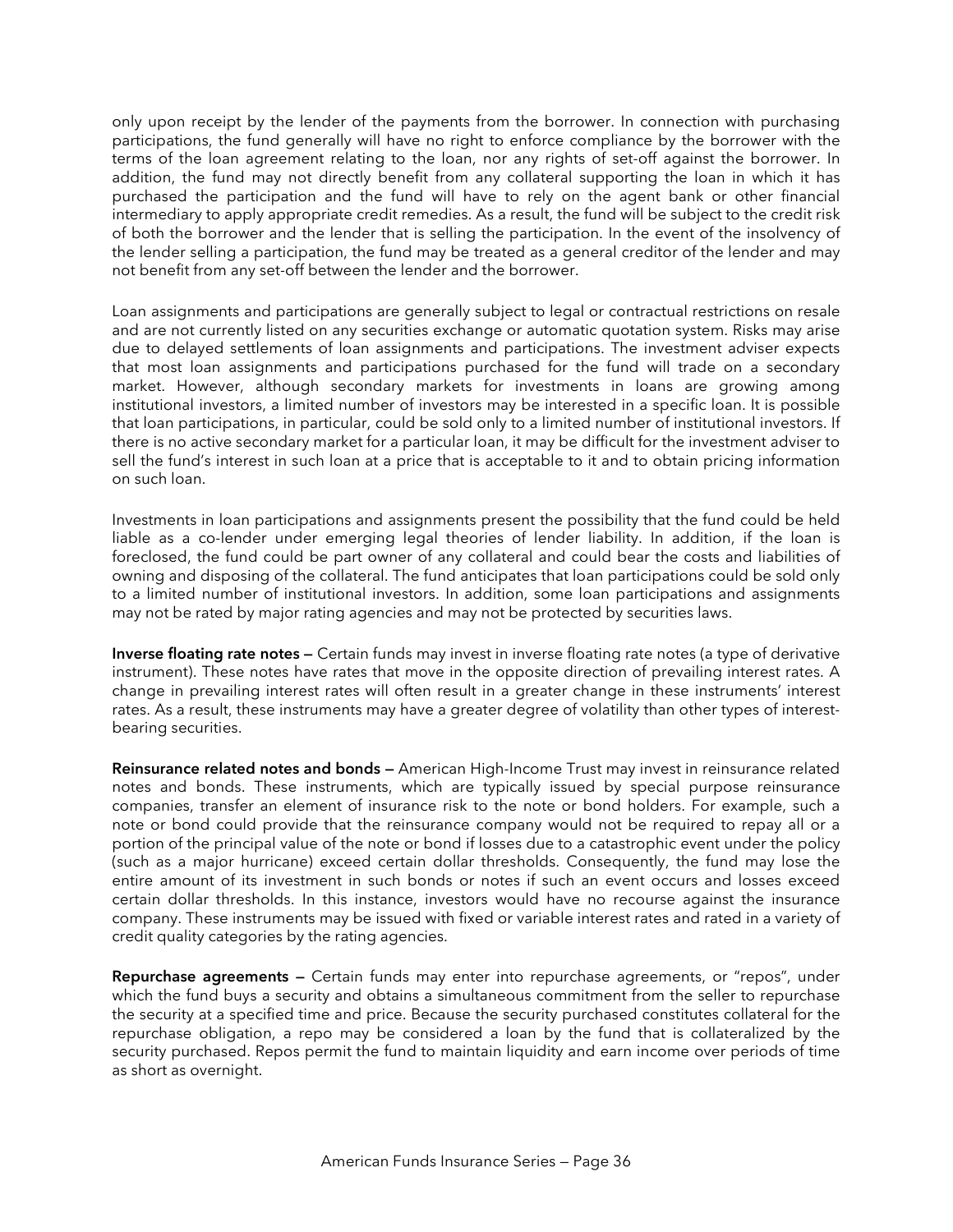The seller must maintain with a custodian collateral equal to at least the repurchase price, including accrued interest. In tri-party repos, a third party custodian, called a clearing bank, facilitates repo clearing and settlement, including by providing collateral management services. However, as an alternative to tri-party repos, the fund could enter into bilateral repos, where the parties themselves are responsible for settling transactions.

The fund will only enter into repos involving securities of the type (excluding any maturity limitations) in which they could otherwise invest. If the seller under the repo defaults, the fund may incur a loss if the value of the collateral securing the repo has declined and may incur disposition costs and delays in connection with liquidating the collateral. If bankruptcy proceedings are commenced with respect to the seller, realization of the collateral by the fund may be delayed or limited.

**Maturity —** There are no restrictions on the maturity compositions of the portfolios of certain funds. Certain funds invest in debt securities with a wide range of maturities. Under normal market conditions, longer term securities yield more than shorter term securities, but are subject to greater price fluctuations.

**Adjustment of maturities —** The investment adviser seeks to anticipate movements in interest rates and may adjust the maturity distribution of the portfolio accordingly, keeping in mind the fund's objectives.

**Derivatives —** In pursuing its investment objective, the fund may invest in derivative instruments. A derivative is a financial instrument, the value of which depends on, or is otherwise derived from, another underlying variable. Most often, the variable underlying a derivative is the price of a traded asset, such as a traditional cash security (e.g., a stock or bond), a currency or a commodity; however, the value of a derivative can be dependent on almost any variable, from the level of an index or a specified rate to the occurrence (or non-occurrence) of a credit event with respect to a specified reference asset. In addition to investing in forward currency contracts, as described above under "Currency transactions," the fund may take positions in futures contracts and swaps, each of which is a derivative instrument described in greater detail below.

Derivative instruments may be distinguished by the manner in which they trade: some are standardized instruments that trade on an organized exchange while others are individually negotiated and traded in the over-the-counter (OTC) market. Derivatives also range broadly in complexity, from simple derivatives to more complex instruments. As a general matter, however, all derivatives — regardless of the manner in which they trade or their relative complexities — entail certain risks, some of which are different from, and potentially greater than, the risks associated with investing directly in traditional cash securities.

As is the case with traditional cash securities, derivative instruments are generally subject to counterparty credit risk; however, in some cases, derivatives may pose counterparty risks greater than those posed by cash securities. The use of derivatives involves the risk that a loss may be sustained by the fund as a result of the failure of the fund's counterparty to make required payments or otherwise to comply with its contractual obligations. For some derivatives, though, the value of — and, in effect, the return on — the instrument may be dependent on both the individual credit of the fund's counterparty and on the credit of one or more issuers of any underlying assets. If the fund does not correctly evaluate the creditworthiness of its counterparty and, where applicable, of issuers of any underlying reference assets, the fund's investment in a derivative instrument may result in losses. Further, if a fund's counterparty were to default on its obligations, the fund's contractual remedies against such counterparty may be subject to applicable bankruptcy and insolvency laws, which could affect the fund's rights as a creditor and delay or impede the fund's ability to receive the net amount of payments that it is contractually entitled to receive.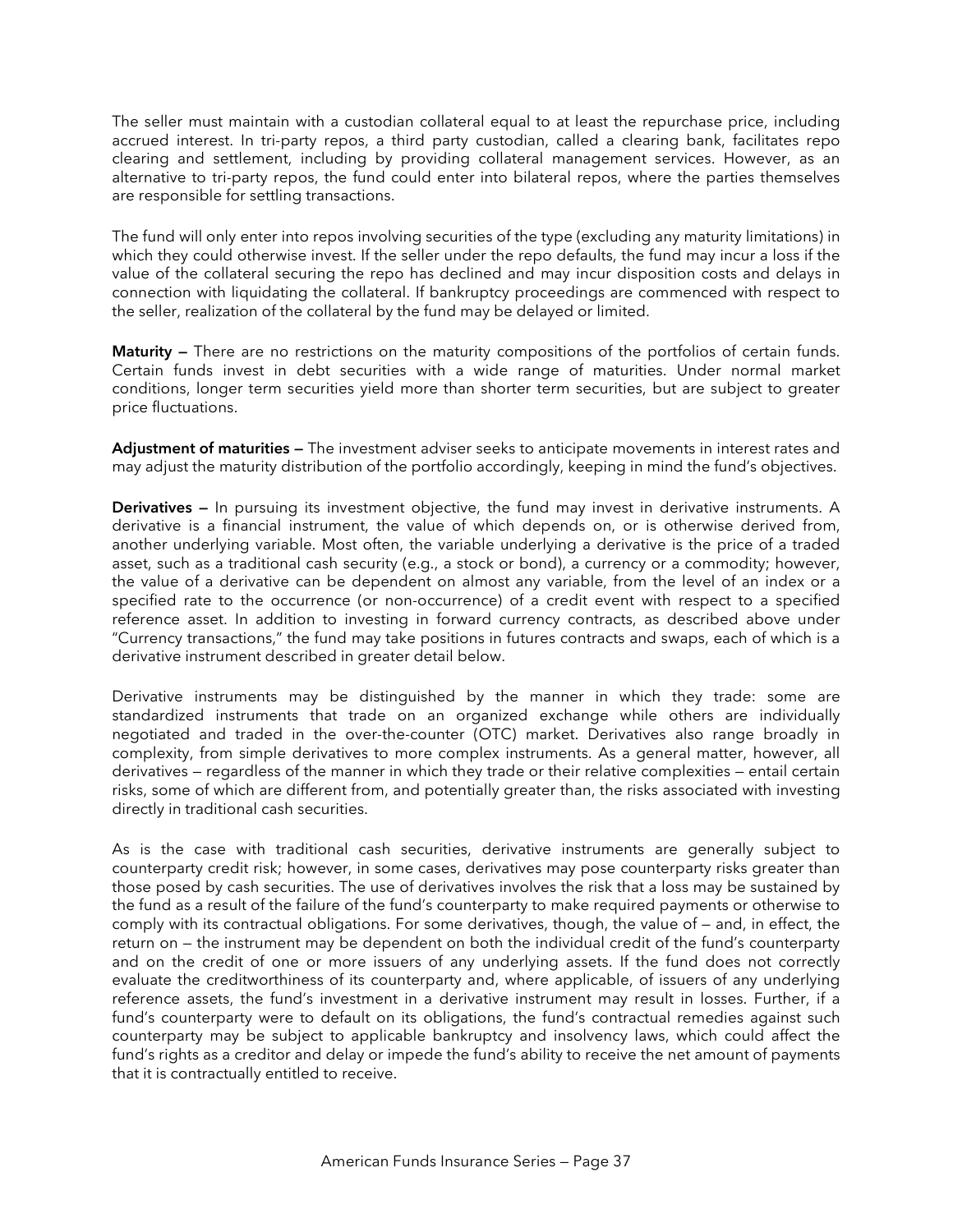The value of some derivative instruments in which the fund invests may be particularly sensitive to changes in prevailing interest rates, currency exchange rates or other market conditions. Like the fund's other investments, the ability of the fund to successfully utilize such derivative instruments may depend in part upon the ability of the fund's investment adviser to accurately forecast interest rates and other economic factors. The success of the fund's derivative investment strategy will also depend on the investment adviser's ability to assess and predict the impact of market or economic developments on the derivative instruments in which the fund invests, in some cases without having had the benefit of observing the performance of a derivative under all possible market conditions. If the investment adviser incorrectly forecasts such factors and has taken positions in derivative instruments contrary to prevailing market trends, or if the investment adviser incorrectly predicts the impact of developments on a derivative instrument, the fund could be exposed to the risk of loss.

Certain derivatives may also be subject to liquidity and valuation risks. The potential lack of a liquid secondary market for a derivative (and, particularly, for an OTC derivative) may cause difficulty in valuing or selling the instrument. If a derivative transaction is particularly large or if the relevant market is illiquid, as is often the case with many privately-negotiated OTC derivatives, the fund may not be able to initiate a transaction or to liquidate a position at an advantageous time or price. Particularly when there is no liquid secondary market for the fund's derivative positions, the fund may encounter difficulty in valuing such illiquid positions. The value of a derivative instrument does not always correlate perfectly with its underlying asset, rate or index, and many derivatives, and OTC derivatives in particular, are complex and often valued subjectively. Improper valuations can result in increased cash payment requirements to counterparties or a loss of value to the fund.

Because certain derivative instruments may obligate the fund to make one or more potential future payments, which could significantly exceed the value of the fund's initial investments in such instruments, derivative instruments may also have a leveraging effect on the fund's portfolio. Certain derivatives have the potential for unlimited loss, irrespective of the size of the fund's investment in the instrument. When a fund leverages its portfolio, investments in that fund will tend to be more volatile, resulting in larger gains or losses in response to market changes. In accordance with currently applicable regulatory requirements, the fund will generally segregate or earmark liquid assets, or enter into offsetting financial positions, to cover its obligations under derivative instruments, effectively limiting the risk of leveraging the fund's portfolio. Because the fund is legally required to maintain asset coverage or offsetting positions in connection with leveraging derivative instruments, the fund's investments in such derivatives may also require the fund to buy or sell portfolio securities at disadvantageous times or prices in order to comply with applicable requirements.

In October 2020, the SEC adopted a new rule applicable to the fund's use of derivatives. The new rule, among other things, generally requires a fund to adopt a derivatives risk management program, appoint a derivatives risk manager and comply with an outer limit on fund leverage risk based on value at risk, or "VaR". However, subject to certain conditions, if a fund uses derivatives only in a limited manner, it may be deemed a limited derivatives user and would not be subject to the full requirements of the new rule. The SEC also eliminated the asset segregation and cover framework, described above, arising from prior SEC guidance for covering derivatives and certain financial instruments effective at the time that a fund complies with the new rule. Compliance with the new rule will be required beginning in August 2022. The implementation of these requirements may limit the ability of the fund to use derivatives as part of its investment strategy.

**Futures** — The fund may enter into futures contracts to seek to manage the fund's interest rate sensitivity by increasing or decreasing the duration of the fund or a portion of the fund's portfolio. A futures contract is an agreement to buy or sell a security or other financial instrument (the "reference asset") for a set price on a future date. Futures contracts are standardized, exchange-traded contracts, and, when a futures contract is bought or sold, the fund will incur brokerage fees and will be required to maintain margin deposits.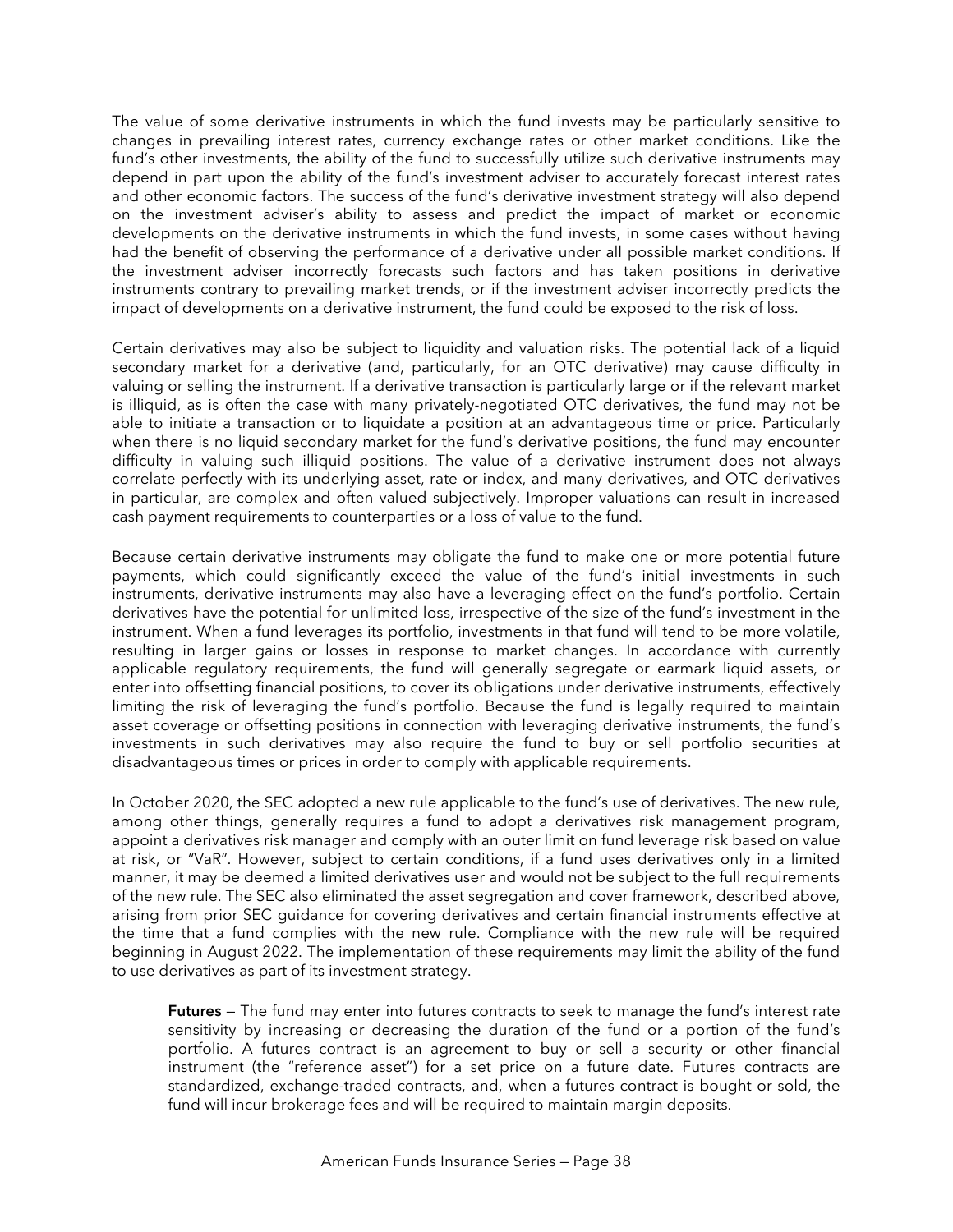Unlike when the fund purchases or sells a security, such as a stock or bond, no price is paid or received by the fund upon the purchase or sale of a futures contract. When the fund enters into a futures contract, the fund is required to deposit with its futures broker, known as a futures commission merchant (FCM), a specified amount of liquid assets in a segregated account in the name of the FCM at the applicable derivatives clearinghouse or exchange. This amount, known as initial margin, is set by the futures exchange on which the contract is traded and may be significantly modified during the term of the contract. The initial margin is in the nature of a performance bond or good faith deposit on the futures contract, which is returned to the fund upon termination of the contract, assuming all contractual obligations have been satisfied. Additionally, on a daily basis, the fund pays or receives cash, or variation margin, equal to the daily change in value of the futures contract. Variation margin does not represent a borrowing or loan by the fund but is instead a settlement between the fund and the FCM of the amount one party would owe the other if the futures contract expired. In computing daily net asset value, the fund will mark-to-market its open futures positions. In the event of the bankruptcy or insolvency of an FCM that holds margin on behalf of the fund, the fund may be entitled to return of margin owed to it only in proportion to the amount received by the FCM's other customers, potentially resulting in losses to the fund. An event of bankruptcy or insolvency at a clearinghouse or exchange holding initial margin could also result in losses for the fund.

When the fund invests in futures contracts and deposits margin with an FCM, the fund becomes subject to so-called "fellow customer" risk – that is, the risk that one or more customers of the FCM will default on their obligations and that the resulting losses will be so great that the FCM will default on its obligations and margin posted by one customer, such as the fund, will be used to cover a loss caused by a different defaulting customer. Applicable rules generally prohibit the use of one customer's funds to meet the obligations of another customer and limit the ability of an FCM to use margin posed by non-defaulting customers to satisfy losses caused by defaulting customers. As a general matter, an FCM is required to use its own funds to meet a defaulting customer's obligations. While a customer's loss would likely need to be substantial before non-defaulting customers would be exposed to loss on account of fellow customer risk, applicable rules nevertheless permit the commingling of margin and do not limit the mutualization of customer losses from investment losses, custodial failures, fraud or other causes. If the loss is so great that, notwithstanding the application of an FCM's own funds, there is a shortfall in the amount of customer funds required to be held in segregation, the FCM could default and be placed into bankruptcy. Under these circumstances, bankruptcy law provides that non-defaulting customers will share pro rata in any shortfall. A shortfall in customer segregated funds may also make the transfer of the accounts of non-defaulting customers to another FCM more difficult.

Although certain futures contracts, by their terms, require actual future delivery of and payment for the reference asset, in practice, most futures contracts are usually closed out before the delivery date by offsetting purchases or sales of matching futures contracts. Closing out an open futures contract purchase or sale is effected by entering into an offsetting futures contract sale or purchase, respectively, for the same aggregate amount of the identical reference asset and the same delivery date with the same FCM. If the offsetting purchase price is less than the original sale price (in each case taking into account transaction costs, including brokerage fees), the fund realizes a gain; if it is more, the fund realizes a loss. Conversely, if the offsetting sale price is more than the original purchase price (in each case taking into account transaction costs, including brokerage fees), the fund realizes a gain; if it is less, the fund realizes a loss.

Under current regulations, the fund is generally required to segregate liquid assets equivalent to the fund's outstanding obligations under each futures contract. With respect to long positions in futures contracts that are not legally required to cash settle, the fund will segregate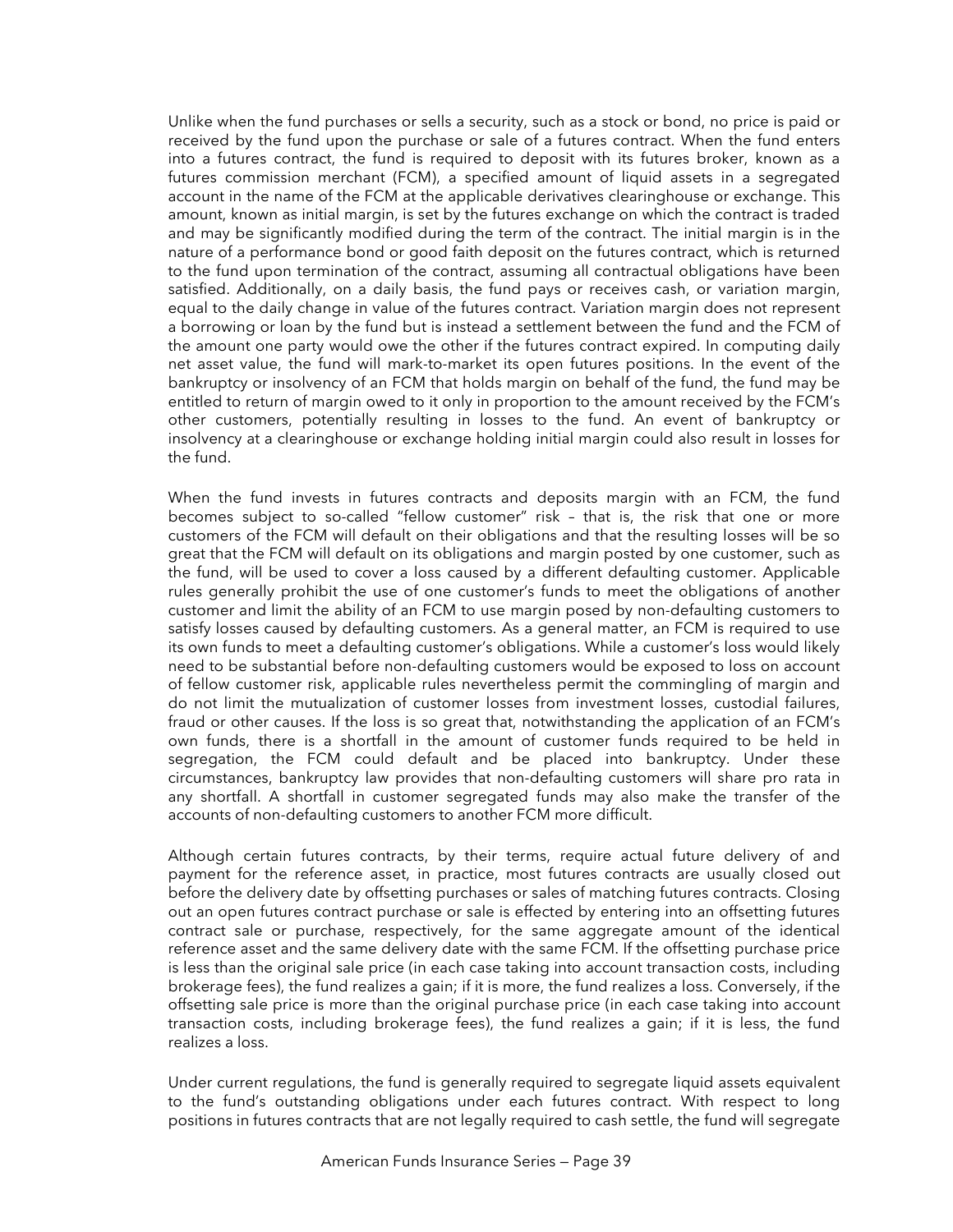or earmark liquid assets in an amount equal to the contract price the fund will be required to pay on settlement less the amount of margin deposited with an FCM. For short positions in futures contracts that are not legally required to cash settle, the fund will segregate or earmark liquid assets in an amount that, when added to the amounts deposited with an FCM as margin, equals the market value of the reference asset underlying the futures contract. With respect to futures contracts that are required to cash settle, however, the fund is permitted to segregate or earmark liquid assets in an amount that, when added to the amounts deposited with an FCM as margin, equals the fund's daily marked-to-market (net) obligation under the contract (i.e., the daily market value of the contract itself), if any; in other words, the fund may set aside its daily net liability, if any, rather than the notional value of the futures contract. By segregating or earmarking assets equal only to its net obligation under cash-settled futures, the fund may be able to utilize these contracts to a greater extent than if the fund were required to segregate or earmark assets equal to the full contract price or current market value of the futures contract. Such segregation of assets is intended to ensure that the fund has assets available to satisfy its obligations with respect to futures contracts and to limit any potential leveraging of the fund's portfolio. However, segregation of liquid assets will not limit the fund's exposure to loss. To maintain a sufficient amount of segregated assets, the fund may also have to sell less liquid portfolio securities at disadvantageous prices, and the earmarking of liquid assets will have the effect of limiting the fund's ability to otherwise invest those assets in other securities or instruments.

The value of a futures contract tends to increase and decrease in tandem with the value of its underlying reference asset. Purchasing futures contracts will, therefore, tend to increase the fund's exposure to positive and negative price fluctuations in the reference asset, much as if the fund had purchased the reference asset directly. When the fund sells a futures contract, by contrast, the value of its futures position will tend to move in a direction contrary to the market for the reference asset. Accordingly, selling futures contracts will tend to offset both positive and negative market price changes, much as if the reference asset had been sold.

There is no assurance that a liquid market will exist for any particular futures contract at any particular time. Futures exchanges may establish daily price fluctuation limits for futures contracts and may halt trading if a contract's price moves upward or downward more than the limit in a given day. On volatile trading days, when the price fluctuation limit is reached and a trading halt is imposed, it may be impossible to enter into new positions or close out existing positions. If the market for a futures contract is not liquid because of price fluctuation limits or other market conditions, the fund may be prevented from promptly liquidating unfavorable futures positions and the fund could be required to continue to hold a position until delivery or expiration regardless of changes in its value, potentially subjecting the fund to substantial losses. Additionally, the fund may not be able to take other actions or enter into other transactions to limit or reduce its exposure to the position. Under such circumstances, the fund would remain obligated to meet margin requirements until the position is cleared. As a result, the fund's access to other assets held to cover its futures positions could also be impaired.

Although futures exchanges generally operate similarly in the United States and abroad, foreign futures exchanges may follow trading, settlement and margin procedures that are different than those followed by futures exchanges in the United States. Futures contracts traded outside the United States may not involve a clearing mechanism or related guarantees and may involve greater risk of loss than U.S.-traded contracts, including potentially greater risk of losses due to insolvency of a futures broker, exchange member, or other party that may owe initial or variation margin to the fund. Margin requirements on foreign futures exchanges may be different than those of futures exchanges in the United States, and, because initial and variation margin payments may be measured in foreign currency, a futures contract traded outside the United States may also involve the risk of foreign currency fluctuations.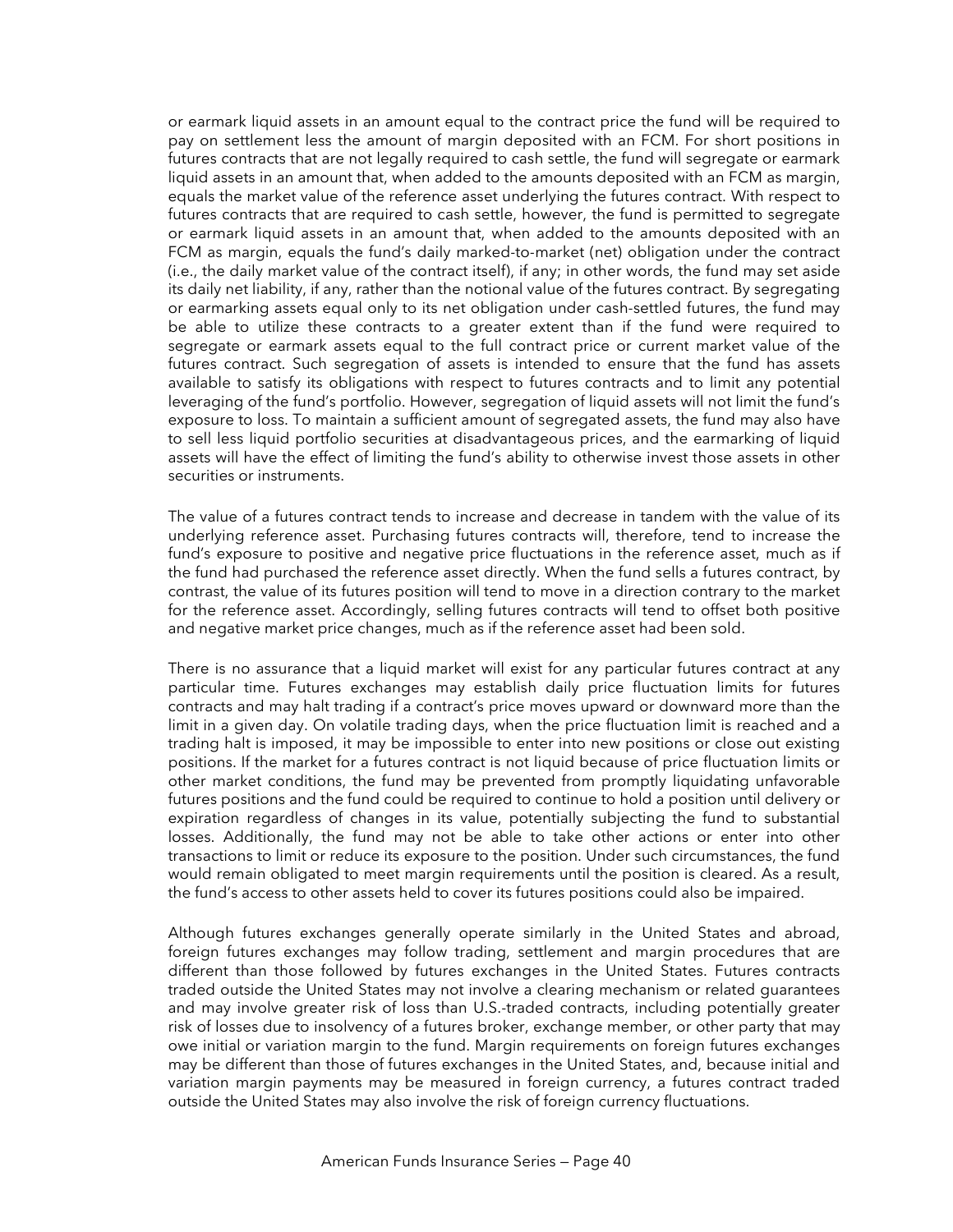**Swaps —** The fund may enter into swap agreements, which are two-party contracts entered into primarily by institutional investors for a specified time period. In a typical swap transaction, two parties agree to exchange the returns earned or realized from one or more underlying assets or rates of return.

Swap agreements can be traded on a swap execution facility (SEF) and cleared through a central clearinghouse (cleared), traded over-the-counter (OTC) and cleared, or traded bilaterally and not cleared. For example, standardized interest rate swaps and credit default swap indices are traded on SEFs and cleared. Other forms of swap agreements, such as total return swaps, are entered into on a bilateral basis. Because clearing interposes a central clearinghouse as the ultimate counterparty to each participant's swap, and margin is required to be exchanged under the rules of the clearinghouse, central clearing is intended to decrease (but not eliminate) counterparty risk relative to uncleared bilateral swaps. To the extent the fund enters into bilaterally negotiated swap transactions, the fund will enter into swap agreements only with counterparties that meet certain credit standards and subject to agreed collateralization procedures; however, if the counterparty's creditworthiness deteriorates rapidly and the counterparty defaults on its obligations under the swap agreement or declares bankruptcy, the fund may lose any amount it expected to receive from the counterparty. In addition, bilateral swaps are subject to certain regulatory margin requirements that mandate the posting and collection of minimum margin amounts, which may result in the fund and its counterparties posting higher margin amounts for bilateral swaps than would otherwise be the case.

The term of a swap can be days, months or years and certain swaps may be less liquid than others. If a swap transaction is particularly large or if the relevant market is illiquid, it may not be possible to initiate a transaction or liquidate a position at an advantageous time or price, which may result in significant losses.

Swap agreements can take different forms. The fund may enter into the following types of swap agreements:

**Interest rate swaps —** The fund may enter into interest rate swaps to seek to manage the interest rate sensitivity of the fund by increasing or decreasing the duration of the fund or a portion of the fund's portfolio. An interest rate swap is an agreement between two parties to exchange or swap payments based on changes in an interest rate or rates. Typically, one interest rate is fixed and the other is variable based on a designated short-term interest rate such as the Secured Overnight Financing Rate (SOFR), prime rate or other benchmark, or on an inflation index such as the Consumer Price Index (which is a measure that examines the weighted average of prices of a basket of consumer goods and services and measures changes in the purchasing power of the U.S. dollar and the rate of inflation). In other types of interest rate swaps, known as basis swaps, the parties agree to swap variable interest rates based on different designated short-term interest rates. Interest rate swaps generally do not involve the delivery of securities or other principal amounts. Rather, cash payments are exchanged by the parties based on the application of the designated interest rates to a notional amount, which is the predetermined dollar principal of the trade upon which payment obligations are computed. Accordingly, the fund's current obligation or right under the swap agreement is generally equal to the net amount to be paid or received under the swap agreement based on the relative value of the position held by each party. Under current regulations, the fund will generally segregate assets with a daily value at least equal to the excess, if any, of the fund's accrued obligations under the swap agreement over the accrued amount the fund is entitled to receive under the agreement, less the value of any posted margin or collateral on deposit with respect to the position.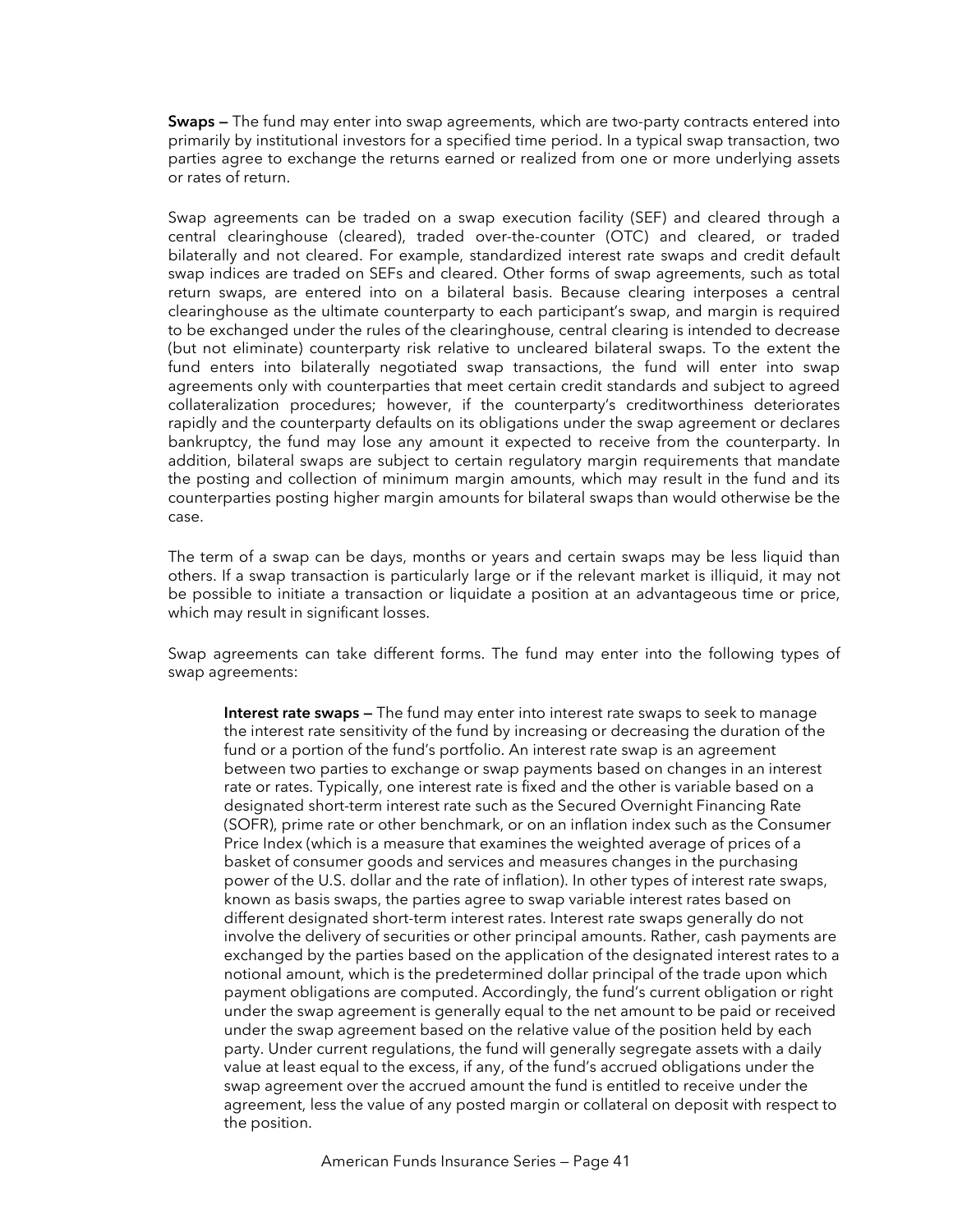In addition to the risks of entering into swaps discussed above, the use of interest rate swaps involves the risk of losses if interest rates change.

**Credit default swap indices —** In order to assume exposure to a diversified portfolio of credits or to hedge against existing credit risks, the fund may invest in credit default swap indices, including CDX and iTraxx indices (collectively referred to as "CDSIs"). A CDSI is based on a portfolio of credit default swaps with similar characteristics, such as credit default swaps on high-yield bonds. In a typical CDSI transaction, one party — the protection buyer — is obligated to pay the other party — the protection seller — a stream of periodic payments over the term of the contract. If a credit event, such as a default or restructuring, occurs with respect to any of the underlying reference obligations, the protection seller must pay the protection buyer the loss on those credits. Also, if a restructuring credit event occurs in an iTraxx index, the fund as protection buyer may receive a single name credit default swap (CDS) contract representing the relevant constituent.

The fund may enter into a CDSI transaction as either protection buyer or protection seller. If the fund is a protection buyer, it would pay the counterparty a periodic stream of payments over the term of the contract and would not recover any of those payments if no credit events were to occur with respect to any of the underlying reference obligations. However, if a credit event did occur, the fund, as a protection buyer, would have the right to deliver the referenced debt obligations or a specified amount of cash, depending on the terms of the applicable agreement, and to receive the par value of such debt obligations from the counterparty protection seller. As a protection seller, the fund would receive fixed payments throughout the term of the contract if no credit events were to occur with respect to any of the underlying reference obligations. If a credit event were to occur, however, the value of any deliverable obligation received by the fund, coupled with the periodic payments previously received by the fund, may be less than the full notional value that the fund, as a protection seller, pays to the counterparty protection buyer, effectively resulting in a loss of value to the fund. Furthermore, as a protection seller, the fund would effectively add leverage to its portfolio because it would have investment exposure to the notional amount of the swap transaction.

The use of CDSI, like all other swap agreements, is subject to certain risks, including the risk that the fund's counterparty will default on its obligations. If such a default were to occur, any contractual remedies that the fund might have may be subject to applicable bankruptcy laws, which could delay or limit the fund's recovery. Thus, if the fund's counterparty to a CDSI transaction defaults on its obligation to make payments thereunder, the fund may lose such payments altogether or collect only a portion thereof, which collection could involve substantial costs or delays.

Additionally, when the fund invests in a CDSI as a protection seller, the fund will be indirectly exposed to the creditworthiness of issuers of the underlying reference obligations in the index. If the investment adviser to the fund does not correctly evaluate the creditworthiness of issuers of the underlying instruments on which the CDSI is based, the investment could result in losses to the fund.

Pursuant to current regulations and published positions of the U.S. Securities and Exchange Commission, the fund's obligations under a CDSI agreement will be accrued daily and, where applicable, offset against any amounts owing to the fund. In connection with CDSI transactions in which the fund acts as protection buyer, the fund will segregate liquid assets with a value at least equal to the fund's exposure (i.e., any accrued but unpaid net amounts owed by the fund to any counterparty), on a marked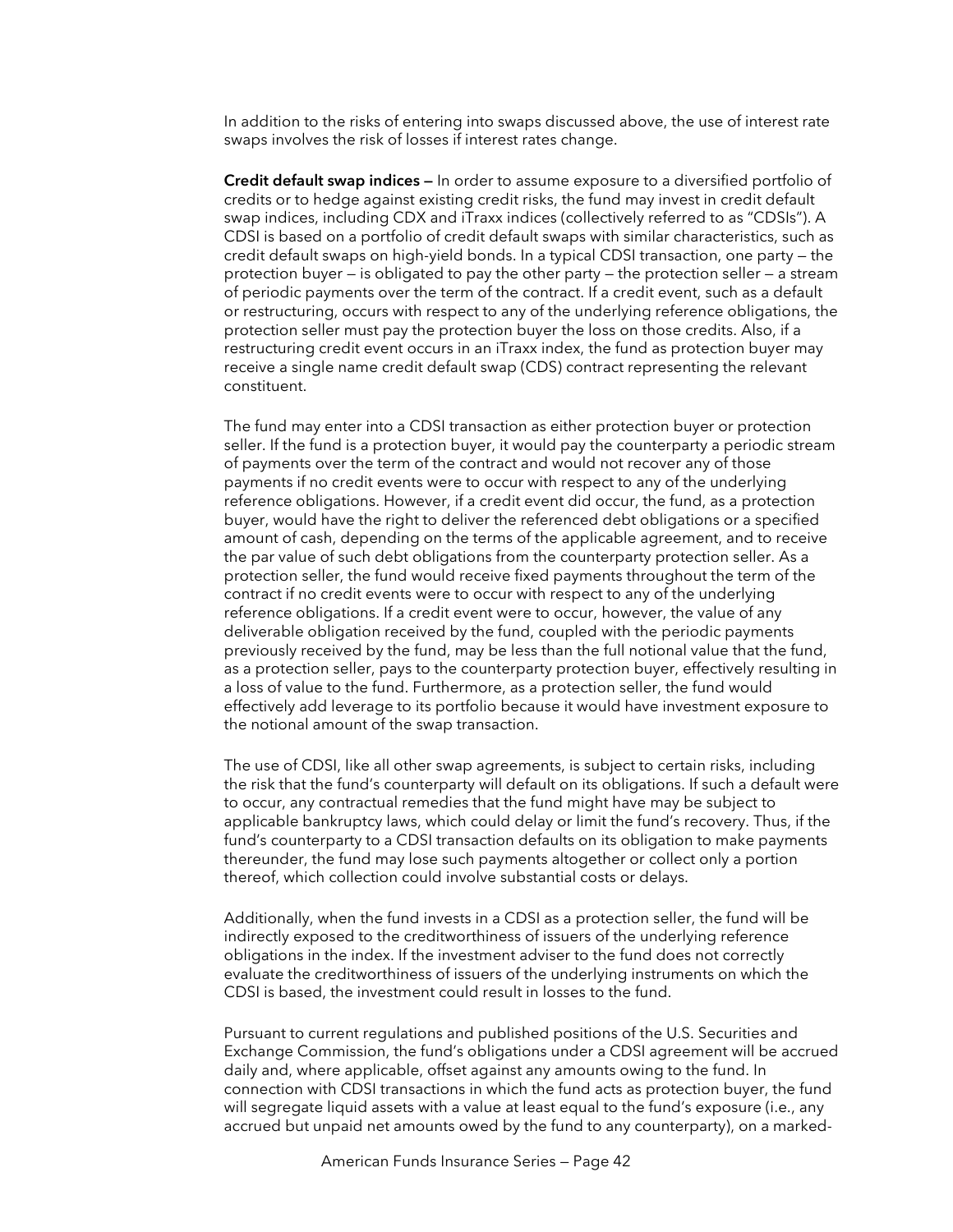to-market basis, less the value of any posted margin. When the fund acts as protection seller, the fund will segregate liquid assets with a value at least equal to the full notional amount of the swap, less the value of any posted margin. Such segregation is intended to ensure that the fund has assets available to satisfy its obligations with respect to CDSI transactions and to limit any potential leveraging of the fund's portfolio. However, segregation of liquid assets will not limit the fund's exposure to loss. To maintain this required margin, the fund may also have to sell portfolio securities at disadvantageous prices, and the earmarking of liquid assets will have the effect of limiting the fund's ability to otherwise invest those assets in other securities or instruments.

**Equity-linked notes —** A fund may purchase equity-linked notes to enhance the current income of its portfolio. Equity-linked notes are hybrid instruments that are specially designed to combine the characteristics of one or more reference securities — usually a single stock, a stock index or a basket of stocks — and a related equity derivative, such as a put or call option, in a single note form. For example, an equity-linked note that refers to the stock of an issuer may be the economic equivalent of holding a position in that stock and simultaneously selling a call option on that stock with a strike price greater than the current stock price. The holder of the note would be exposed to decreases in the price of the equity to the same extent as if it held the equity directly. However, if the stock appreciated in value, the noteholder would only benefit from stock price increases up to the strike price (i.e., the point at which the holder of the call option would be expected to exercise its right to buy the underlying stock). Additionally, the terms of an equity-linked note may provide for periodic interest payments to holders at either a fixed or floating rate.

As described in the example above, the return on an equity-linked note is generally tied to the performance of the underlying reference security or securities. In addition to any interest payments made during the term of the note, at maturity, the noteholder usually receives a return of principal based on the capital appreciation of the linked securities. Depending on the terms of the issuance, the maximum principal amount to be repaid on the equity-linked note may be capped. For example, in consideration for greater current income or yield, a noteholder may forego its participation in the capital appreciation of the underlying equity assets above a predetermined price limit. Alternatively, if the linked securities have depreciated in value, or if their price fluctuates outside of a preset range, the noteholder may receive only the principal amount of the note, or may lose the principal invested in the equity-linked note entirely.

The price of an equity-linked note is derived from the value of the underlying linked securities. The level and type of risk involved in the purchase of an equity-linked note by the fund is similar to the risk involved in the purchase of the underlying linked securities. However, the value of an equity-linked note is also dependent on the individual credit of the issuer of the note, which, in the case of an unsecured note, will generally be a major financial institution, and, in the case of a collateralized note, will generally be a trust or other special purpose vehicle or finance subsidiary established by a major financial institution for the limited purpose of issuing the note. An investment in an equity-linked note bears the risk that the issuer of the note will default or become bankrupt. In such an event, the fund may have difficulty being repaid, or may fail to be repaid, the principal amount of, or income from, its investment. Like other structured products, equity-linked notes are frequently secured by collateral consisting of a combination of debt or related equity securities to which payments under the notes are linked. If so secured, the fund would look to this underlying collateral for satisfaction of claims in the event that the issuer of an equity-linked note defaulted under the terms of the note. However, depending on the law of the jurisdictions in which an issuer is organized and in which the note is issued, in the event of default, the fund may incur substantial expenses in seeking recovery under an equity-linked note, and may have limited legal recourse in attempting to do so.

Equity-linked notes are often privately placed and may not be rated, in which case the fund will be more dependent than would otherwise be the case on the ability of the investment adviser to evaluate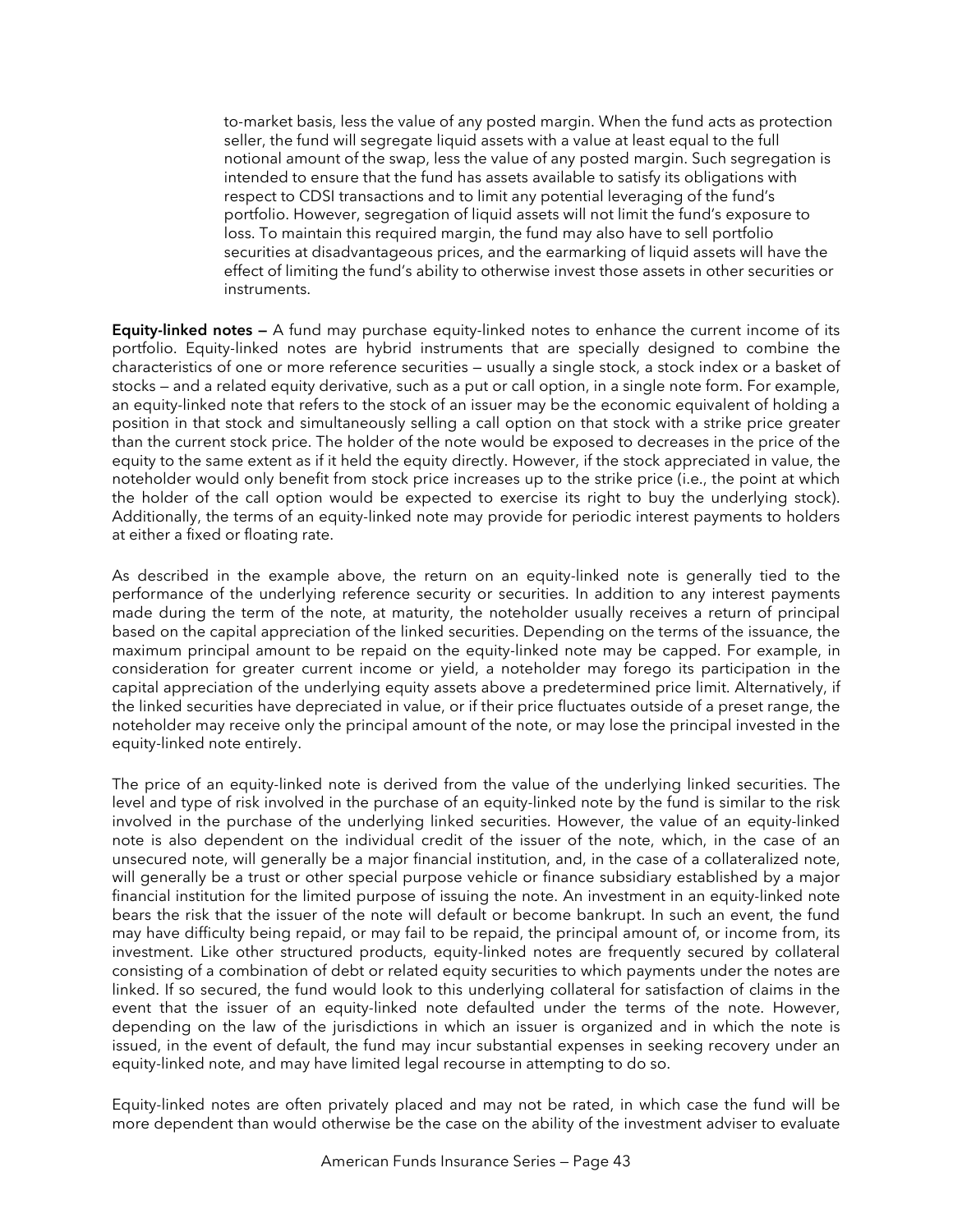the creditworthiness of the issuer, the underlying security, any collateral features of the note, and the potential for loss due to market and other factors. Ratings of issuers of equity-linked notes refer only to the creditworthiness of the issuer and strength of related collateral arrangements or other credit supports, and do not take into account, or attempt to rate, any potential risks of the underlying equity securities. The fund's successful use of equity-linked notes will usually depend on the investment adviser's ability to accurately forecast movements in the prices of the underlying securities. Should the prices of the underlying securities move in an unexpected manner, or should the structure of a note respond to market conditions differently than anticipated, the fund may not achieve the anticipated benefits of the investment in the equity-linked note, and the fund may realize losses, which could be significant and could include the fund's entire principal investment in the note.

Equity-linked notes are generally designed for the over-the-counter institutional investment market, and the secondary market for equity-linked notes may be limited. The lack of a liquid secondary market may have an adverse effect on the ability of the fund to accurately value and/or sell the equitylinked notes in its portfolio.

**Washington Mutual Investors Fund and its investment policies —** Washington Mutual Investors Fund has an Eligible List of investments considered appropriate for a prudent investor seeking opportunities for income and growth of principal consistent with common stock investing. Numerous criteria govern which securities may be included on the fund's Eligible List. Currently, those criteria include, for example: (a) a security shall be listed on the New York Stock Exchange ("NYSE") or meet the financial listing requirements of the NYSE (the applicable listing requirements are set forth in Section 1 of the Listed Company Manual of the NYSE); (b) most companies must have fully earned their dividends in at least four of the past five years (with the exception of certain banking institutions) and paid a dividend in at least eight of the past ten years; (c) issuing companies must meet both initial and ongoing market capitalization requirements; (d) the ratio of current assets to liabilities for most individual companies must be at least 1.5 to 1, or their bonds must be rated at least investment grade by Standard & Poor's Ratings Services; and (e) companies must not derive the majority of their revenues from alcohol or tobacco products. The investment adviser generates and maintains the Eligible List and selects the fund's investments exclusively from the issuers on the Eligible List.

Although the fund generally invests in U.S. companies, the fund may invest up to 10% of its assets in securities of certain companies domiciled outside the United States. The fund may also hold securities of companies domiciled outside the U.S. when such companies have merged with or otherwise acquired a company in which the fund held shares at the time of the merger.

It is believed that in applying the above disciplines and procedures, the fund makes available to pension and profit-sharing trustees and other fiduciaries a prudent stock investment and a continuity of investment quality which it has always been the policy of the fund to provide. However, fiduciary investment responsibility and the Prudent Investor Rule, pursuant to which a fiduciary is generally required to invest and manage trust assets as a prudent investor would, involve a mixed question of law and fact which cannot be conclusively determined in advance. Moreover, recent changes to the Prudent Investor Rule in some jurisdictions speak to an allocation of funds among a variety of investments. Therefore, each fiduciary should examine the common stock portfolio of the fund to see that it, along with other investments, meets the requirements of the specific trust.

**Cybersecurity risks —** With the increased use of technologies such as the Internet to conduct business, the fund has become potentially more susceptible to operational and information security risks through breaches in cybersecurity. In general, a breach in cybersecurity can result from either a deliberate attack or an unintentional event. Cybersecurity breaches may involve, among other things, "ransomware" attacks, injection of computer viruses or malicious software code, or the use of vulnerabilities in code to gain unauthorized access to digital information systems, networks or devices that are used directly or indirectly by the fund or its service providers through "hacking" or other means. Cybersecurity risks also include the risk of losses of service resulting from external attacks that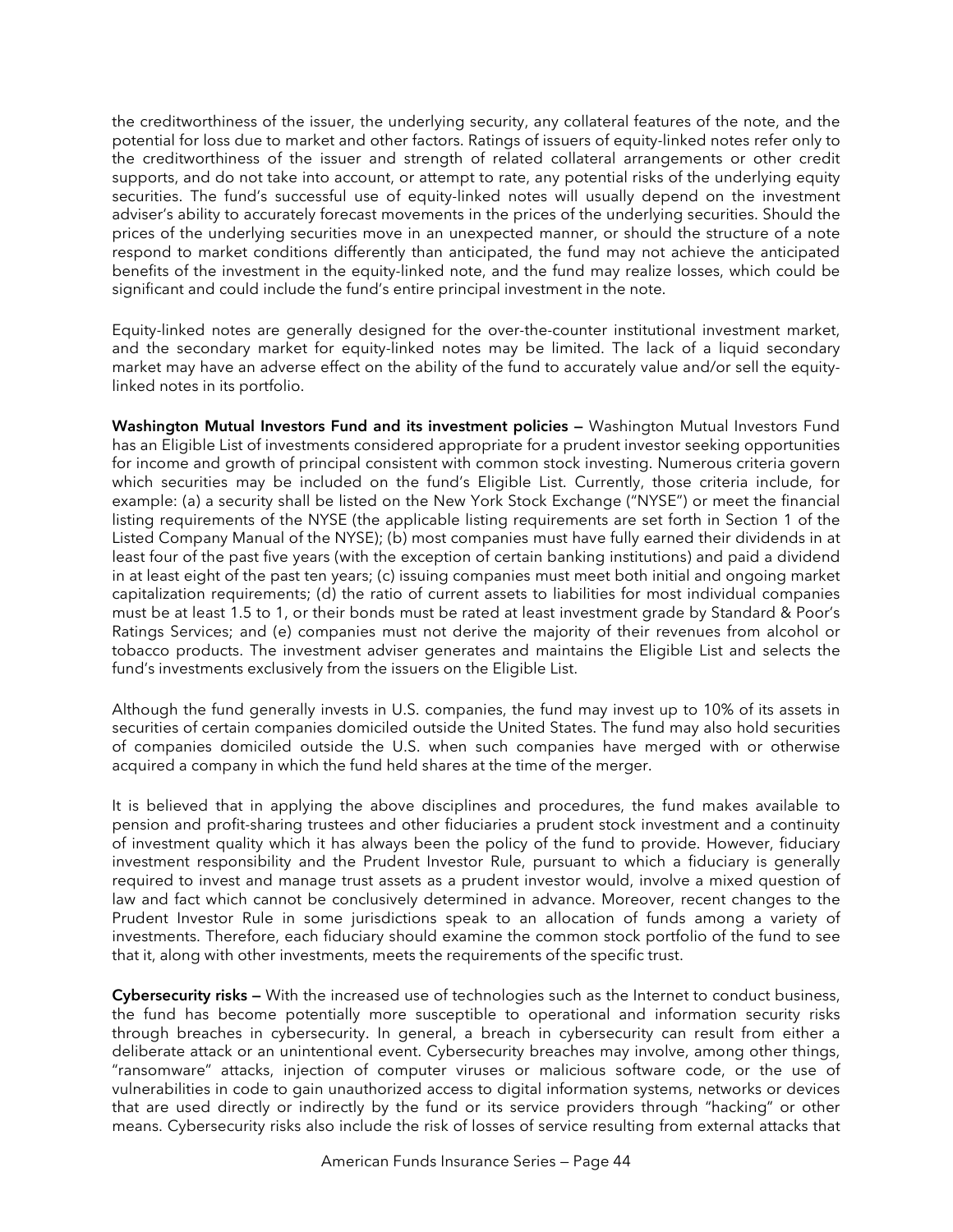do not require unauthorized access to the fund's systems, networks or devices. For example, denial-ofservice attacks on the investment adviser's or an affiliate's website could effectively render the fund's network services unavailable to fund shareholders and other intended end-users. Any such cybersecurity breaches or losses of service may, among other things, cause the fund to lose proprietary information, suffer data corruption or lose operational capacity, or may result in the misappropriation, unauthorized release or other misuse of the fund's assets or sensitive information (including shareholder personal information or other confidential information), the inability of fund shareholders to transact business, or the destruction of the fund's physical infrastructure, equipment or operating systems. These, in turn, could cause the fund to violate applicable privacy and other laws and incur or suffer regulatory penalties, reputational damage, additional costs (including compliance costs) associated with corrective measures and/or financial loss. While the fund and its investment adviser have established business continuity plans and risk management systems designed to prevent or reduce the impact of cybersecurity attacks, there are inherent limitations in such plans and systems due in part to the ever-changing nature of technology and cybersecurity attack tactics, and there is a possibility that certain risks have not been adequately identified or prepared for.

In addition, cybersecurity failures by or breaches of the fund's third-party service providers (including, but not limited to, the fund's investment adviser, transfer agent, custodian, administrators and other financial intermediaries) may disrupt the business operations of the service providers and of the fund, potentially resulting in financial losses, the inability of fund shareholders to transact business with the fund and of the fund to process transactions, the inability of the fund to calculate its net asset value, violations of applicable privacy and other laws, rules and regulations, regulatory fines, penalties, reputational damage, reimbursement or other compensatory costs and/or additional compliance costs associated with implementation of any corrective measures. The fund and its shareholders could be negatively impacted as a result of any such cybersecurity breaches, and there can be no assurance that the fund will not suffer losses relating to cybersecurity attacks or other informational security breaches affecting the fund's third-party service providers in the future, particularly as the fund cannot control any cybersecurity plans or systems implemented by such service providers.

Cybersecurity risks may also impact issuers of securities in which the fund invests, which may cause the fund's investments in such issuers to lose value.

**Interfund borrowing and lending —** Pursuant to an exemptive order issued by the U.S. Securities and Exchange Commission, certain funds may lend money to, and borrow money from, other funds advised by Capital Research and Management Company or its affiliates. Such funds will borrow through the program only when the costs are equal to or lower than the costs of bank loans. Such funds will lend through the program only when the returns are higher than those available from an investment in repurchase agreements. Interfund loans and borrowings normally extend overnight, but can have a maximum duration of seven days. Loans may be called on one day's notice. A fund may have to borrow from a bank at a higher interest rate if an interfund loan is called or not renewed. Any delay in repayment to a lending fund could result in a lost investment opportunity or additional borrowing costs.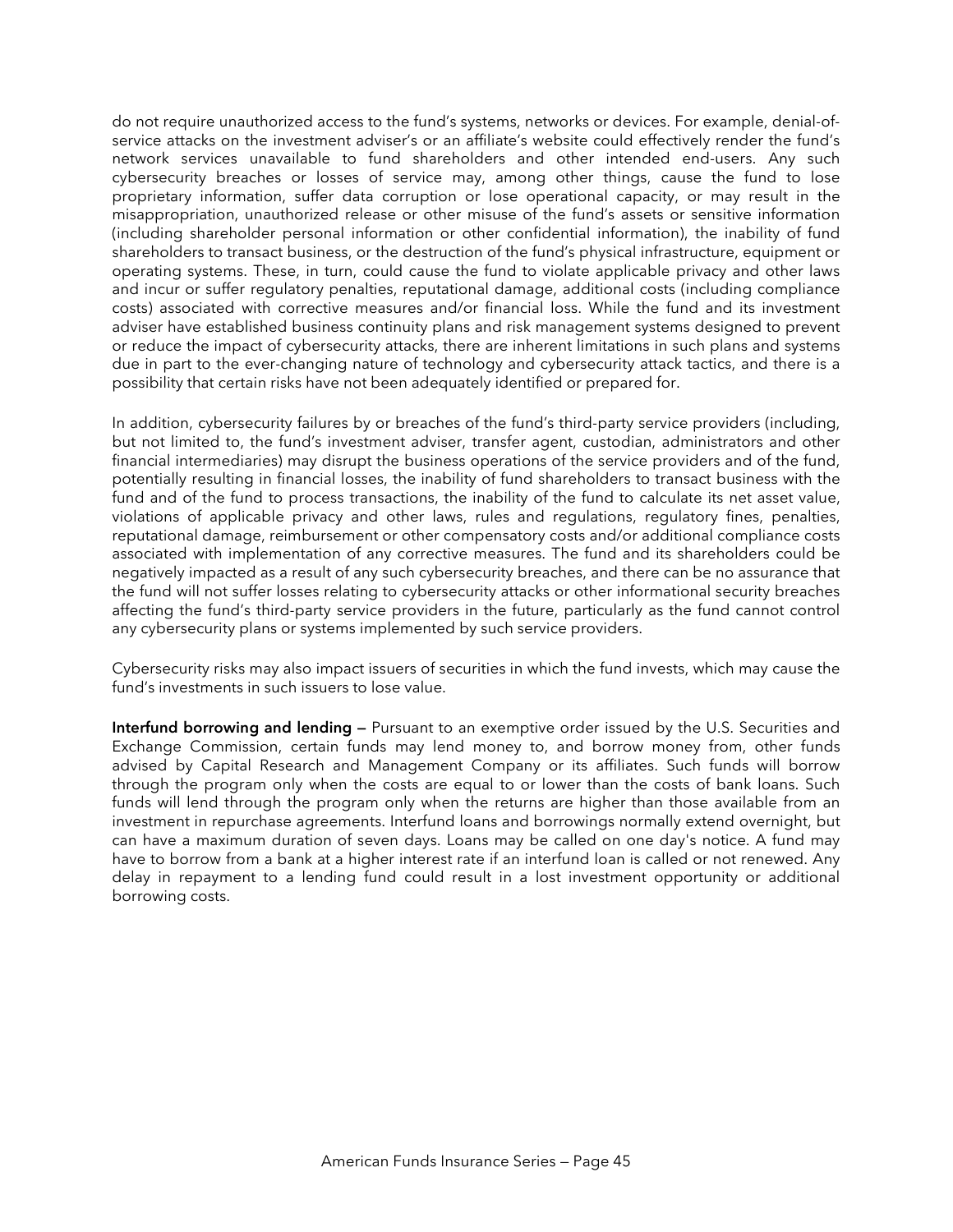**Affiliated investment companies —** Certain funds may purchase shares of another investment company managed by the investment adviser or its affiliates. The risks of owning another investment company are similar to the risks of investing directly in the securities in which that investment company invests. When investing in another investment company managed by the investment adviser or its affiliates, a fund bears its proportionate share of the expenses of any such investment company in which it invests but will not bear additional management fees through its investment in such investment company. Investments in other investment companies could allow a fund to obtain the benefits of a more diversified portfolio than might otherwise be available through direct investments in a particular asset class, and will subject the fund to the risks associated with the particular asset class or asset classes in which an underlying fund invests. However, an investment company may not achieve its investment objective or execute its investment strategy effectively, which may adversely affect the fund's performance. Any investment in another investment company will be consistent with the fund's objective(s) and applicable regulatory limitations.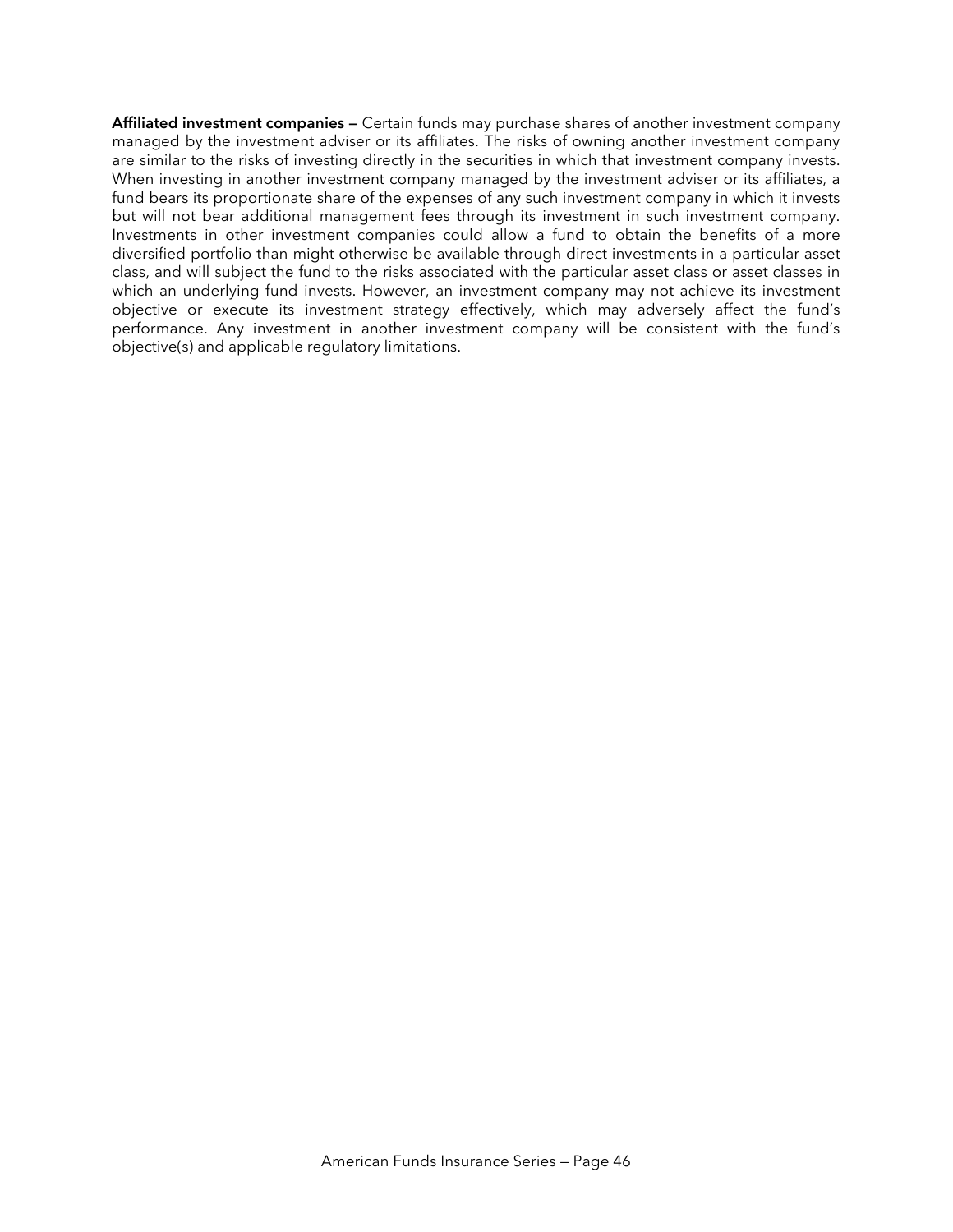**Securities lending activities** – Certain funds may lend portfolio securities to brokers, dealers or other institutions that provide cash or U.S. Treasury securities as collateral in an amount at least equal to the value of the securities loaned. While portfolio securities are on loan, the fund will continue to receive the equivalent of the interest and the dividends or other distributions paid by the issuer on the securities, as well as a portion of the interest on the investment of the collateral. Additionally, although the fund will not have the right to vote on securities while they are on loan, the fund has a right to consent on corporate actions and a right to recall each loan to vote on proposals, including proposals involving material events affecting securities loaned. The fund has delegated the decision to lend portfolio securities to the investment adviser. The adviser also has the discretion to consent on corporate actions and to recall securities on loan to vote. In the event the adviser deems a corporate action or proxy vote material, as determined by the adviser based on factors relevant to the fund, it will use reasonable efforts to recall the securities and consent to or vote on the matter.

Securities lending involves risks, including the risk that the loaned securities may not be returned in a timely manner or at all and/or the risk of a loss of rights in the collateral if a borrower or the lending agent defaults. These risks could be greater for non-U.S. securities. Additionally, the fund may lose money from the reinvestment of collateral received on loaned securities in investments that decline in value, default or do not perform as expected. The fund will make loans only to parties deemed by the fund's adviser to be in good standing and when, in the adviser's judgment, the income earned would justify the risks.

Citibank, N.A. ("Citibank") serves as securities lending agent for the funds that may lend portfolio securities. As the securities lending agent, Citibank administers each such fund's securities lending program pursuant to the terms of a securities lending agent agreement entered into between the fund and Citibank. Under the terms of the agreement, Citibank is responsible for making available to approved borrowers securities from the fund's portfolio. Citibank is also responsible for the administration and management of the fund's securities lending program, including the preparation and execution of an agreement with each borrower governing the terms and conditions of any securities loan, ensuring that securities loans are properly coordinated and documented, ensuring that loaned securities are valued daily and that the corresponding required collateral is delivered by the borrowers, arranging for the investment of collateral received from borrowers, and arranging for the return of loaned securities to the fund in accordance with the fund's instructions or at loan termination. As compensation for its services, Citibank receives a portion of the amount earned by the funds for lending securities.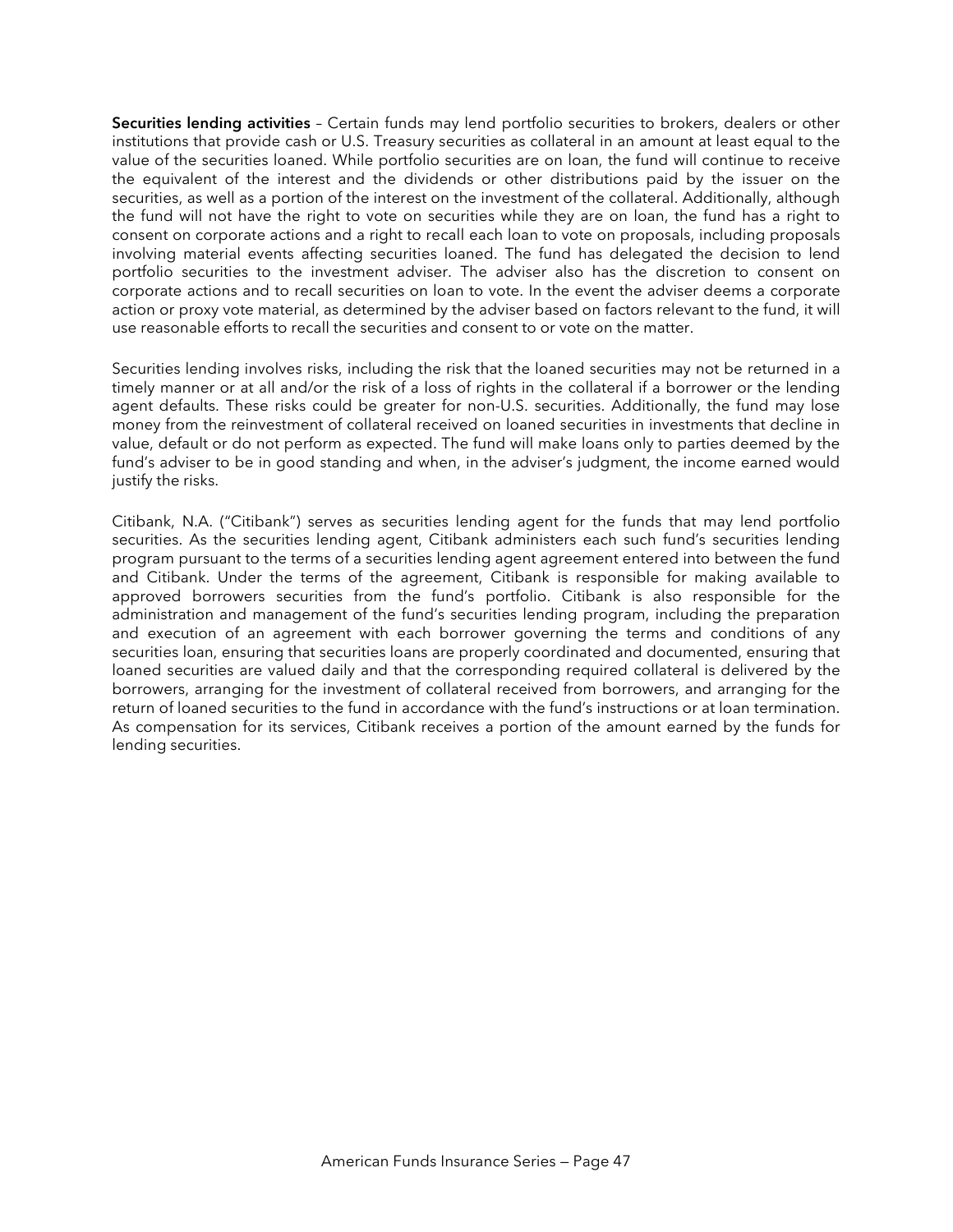The following table sets forth, for the fund's most recently completed fiscal year, the fund's dollar amount of income and fees and/or other compensation related to its securities lending activities. Net income from securities lending activities may differ from the amount reported in the fund's annual report, which reflects estimated accruals.

#### **Global Growth Fund**

| Gross income from securities lending activities                                                                                                      | \$872,581 |
|------------------------------------------------------------------------------------------------------------------------------------------------------|-----------|
| Fees paid to securities lending agent from a revenue split                                                                                           | 43,629    |
| Fees paid for any cash collateral management service (including fees<br>deducted from a pooled cash collateral reinvestment vehicle) not included in |           |
| the revenue split                                                                                                                                    |           |
| Administrative fees not included in the revenue split                                                                                                |           |
| Indemnification fees not included in the revenue split                                                                                               |           |
| Rebates (paid to borrower)                                                                                                                           |           |
| Other fees not included in the revenue split                                                                                                         |           |
| Aggregate fees/compensation for securities lending activities                                                                                        | 43,629    |
| Net income from securities lending activities                                                                                                        | 828,952   |

#### **Global Small Capitalization Fund**

| Gross income from securities lending activities                                                                                                      | \$1,139,387 |
|------------------------------------------------------------------------------------------------------------------------------------------------------|-------------|
| Fees paid to securities lending agent from a revenue split                                                                                           | 56,968      |
| Fees paid for any cash collateral management service (including fees<br>deducted from a pooled cash collateral reinvestment vehicle) not included in |             |
| the revenue split                                                                                                                                    |             |
| Administrative fees not included in the revenue split                                                                                                |             |
| Indemnification fees not included in the revenue split                                                                                               |             |
| Rebates (paid to borrower)                                                                                                                           |             |
| Other fees not included in the revenue split                                                                                                         |             |
| Aggregate fees/compensation for securities lending activities                                                                                        | 56,968      |
| Net income from securities lending activities                                                                                                        | 1,082,419   |

## **Growth Fund**

| Gross income from securities lending activities                                                                                                      | \$768,167 |
|------------------------------------------------------------------------------------------------------------------------------------------------------|-----------|
| Fees paid to securities lending agent from a revenue split                                                                                           | 38,409    |
| Fees paid for any cash collateral management service (including fees<br>deducted from a pooled cash collateral reinvestment vehicle) not included in |           |
| the revenue split                                                                                                                                    |           |
| Administrative fees not included in the revenue split                                                                                                |           |
| Indemnification fees not included in the revenue split                                                                                               |           |
| Rebates (paid to borrower)                                                                                                                           |           |
| Other fees not included in the revenue split                                                                                                         |           |
| Aggregate fees/compensation for securities lending activities                                                                                        | 38,409    |
| Net income from securities lending activities                                                                                                        | 729,758   |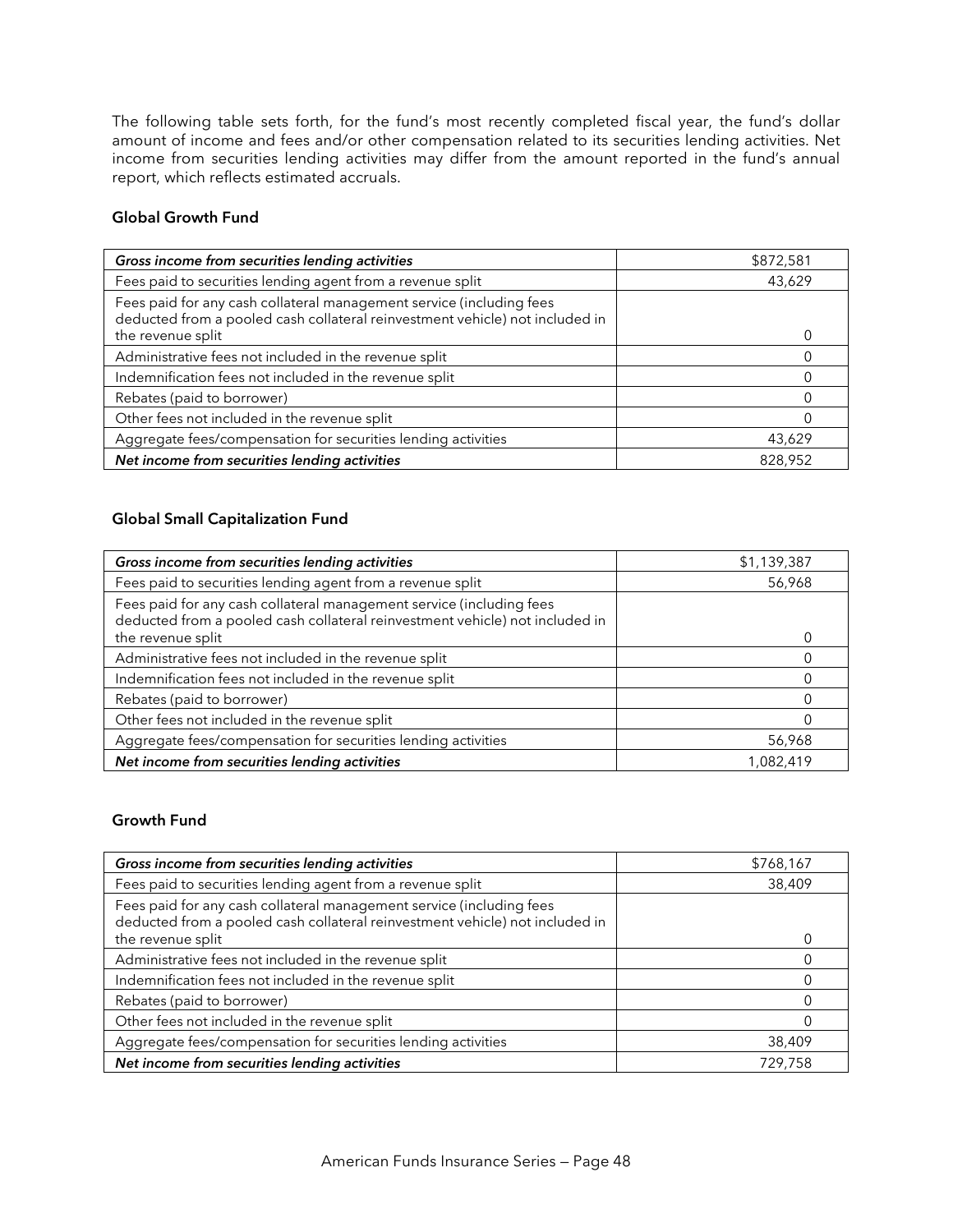#### **International Fund**

| Gross income from securities lending activities                                                                                                      | \$781,632 |
|------------------------------------------------------------------------------------------------------------------------------------------------------|-----------|
| Fees paid to securities lending agent from a revenue split                                                                                           | 39,082    |
| Fees paid for any cash collateral management service (including fees<br>deducted from a pooled cash collateral reinvestment vehicle) not included in |           |
| the revenue split                                                                                                                                    |           |
| Administrative fees not included in the revenue split                                                                                                |           |
| Indemnification fees not included in the revenue split                                                                                               |           |
| Rebates (paid to borrower)                                                                                                                           |           |
| Other fees not included in the revenue split                                                                                                         |           |
| Aggregate fees/compensation for securities lending activities                                                                                        | 39,082    |
| Net income from securities lending activities                                                                                                        | 742,550   |

## **New World Fund**

| Gross income from securities lending activities                                                                                                      | \$321,106 |
|------------------------------------------------------------------------------------------------------------------------------------------------------|-----------|
| Fees paid to securities lending agent from a revenue split                                                                                           | 16,055    |
| Fees paid for any cash collateral management service (including fees<br>deducted from a pooled cash collateral reinvestment vehicle) not included in |           |
| the revenue split                                                                                                                                    |           |
| Administrative fees not included in the revenue split                                                                                                |           |
| Indemnification fees not included in the revenue split                                                                                               |           |
| Rebates (paid to borrower)                                                                                                                           |           |
| Other fees not included in the revenue split                                                                                                         |           |
| Aggregate fees/compensation for securities lending activities                                                                                        | 16,055    |
| Net income from securities lending activities                                                                                                        | 305,051   |

# **Capital World Growth and Income Fund**

| Gross income from securities lending activities                                                                                                      | \$596,224 |
|------------------------------------------------------------------------------------------------------------------------------------------------------|-----------|
| Fees paid to securities lending agent from a revenue split                                                                                           | 29,811    |
| Fees paid for any cash collateral management service (including fees<br>deducted from a pooled cash collateral reinvestment vehicle) not included in |           |
| the revenue split                                                                                                                                    |           |
| Administrative fees not included in the revenue split                                                                                                |           |
| Indemnification fees not included in the revenue split                                                                                               |           |
| Rebates (paid to borrower)                                                                                                                           |           |
| Other fees not included in the revenue split                                                                                                         |           |
| Aggregate fees/compensation for securities lending activities                                                                                        | 29,811    |
| Net income from securities lending activities                                                                                                        | 566,413   |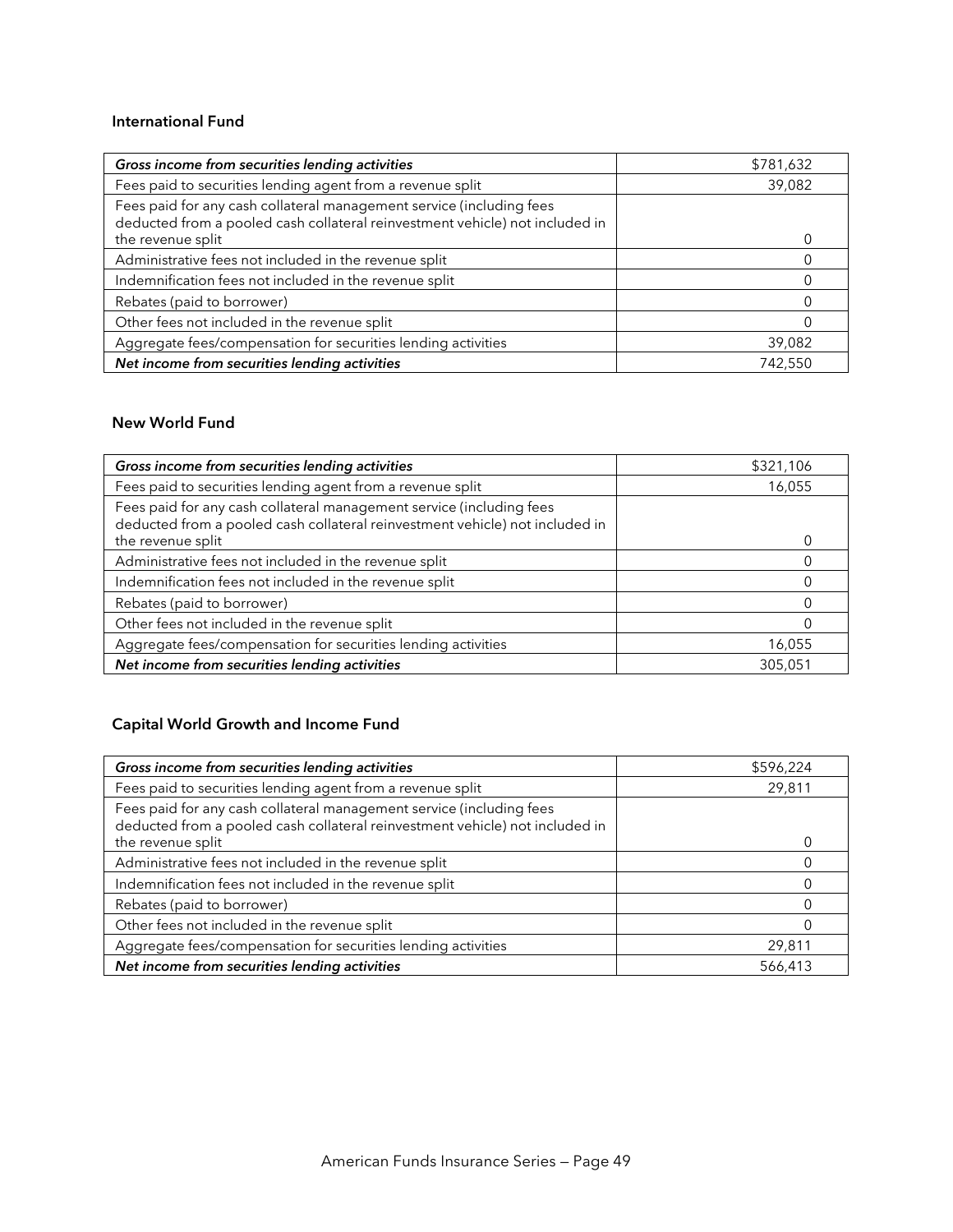### **Growth-Income Fund**

| Gross income from securities lending activities                                                                                                      | \$777,382 |
|------------------------------------------------------------------------------------------------------------------------------------------------------|-----------|
| Fees paid to securities lending agent from a revenue split                                                                                           | 38,869    |
| Fees paid for any cash collateral management service (including fees<br>deducted from a pooled cash collateral reinvestment vehicle) not included in |           |
| the revenue split                                                                                                                                    |           |
| Administrative fees not included in the revenue split                                                                                                |           |
| Indemnification fees not included in the revenue split                                                                                               |           |
| Rebates (paid to borrower)                                                                                                                           |           |
| Other fees not included in the revenue split                                                                                                         |           |
| Aggregate fees/compensation for securities lending activities                                                                                        | 38,869    |
| Net income from securities lending activities                                                                                                        | 738,513   |

## **International Growth and Income Fund**

| Gross income from securities lending activities                                                                                                      | \$255,541 |
|------------------------------------------------------------------------------------------------------------------------------------------------------|-----------|
| Fees paid to securities lending agent from a revenue split                                                                                           | 12,777    |
| Fees paid for any cash collateral management service (including fees<br>deducted from a pooled cash collateral reinvestment vehicle) not included in |           |
| the revenue split                                                                                                                                    |           |
| Administrative fees not included in the revenue split                                                                                                |           |
| Indemnification fees not included in the revenue split                                                                                               |           |
| Rebates (paid to borrower)                                                                                                                           |           |
| Other fees not included in the revenue split                                                                                                         |           |
| Aggregate fees/compensation for securities lending activities                                                                                        | 12,777    |
| Net income from securities lending activities                                                                                                        | 242,764   |

## **Washington Mutual Investors Fund**

| Gross income from securities lending activities                                                                                                      | \$116,292 |
|------------------------------------------------------------------------------------------------------------------------------------------------------|-----------|
| Fees paid to securities lending agent from a revenue split                                                                                           | 5,815     |
| Fees paid for any cash collateral management service (including fees<br>deducted from a pooled cash collateral reinvestment vehicle) not included in |           |
| the revenue split                                                                                                                                    |           |
| Administrative fees not included in the revenue split                                                                                                |           |
| Indemnification fees not included in the revenue split                                                                                               |           |
| Rebates (paid to borrower)                                                                                                                           |           |
| Other fees not included in the revenue split                                                                                                         |           |
| Aggregate fees/compensation for securities lending activities                                                                                        | 5,815     |
| Net income from securities lending activities                                                                                                        | 110,477   |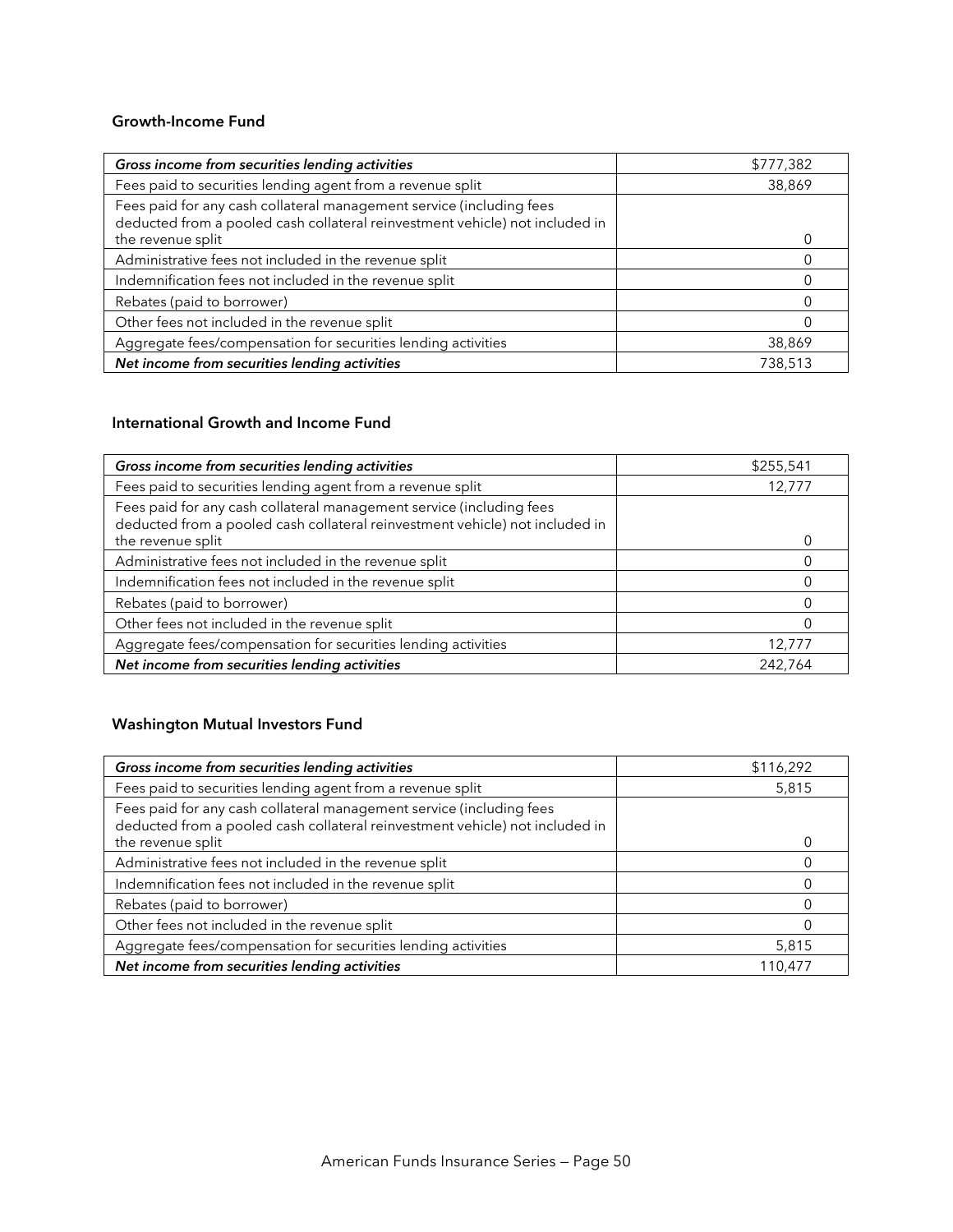## **Capital Income Builder**

| Gross income from securities lending activities                                                                                                      | \$59,821 |
|------------------------------------------------------------------------------------------------------------------------------------------------------|----------|
| Fees paid to securities lending agent from a revenue split                                                                                           | 2,991    |
| Fees paid for any cash collateral management service (including fees<br>deducted from a pooled cash collateral reinvestment vehicle) not included in |          |
| the revenue split                                                                                                                                    |          |
| Administrative fees not included in the revenue split                                                                                                |          |
| Indemnification fees not included in the revenue split                                                                                               |          |
| Rebates (paid to borrower)                                                                                                                           |          |
| Other fees not included in the revenue split                                                                                                         |          |
| Aggregate fees/compensation for securities lending activities                                                                                        | 2,991    |
| Net income from securities lending activities                                                                                                        | 56,830   |

## **Asset Allocation Fund**

| Gross income from securities lending activities                                                                                                      | \$1,180,363 |
|------------------------------------------------------------------------------------------------------------------------------------------------------|-------------|
| Fees paid to securities lending agent from a revenue split                                                                                           | 59,019      |
| Fees paid for any cash collateral management service (including fees<br>deducted from a pooled cash collateral reinvestment vehicle) not included in |             |
| the revenue split                                                                                                                                    |             |
| Administrative fees not included in the revenue split                                                                                                |             |
| Indemnification fees not included in the revenue split                                                                                               |             |
| Rebates (paid to borrower)                                                                                                                           |             |
| Other fees not included in the revenue split                                                                                                         |             |
| Aggregate fees/compensation for securities lending activities                                                                                        | 59,019      |
| Net income from securities lending activities                                                                                                        | 1,121,344   |

## **American Funds Global Balanced Fund**

| Gross income from securities lending activities                                                                                                      | \$4,303 |
|------------------------------------------------------------------------------------------------------------------------------------------------------|---------|
| Fees paid to securities lending agent from a revenue split                                                                                           | 215     |
| Fees paid for any cash collateral management service (including fees<br>deducted from a pooled cash collateral reinvestment vehicle) not included in |         |
| the revenue split                                                                                                                                    |         |
| Administrative fees not included in the revenue split                                                                                                |         |
| Indemnification fees not included in the revenue split                                                                                               |         |
| Rebates (paid to borrower)                                                                                                                           |         |
| Other fees not included in the revenue split                                                                                                         |         |
| Aggregate fees/compensation for securities lending activities                                                                                        | 215     |
| Net income from securities lending activities                                                                                                        | 4,088   |

\* \* \* \* \* \*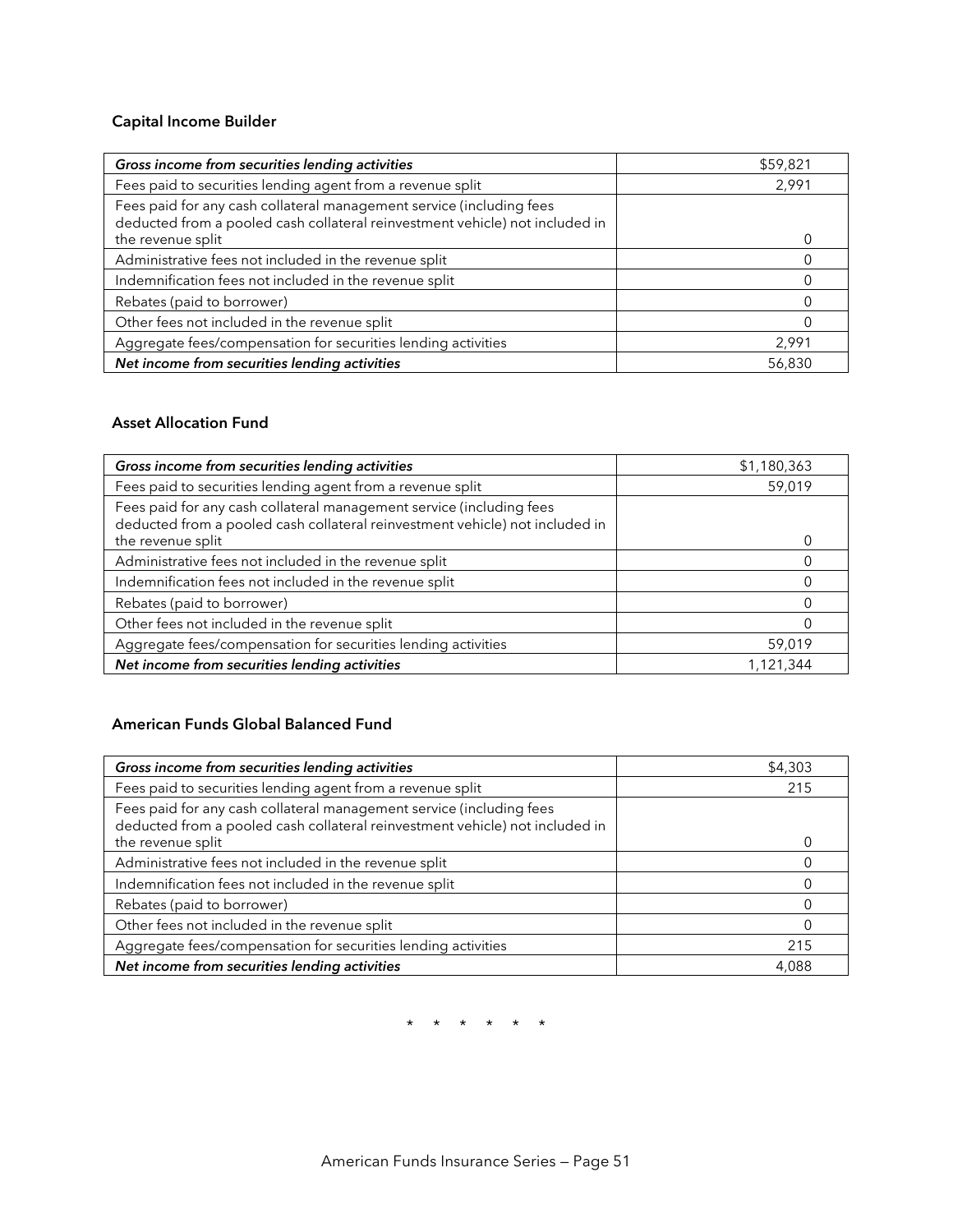**Portfolio turnover —** Portfolio changes will be made without regard to the length of time particular investments may have been held. Short-term trading profits are not the funds' objective, and changes in their investments are generally accomplished gradually, though short-term transactions may occasionally be made. Higher portfolio turnover may involve correspondingly greater transaction costs in the form of dealer spreads or brokerage commissions. It may also result in the realization of net capital gains, which are taxable when distributed to shareholders, unless the shareholder is exempt from taxation or his or her account is tax-favored.

Fixed income securities are generally traded on a net basis and usually neither brokerage commissions nor transfer taxes are involved. Transaction costs are usually reflected in the spread between the bid and asked price.

A fund's portfolio turnover rate would equal 100% if each security in the fund's portfolio was replaced once per year. The following table sets forth the portfolio turnover rates for each fund for the fiscal years ended December 31, 2021 and 2020, and the portfolio turnover rates excluding mortgage dollar roll transactions for certain funds for the fiscal years ended December 31, 2021 and 2020. See "Forward commitment, when issued and delayed delivery transactions" above for more information on mortgage dollar rolls.

|                                  |                    |                          | Portfolio turnover rate<br>(excluding mortgage |
|----------------------------------|--------------------|--------------------------|------------------------------------------------|
|                                  | <b>Fiscal year</b> | Portfolio turnover rate* | dollar roll transactions)                      |
| Global Growth Fund               | 2021               | 18%                      | N/A                                            |
|                                  | 2020               | 17                       | N/A                                            |
| Global Small Capitalization Fund | 2021               | 29                       | N/A                                            |
|                                  | 2020               | 38                       | N/A                                            |
| Growth Fund                      | 2021               | 25                       | N/A                                            |
|                                  | 2020               | 32                       | N/A                                            |
| International Fund               | 2021               | 44                       | N/A                                            |
|                                  | 2020               | 40                       | N/A                                            |
| New World Fund                   | 2021               | 43                       | N/A                                            |
|                                  | 2020               | 70                       | N/A                                            |
| Capital World Growth and Income  | 2021               | 85                       | N/A                                            |
| Fund                             | 2020               | 36                       | N/A                                            |
| Growth-Income Fund               | 2021               | 24                       | N/A                                            |
|                                  | 2020               | 33                       | N/A                                            |
| International Growth and         | 2021               | 41                       | N/A                                            |
| Income Fund                      | 2020               | 56                       | N/A                                            |
| Washington Mutual Investors Fund | 2021               | 90                       | N/A                                            |
|                                  | 2020               | 40                       | N/A                                            |
| Capital Income Builder           | 2021               | 93                       | 60%                                            |
|                                  | 2020               | 184                      | 110                                            |
| <b>Asset Allocation Fund</b>     | 2021               | 124                      | 45                                             |
|                                  | 2020               | 145                      | 49                                             |
| American Funds Global Balanced   | 2021               | 39                       | 36                                             |
| Fund                             | 2020               | 86                       | 68                                             |
|                                  |                    |                          |                                                |
| American Funds Mortgage Fund     | 2021               | 975                      | 38                                             |
|                                  | 2020               | 1,143                    | 123                                            |
|                                  |                    |                          |                                                |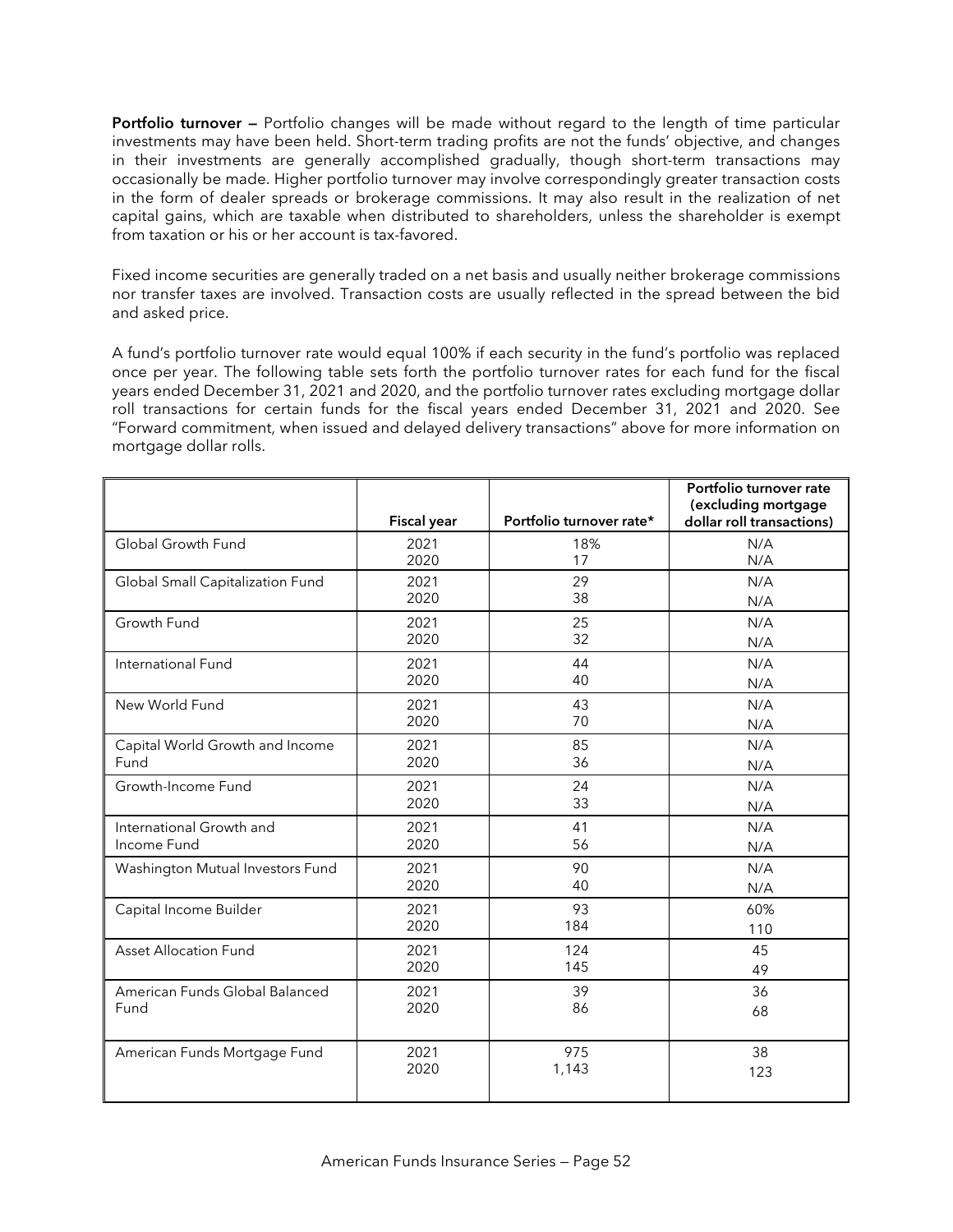|                                 | <b>Fiscal year</b> | Portfolio turnover rate* | Portfolio turnover rate<br>(excluding mortgage<br>dollar roll transactions) |
|---------------------------------|--------------------|--------------------------|-----------------------------------------------------------------------------|
| American High-Income Trust      | 2021               | 56%                      | N/A                                                                         |
|                                 | 2020               | 78                       | N/A                                                                         |
| Capital World Bond Fund         | 2021               | 91                       | 64%                                                                         |
|                                 | 2020               | 145                      | 88                                                                          |
| The Bond Fund of America        | 2021               | 456                      | 87                                                                          |
|                                 | 2020               | 461                      | 72                                                                          |
| U.S. Government Securities Fund | 2021               | 433                      | 126                                                                         |
|                                 | 2020               | 867                      | 112                                                                         |
| Ultra-Short Bond Fund           | 2021<br>2020       |                          | N/A<br>N/A                                                                  |

\* Increases (or decreases) in turnover were due to increased (or decreased) trading activity during the period.

 See "Financial highlights" in the prospectus for each fund's annual portfolio turnover rates for each of the last five fiscal years.

Corporate Bond Fund has not yet begun investment operations, and therefore has not yet had portfolio turnover.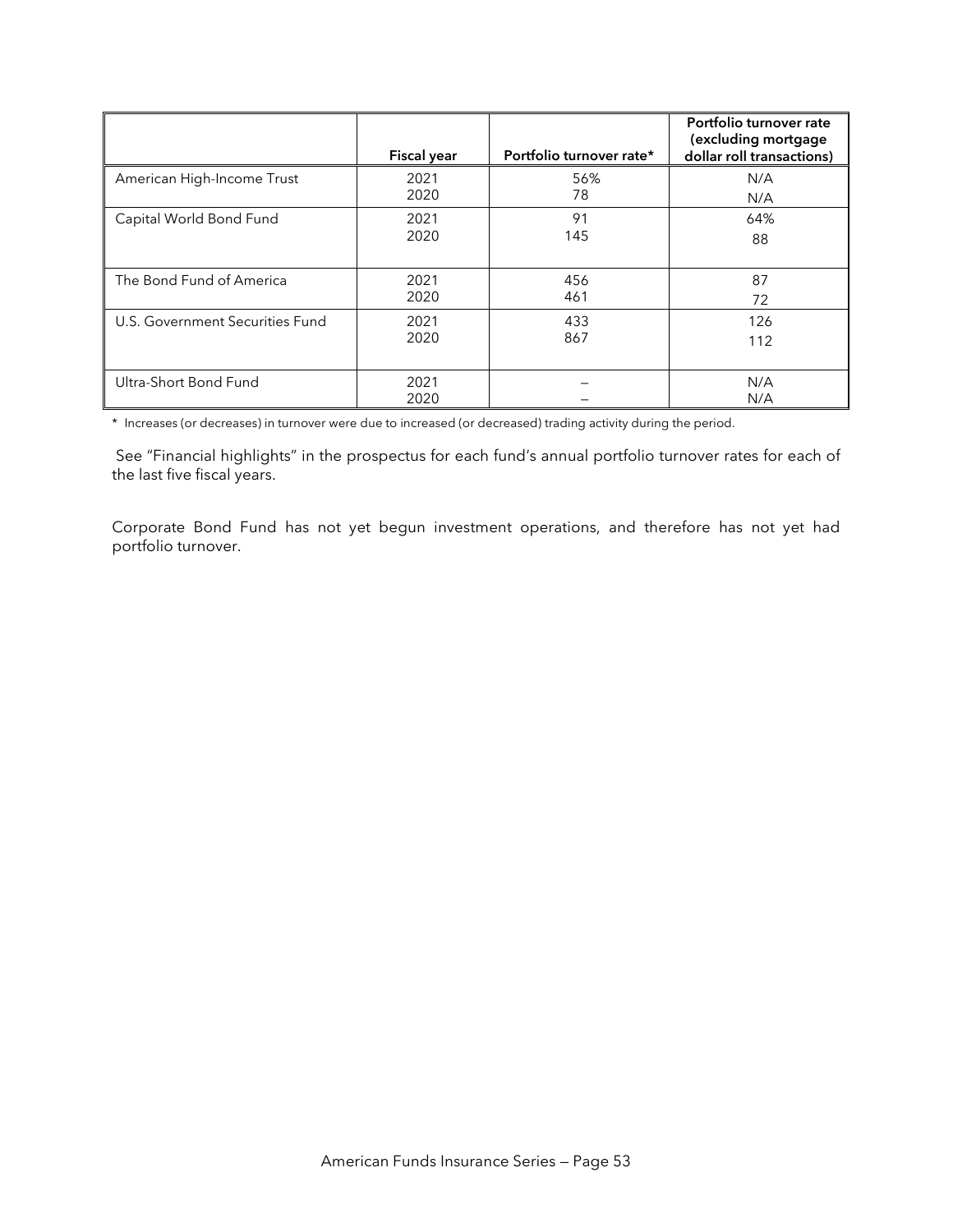#### **Fund policies**

All percentage limitations in the following fund policies are considered at the time securities are purchased and are based on a fund's net assets (excluding, for the avoidance of doubt, collateral held in connection with securities lending activities) unless otherwise indicated. None of the following policies involving a maximum percentage of assets will be considered violated unless the excess occurs immediately after, and is caused by, an acquisition by a fund. In managing a fund, a fund's investment adviser may apply more restrictive policies than those listed below.

**Fundamental policies —** The Series has adopted the following policies, which may not be changed without approval by holders of a majority of its outstanding shares. Such majority is currently defined in the Investment Company Act of 1940, as amended (the "1940 Act"), as the vote of the lesser of (*a*) 67% or more of the voting securities present at a shareholder meeting, if the holders of more than 50% of the outstanding voting securities are present in person or by proxy, or (*b*) more than 50% of the outstanding voting securities.

Except where otherwise indicated, the following policies apply to each fund in the Series (please also see "Additional information about fundamental policies" below):

1. Except as permitted by (*i*) the 1940 Act and the rules and regulations thereunder, or other successor law governing the regulation of registered investment companies, or interpretations or modifications thereof by the U.S. Securities and Exchange Commission ("SEC"), SEC staff or other authority of competent jurisdiction, or (*ii*) exemptive or other relief or permission from the SEC, SEC staff or other authority of competent jurisdiction, a fund may not:

- a. Borrow money;
- b. Issue senior securities;
- c. Underwrite the securities of other issuers;
- d. Purchase or sell real estate or commodities;
- e. Make loans; or
- f. Purchase the securities of any issuer if, as a result of such purchase, a fund's investments would be concentrated in any particular industry.

2. The fund may not invest in companies for the purpose of exercising control or management.

3. For Washington Mutual Investors Fund, the fund may not invest more than 5% of net assets in money market instruments, after allowing for sales of portfolio securities and fund shares within 30 days and the accumulation of cash balances representing undistributed net investment income and realized capital gains, in order to maintain a fully invested portfolio.

**Nonfundamental policies —** The following policy may be changed without shareholder approval:

The fund may not acquire securities of open-end investment companies or unit investment trusts registered under the 1940 Act in reliance on Sections 12(d)(1)(F) or 12(d)(1)(G) of the 1940 Act.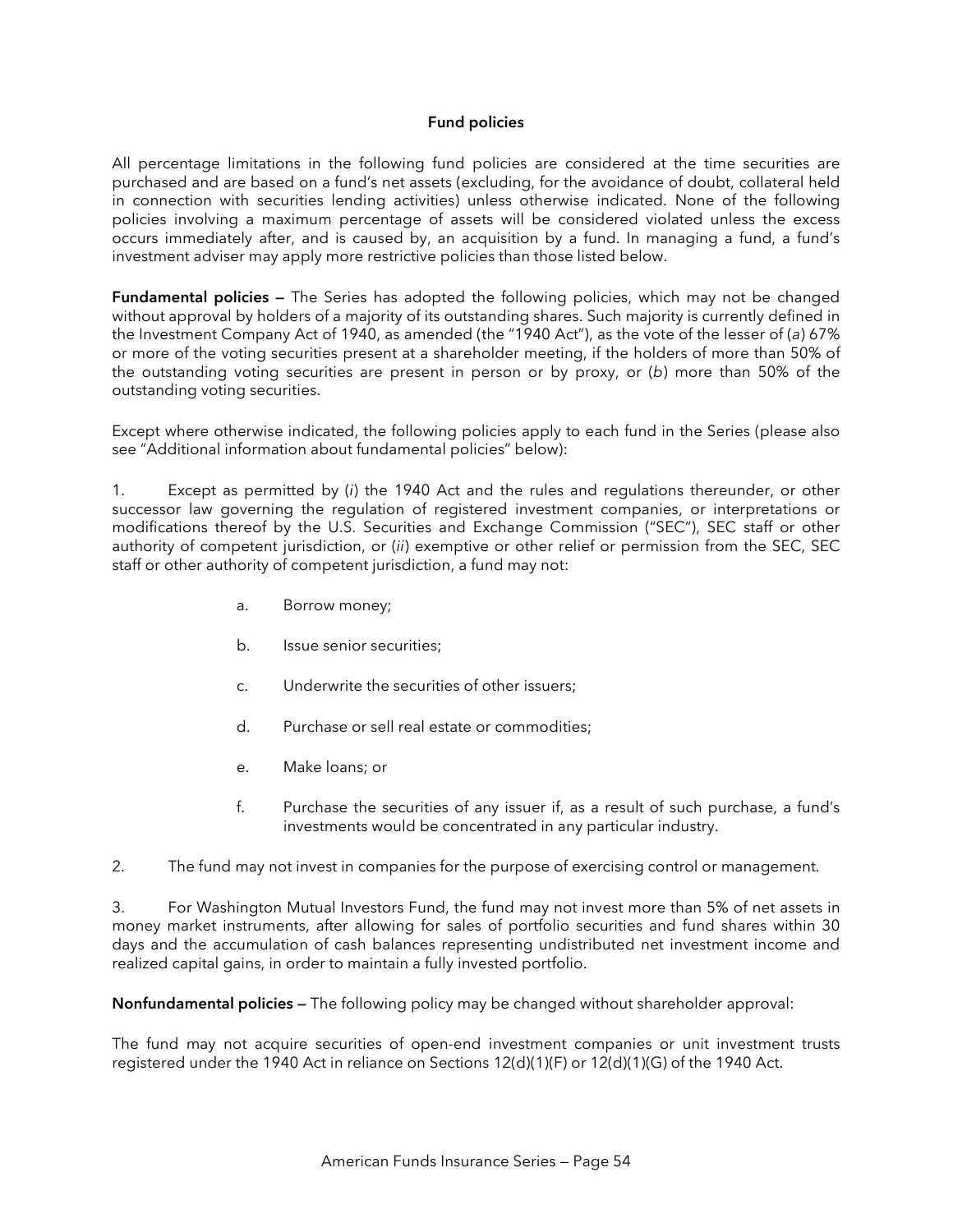**Additional information about fundamental policies** — The information below is not part of the Series' fundamental policies. This information is intended to provide a summary of what is currently required or permitted by the 1940 Act and the rules and regulations thereunder, or by the interpretive guidance thereof by the SEC or SEC staff, for particular fundamental policies of the Series. Information is also provided regarding the fund's current intention with respect to certain investment practices permitted by the 1940 Act.

For purposes of fundamental policy 1a, the fund may borrow money in amounts of up to 33-1/3% of its total assets from banks for any purpose. Additionally, the fund may borrow up to 5% of its total assets from banks or other lenders for temporary purposes (a loan is presumed to be for temporary purposes if it is repaid within 60 days and is not extended or renewed). The percentage limitations in this policy are considered at the time of borrowing and thereafter. See "General information - Credit facility" in this statement of additional information for more information.

For purposes of fundamental policies 1a and 1e, certain funds may borrow money from, or loan money to, other funds managed by Capital Research and Management Company or its affiliates to the extent permitted by applicable law and an exemptive order issued by the SEC.

For purposes of fundamental policy 1b, a senior security does not include any promissory note or evidence of indebtedness if such loan is for temporary purposes only and in an amount not exceeding 5% of the value of the total assets of the fund at the time the loan is made (a loan is presumed to be for temporary purposes if it is repaid within 60 days and is not extended or renewed). Further, to the extent the fund covers its commitments under certain types of agreements and transactions, including derivatives, mortgage-dollar-roll transactions, sale-buybacks, when-issued, delayed-delivery, or forward commitment transactions, and other similar trading practices, by segregating or earmarking liquid assets equal in value to the amount of the fund's commitment (in accordance with applicable SEC or SEC staff guidance), such agreement or transaction will not be considered a senior security by the fund.

For purposes of fundamental policy 1c, the policy will not apply to the fund to the extent the fund may be deemed an underwriter within the meaning of the 1933 Act in connection with the purchase and sale of fund portfolio securities in the ordinary course of pursuing its investment objectives and strategies.

For purposes of fundamental policy 1e, the fund may not lend more than 33-1/3% of its total assets, provided that this limitation shall not apply to the fund's purchase of debt obligations, money market instruments and repurchase agreements.

For purposes of fundamental policy 1f, the fund may not invest more than 25% of its total assets in the securities of issuers in a particular industry. This policy does not apply to investments in securities of the United States government, its agencies or instrumentalities or government sponsored entities or repurchase agreements with respect thereto. For purposes of fundamental policy 3, money market instruments include one or more money market or similar funds managed by the investment adviser or its affiliates.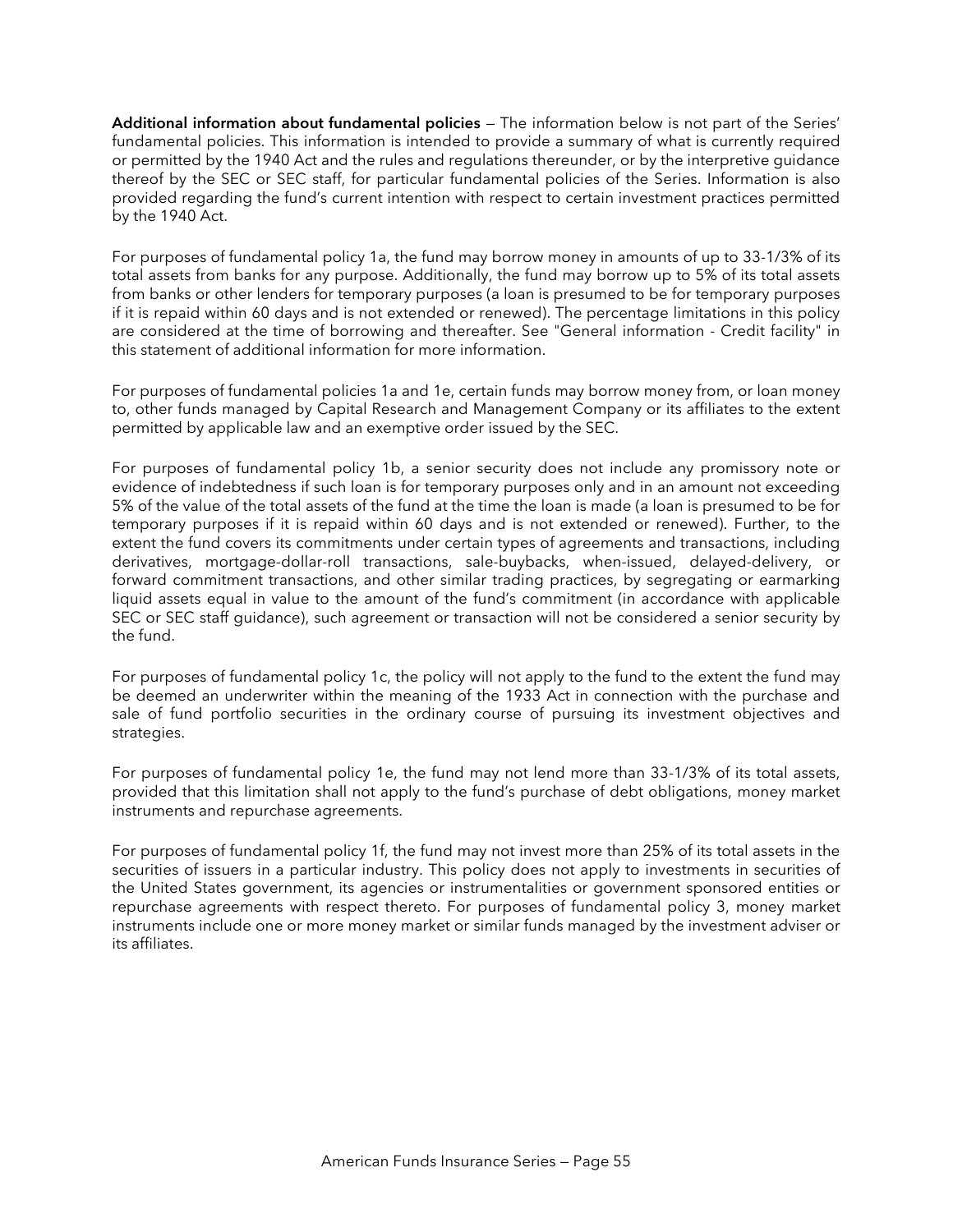#### **Management of the Series**

#### **Board of trustees and officers**

#### **Independent trustees<sup>1</sup>**

The Series' nominating and governance committee and board select independent trustees with a view toward constituting a board that, as a body, possesses the qualifications, skills, attributes and experience to appropriately oversee the actions of the Series' service providers, decide upon matters of general policy and represent the long-term interests of fund shareholders. In doing so, they consider the qualifications, skills, attributes and experience of the current board members, with a view toward maintaining a board that is diverse in viewpoint, experience, education and skills.

The Series seeks independent trustees who have high ethical standards and the highest levels of integrity and commitment, who have inquiring and independent minds, mature judgment, good communication skills, and other complementary personal qualifications and skills that enable them to function effectively in the context of the Series' board and committee structure and who have the ability and willingness to dedicate sufficient time to effectively fulfill their duties and responsibilities.

Each independent trustee has a significant record of accomplishments in governance, business, notfor-profit organizations, government service, academia, law, accounting or other professions. Although no single list could identify all experience upon which the Series' independent trustees draw in connection with their service, the following table summarizes key experience for each independent trustee. These references to the qualifications, attributes and skills of the trustees are pursuant to the disclosure requirements of the SEC, and shall not be deemed to impose any greater responsibility or liability on any trustee or the board as a whole. Notwithstanding the accomplishments listed below, none of the independent trustees is considered an "expert" within the meaning of the federal securities laws with respect to information in the Series' registration statement.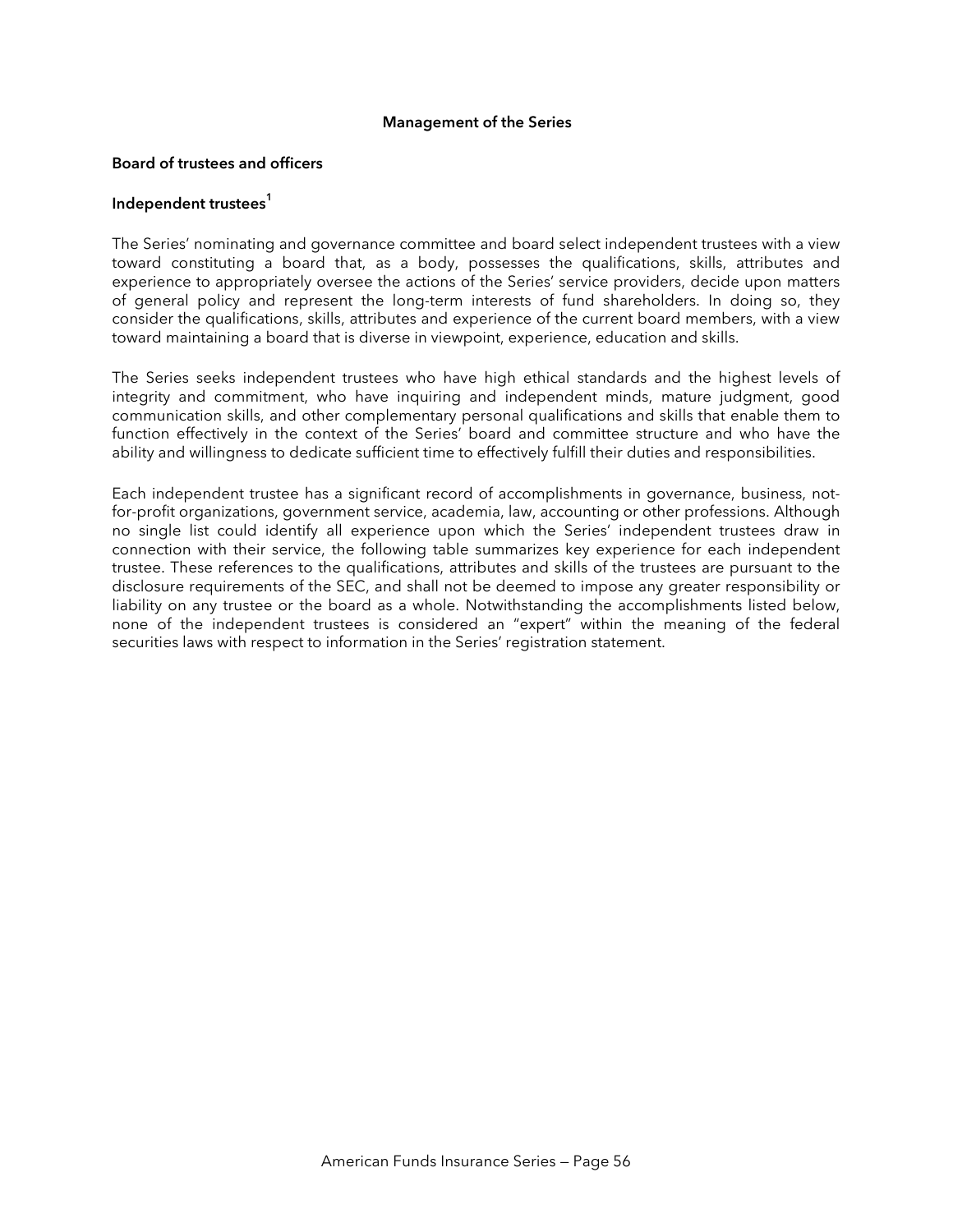|                                                             |                                                                                                                                                                                      | Number of                |                                                                                                                                                                                                                                   |                                                                                                                                                                                                                                           |
|-------------------------------------------------------------|--------------------------------------------------------------------------------------------------------------------------------------------------------------------------------------|--------------------------|-----------------------------------------------------------------------------------------------------------------------------------------------------------------------------------------------------------------------------------|-------------------------------------------------------------------------------------------------------------------------------------------------------------------------------------------------------------------------------------------|
|                                                             |                                                                                                                                                                                      | portfolios in            |                                                                                                                                                                                                                                   |                                                                                                                                                                                                                                           |
| Name, year of birth<br>and position with                    | Principal<br>occupation(s)                                                                                                                                                           | fund complex<br>overseen | Other directorships <sup>3</sup><br>held                                                                                                                                                                                          |                                                                                                                                                                                                                                           |
| Series (year first                                          | during the past five                                                                                                                                                                 | by                       | by trustee during the                                                                                                                                                                                                             | Other relevant                                                                                                                                                                                                                            |
| elected as a trustee <sup>2</sup> )                         | vears                                                                                                                                                                                | trustee                  | past five years                                                                                                                                                                                                                   | experience                                                                                                                                                                                                                                |
| Francisco G.<br>Cigarroa, MD, 1957<br><b>Trustee (2021)</b> | Professor of Surgery,<br>University of Texas<br>Health San Antonio;<br>Trustee, Ford<br>Foundation; Clayton<br>Research Scholar,<br>Clayton Foundation<br>for Biomedical<br>Research | 86                       | None                                                                                                                                                                                                                              | • Corporate board<br>experience<br>• Service on boards<br>of community and<br>nonprofit<br>organizations<br>$\bullet$ MD                                                                                                                  |
| James G. Ellis, 1947<br><b>Trustee (2010)</b>               | Former Dean and<br>Professor of<br>Marketing, Marshall<br>School of Business,<br>University of Southern<br>California                                                                | 99                       | Advanced Merger<br>Partners; EVe<br><b>Mobility Acquisition</b><br>Corp (acquisitions of<br>companies in the<br>electric vehicle<br>market); J. G.<br>Boswell (agricultural<br>production); Mercury<br><b>General Corporation</b> | • Service as chief<br>executive officer<br>for multiple<br>companies<br>• Corporate board<br>experience<br>• Service on advisory<br>and trustee boards<br>for charitable,<br>municipal and<br>nonprofit<br>organizations<br>$\bullet$ MBA |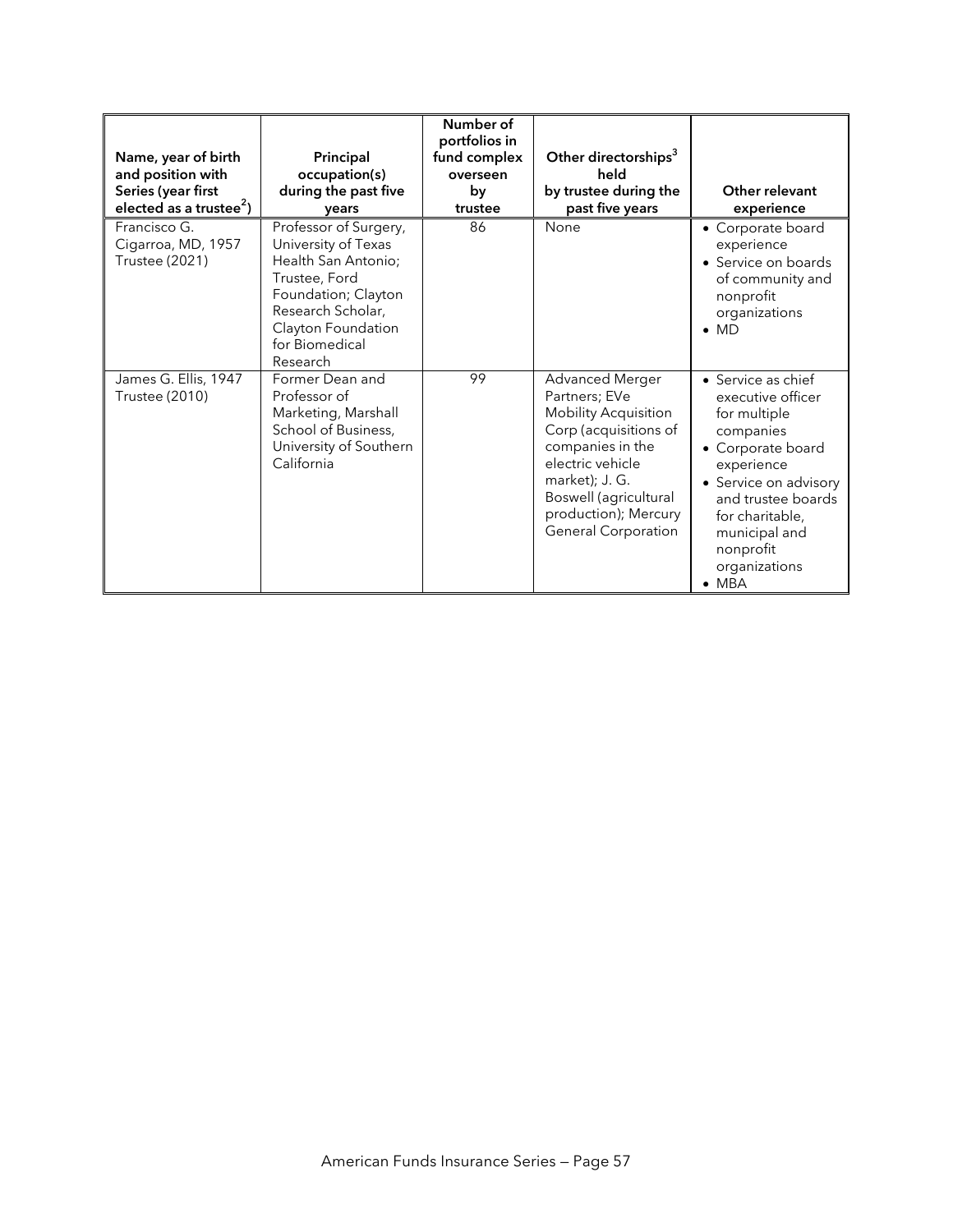| Name, year of birth<br>and position with<br>Series (year first<br>elected as a trustee <sup>2</sup> ) | Principal<br>occupation(s)<br>during the past five<br>years                                                                                                                                                                         | Number of<br>portfolios in<br>fund complex<br>overseen<br>by<br>trustee | Other directorships <sup>3</sup><br>held<br>by trustee during the<br>past five years | Other relevant<br>experience                                                                                                                                                                                                                                                                                                         |
|-------------------------------------------------------------------------------------------------------|-------------------------------------------------------------------------------------------------------------------------------------------------------------------------------------------------------------------------------------|-------------------------------------------------------------------------|--------------------------------------------------------------------------------------|--------------------------------------------------------------------------------------------------------------------------------------------------------------------------------------------------------------------------------------------------------------------------------------------------------------------------------------|
| Nariman Farvardin,<br>1956<br><b>Trustee (2018)</b>                                                   | President, Stevens<br>Institute of<br>Technology                                                                                                                                                                                    | 91                                                                      | None                                                                                 | • Senior<br>management<br>experience,<br>educational<br>institution<br>• Corporate board<br>experience<br>• Professor,<br>electrical and<br>computer<br>engineering<br>• Service on advisory<br>boards and<br>councils for<br>educational,<br>nonprofit and<br>governmental<br>organizations<br>· MS, PhD, electrical<br>engineering |
| Mary Davis Holt,<br>1950<br>Trustee (2015-2016;<br>2017)                                              | Principal, Mary Davis<br>Holt Enterprises, LLC<br>(leadership<br>development<br>consulting); former<br>Partner, Flynn Heath<br>Holt Leadership, LLC<br>(leadership<br>consulting); former<br>COO, Time Life Inc.<br>$(1993 - 2003)$ | 87                                                                      | None                                                                                 | • Service as chief<br>operations officer,<br>global media<br>company<br>• Senior corporate<br>management<br>experience<br>• Corporate board<br>experience<br>• Service on advisory<br>and trustee boards<br>for educational,<br>business and<br>nonprofit<br>organizations<br>$\bullet$ MBA                                          |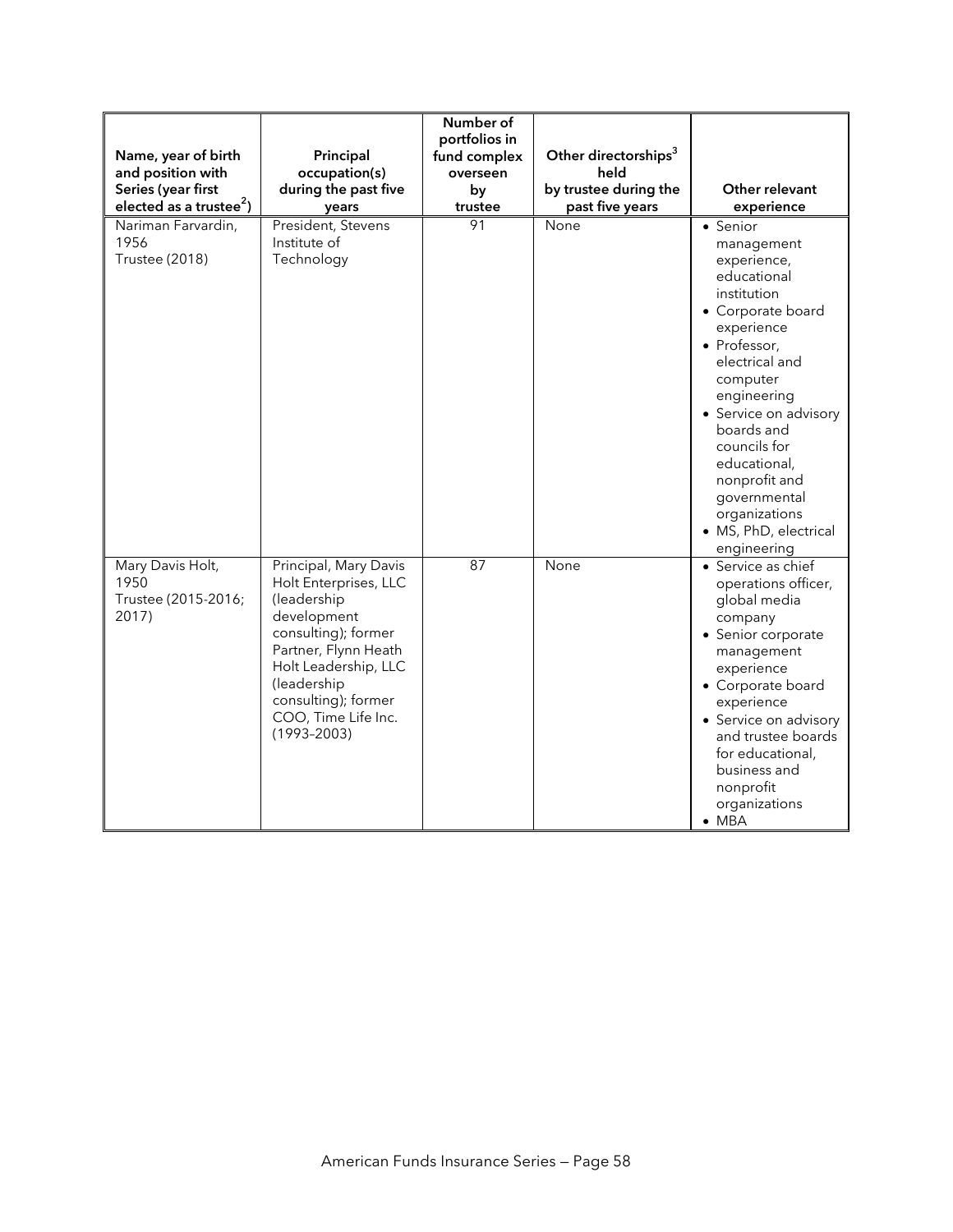| Name, year of birth<br>and position with<br>Series (year first<br>elected as a trustee <sup>2</sup> ) | Principal<br>occupation(s)<br>during the past five<br>years                                                                                                                                                                                                              | Number of<br>portfolios in<br>fund complex<br>overseen<br>by<br>trustee | Other directorships <sup>3</sup><br>held<br>by trustee during the<br>past five years                                                                                                             | Other relevant<br>experience                                                                                                                                                                                                                                                                                                     |
|-------------------------------------------------------------------------------------------------------|--------------------------------------------------------------------------------------------------------------------------------------------------------------------------------------------------------------------------------------------------------------------------|-------------------------------------------------------------------------|--------------------------------------------------------------------------------------------------------------------------------------------------------------------------------------------------|----------------------------------------------------------------------------------------------------------------------------------------------------------------------------------------------------------------------------------------------------------------------------------------------------------------------------------|
| Merit E. Janow, 1958<br>Trustee (2007)                                                                | Former Dean and<br>Professor of Practice,<br>International<br>Economic Law &<br>International Affairs,<br>Columbia University,<br>School of<br>International and<br><b>Public Affairs</b>                                                                                | 93                                                                      | Aptiv (autonomous<br>and green vehicle<br>technology);<br>Mastercard<br>Incorporated<br>Former director of<br>Trimble Inc.<br>(software, hardware<br>and services<br>technology) (until<br>2021) | • Service with Office<br>of the U.S. Trade<br>Representative and<br>U.S. Department of<br>Justice<br>• Corporate board<br>experience<br>• Service on advisory<br>and trustee boards<br>for charitable,<br>educational and<br>nonprofit<br>organizations<br>• Experience as<br>corporate lawyer<br>$\bullet$ JD                   |
| Margaret Spellings,<br>1957<br>Chair of the Board<br>(Independent and<br>Non-Executive)<br>(2010)     | President and CEO,<br>Texas 2036; former<br>President, Margaret<br>Spellings & Company<br>(public policy and<br>strategic consulting);<br>former President, The<br>University of North<br>Carolina; former<br>President, George W.<br><b>Bush Presidential</b><br>Center | 91                                                                      | Former director of<br>ClubCorp Holdings,<br>Inc. (until 2017)                                                                                                                                    | • Former U.S.<br>Secretary of<br>Education, U.S.<br>Department of<br>Education<br>• Former Assistant to<br>the President for<br>Domestic Policy,<br>The White House<br>• Former senior<br>advisor to the<br>Governor of Texas<br>• Service on advisory<br>and trustee boards<br>for charitable and<br>nonprofit<br>organizations |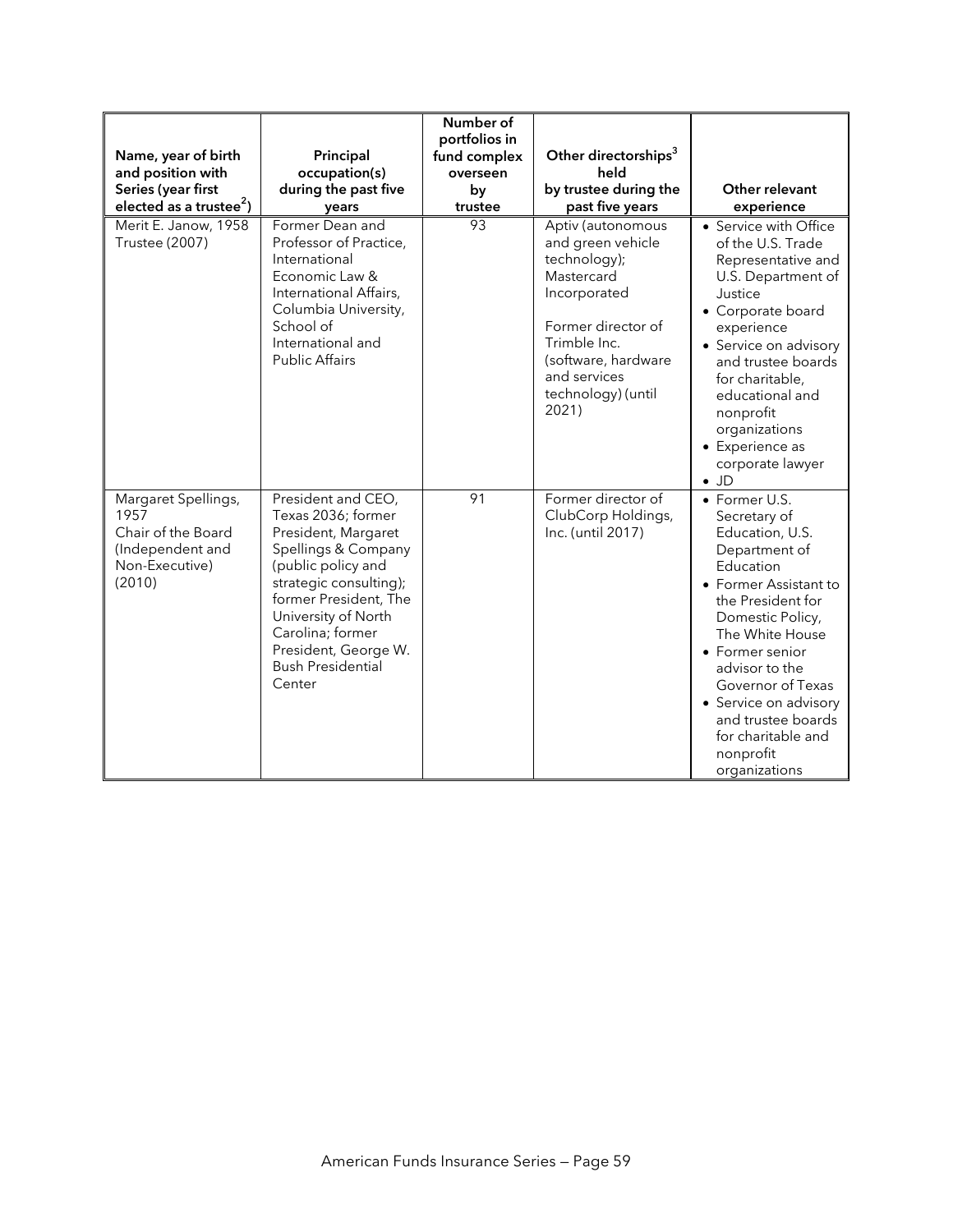| Name, year of birth<br>and position with<br>Series (year first<br>elected as a trustee <sup>2</sup> )<br>Alexandra Trower,<br>1964<br><b>Trustee (2018)</b> | Principal<br>occupation(s)<br>during the past five<br>years<br><b>Former Executive</b><br>Vice President, Global<br>Communications and<br>Corporate Officer,<br>The Estée Lauder<br>Companies | Number of<br>portfolios in<br>fund complex<br>overseen<br>by<br>trustee<br>86 | Other directorships <sup>3</sup><br>held<br>by trustee during the<br>past five years<br>None                                                                                                                                                                                                                                                                                                                                                              | Other relevant<br>experience<br>• Service on trustee<br>boards for<br>charitable and<br>nonprofit<br>organizations<br>• Senior corporate<br>management<br>experience<br>• Branding                                                                                                 |
|-------------------------------------------------------------------------------------------------------------------------------------------------------------|-----------------------------------------------------------------------------------------------------------------------------------------------------------------------------------------------|-------------------------------------------------------------------------------|-----------------------------------------------------------------------------------------------------------------------------------------------------------------------------------------------------------------------------------------------------------------------------------------------------------------------------------------------------------------------------------------------------------------------------------------------------------|------------------------------------------------------------------------------------------------------------------------------------------------------------------------------------------------------------------------------------------------------------------------------------|
| Paul S. Williams,<br>1959<br><b>Trustee (2020)</b>                                                                                                          | Former<br>Partner/Managing<br>Director, Major,<br>Lindsey & Africa<br>(executive recruiting<br>firm)                                                                                          | 86                                                                            | Air Transport<br>Services Group, Inc.<br>(aircraft leasing and<br>air cargo<br>transportation);<br>Compass Minerals,<br>Inc. (producer of salt<br>and specialty<br>fertilizers); Public<br>Storage, Inc.; Romeo<br>Power, Inc.<br>(manufacturer of<br>batteries for electric<br>vehicles)<br>Former director of<br>Bob Evans Farms,<br>Inc. (restaurant<br>company) (until<br>2017); Essendant,<br>Inc. (business<br>products wholesaler)<br>(until 2019) | • Senior corporate<br>management<br>experience<br>• Corporate board<br>experience<br>• Corporate<br>governance<br>experience<br>• Service on trustee<br>boards for<br>charitable and<br>educational<br>nonprofit<br>organizations<br>• Securities law<br>expertise<br>$\bullet$ JD |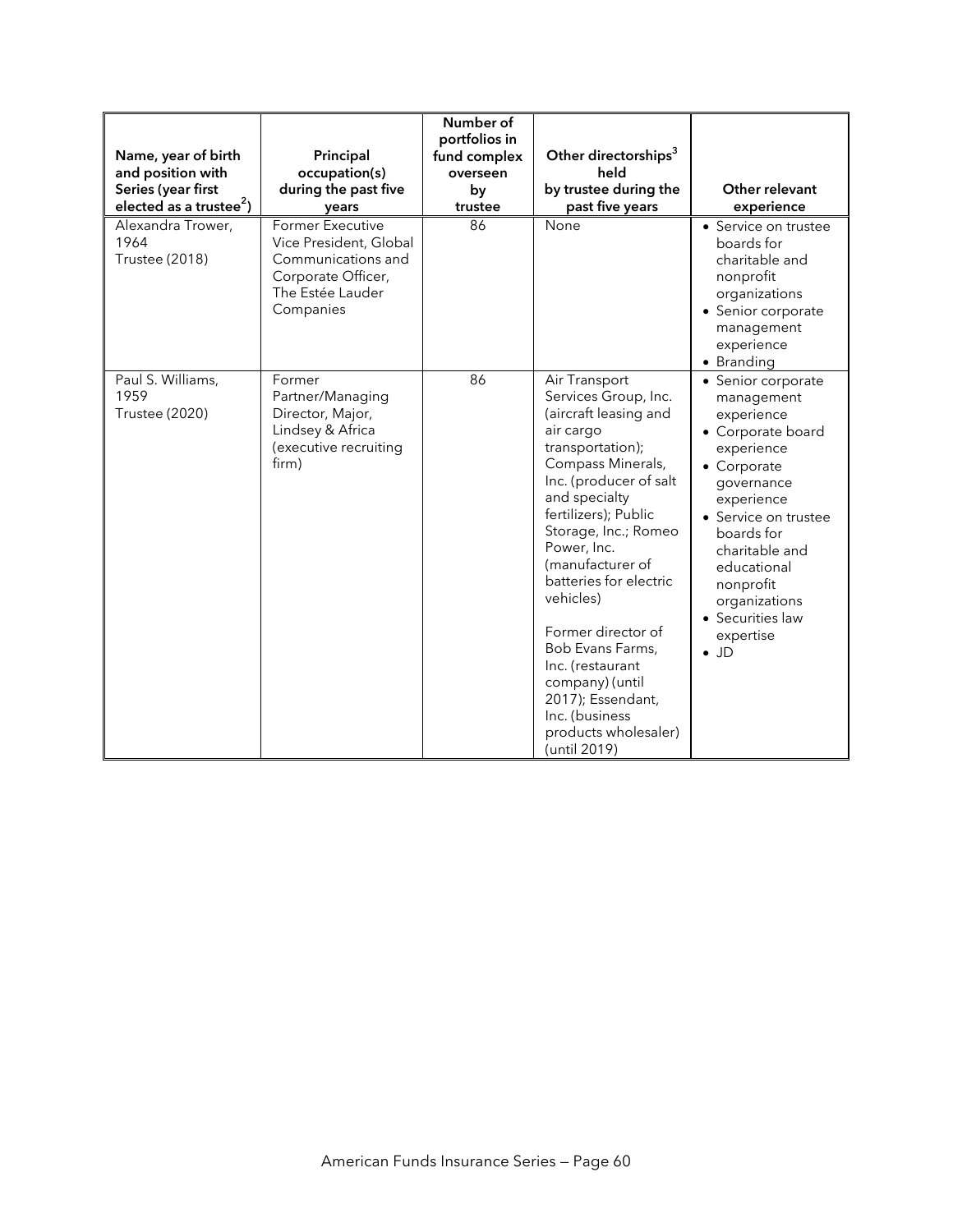# **Interested trustee(s)**4,5

Interested trustees have similar qualifications, skills and attributes as the independent trustees. Interested trustees are senior executive officers and/or directors of Capital Research and Management Company or its affiliates. Such management roles with the Series' service providers also permit the interested trustees to make a significant contribution to the Series' board.

| Name, year of birth<br>and position with Series<br>(year first elected<br>as a trustee <sup>2</sup> ) | Principal occupation(s)<br>during the<br>past five years<br>and positions<br>held with affiliated<br>entities or the<br><b>Principal Underwriter</b><br>of the Series during the past<br>five years                                                                                                                                                                             | Number of<br>portfolios in fund<br>complex<br>overseen<br>by trustee | Other<br>directorships <sup>3</sup><br>held by trustee<br>during the<br>past five years |
|-------------------------------------------------------------------------------------------------------|---------------------------------------------------------------------------------------------------------------------------------------------------------------------------------------------------------------------------------------------------------------------------------------------------------------------------------------------------------------------------------|----------------------------------------------------------------------|-----------------------------------------------------------------------------------------|
| Donald D. O'Neal, 1960<br>Co-President and Trustee<br>(1998)                                          | Partner - Capital International<br>Investors, Capital Research<br>and Management Company;<br>Partner - Capital International<br>Investors, Capital Bank and<br>Trust Company*                                                                                                                                                                                                   | 35                                                                   | None                                                                                    |
| Michael C. Gitlin, 1970<br>Trustee<br>(2019)                                                          | Partner - Capital Fixed Income<br>Investors, Capital Research<br>and Management Company;<br>Vice Chairman and Director,<br>Capital Research and<br>Management Company;<br>Director, The Capital Group<br>Companies, Inc.*; served as<br>Head of Fixed Income at a<br>large investment management<br>firm prior to joining Capital<br>Research and Management<br>Company in 2015 | 86                                                                   | None                                                                                    |

## **Other officers**<sup>5</sup>

| Name, year of birth<br>and position with Series<br>(year first elected<br>as an officer <sup>2</sup> ) | Principal occupation(s) during the past five years<br>and positions held with affiliated entities<br>or the Principal Underwriter of the Series                                                                                                                                                                                                         |
|--------------------------------------------------------------------------------------------------------|---------------------------------------------------------------------------------------------------------------------------------------------------------------------------------------------------------------------------------------------------------------------------------------------------------------------------------------------------------|
| Alan N. Berro, 1960<br>Co-President (1998)                                                             | Partner - Capital World Investors, Capital Research and Management Company;<br>Partner - Capital World Investors, Capital Bank and Trust Company*; Director,<br>The Capital Group Companies, Inc.*                                                                                                                                                      |
| Maria Manotok, 1974<br><b>Principal Executive Officer</b><br>(2012)                                    | Senior Vice President and Senior Counsel - Fund Business Management Group,<br>Capital Research and Management Company; Chair, Senior Vice President,<br>Senior Counsel and Director, Capital International, Inc.*; Senior Vice President<br>and Director, Capital Group International, Inc.*; Director, Capital Group<br>Investment Management Limited* |
| Michael W. Stockton, 1967<br>Executive Vice President<br>(2021)                                        | Senior Vice President - Fund Business Management Group, Capital Research and<br>Management Company                                                                                                                                                                                                                                                      |
| Martin Jacobs, 1962<br>Vice President (2016)                                                           | Partner - Capital Research Global Investors, Capital Research and Management<br>Company; Director, The Capital Group Companies, Inc.*                                                                                                                                                                                                                   |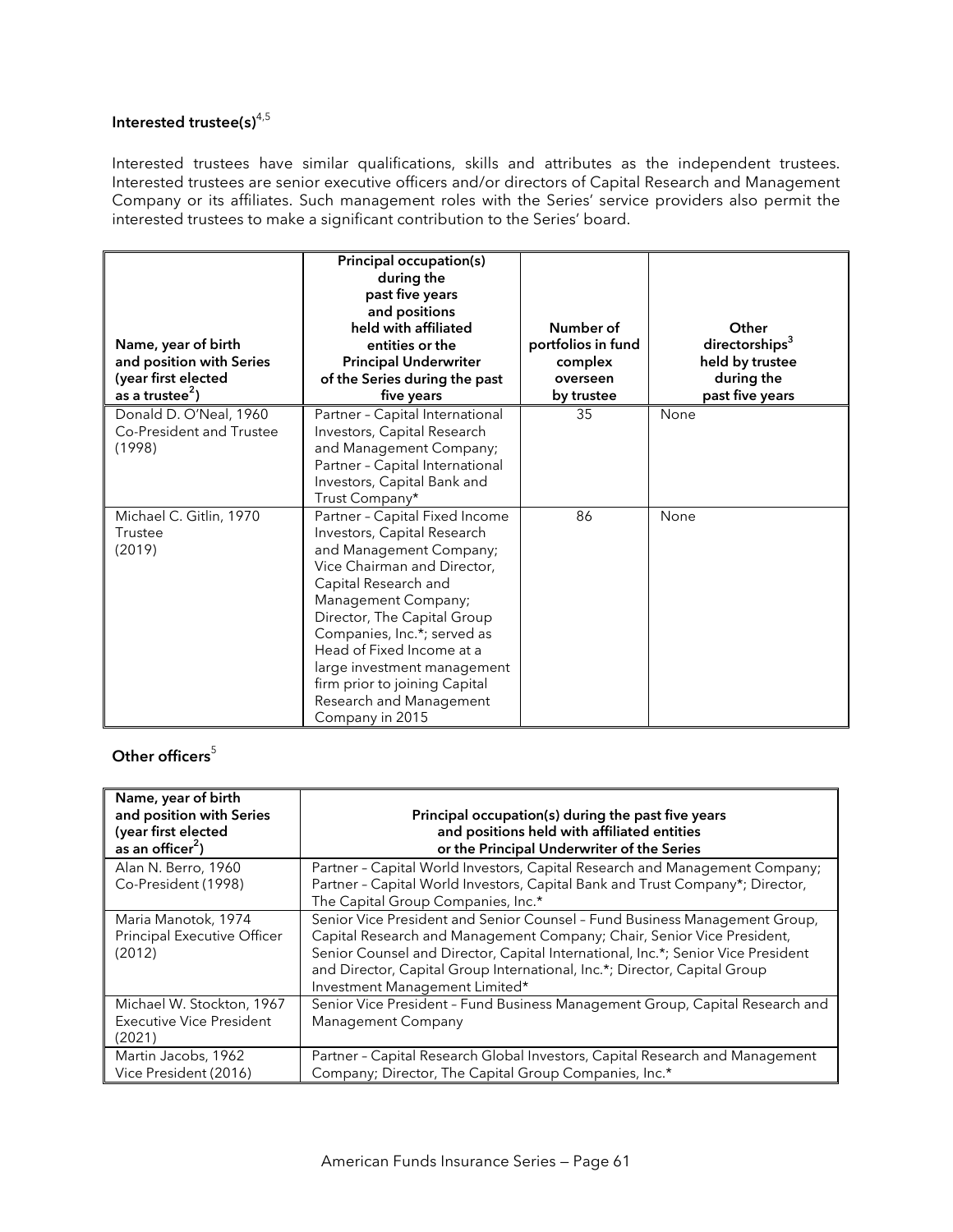| Name, year of birth<br>and position with Series<br>(year first elected<br>as an officer <sup>2</sup> ) | Principal occupation(s) during the past five years<br>and positions held with affiliated entities<br>or the Principal Underwriter of the Series                                                                      |
|--------------------------------------------------------------------------------------------------------|----------------------------------------------------------------------------------------------------------------------------------------------------------------------------------------------------------------------|
| Carl M. Kawaja, 1964<br>Vice President (2008)                                                          | Partner - Capital World Investors, Capital Research and Management Company;<br>Partner - Capital World Investors, Capital Bank and Trust Company*; Chairman<br>and Director, Capital Research and Management Company |
| <b>Sung Lee, 1966</b>                                                                                  | Partner - Capital Research Global Investors, Capital International, Inc.*; Director,                                                                                                                                 |
| Vice President (2008)                                                                                  | The Capital Group Companies, Inc.*                                                                                                                                                                                   |
| Keiko McKibben, 1969                                                                                   | Partner - Capital Research Global Investors, Capital Research and Management                                                                                                                                         |
| Vice President (2010)                                                                                  | Company                                                                                                                                                                                                              |
| Renaud H. Samyn, 1974<br>Vice President (2010)                                                         | Partner - Capital Research Global Investors, Capital International, Inc.*                                                                                                                                            |
| Steven I. Koszalka, 1964                                                                               | Vice President - Fund Business Management Group, Capital Research and                                                                                                                                                |
| Secretary (2003)                                                                                       | Management Company                                                                                                                                                                                                   |
| Gregory F. Niland, 1971                                                                                | Vice President - Investment Operations, Capital Research and Management                                                                                                                                              |
| Treasurer (2008)                                                                                       | Company                                                                                                                                                                                                              |
| Susan K. Countess, 1966                                                                                | Associate - Fund Business Management Group, Capital Research and                                                                                                                                                     |
| Assistant Secretary (2014)                                                                             | Management Company                                                                                                                                                                                                   |
| Sandra Chuon, 1972                                                                                     | Assistant Vice President - Investment Operations, Capital Research and                                                                                                                                               |
| Assistant Treasurer (2019)                                                                             | Management Company                                                                                                                                                                                                   |
| Brian C. Janssen, 1972                                                                                 | Senior Vice President - Investment Operations, Capital Research and                                                                                                                                                  |
| Assistant Treasurer (2015)                                                                             | Management Company                                                                                                                                                                                                   |

\* Company affiliated with Capital Research and Management Company.

 $^{\rm 1}\,$  The term independent trustee refers to a trustee who is not an "interested person" of the funds within the meaning of the 1940

Act. 2 Trustees and officers of the Series serve until their resignation, removal or retirement.

 $3$  This includes all directorships/trusteeships (other than those in the American Funds or other funds managed by Capital Research and Management Company or its affiliates) that are held by each trustee as a director/trustee of a public company or<br>a registered investment company. Unless otherwise noted, all directorships/trusteeships are curr

a registered investment company. Unless otherwise noted, all directorships/trusteeships are current.<br>The term interested trustee refers to a trustee who is an "interested person" of the funds within the meaning of the 1940 on the basis of his or her affiliation with the Series' investment adviser, Capital Research and Management Company, or

affiliated entities.<br><sup>5</sup> All of the trustees and/or officers listed are officers and/or directors/trustees of one or more of the other funds for which Capital Research and Management Company serves as investment adviser.

#### **The address for all trustees and officers of the Series is 333 South Hope Street, 55th Floor, Los Angeles, California 90071, Attention: Secretary.**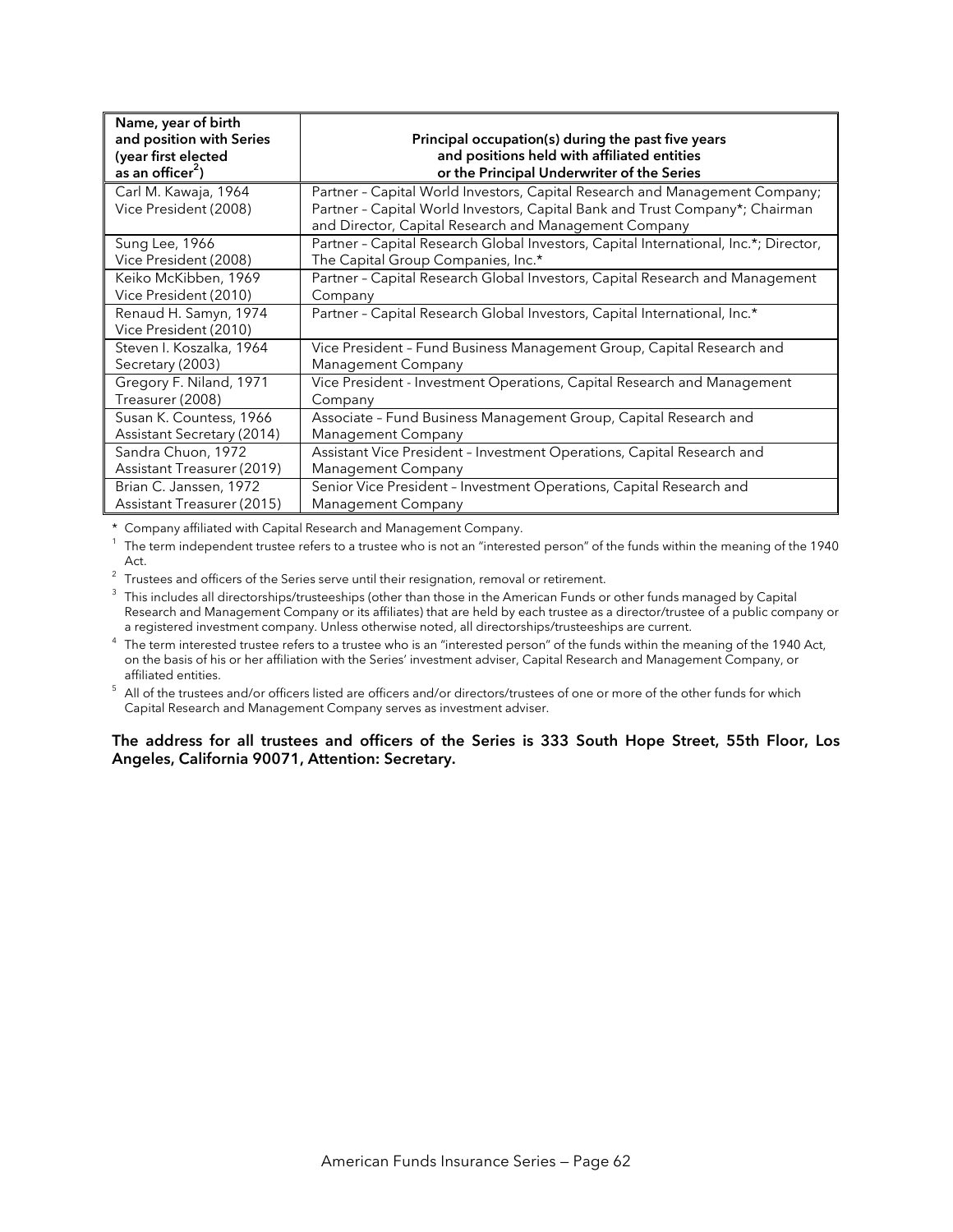**Fund shares owned by trustees as of December 31, 2021:** 

1

| <b>Name</b>           | Dollar range <sup>1,2</sup><br>of fund<br>shares owned <sup>3</sup> | Aggregate<br>dollar range <sup>1</sup><br>of shares<br>owned in<br>all funds<br>overseen<br>by trustee<br>in the same family<br>of investment<br>companies as the<br>fund | <b>Dollar</b><br>range $1$ of<br>independent<br>trustees<br>deferred<br>compensation <sup>4</sup><br>allocated<br>to fund | Aggregate<br>dollar<br>range $1,2$ of<br>independent<br>trustees<br>deferred<br>compensation <sup>4</sup><br>allocated to<br>all funds<br>overseen<br>by trustee<br>in the same family<br>of investment<br>companies as the<br>fund |
|-----------------------|---------------------------------------------------------------------|---------------------------------------------------------------------------------------------------------------------------------------------------------------------------|---------------------------------------------------------------------------------------------------------------------------|-------------------------------------------------------------------------------------------------------------------------------------------------------------------------------------------------------------------------------------|
| Independent trustees  |                                                                     |                                                                                                                                                                           |                                                                                                                           |                                                                                                                                                                                                                                     |
| Francisco G. Cigarroa | None                                                                | None                                                                                                                                                                      | $N/\overline{A}^5$                                                                                                        | Over \$100,000                                                                                                                                                                                                                      |
|                       |                                                                     |                                                                                                                                                                           |                                                                                                                           |                                                                                                                                                                                                                                     |
| James G. Ellis        | None                                                                | Over \$100,000                                                                                                                                                            | N/A <sup>5</sup>                                                                                                          | N/A                                                                                                                                                                                                                                 |
| Nariman Farvardin     | None                                                                | Over \$100,000                                                                                                                                                            | $N/A$ <sup>5</sup>                                                                                                        | Over \$100,000                                                                                                                                                                                                                      |
| Mary Davis Holt       | None                                                                | Over \$100,000                                                                                                                                                            | N/A <sup>5</sup>                                                                                                          | N/A                                                                                                                                                                                                                                 |
| Merit E. Janow        | None                                                                | Over \$100,000                                                                                                                                                            | N/A <sup>5</sup>                                                                                                          | $\overline{$50,001} - $100,000$                                                                                                                                                                                                     |
| Margaret Spellings    | None                                                                | Over \$100,000                                                                                                                                                            | N/A <sup>5</sup>                                                                                                          | Over \$100,000                                                                                                                                                                                                                      |
| Alexandra Trower      | None                                                                | Over \$100,000<br>Over \$100,000                                                                                                                                          | N/A <sup>5</sup><br>N/A <sup>5</sup>                                                                                      | Over \$100,000<br>Over \$100,000                                                                                                                                                                                                    |

| Name<br><b>Interested trustees</b> | Dollar range <sup>1,2</sup><br>of fund<br>shares owned | Aggregate<br>dollar range<br>of shares<br>owned in<br>all funds<br>overseen<br>by trustee<br>in the same family of investment<br>companies as the fund |
|------------------------------------|--------------------------------------------------------|--------------------------------------------------------------------------------------------------------------------------------------------------------|
|                                    |                                                        |                                                                                                                                                        |
| Donald D. O'Neal                   | None                                                   | None                                                                                                                                                   |
| Michael C. Gitlin                  | None                                                   | Over \$100,000                                                                                                                                         |

 Ownership disclosure is made using the following ranges: None; \$1 – \$10,000; \$10,001 – \$50,000; \$50,001 – \$100,000; and Over \$100,000. The amounts listed for interested trustees include shares owned through The Capital Group Companies, Inc.

retirement plan and 401(k) plan.<br><sup>2</sup> N/A indicates that the listed individual, as of December 31, 2021, was not a trustee of a particular fund, did not allocate deferred compensation to the fund or did not participate in the deferred compensation plan.

 $3$  Shares of the funds may only be owned by purchasing variable annuity and variable life insurance contracts. Each trustee's need for variable annuity or variable life contracts and the role those contracts would play in his or her comprehensive investment portfolio will vary and depend on a number of factors including tax, estate planning, life insurance, alternative retirement plans or other considerations. 4

 $4$  Eligible trustees may defer their compensation under a nonqualified deferred compensation plan. Amounts deferred by the trustee accumulate at an earnings rate determined by the total return of one or more American Funds as designated by the

trustee.<br><sup>5</sup> The funds in the Series are not available for investment in the independent trustees deferred compensation plan.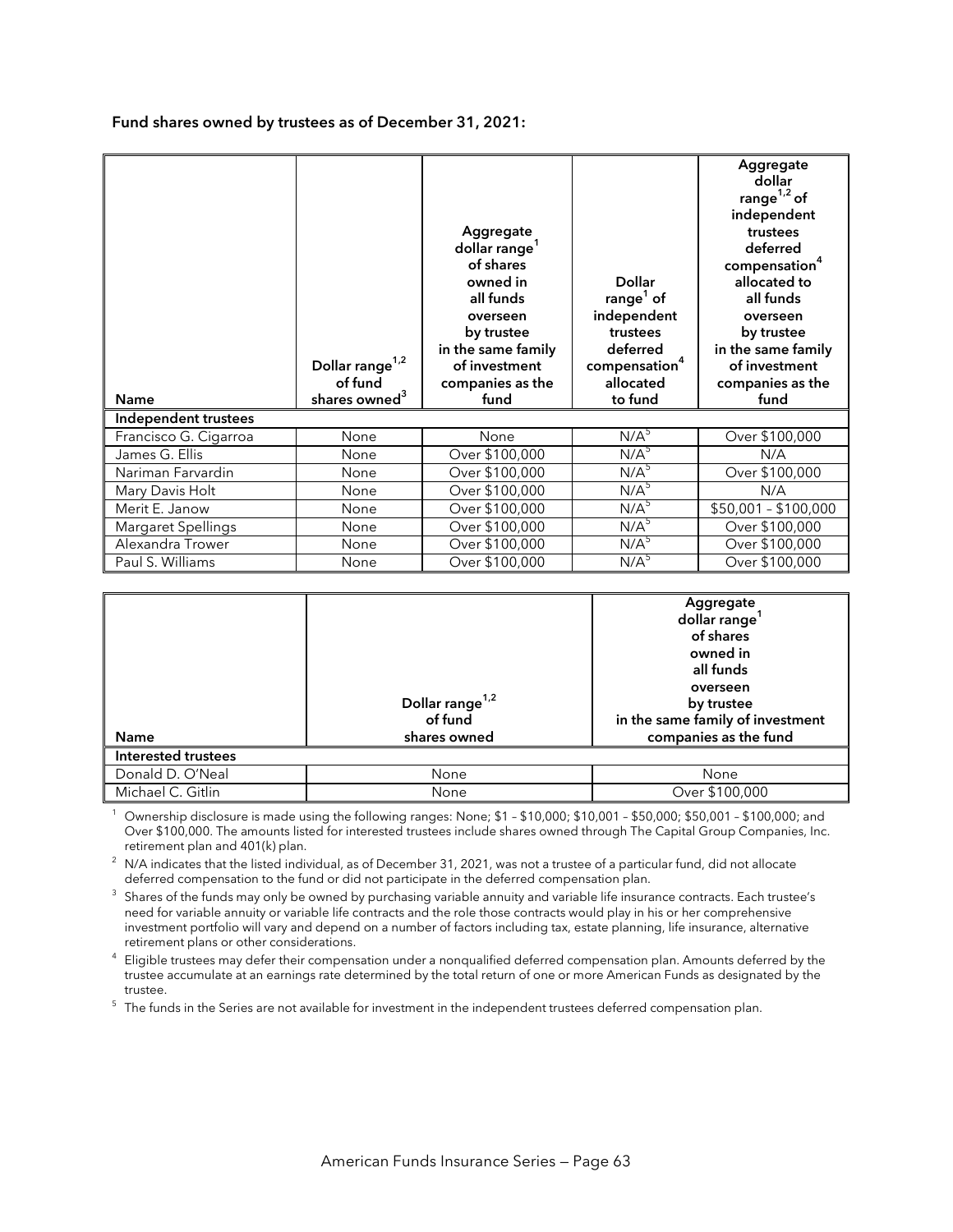**Trustee compensation —** No compensation is paid by the Series to any officer or trustee who is a director, officer or employee of the investment adviser or its affiliates. Except for the independent trustees listed in the "Board of trustees and officers — Independent trustees" table under the "Management of the Series" section in this statement of additional information, all other officers and trustees of the Series are directors, officers or employees of the investment adviser or its affiliates. The boards of funds advised by the investment adviser typically meet either individually or jointly with the boards of one or more other such funds with substantially overlapping board membership (in each case referred to as a "board cluster"). The Series typically pays each independent trustee an annual retainer fee based primarily on the total number of board clusters on which that independent trustee serves.

In addition, the Series generally pays independent trustees attendance and other fees for meetings of the board and its committees. Board and committee chairs receive additional fees for their services.

Independent trustees also receive attendance fees for certain special joint meetings and information sessions with directors and trustees of other groupings of funds advised by the investment adviser. The Series and the other funds served by each independent trustee each pay a portion of these attendance fees.

No pension or retirement benefits are accrued as part of Series expenses. Independent trustees may elect, on a voluntary basis, to defer all or a portion of their fees through a deferred compensation plan in effect for the Series. The Series also reimburses certain expenses of the independent trustees.

| <b>Name</b>                                                           | Aggregate compensation<br>(including voluntarily<br>deferred compensation <sup>1</sup> )<br>from the series | <b>Total compensation (including</b><br>voluntarily deferred<br>compensation <sup>1</sup> )<br>from all funds managed by<br><b>Capital Research and</b><br>Management<br><b>Company or its affiliates</b> |
|-----------------------------------------------------------------------|-------------------------------------------------------------------------------------------------------------|-----------------------------------------------------------------------------------------------------------------------------------------------------------------------------------------------------------|
| Francisco G. Cigarroa <sup>2</sup><br>(service began January 2, 2021) | \$63,902                                                                                                    | \$318,000                                                                                                                                                                                                 |
| James G. Ellis                                                        | 49,534                                                                                                      | 502,000                                                                                                                                                                                                   |
| Nariman Farvardin <sup>2</sup>                                        | 46,669                                                                                                      | 400,500                                                                                                                                                                                                   |
| Mary Davis Holt                                                       | 48,680                                                                                                      | 375,000                                                                                                                                                                                                   |
| R. Clark Hooper <sup>2</sup><br>(retired December 31, 2021)           | 41,163                                                                                                      | 418,676                                                                                                                                                                                                   |
| Merit E. Janow <sup>2</sup>                                           | 43,953                                                                                                      | 443,476                                                                                                                                                                                                   |
| Margaret Spellings <sup>2</sup>                                       | 53,512                                                                                                      | 513,476                                                                                                                                                                                                   |
| Alexandra Trower <sup>2</sup>                                         | 63,900                                                                                                      | 318,000                                                                                                                                                                                                   |
| Paul S. Williams <sup>2</sup>                                         | 64,003                                                                                                      | 318,500                                                                                                                                                                                                   |

#### **Trustee compensation earned during the fiscal year ended December 31, 2021:**

Amounts may be deferred by eligible trustees under a nonqualified deferred compensation plan adopted by the Series in 1993. Deferred amounts accumulate at an earnings rate determined by the total return of one or more American Funds as designated by the trustees. Compensation shown in this table for the fiscal year ended December 31, 2021 does not include earnings on amounts deferred in previous fiscal years. See footnote 2 to this table for more information.<br><sup>2</sup> Since the deferred componentian place odention, the tatel amount of deferred componentian accrued.

 Since the deferred compensation plan's adoption, the total amount of deferred compensation accrued by the Series (plus earnings thereon) through the end of the 2021 fiscal year for participating trustees is as follows: Francisco G. Cigarroa (\$30,289), Nariman Farvardin (\$346,859), R. Clark Hooper (\$194,344), Merit E. Janow (\$11,787), Margaret Spellings (\$357,139), Alexandra Trower (\$403,562) and Paul S. Williams (\$49,254). Amounts deferred and accumulated earnings thereon are not funded and are general unsecured liabilities of the Series until paid to the trustees.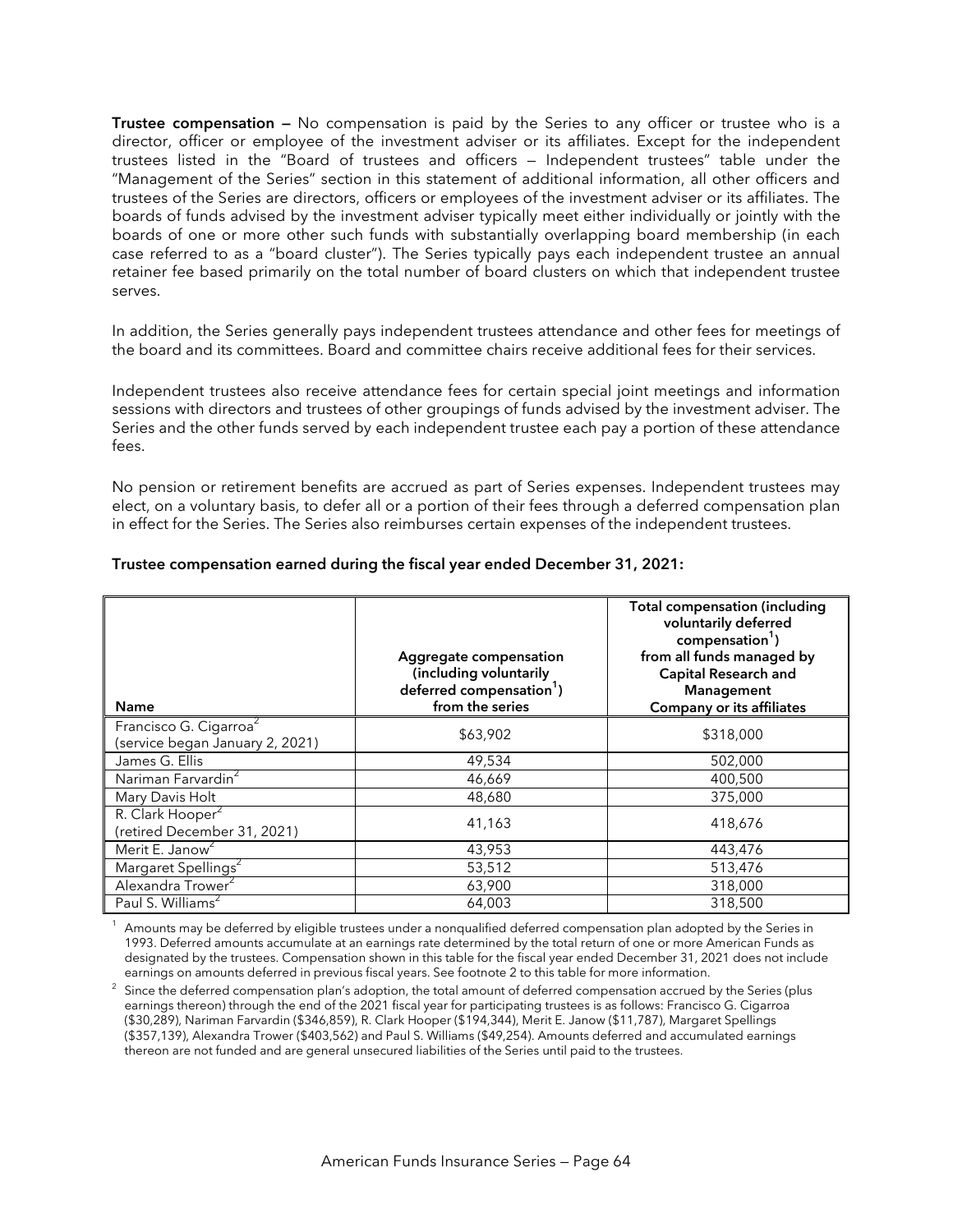**Series organization and the board of trustees —** The Series, an open-end investment company, was organized as a Massachusetts business trust on September 13, 1983. At a meeting of the Series' shareholders on November 24, 2009, shareholders approved the reorganization of the Series to a Delaware statutory trust. However, the Series reserved the right to delay implementing the reorganization and has elected to do so. A summary comparison of the governing documents and state laws affecting the Delaware statutory trust and the current form of organization of the Series can be found in the proxy statement for the Series dated August 28, 2009, which is available on the SEC's website at sec.gov.

All Series operations are supervised by its board of trustees, which meets periodically and performs duties required by applicable state and federal laws. Independent board members are paid certain fees for services rendered to the Series as described above. They may elect to defer all or a portion of these fees through a deferred compensation plan in effect for the Series.

Massachusetts common law provides that a trustee of a Massachusetts business trust owes a fiduciary duty to the trust and must carry out his or her responsibilities as a trustee in accordance with that fiduciary duty. Generally, a trustee will satisfy his or her duties if he or she acts in good faith and uses ordinary prudence.

The Series currently consists of separate funds which have separate assets and liabilities, and invest in separate investment portfolios. The board of trustees may create additional funds in the future. Income, direct liabilities and direct operating expenses of a fund will be allocated directly to that fund and general liabilities and expenses of the Series will be allocated among the funds in proportion to the total net assets of each fund.

Each fund has Class 1, Class 1A, Class 2 and Class 4 shares. In addition, Growth Fund, International Fund, Growth-Income Fund, Asset Allocation Fund, American High-Income Trust, Ultra-Short Bond Fund and U.S. Government Securities Fund have Class 3 shares. Other funds in the series have Class P1 and/or Class P2 shares. The shares of each class represent an interest in the same investment portfolio. Each class has equal rights as to voting, redemption, dividends and liquidation, except that each class bears different distribution expenses and other expenses properly attributable to the particular class as approved by the board of trustees and set forth in the Series' amended and restated rule 18f-3 Plan. Class 1A, Class 2, Class 3 and Class 4 shareholders have exclusive voting rights with respect to their respective rule 12b-1 Plans adopted in connection with the distribution of Class 1A, Class 2, Class 3 and Class 4 shares. Class 1A and Class 4 shareholders have exclusive voting rights with respect to their Insurance Administrative Services Plans. Shares of each Class of the Series vote together on matters that affect all classes in substantially the same manner. Each class votes as a class on matters that affect that class alone.

The Series does not hold annual meetings of shareholders. However, significant matters that require shareholder approval, such as certain elections of board members or a change in a fundamental investment policy, will be presented to shareholders at a meeting called for such purpose. Shareholders have one vote per share owned. At the request of the holders of at least 10% of the shares, the Series will hold a meeting at which any member of the board could be removed by a majority vote.

The Series' declaration of trust and by-laws, as well as separate indemnification agreements that the Series has entered into with independent trustees, provide in effect that, subject to certain conditions, the Series will indemnify its officers and trustees against liabilities or expenses actually and reasonably incurred by them relating to their service to the Series. However, trustees are not protected from liability by reason of their willful misfeasance, bad faith, gross negligence or reckless disregard of the duties involved in the conduct of their office.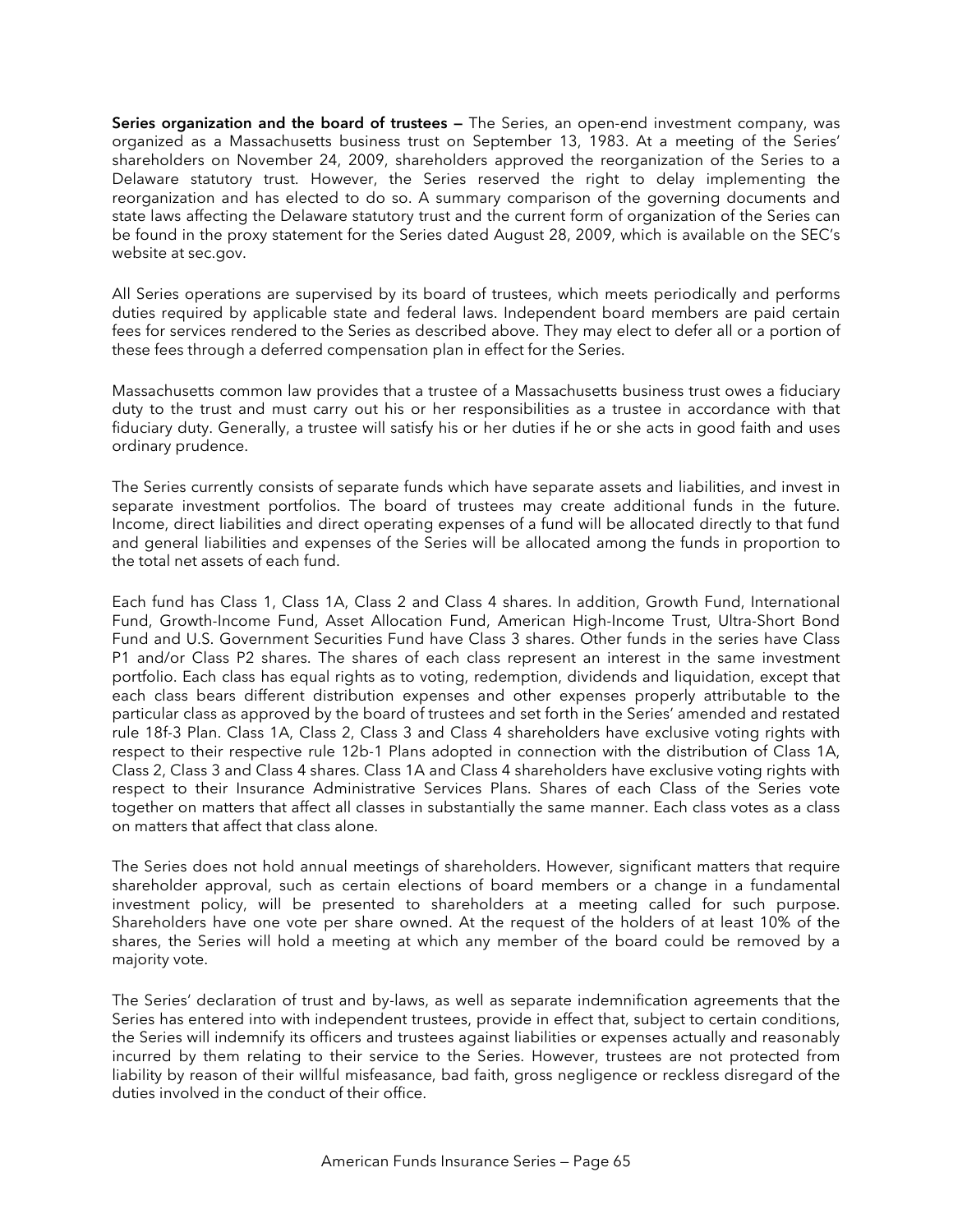**Leadership structure —** The board's chair is currently an independent trustee who is not an "interested person" of the Series within the meaning of the 1940 Act. The board has determined that an independent chair facilitates oversight and enhances the effectiveness of the board. The independent chair's duties include, without limitation, generally presiding at meetings of the board, approving board meeting schedules and agendas, leading meetings of the independent trustees in executive session, facilitating communication with committee chairs, and serving as the principal independent trustee contact for Series management and counsel to the independent trustees and the fund.

**Risk oversight —** Day-to-day management of the Series, including risk management, is the responsibility of the Series' contractual service providers, including the Series' investment adviser, principal underwriter/distributor and transfer agent. Each of these entities is responsible for specific portions of the Series' operations, including the processes and associated risks relating to the funds' investments, integrity of cash movements, financial reporting, operations and compliance. The board of trustees oversees the service providers' discharge of their responsibilities, including the processes they use to manage relevant risks. In that regard, the board receives reports regarding the operations of the Series' service providers, including risks. For example, the board receives reports from investment professionals regarding risks related to the funds' investments and trading. The board also receives compliance reports from the Series and the investment adviser's chief compliance officers addressing certain areas of risk.

Committees of the Series board, which are comprised of independent board members, none of whom is an "interested person" of the fund within the meaning of the 1940 Act, as well as joint committees of independent board members of funds managed by Capital Research and Management Company, also explore risk management procedures in particular areas and then report back to the full board. For example, the Series' audit committee oversees the processes and certain attendant risks relating to financial reporting, valuation of fund assets, and related controls. Similarly, a joint review and advisory committee oversees certain risk controls relating to the fund's transfer agency services.

Not all risks that may affect the Series can be identified or processes and controls developed to eliminate or mitigate their effect. Moreover, it is necessary to bear certain risks (such as investmentrelated risks) to achieve each fund's objectives. As a result of the foregoing and other factors, the ability of the Series' service providers to eliminate or mitigate risks is subject to limitations.

**Committees of the board of trustees —** The Series has an audit committee comprised of Francisco G. Cigarroa, James G. Ellis and Paul S. Williams. The committee provides oversight regarding the Series' accounting and financial reporting policies and practices, its internal controls and the internal controls of the Series' principal service providers. The committee acts as a liaison between the Series' independent registered public accounting firm and the full board of trustees. The audit committee held five meetings during the 2021 fiscal year.

The Series has a contracts committee comprised of all of its independent board members. The committee's principal function is to request, review and consider the information deemed necessary to evaluate the terms of certain agreements between the Series and its investment adviser or the investment adviser's affiliates, such as the Investment Advisory and Service Agreement and plan of distribution adopted pursuant to rule 12b-1 under the 1940 Act, that the Series may enter into, renew or continue, and to make its recommendations to the full board of trustees on these matters. The contracts committee held one meeting during the 2021 fiscal year.

The Series has a nominating and governance committee comprised of Nariman Farvardin, Mary Davis Holt, Merit E. Janow, Margaret Spellings and Alexandra Trower. The committee periodically reviews such issues as the board's composition, responsibilities, committees, compensation and other relevant issues, and recommends any appropriate changes to the full board of trustees. The committee also coordinates annual self-assessments of the board and evaluates, selects and nominates independent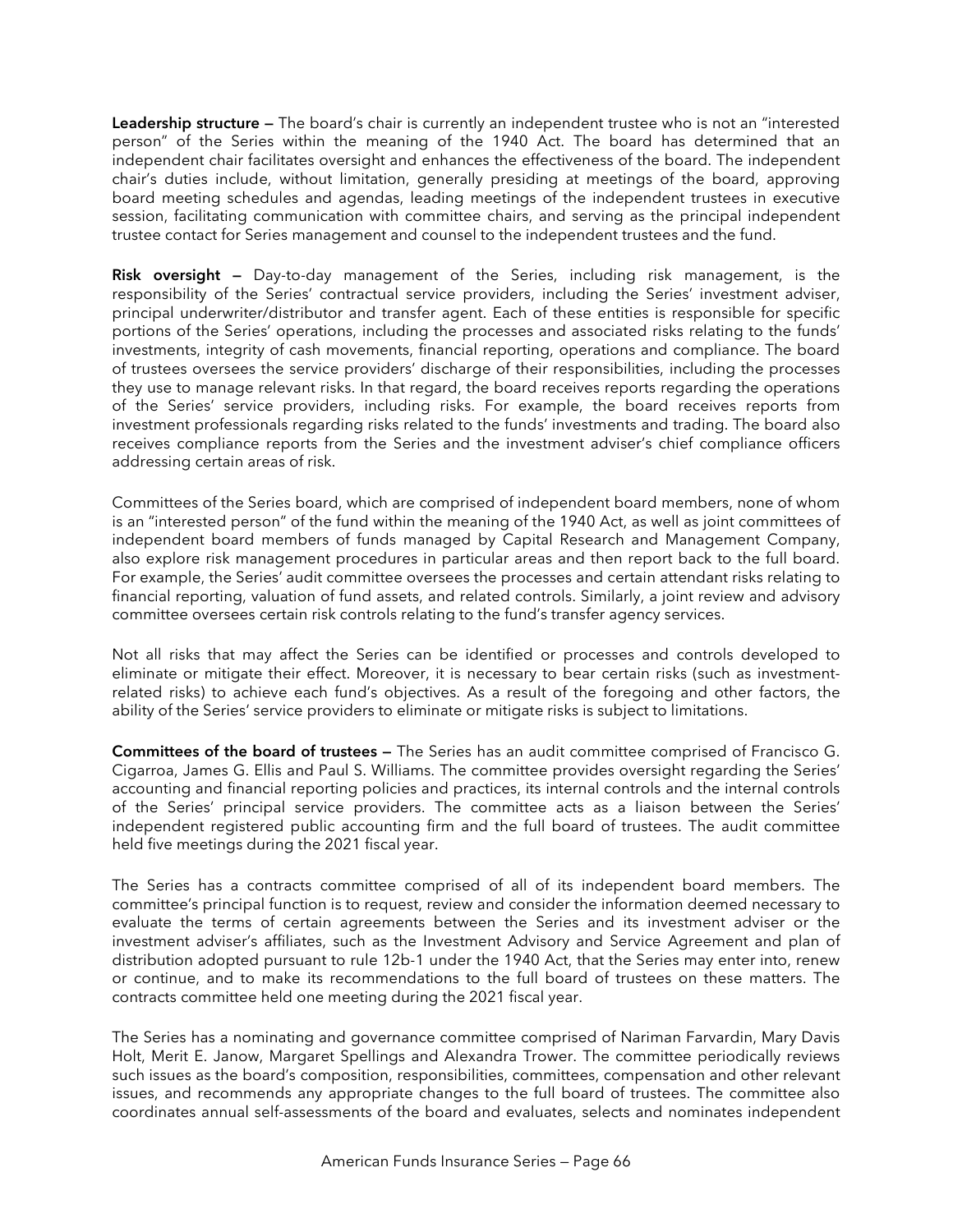trustee candidates to the full board of trustees. While the committee normally is able to identify from its own and other resources an ample number of qualified candidates, it will consider shareholder suggestions of persons to be considered as nominees to fill future vacancies on the board. Such suggestions must be sent in writing to the nominating and governance committee of the Series, addressed to the Series' secretary, and must be accompanied by complete biographical and occupational data on the prospective nominee, along with a written consent of the prospective nominee for consideration of his or her name by the committee. The nominating and governance committee held two meetings during the 2021 fiscal year.

The independent board members of the Series have oversight responsibility for the Series and certain other funds managed by the investment adviser. As part of their oversight responsibility for these funds, each independent board member sits on one of three fund review committees comprised solely of independent board members. The three committees are divided by portfolio type. Each committee functions independently and is not a decision making body. The purpose of the committees is to assist the board of each series in the oversight of the investment management services provided by the investment adviser. In addition to regularly monitoring and reviewing investment results, investment activities and strategies used to manage the funds' assets, the committees also receive reports from the investment adviser's Principal Investment Officers for the funds, portfolio managers and other investment personnel concerning efforts to achieve the funds' investment objectives. Each committee reports to the full board of the Series.

**Proxy voting procedures and principles —** The funds' investment adviser, in consultation with the Series' board, has adopted Proxy Voting Procedures and Principles (the "Principles") with respect to voting proxies of securities held by the funds and other American Funds. The complete text of these principles is available at capitalgroup.com. Proxies are voted by a committee of the appropriate equity investment division of the investment adviser under authority delegated by the Series' board. Therefore, if more than one fund invests in the same company, they may vote differently on the same proposal. The boards of American Funds have established a Joint Proxy Committee ("JPC") composed of independent board members from each American Funds board. The JPC's role is to facilitate appropriate oversight of the proxy voting process and provide valuable input on corporate governance and related matters.

The Principles, which have been in effect in substantially their current form for many years, provide an important framework for analysis and decision-making by all funds. However, they are not exhaustive and do not address all potential issues. The Principles provide a certain amount of flexibility so that all relevant facts and circumstances can be considered in connection with every vote. As a result, each proxy received is voted on a case-by-case basis considering the specific circumstances of each proposal. The voting process reflects the funds' understanding of the company's business, its management and its relationship with shareholders over time.

The investment adviser seeks to vote all U.S. proxies; however, in certain circumstances it may be impracticable or impossible to do so. Proxies for companies outside the U.S. also are voted, provided there is sufficient time and information available. Certain regulators have granted investment limit relief to the investment adviser and its affiliates, conditioned upon limiting its voting power to specific voting ceilings. To comply with these voting ceilings, the investment adviser will scale back its votes across all funds and clients on a pro-rata basis based on assets. After a proxy statement is received, the investment adviser prepares a summary of the proposals contained in the proxy statement. A notation of any potential conflicts of interest also is included in the summary (see below for a description of Capital Research and Management Company's special review procedures).

For proxies of securities managed by a particular equity investment division of the investment adviser, the initial voting recommendation is made by one or more of the division's investment analysts familiar with the company and industry. A second recommendation is made by a proxy coordinator (an investment analyst or other individual with experience in corporate governance and proxy voting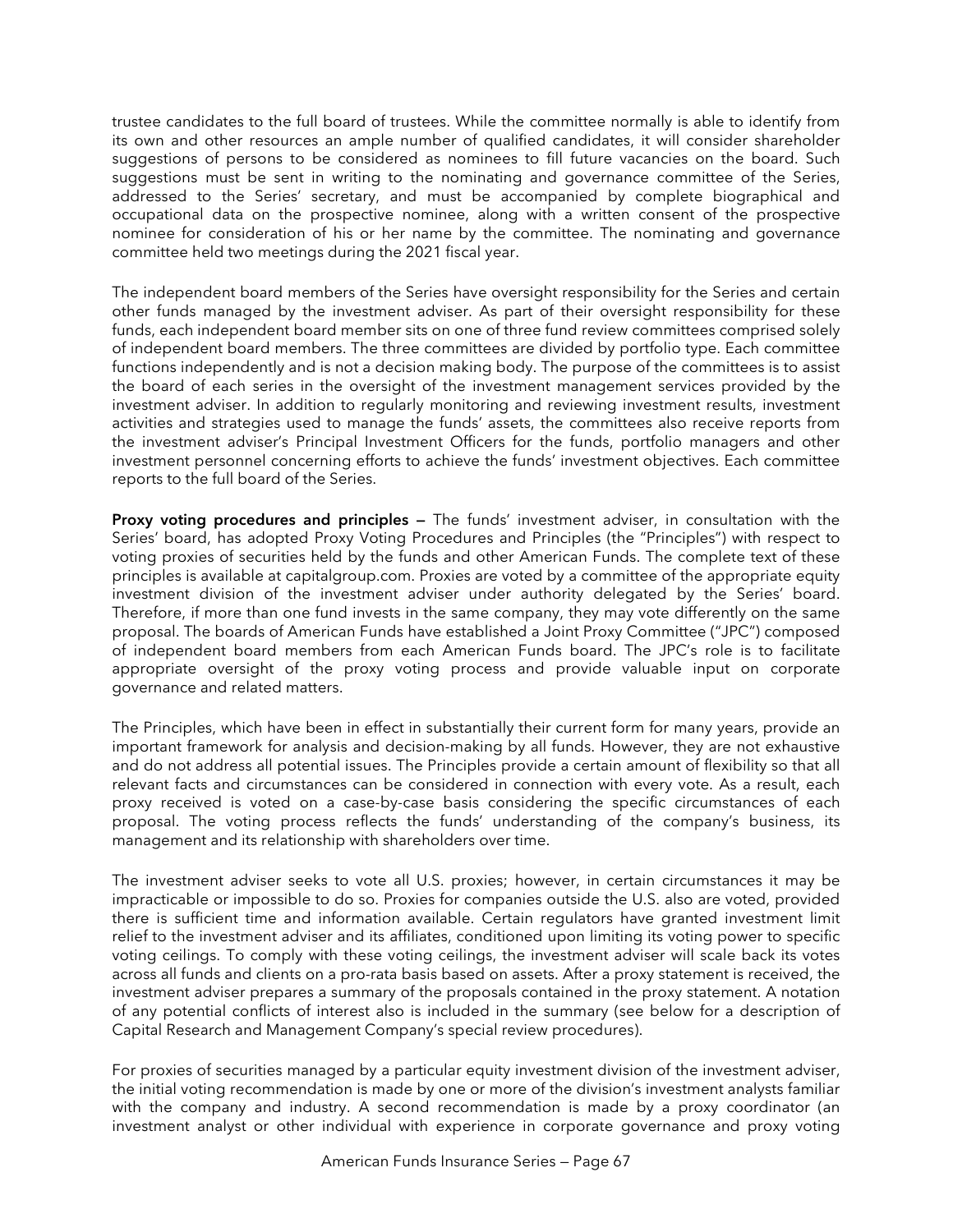matters) within the appropriate investment division, based on knowledge of these Principles and familiarity with proxy-related issues. The proxy summary and voting recommendations are made available to the appropriate proxy voting committee for a final voting decision. In cases where a fund is co-managed and a security is held by more than one of the investment adviser's equity investment divisions, the divisions may develop different voting recommendations for individual ballot proposals. If this occurs, and if permitted by local market conventions, the fund's position will generally be voted proportionally by divisional holding, according to their respective decisions. Otherwise, the outcome will be determined by the equity investment division or divisions with the larger position in the security as of the record date for the shareholder meeting.

In addition to our proprietary proxy voting, governance and executive compensation research, Capital Research and Management Company may utilize research provided by Institutional Shareholder Services, Glass-Lewis & Co. or other third-party advisory firms on a case-by-case basis. It does not, as a policy, follow the voting recommendations provided by these firms. It periodically assesses the information provided by the advisory firms and reports to the JPC, as appropriate.

From time to time the investment adviser may vote proxies issued by, or on proposals sponsored or publicly supported by *(a)* a client with substantial assets managed by the investment adviser or its affiliates, *(b)* an entity with a significant business relationship with Capital Group, or *(c)* a company with a director of an American Fund on its board (each referred to as an "Interested Party"). Other persons or entities may also be deemed an Interested Party if facts or circumstances appear to give rise to a potential conflict. The investment adviser analyzes these proxies and proposals on their merits and does not consider these relationships when casting its vote.

The investment adviser has developed procedures to identify and address instances where a vote could appear to be influenced by such a relationship. Under the procedures, prior to a final vote being cast by the investment adviser, the relevant proxy committees' voting results for proxies issued by Interested Parties are reviewed by a Special Review Committee ("SRC") of the investment division voting the proxy if the vote was in favor of the Interested Party.

If a potential conflict is identified according to the procedure above, the SRC will be provided with a summary of any relevant communications with the Interested Party, the rationale for the voting decision, information on the organization's relationship with the party and any other pertinent information. The SRC will evaluate the information and determine whether the decision was in the best interest of fund shareholders. It will then accept or override the voting decision or determine alternative action. The SRC includes senior investment professionals and legal and compliance professionals.

Information regarding how the funds voted proxies relating to portfolio securities during the 12-month period ended June 30 of each year will be available on or about September 1 of such year (*a*) without charge, upon request by calling American Funds Service Company at (800) 421-4225, (*b*) on the Capital Group website and (*c*) on the SEC's website at sec.gov.

The following summary sets forth the general positions of American Funds, the Series and the investment adviser on various proposals. A copy of the full Principles is available upon request, free of charge, by calling American Funds Service Company or visiting the Capital Group website.

**Director matters —** The election of a company's slate of nominees for director generally is supported. Votes may be withheld for some or all of the nominees if this is determined to be in the best interest of shareholders or if, in the opinion of the investment adviser, such nominee has not fulfilled his or her fiduciary duty. Separation of the chairman and CEO positions also may be supported.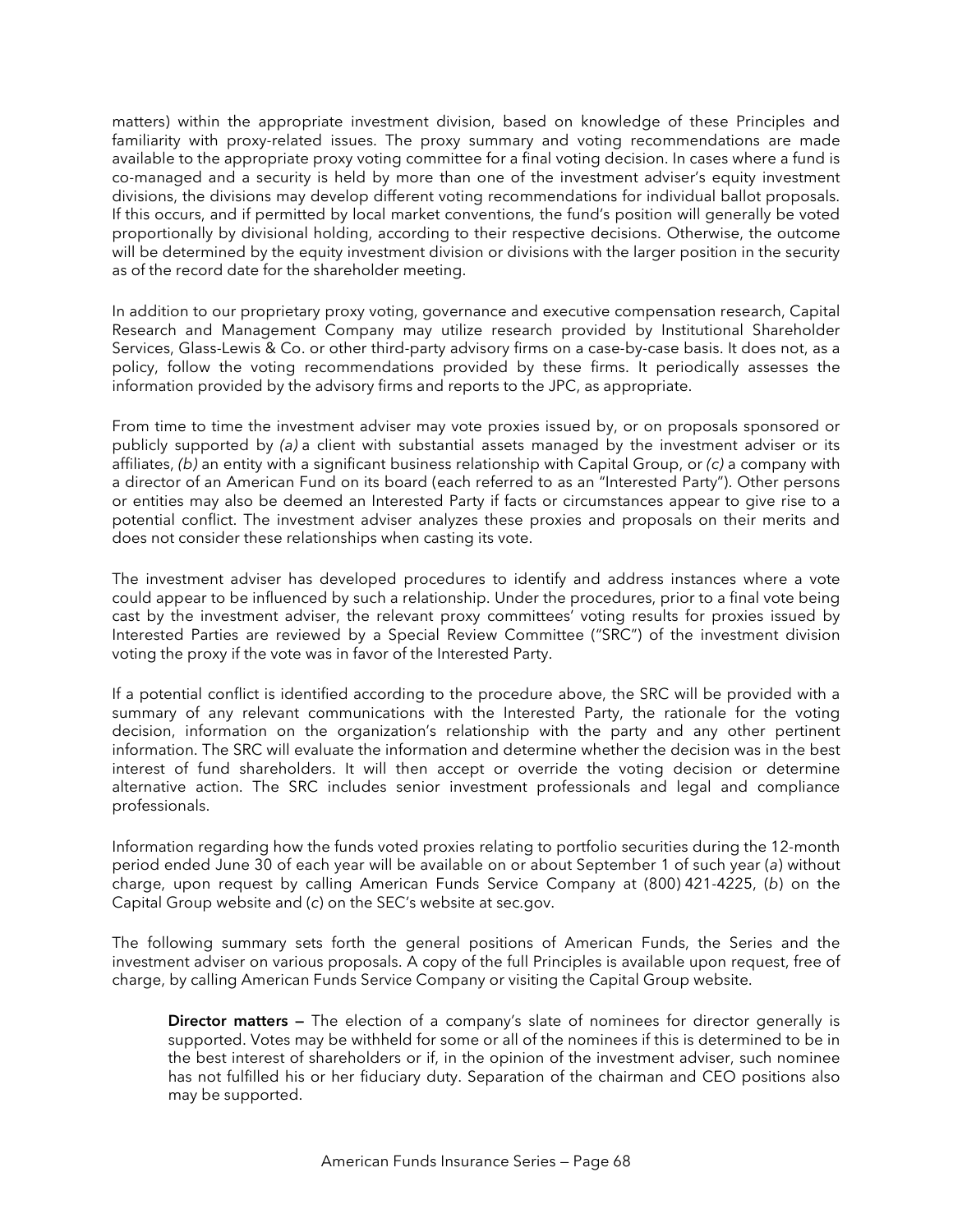**Governance provisions —** Typically, proposals to declassify a board (elect all directors annually) are supported based on the belief that this increases the directors' sense of accountability to shareholders. Proposals for cumulative voting generally are supported in order to promote management and board accountability and an opportunity for leadership change. Proposals designed to make director elections more meaningful, either by requiring a majority vote or by requiring any director receiving more withhold votes than affirmative votes to tender his or her resignation, generally are supported.

**Shareholder rights –** Proposals to repeal an existing poison pill generally are supported. (There may be certain circumstances, however, when a proxy voting committee of a fund or an investment division of the investment adviser believes that a company needs to maintain antitakeover protection.) Proposals to eliminate the right of shareholders to act by written consent or to take away a shareholder's right to call a special meeting typically are not supported.

**Compensation and benefit plans —** Option plans are complicated, and many factors are considered in evaluating a plan. Each plan is evaluated based on protecting shareholder interests and a knowledge of the company and its management. Considerations include the pricing (or repricing) of options awarded under the plan and the impact of dilution on existing shareholders from past and future equity awards. Compensation packages should be structured to attract, motivate and retain existing employees and qualified directors; however, they should not be excessive.

**Routine matters —** The ratification of auditors, procedural matters relating to the annual meeting and changes to company name are examples of items considered routine. Such items generally are voted in favor of management's recommendations unless circumstances indicate otherwise.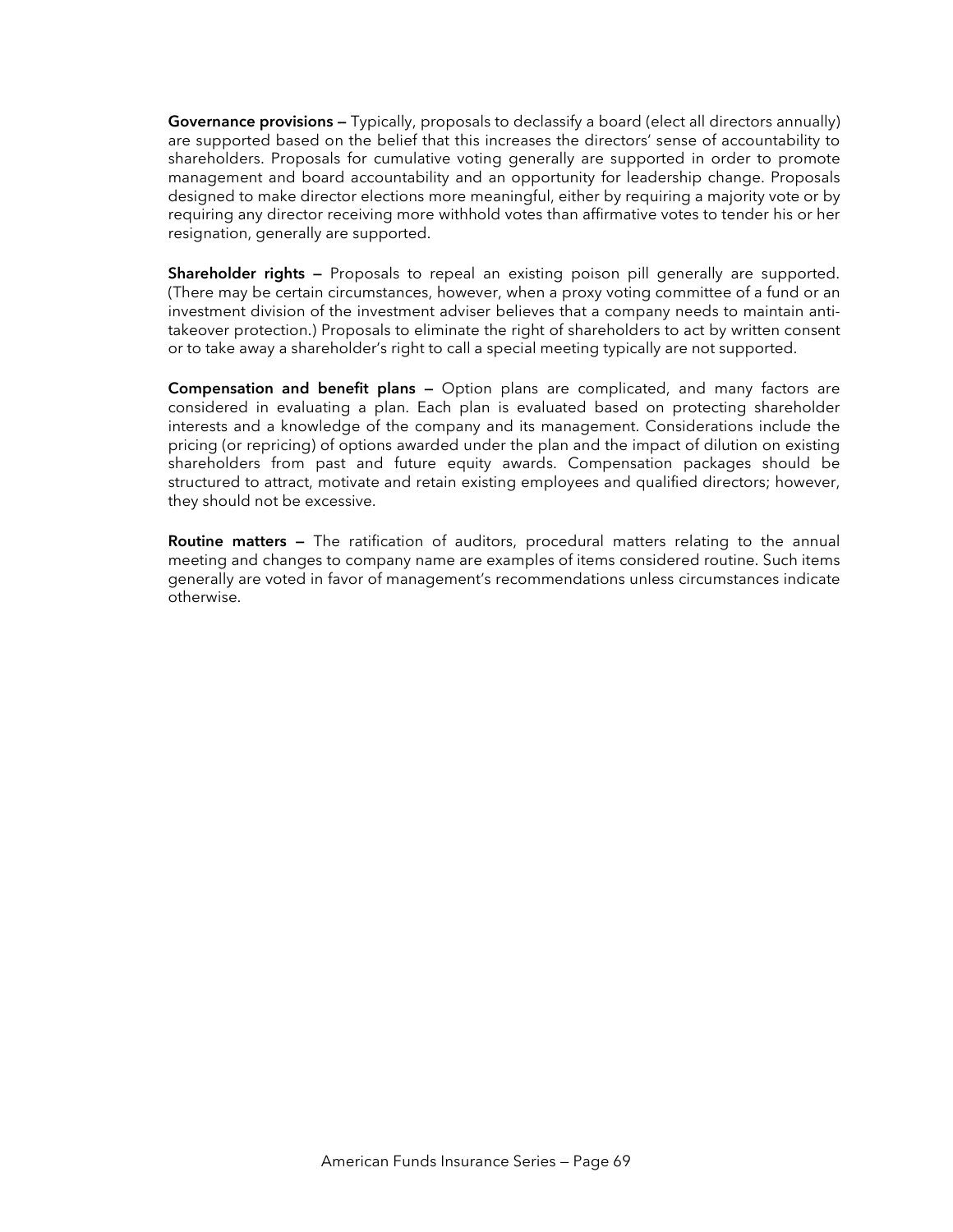**Principal fund shareholders —** The following tables identify those investors who own of record, or are known by the Series to own beneficially, 5% or more of any class of a fund's shares as of the opening of business on April 1, 2022. Unless otherwise indicated, the ownership percentages below represent ownership of record rather than beneficial ownership.

#### **Global Growth Fund**

| <b>NAME AND ADDRESS</b>                                                                                          | <b>OWNERSHIP</b>  |                                                                 | <b>OWNERSHIP PERCENTAGE</b> |
|------------------------------------------------------------------------------------------------------------------|-------------------|-----------------------------------------------------------------|-----------------------------|
| <b>JNL SERIES TRUST</b><br><b>ACCOUNT</b><br><b>LANSING MI</b>                                                   | <b>BENEFICIAL</b> | CLASS <sub>1</sub>                                              | 23.73%                      |
| NVIT GLOBAL GROWTH FEEDER FUND<br>C/O NATIONWIDE<br><b>ACCOUNT</b><br>KNG OF PRUSSA PA                           | <b>BENEFICIAL</b> | CLASS <sub>1</sub>                                              | 14.60                       |
| <b>JNL SERIES TRUST</b><br>AFIS GROWTH ALLOCATION<br><b>ACCOUNT</b><br><b>LANSING MI</b>                         | <b>BENEFICIAL</b> | CLASS <sub>1</sub>                                              | 12.58                       |
| SAST GLOBAL GROWTH PORTFOLIO<br><b>ACCOUNT</b><br><b>HOUSTON TX</b>                                              | <b>BENEFICIAL</b> | CLASS <sub>1</sub>                                              | 10.95                       |
| LVIP AMERICAN GLOBAL GROWTH FUND<br><b>ACCOUNT</b><br><b>FORT WAYNE IN</b>                                       | <b>BENEFICIAL</b> | CLASS <sub>1</sub>                                              | 10.74                       |
| <b>VARIABLE INSURANCE MANAGED RISK</b><br><b>GROWTH PORTFOLIO FUND</b><br><b>OMNIBUS ACCOUNT</b><br>NORFOLK VA   | <b>RECORD</b>     | CLASS <sub>1</sub>                                              | 7.36                        |
| <b>JNL SERIES TRUST</b><br>AFIS BALANCED ALLOCATION FUND<br><b>ACCOUNT</b><br><b>LANSING MI</b>                  | <b>BENEFICIAL</b> | CLASS <sub>1</sub>                                              | 6.56                        |
| JOHN HANCOCK LIFE INS CO USA<br>AMERICAN GLOBAL GROWTH<br><b>ACCOUNT</b><br><b>BOSTON MA</b>                     | <b>BENEFICIAL</b> | CLASS <sub>1</sub>                                              | 5.72                        |
| LINCOLN LIFE INSURANCE COMPANY<br><b>ACCOUNT</b><br>FORT WAYNE IN                                                | <b>BENEFICIAL</b> | CLASS <sub>1A</sub><br>CLASS <sub>2</sub><br>CLASS <sub>4</sub> | 92.34<br>57.20<br>30.73     |
| LOMBARD INTERNATIONAL LIFE<br>ASSURANCE CO SEPARATE ACCOUNT<br>PHILADELPHIA PA                                   | <b>BENEFICIAL</b> | CLASS 1A                                                        | 7.65                        |
| AIG SUNAMERICA LIFE ASSURANCE CO<br>VARIABLE SEPARATE ACCT &<br>VARIABLE ANNUITY ACCT SEVEN<br><b>HOUSTON TX</b> | <b>BENEFICIAL</b> | CLASS <sub>2</sub><br>CLASS 4                                   | 12.10<br>5.10               |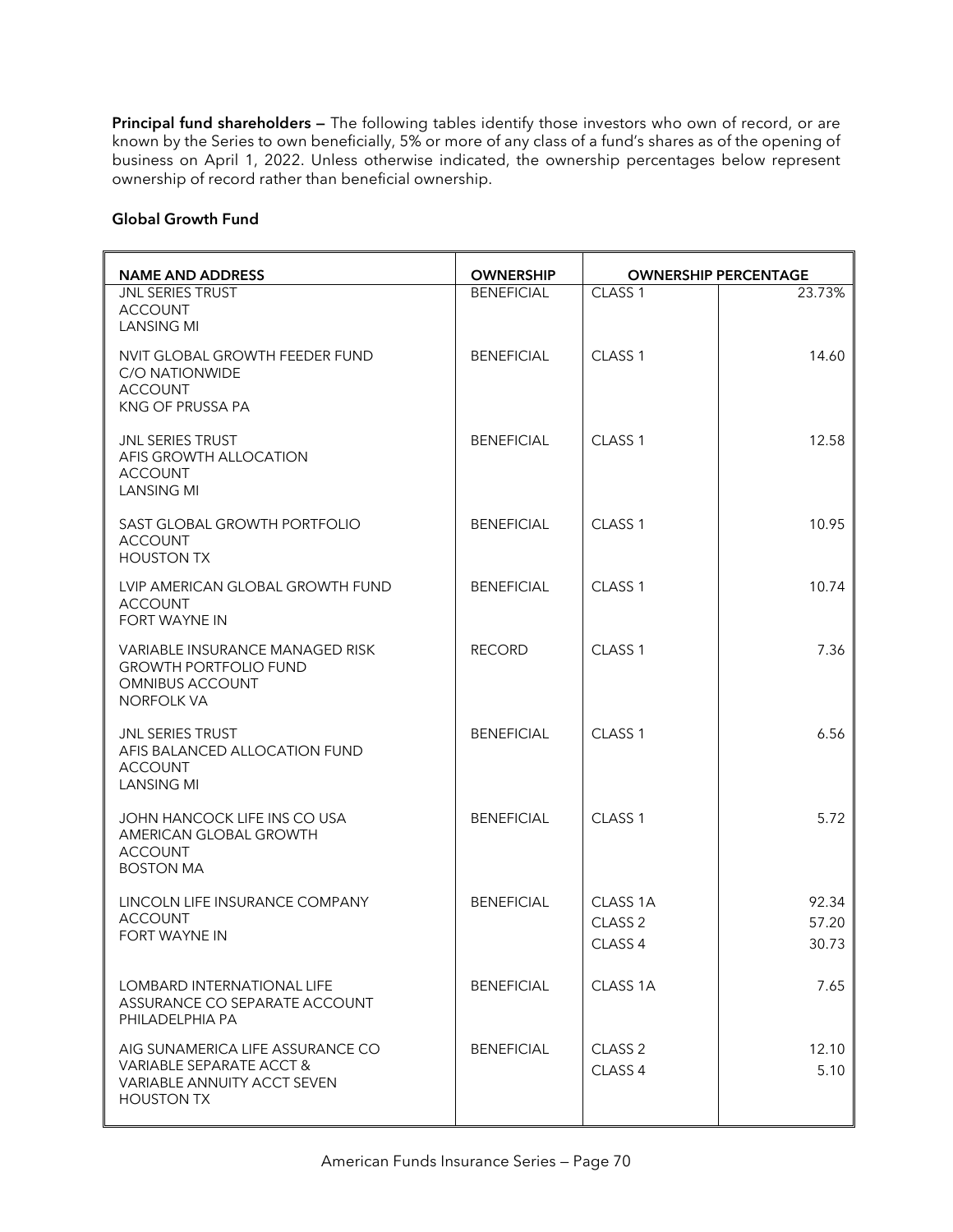| <b>NAME AND ADDRESS</b>                                                                                 | <b>OWNERSHIP</b>  |                    | <b>OWNERSHIP PERCENTAGE</b> |
|---------------------------------------------------------------------------------------------------------|-------------------|--------------------|-----------------------------|
| <b>BRIGHTHOUSE LIFE INSURANCE COMPANY</b><br><b>ACCOUNT</b>                                             | <b>BENEFICIAL</b> | CLASS <sub>2</sub> | 6.48                        |
| <b>TAMPA FL</b>                                                                                         |                   | CLASS <sub>4</sub> | 5.69                        |
| <b>TALCOTT RESOLUTION LIFE AND ANNUITY</b><br>INSURANCE COMPANY<br><b>ACCOUNT</b><br><b>HARTFORD CT</b> | <b>BENFFICIAL</b> | CLASS <sub>2</sub> | 5.49                        |
| SEPARATE ACCOUNT A OF PACIFIC LIFE<br>INSURANCE COMPANY<br>NEWPORT BEACH CA                             | <b>BENFFICIAL</b> | CLASS <sub>4</sub> | 25.23                       |

# **Global Small Capitalization Fund**

| <b>NAME AND ADDRESS</b>                                                                                               | <b>OWNERSHIP</b>  | <b>OWNERSHIP PERCENTAGE</b> |        |
|-----------------------------------------------------------------------------------------------------------------------|-------------------|-----------------------------|--------|
| <b>JNL SERIES TRUST</b><br><b>ACCOUNT</b><br><b>LANSING MI</b>                                                        | <b>BENEFICIAL</b> | CLASS <sub>1</sub>          | 68.50% |
| <b>VARIABLE INSURANCE MANAGED RISK</b><br><b>GROWTH PORTFOLIO FUND</b><br><b>OMNIBUS ACCOUNT</b><br><b>NORFOLK VA</b> | <b>RECORD</b>     | CLASS <sub>1</sub>          | 15.75  |
| LVIP AMERICAN GLOBAL SMALL<br><b>CAPITALIZATION FUND</b><br><b>ACCOUNT</b><br><b>FORT WAYNE IN</b>                    | <b>BENEFICIAL</b> | CLASS <sub>1</sub>          | 6.45   |
| LINCOLN LIFE INSURANCE COMPANY                                                                                        | <b>BENEFICIAL</b> | CLASS <sub>1</sub>          | 5.95   |
| <b>ACCOUNT</b><br><b>FORT WAYNE IN</b>                                                                                |                   | CLASS <sub>1A</sub>         | 94.36  |
|                                                                                                                       |                   | CLASS <sub>2</sub>          | 53.50  |
|                                                                                                                       |                   | CLASS <sub>4</sub>          | 19.63  |
| <b>LOMBARD INTERNATIONAL LIFE</b><br>ASSURANCE CO SEPARATE ACCOUNT<br>PHILADELPHIA PA                                 | <b>BENEFICIAL</b> | CLASS <sub>1A</sub>         | 5.63   |
| METROPOLITAN LIFE INSURANCE CO<br>INDIVIDUAL ANNUITIES<br><b>ACCOUNT</b><br><b>IRVINE CA</b>                          | <b>BENEFICIAL</b> | $CI$ ASS $2$                | 21.33  |
| <b>NYLIAC</b><br><b>ACCOUNT</b><br><b>JERSEY CITY NJ</b>                                                              | <b>BENEFICIAL</b> | CLASS <sub>4</sub>          | 21.51  |
| SEPARATE ACCOUNT A OF PACIFIC LIFE<br><b>INSURANCE COMPANY</b><br>NEWPORT BEACH CA                                    | <b>BENEFICIAL</b> | CLASS <sub>4</sub>          | 14.47  |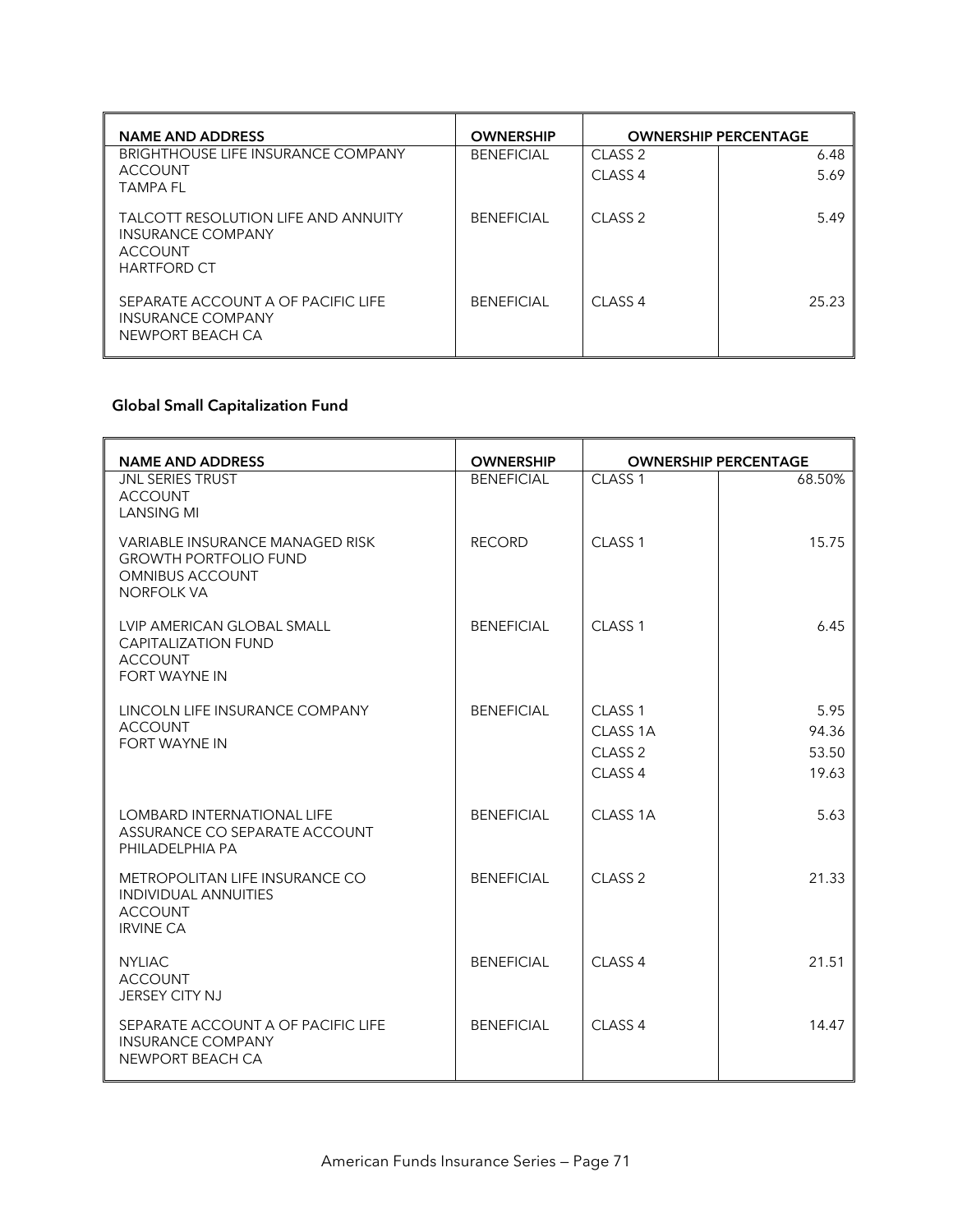| <b>NAME AND ADDRESS</b>                                                                                          | <b>OWNERSHIP</b>  |                    | <b>OWNERSHIP PERCENTAGE</b> |
|------------------------------------------------------------------------------------------------------------------|-------------------|--------------------|-----------------------------|
| AXA EQUITABLE LIFE<br>SEPARATE ACCOUNT#1<br><b>JERSEY CITY NJ</b>                                                | <b>BENEFICIAL</b> | CLASS <sub>4</sub> | 8.00                        |
| <b>TALCOTT RESOLUTION LIFE AND ANNUITY</b><br><b>INSURANCE COMPANY</b><br><b>ACCOUNT</b><br><b>HARTFORD CT</b>   | <b>BENEFICIAL</b> | CLASS <sub>4</sub> | 6.89                        |
| AXA EQUITABLE LIFE<br>SEPARATE ACCOUNT#2<br><b>JERSEY CITY NJ</b>                                                | <b>BENEFICIAL</b> | CLASS <sub>4</sub> | 5.64                        |
| AIG SUNAMERICA LIFE ASSURANCE CO<br>VARIABLE SEPARATE ACCT &<br>VARIABLE ANNUITY ACCT SEVEN<br><b>HOUSTON TX</b> | <b>BENEFICIAL</b> | CLASS <sub>4</sub> | 5.02                        |

# **Growth Fund**

| <b>NAME AND ADDRESS</b>                                                                                | <b>OWNERSHIP</b>  | <b>OWNERSHIP PERCENTAGE</b>                                                |                                  |
|--------------------------------------------------------------------------------------------------------|-------------------|----------------------------------------------------------------------------|----------------------------------|
| <b>JNL SERIES TRUST</b><br><b>ACCOUNT</b><br><b>LANSING MI</b>                                         | <b>BENEFICIAL</b> | CLASS <sub>1</sub>                                                         | 23.87%                           |
| LINCOLN LIFE INSURANCE COMPANY<br><b>ACCOUNT</b><br><b>FORT WAYNE IN</b>                               | <b>BENEFICIAL</b> | CLASS <sub>1</sub><br>CLASS 1A<br>CLASS <sub>2</sub><br>CLASS <sub>4</sub> | 11.75<br>41.15<br>49.09<br>28.90 |
| <b>BHFTI AMERICAN FUNDS</b><br><b>GROWTH PORTFOLIO</b><br><b>ACCOUNT</b><br><b>BOSTON MA</b>           | <b>BENEFICIAL</b> | CLASS <sub>1</sub>                                                         | 10.23                            |
| LVIP AMERICAN GROWTH FUND<br><b>ACCOUNT</b><br><b>FORT WAYNE IN</b>                                    | <b>BENEFICIAL</b> | CLASS <sub>1</sub>                                                         | 9.62                             |
| NVIT GROWTH FEEDER FUND<br>C/O NATIONWIDE<br><b>ACCOUNT</b><br>KNG OF PRUSSA PA                        | <b>BENEFICIAL</b> | CLASS <sub>1</sub>                                                         | 8.47                             |
| JOHN HANCOCK LIFE INS CO USA<br><b>DIRECT</b><br><b>ACCOUNT</b><br><b>BOSTON MA</b>                    | <b>BENEFICIAL</b> | CLASS <sub>1</sub>                                                         | 5.66                             |
| NVIT MANAGED ASSET ALLOCATION FUND<br>C/O NATIONWIDE FUNDS GROUP<br><b>ACCOUNT</b><br>KNG OF PRUSSA PA | <b>BENEFICIAL</b> | CLASS <sub>1</sub>                                                         | 5.20                             |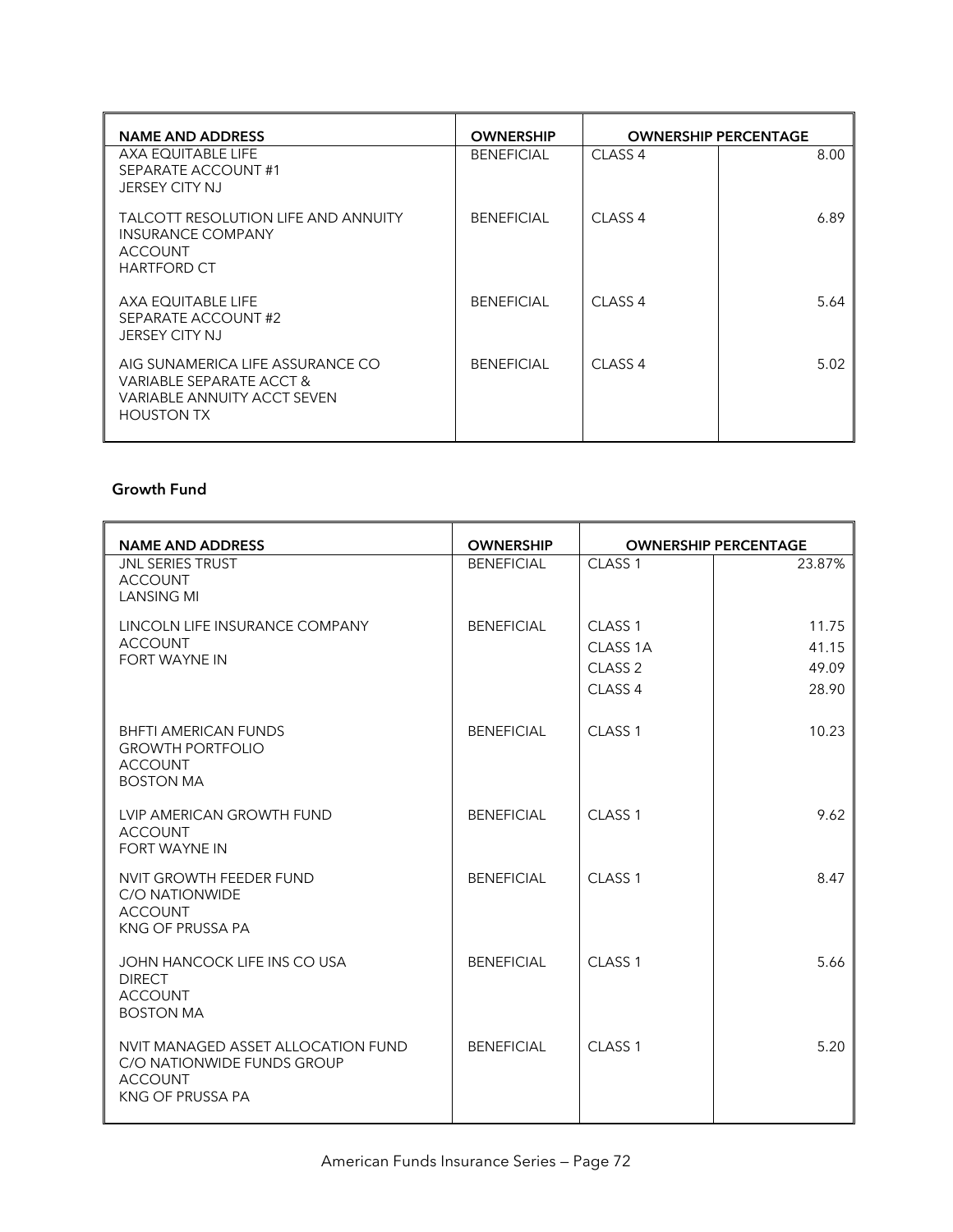| <b>NAME AND ADDRESS</b>                                                                                          | <b>OWNERSHIP</b>  | <b>OWNERSHIP PERCENTAGE</b>              |              |
|------------------------------------------------------------------------------------------------------------------|-------------------|------------------------------------------|--------------|
| MAC & CO<br>FBO AGGRESSIVE MODEL PORTFOLIO<br><b>ACCOUNT#1</b><br>PITTSBURGH PA                                  | <b>BENEFICIAL</b> | CLASS 1A                                 | 27.17        |
| MAC & CO<br>FBO MODEL PORTFOLIO<br><b>ACCOUNT#2</b><br>PITTSBURGH PA                                             | <b>BENEFICIAL</b> | CLASS 1A                                 | 14.54        |
| MAC & CO<br>FBO MODEL PORTFOLIO<br>ACCOUNT#3<br>PITTSBURGH PA                                                    | <b>BENEFICIAL</b> | CLASS 1A                                 | 10.30        |
| MAC & CO<br>FBO MODERATELY CONSERV MODEL PORTF<br>ACCOUNT#4<br>PITTSBURGH PA                                     | <b>BENEFICIAL</b> | CLASS 1A                                 | 6.00         |
| <b>TALCOTT RESOLUTION LIFE AND ANNUITY</b><br><b>INSURANCE COMPANY</b><br><b>ACCOUNT</b><br><b>HARTFORD CT</b>   | <b>BENEFICIAL</b> | CLASS <sub>2</sub><br>CLASS <sub>4</sub> | 7.93<br>5.18 |
| METROPOLITAN LIFE INSURANCE CO<br>INDIVIDUAL ANNUITIES<br><b>ACCOUNT</b><br><b>IRVINE CA</b>                     | <b>BENEFICIAL</b> | CLASS <sub>2</sub>                       | 7.85         |
| TRANSAMERICA LIFE INSURANCE CO<br>SEPARATE ACCOUNT VA B<br><b>CEDAR RAPIDS IA</b>                                | <b>BENEFICIAL</b> | CLASS <sub>2</sub>                       | 5.14         |
| AIG SUNAMERICA LIFE ASSURANCE CO<br>VARIABLE SEPARATE ACCT &<br>VARIABLE ANNUITY ACCT SEVEN<br><b>HOUSTON TX</b> | <b>BENEFICIAL</b> | CLASS <sub>3</sub>                       | 100.00       |
| SEPARATE ACCOUNT A OF PACIFIC LIFE<br><b>INSURANCE COMPANY #1</b><br>NEWPORT BEACH CA                            | <b>BENEFICIAL</b> | CLASS 4                                  | 24.35        |
| <b>NYLIAC</b><br><b>ACCOUNT</b><br>JERSEY CITY NJ                                                                | <b>BENEFICIAL</b> | CLASS <sub>4</sub>                       | 11.05        |
| PACIFIC SELECT EXEC SEPARATE ACCT<br>OF PACIFIC LIFE INSURANCE CO #2<br>NEWPORT BEACH CA                         | <b>BENEFICIAL</b> | CLASS <sub>4</sub>                       | 5.13         |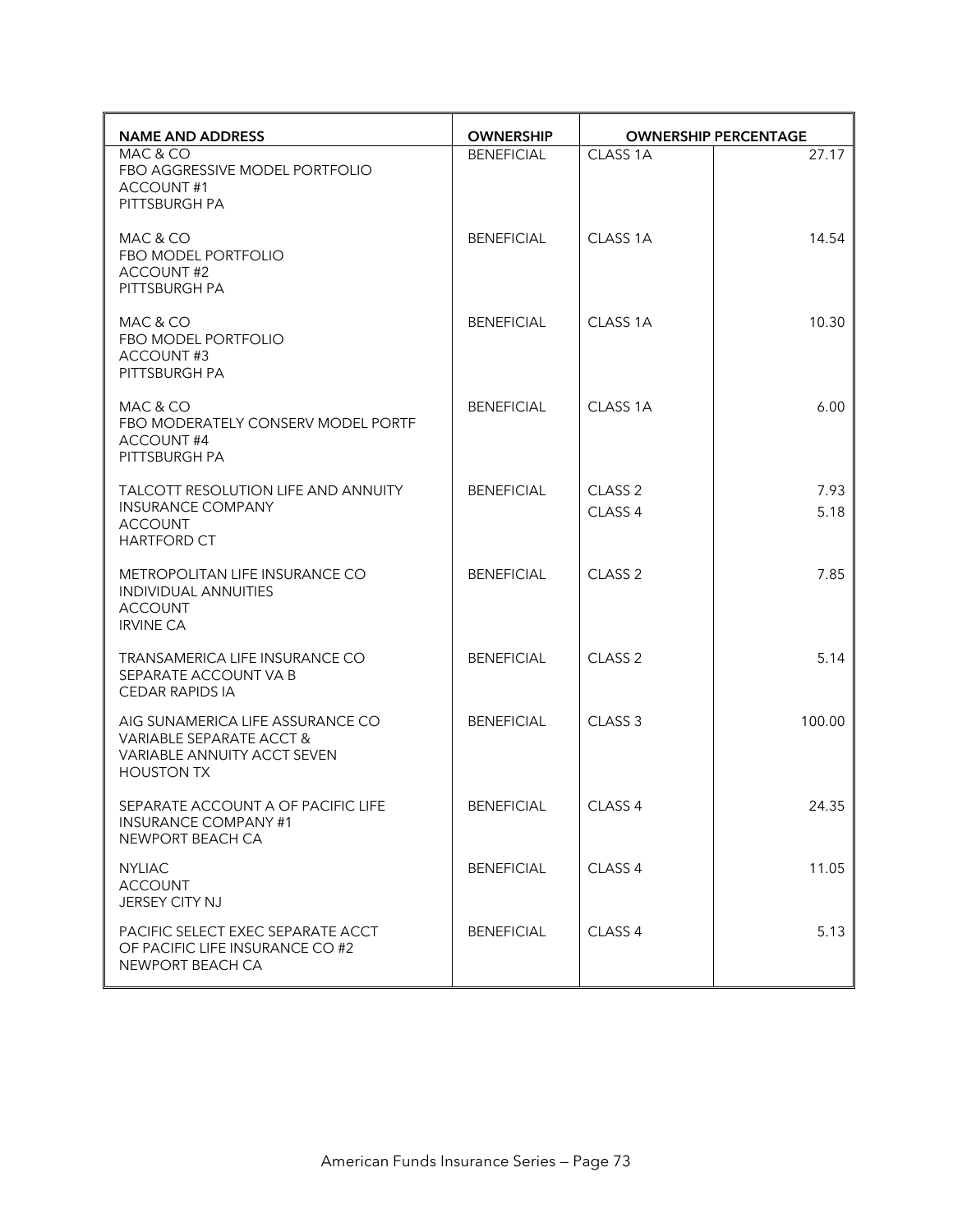#### **International Fund**

| <b>NAME AND ADDRESS</b>                                                                                          | <b>OWNERSHIP</b>  |                                                                            | <b>OWNERSHIP PERCENTAGE</b>      |
|------------------------------------------------------------------------------------------------------------------|-------------------|----------------------------------------------------------------------------|----------------------------------|
| <b>JNL SERIES TRUST</b><br><b>ACCOUNT</b><br><b>LANSING MI</b>                                                   | <b>BENEFICIAL</b> | CLASS <sub>1</sub>                                                         | 44.38%                           |
| JOHN HANCOCK LIFE INS CO USA<br><b>DIRECT</b><br><b>ACCOUNT</b><br><b>BOSTON MA</b>                              | <b>BENEFICIAL</b> | CLASS <sub>1</sub>                                                         | 11.21                            |
| LINCOLN LIFE INSURANCE COMPANY<br><b>ACCOUNT</b><br><b>FORT WAYNE IN</b>                                         | <b>BENEFICIAL</b> | CLASS <sub>1</sub><br>CLASS 1A<br>CLASS <sub>2</sub><br>CLASS <sub>4</sub> | 8.63<br>100.00<br>61.88<br>26.17 |
| <b>BHFTI AMERICAN FUNDS</b><br><b>BALANCED ALLOCATION PORTFOLIO</b><br><b>ACCOUNT</b><br><b>BOSTON MA</b>        | <b>BENEFICIAL</b> | CLASS <sub>1</sub>                                                         | 7.70                             |
| LVIP AMERICAN INTERNATIONAL FUND<br><b>ACCOUNT</b><br><b>FORT WAYNE IN</b>                                       | <b>BENEFICIAL</b> | CLASS <sub>1</sub>                                                         | 7.27                             |
| <b>BHFTI AMERICAN FUNDS</b><br><b>GROWTH ALLOCATION PORTFOLIO</b><br><b>ACCOUNT</b><br><b>BOSTON MA</b>          | <b>BENEFICIAL</b> | CLASS <sub>1</sub>                                                         | 7.11                             |
| TRANSAMERICA LIFE INSURANCE CO<br>SEPARATE ACCOUNT VA B<br><b>CEDAR RAPIDS IA</b>                                | <b>BENEFICIAL</b> | CLASS <sub>2</sub>                                                         | 6.18                             |
| TALCOTT RESOLUTION LIFE AND ANNUITY<br><b>INSURANCE COMPANY</b><br><b>ACCOUNT</b><br><b>HARTFORD CT</b>          | <b>BENEFICIAL</b> | CLASS <sub>2</sub><br>CLASS 4                                              | 5.96<br>16.78                    |
| NATIONWIDE LIFE INSURANCE COMPANY<br><b>NWPP</b><br><b>COLUMBUS OH</b>                                           | <b>BENEFICIAL</b> | CLASS <sub>2</sub>                                                         | 5.24                             |
| AIG SUNAMERICA LIFE ASSURANCE CO<br>VARIABLE SEPARATE ACCT &<br>VARIABLE ANNUITY ACCT SEVEN<br><b>HOUSTON TX</b> | BENEFICIAL        | CLASS <sub>3</sub>                                                         | 100.00                           |
| SEPARATE ACCOUNT A OF PACIFIC LIFE<br><b>INSURANCE COMPANY</b><br>NEWPORT BEACH CA                               | <b>BENEFICIAL</b> | CLASS <sub>4</sub>                                                         | 23.26                            |
| <b>JEFFERSON NATIONAL LIFE</b><br><b>ACCOUNT</b><br>LOUISVILLE KY                                                | <b>BENEFICIAL</b> | CLASS <sub>4</sub>                                                         | 7.10                             |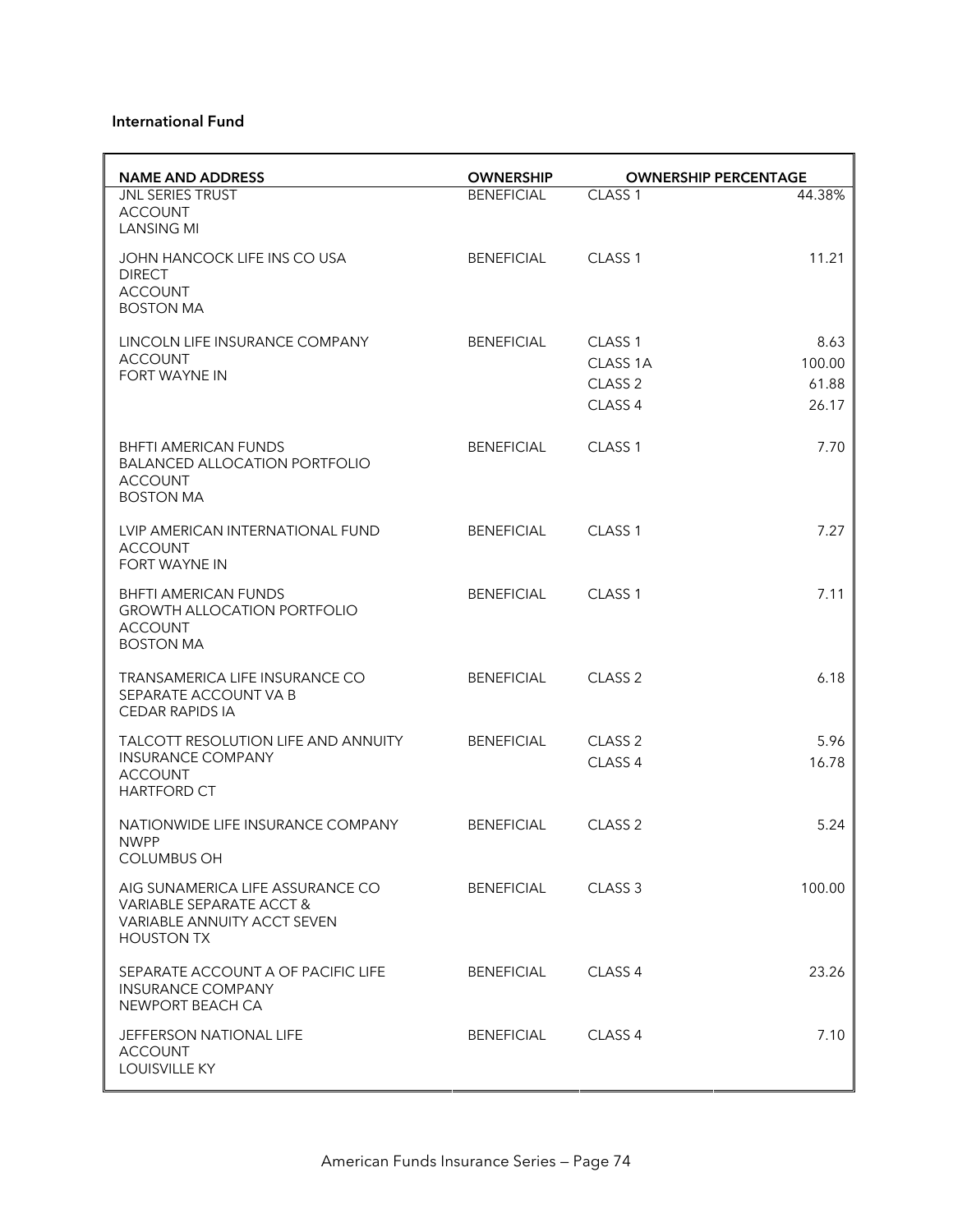#### **New World Fund**

| <b>NAME AND ADDRESS</b>                                                                                   | <b>OWNERSHIP</b>  | <b>OWNERSHIP PERCENTAGE</b>               |                        |
|-----------------------------------------------------------------------------------------------------------|-------------------|-------------------------------------------|------------------------|
| <b>JNL SERIES TRUST</b><br><b>ACCOUNT</b><br><b>LANSING MI</b>                                            | <b>BENEFICIAL</b> | CLASS <sub>1</sub>                        | 79.40%                 |
| LINCOLN LIFE INSURANCE COMPANY<br><b>ACCOUNT</b><br><b>FORT WAYNE IN</b>                                  | <b>BENEFICIAL</b> | CLASS 1A<br>CLASS <sub>2</sub><br>CLASS 4 | 85.77<br>60.03<br>8.78 |
| LOMBARD INTERNATIONAL LIFE<br>ASSURANCE CO SEPARATE ACCOUNT<br>PHILADELPHIA PA                            | <b>BENEFICIAL</b> | CLASS <sub>1A</sub>                       | 14.23                  |
| <b>TALCOTT RESOLUTION LIFE AND ANNUITY</b><br><b>INSURANCE COMPANY</b><br>ACCOUNT#1<br><b>HARTFORD CT</b> | <b>BENEFICIAL</b> | CLASS <sub>2</sub>                        | 7.95                   |
| <b>TALCOTT RESOLUTION LIFE AND ANNUITY</b><br>SEPARATE ACCOUNT #2<br><b>HARTFORD CT</b>                   | <b>BENEFICIAL</b> | CLASS <sub>2</sub>                        | 6.13                   |
| MINNESOTA LIFE INSURANCE COMPANY<br><b>ACCOUNT</b><br><b>SAINT PAUL MN</b>                                | <b>BENEFICIAL</b> | CLASS <sub>2</sub>                        | 6.05                   |
| <b>NYLIAC</b><br><b>ACCOUNT</b><br><b>JERSEY CITY NJ</b>                                                  | <b>BENEFICIAL</b> | CLASS <sub>4</sub>                        | 36.83                  |
| AXA EQUITABLE LIFE<br>SEPARATE ACCOUNT #1<br><b>JERSEY CITY NJ</b>                                        | <b>BENEFICIAL</b> | CLASS <sub>4</sub>                        | 9.19                   |
| SEPARATE ACCOUNT A OF PACIFIC LIFE<br><b>INSURANCE COMPANY</b><br>NEWPORT BEACH CA                        | <b>BENEFICIAL</b> | CLASS <sub>4</sub>                        | 9.03                   |
| <b>JEFFERSON NATIONAL LIFE</b><br><b>ACCOUNT</b><br><b>LOUISVILLE KY</b>                                  | <b>BENEFICIAL</b> | CLASS <sub>4</sub>                        | 8.72                   |
| AXA EQUITABLE LIFE<br><b>SEPARATE ACCOUNT #2</b><br><b>JERSEY CITY NJ</b>                                 | <b>BENEFICIAL</b> | CLASS <sub>4</sub>                        | 5.37                   |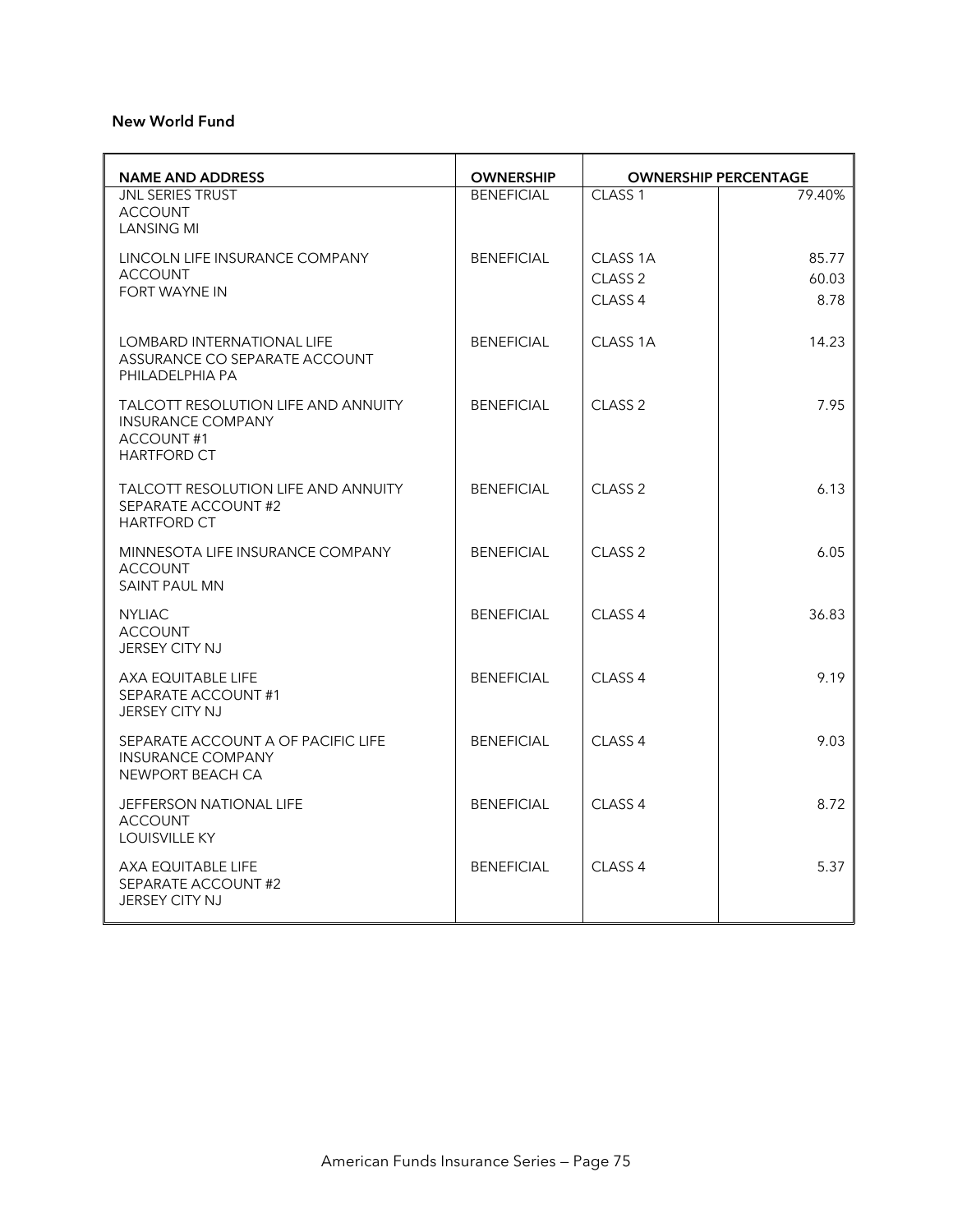# **Capital World Growth and Income Fund**

| <b>NAME AND ADDRESS</b>                                                                                                   | <b>OWNERSHIP</b>  | <b>OWNERSHIP PERCENTAGE</b> |        |
|---------------------------------------------------------------------------------------------------------------------------|-------------------|-----------------------------|--------|
| VARIABLE INSURANCE MANAGED RISK<br><b>GROWTH AND INCOME PORTFOLIO FUND</b><br><b>OMNIBUS ACCOUNT</b><br><b>NORFOLK VA</b> | <b>RECORD</b>     | CLASS <sub>1</sub>          | 56.91% |
| VARIABLE INSURANCE MANAGED RISK<br><b>GLOBAL ALLOCATION PORTFOLIO FUND</b><br><b>OMNIBUS ACCOUNT</b><br><b>NORFOLK VA</b> | <b>RECORD</b>     | CLASS <sub>1</sub>          | 13.95  |
| VARIABLE INSURANCE GROWTH AND<br><b>INCOME PORTFOLIO FUND</b><br><b>OMNIBUS ACCOUNT</b><br><b>NORFOLK VA</b>              | <b>RECORD</b>     | CLASS <sub>1</sub>          | 11.50  |
| LINCOLN LIFE INSURANCE COMPANY                                                                                            | <b>BENEFICIAL</b> | CLASS <sub>1</sub>          | 7.98   |
| <b>ACCOUNT</b><br><b>FORT WAYNE IN</b>                                                                                    |                   | CLASS <sub>1A</sub>         | 83.34  |
|                                                                                                                           |                   | CLASS <sub>2</sub>          | 81.43  |
|                                                                                                                           |                   | CLASS <sub>4</sub>          | 28.00  |
| <b>LOMBARD INTERNATIONAL LIFE</b><br>ASSURANCE CO SEPARATE ACCOUNT<br>PHILADELPHIA PA                                     | <b>BENEFICIAL</b> | CLASS <sub>1A</sub>         | 16.65  |
| TALCOTT RESOLUTION LIFE AND ANNUITY                                                                                       | <b>BENEFICIAL</b> | CLASS <sub>2</sub>          | 10.29  |
| <b>INSURANCE COMPANY</b><br><b>ACCOUNT</b><br><b>HARTFORD CT</b>                                                          |                   | CLASS <sub>4</sub>          | 9.12   |
| SEPARATE ACCOUNT A OF PACIFIC LIFE<br><b>INSURANCE COMPANY</b><br>NEWPORT BEACH CA                                        | <b>BENEFICIAL</b> | CLASS <sub>4</sub>          | 34.68  |
| MIDLAND NATIONAL LIFE INSURANCE CO<br>SEPARATE ACCOUNT C<br><b>WDMIA</b>                                                  | <b>BENEFICIAL</b> | CLASS <sub>4</sub>          | 8.71   |

### **Growth-Income Fund**

| <b>NAME AND ADDRESS</b>                                                                                   | <b>OWNERSHIP</b>  | <b>OWNERSHIP PERCENTAGE</b> |        |
|-----------------------------------------------------------------------------------------------------------|-------------------|-----------------------------|--------|
| <b>JNL SERIES TRUST</b><br><b>ACCOUNT</b><br><b>LANSING MI</b>                                            | <b>BENEFICIAL</b> | CLASS <sub>1</sub>          | 43.04% |
| NVIT GROWTH-INCOME FEEDER FUND<br>C/O NATIONWIDE VARIABLE INS TRUST<br><b>ACCOUNT</b><br>KNG OF PRUSSA PA | <b>BENEFICIAL</b> | CLASS <sub>1</sub>          | 18.10  |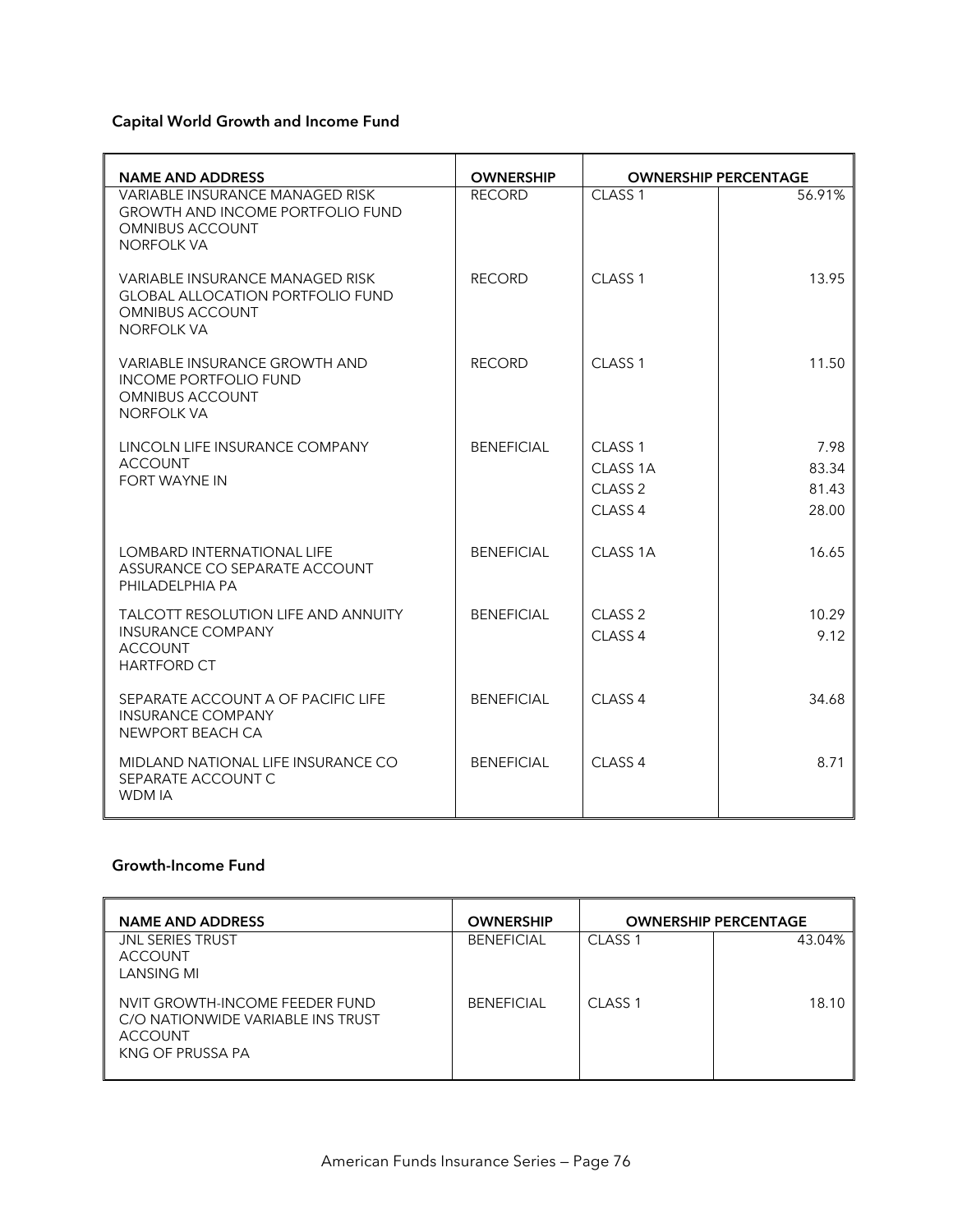| <b>NAME AND ADDRESS</b>                                                                                         | <b>OWNERSHIP</b>  | <b>OWNERSHIP PERCENTAGE</b> |        |
|-----------------------------------------------------------------------------------------------------------------|-------------------|-----------------------------|--------|
| VARIABLE INSURANCE MANAGED RISK<br><b>GROWTH AND INCOME FUND</b><br><b>OMNIBUS ACCOUNT</b><br><b>NORFOLK VA</b> | <b>RECORD</b>     | CLASS <sub>1</sub>          | 8.40   |
| LINCOLN LIFE INSURANCE COMPANY                                                                                  | <b>BENEFICIAL</b> | CLASS <sub>1</sub>          | 6.18   |
| <b>ACCOUNT</b><br><b>FORT WAYNE IN</b>                                                                          |                   | CLASS 1A                    | 99.86  |
|                                                                                                                 |                   | CLASS <sub>2</sub>          | 56.06  |
|                                                                                                                 |                   | CLASS <sub>4</sub>          | 28.13  |
| LVIP AMERICAN GROWTH-INCOME FUND<br><b>ACCOUNT</b><br>FORT WAYNE IN                                             | <b>BENEFICIAL</b> | CLASS <sub>1</sub>          | 5.44   |
| TALCOTT RESOLUTION LIFE AND ANNUITY                                                                             | <b>BENEFICIAL</b> | CLASS <sub>2</sub>          | 8.52   |
| <b>INSURANCE COMPANY</b><br><b>ACCOUNT</b><br><b>HARTFORD CT</b>                                                |                   | CLASS 4                     | 5.06   |
| METROPOLITAN LIFE INSURANCE CO<br><b>INDIVIDUAL ANNUITIES</b><br><b>ACCOUNT</b><br><b>IRVINE CA</b>             | <b>BENEFICIAL</b> | CLASS <sub>2</sub>          | 6.39   |
| AIG SUNAMERICA LIFE ASSURANCE CO                                                                                | <b>BENEFICIAL</b> | CLASS <sub>3</sub>          | 100.00 |
| VARIABLE SEPARATE ACCT &<br><b>VARIABLE ANNUITY ACCT SEVEN</b><br><b>HOUSTON TX</b>                             |                   | CLASS <sub>4</sub>          | 6.48   |
| SEPARATE ACCOUNT A OF PACIFIC LIFE<br><b>INSURANCE COMPANY #1</b><br>NEWPORT BEACH CA                           | <b>BENEFICIAL</b> | CLASS <sub>4</sub>          | 26.41  |
| PACIFIC SELECT EXEC SEPARATE ACCT<br>OF PACIFIC LIFE INSURANCE CO #2<br>NEWPORT BEACH CA                        | <b>BENEFICIAL</b> | CLASS <sub>4</sub>          | 6.80   |

### **International Growth and Income Fund**

| <b>NAME AND ADDRESS</b>                                                | <b>OWNERSHIP</b>  | <b>OWNERSHIP PERCENTAGE</b> |        |
|------------------------------------------------------------------------|-------------------|-----------------------------|--------|
| LINCOLN LIFE INSURANCE COMPANY                                         | <b>BENEFICIAL</b> | CLASS <sub>1</sub>          | 79.95% |
| ACCOUNT                                                                |                   | CLASS 1A                    | 47.09  |
| <b>FORT WAYNE IN</b>                                                   |                   | CLASS <sub>2</sub>          | 91.11  |
|                                                                        |                   | CLASS <sub>4</sub>          | 19.93  |
| HORACE MANN LIFE INSURANCE COMPANY<br>ACCOUNT<br><b>SPRINGFIELD IL</b> | <b>BENEFICIAL</b> | CLASS <sub>1</sub>          | 11.61  |
| NATIONWIDE INSURANCE COMPANY<br>NWVA4<br><b>COLUMBUS OH</b>            | <b>BENEFICIAL</b> | CLASS <sub>1</sub>          | 6.60   |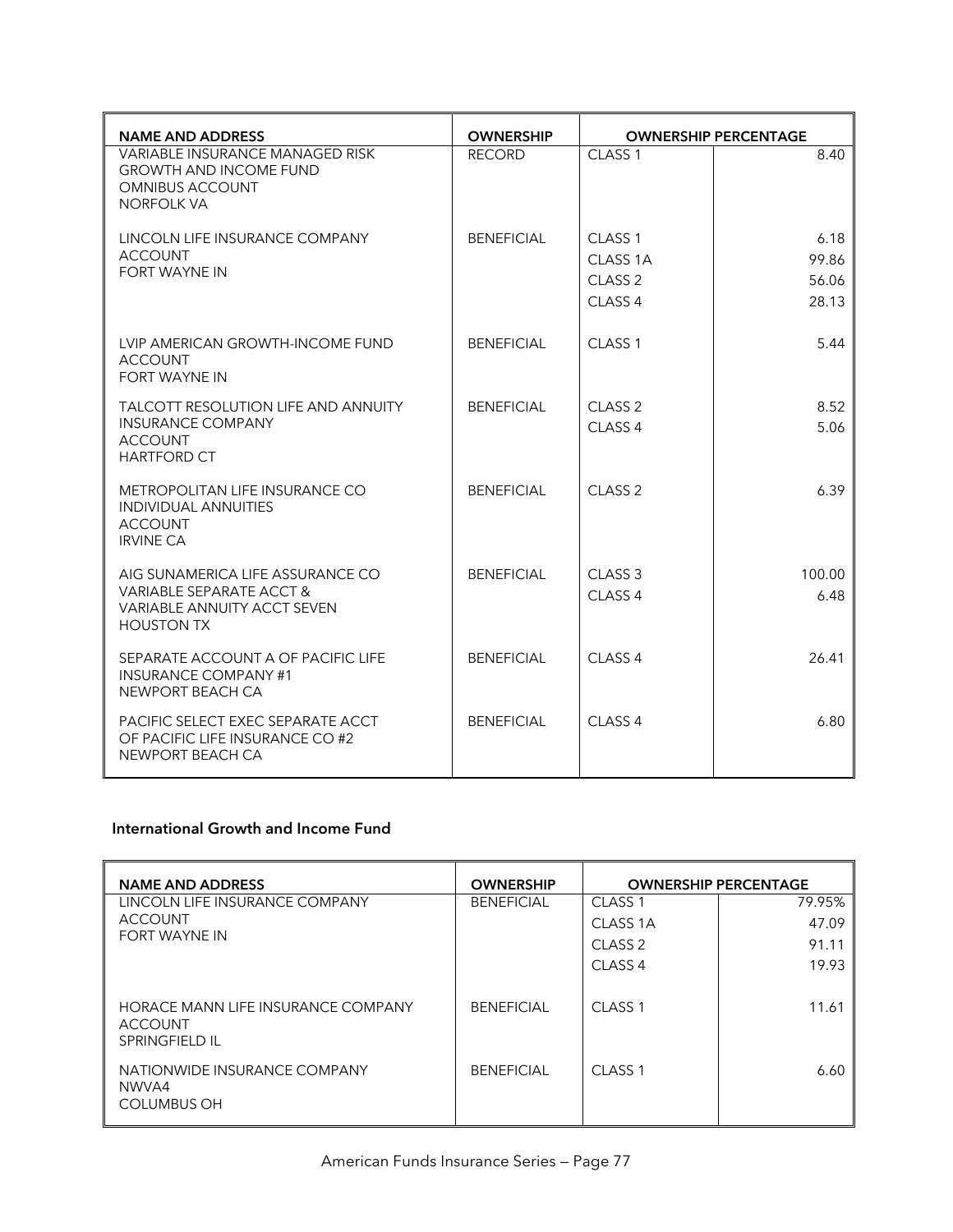| <b>NAME AND ADDRESS</b>                                                        | <b>OWNERSHIP</b>  | <b>OWNERSHIP PERCENTAGE</b> |       |
|--------------------------------------------------------------------------------|-------------------|-----------------------------|-------|
| LOMBARD INTERNATIONAL LIFE<br>ASSURANCE CO SEPARATE ACCOUNT<br>PHILADELPHIA PA | <b>BENEFICIAL</b> | CLASS 1A                    | 52.90 |
| SEPARATE ACCOUNT A OF PACIFIC LIFE<br>INSURANCE COMPANY<br>NEWPORT BEACH CA    | <b>BENEFICIAL</b> | CLASS <sub>4</sub>          | 45.08 |
| AXA EQUITABLE LIFE<br>SEPARATE ACCOUNT<br><b>JERSEY CITY NJ</b>                | <b>BENEFICIAL</b> | CLASS <sub>4</sub>          | 12.35 |
| JEFFERSON NATIONAL LIFE<br><b>ACCOUNT</b><br>LOUISVILLE KY                     | <b>BENEFICIAL</b> | CLASS <sub>4</sub>          | 8.15  |
| MIDLAND NATIONAL LIFE INSURANCE CO<br>SEPARATE ACCOUNT C<br>WDM IA             | <b>BENFFICIAL</b> | $CI$ ASS 4                  | 6.95  |

# **Washington Mutual Investors Fund**

| <b>NAME AND ADDRESS</b>                                                                                   | <b>OWNERSHIP</b>  |                                                                 | <b>OWNERSHIP PERCENTAGE</b> |
|-----------------------------------------------------------------------------------------------------------|-------------------|-----------------------------------------------------------------|-----------------------------|
| <b>JNL SERIES TRUST</b><br><b>ACCOUNT</b><br><b>LANSING MI</b>                                            | <b>BENEFICIAL</b> | CLASS <sub>1</sub>                                              | 61.73%                      |
| NVIT MANAGED ASSET ALLOCATION FUND<br>C/O NATIONWIDE FUNDS GROUP<br><b>ACCOUNT</b><br>KNG OF PRUSSA PA    | <b>BENEFICIAL</b> | CLASS <sub>1</sub>                                              | 9.20                        |
| <b>BHFTI AMERICAN FUNDS</b><br><b>BALANCED ALLOCATION PORTFOLIO</b><br><b>ACCOUNT</b><br><b>BOSTON MA</b> | <b>BENEFICIAL</b> | CLASS <sub>1</sub>                                              | 6.22                        |
| <b>BHFTI AMERICAN FUNDS</b><br><b>GROWTH ALLOCATION PORTFOLIO</b><br><b>ACCOUNT</b><br><b>BOSTON MA</b>   | <b>BENEFICIAL</b> | CLASS <sub>1</sub>                                              | 5.29                        |
| MAC & CO<br>FBO AGGRESSIVE MODEL PORTFOLIO<br><b>ACCOUNT#1</b><br>PITTSBURGH PA                           | <b>BENEFICIAL</b> | CLASS <sub>1A</sub>                                             | 37.72                       |
| MAC & CO<br><b>FBO MODEL PORTFOLIO</b><br><b>ACCOUNT#2</b><br>PITTSBURGH PA                               | <b>BENEFICIAL</b> | CLASS <sub>1A</sub>                                             | 30.11                       |
| LINCOLN LIFE INSURANCE COMPANY<br><b>ACCOUNT</b><br><b>FORT WAYNE IN</b>                                  | <b>BENEFICIAL</b> | CLASS <sub>1A</sub><br>CLASS <sub>2</sub><br>CLASS <sub>4</sub> | 10.99<br>75.79<br>21.74     |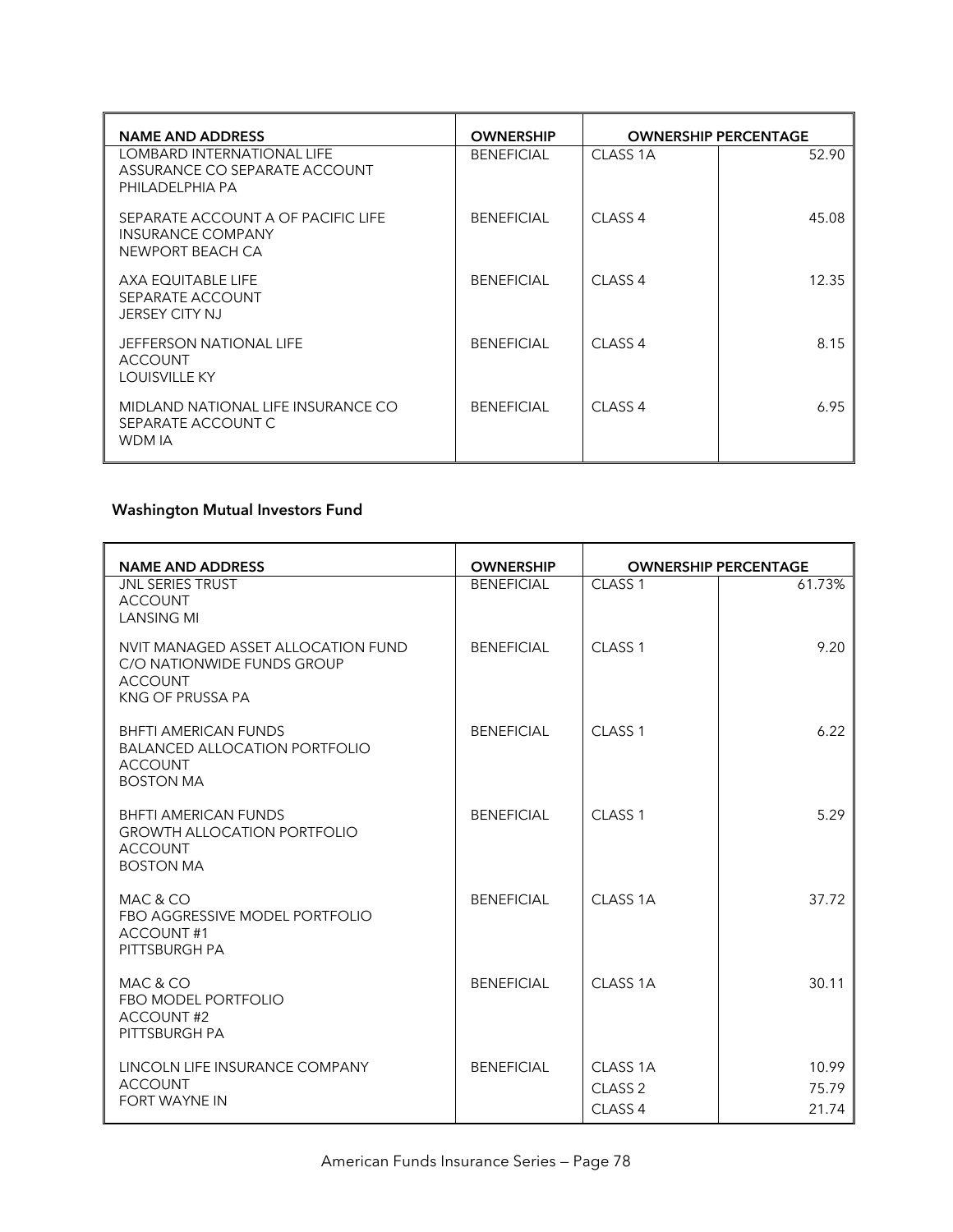| <b>NAME AND ADDRESS</b>                                                                                        | <b>OWNERSHIP</b>  | <b>OWNERSHIP PERCENTAGE</b> |       |
|----------------------------------------------------------------------------------------------------------------|-------------------|-----------------------------|-------|
| MAC & CO<br>FBO MODEL PORTFOLIO<br>ACCOUNT#3<br>PITTSBURGH PA                                                  | <b>BENEFICIAL</b> | CLASS <sub>1A</sub>         | 10.19 |
| MAC & CO<br>FBO MODERATELY CONSERV MODEL PORTF<br><b>ACCOUNT#4</b><br>PITTSBURGH PA                            | <b>BENEFICIAL</b> | CLASS 1A                    | 8.22  |
| <b>TALCOTT RESOLUTION LIFE AND ANNUITY</b><br><b>INSURANCE COMPANY</b><br><b>ACCOUNT</b><br><b>HARTFORD CT</b> | <b>BENEFICIAL</b> | CLASS <sub>2</sub>          | 10.32 |
| <b>NYLIAC</b><br><b>ACCOUNT</b><br><b>JERSEY CITY NJ</b>                                                       | <b>BENFFICIAL</b> | CLASS <sub>4</sub>          | 34.52 |
| SEPARATE ACCOUNT A OF PACIFIC LIFE<br><b>INSURANCE COMPANY</b><br>NEWPORT BEACH CA                             | <b>BENEFICIAL</b> | CLASS <sub>4</sub>          | 18.90 |

# **Capital Income Builder**

| <b>NAME AND ADDRESS</b>                                                                                            | <b>OWNERSHIP</b>  | <b>OWNERSHIP PERCENTAGE</b> |        |
|--------------------------------------------------------------------------------------------------------------------|-------------------|-----------------------------|--------|
| JNL SERIES TRUST AFIS CIB<br><b>ACCOUNT</b><br>LANSING MI                                                          | <b>BENEFICIAL</b> | CLASS <sub>1</sub>          | 54.57% |
| VARIABLE INSURANCE MANAGED RISK<br><b>GROWTH AND INCOME PORTFOLIO FUND</b><br><b>OMNIBUS ACCOUNT</b><br>NORFOLK VA | <b>RECORD</b>     | CLASS <sub>1</sub>          | 36.91  |
| VARIABLE INSURANCE GROWTH AND<br><b>INCOME PORTFOLIO FUND</b><br><b>OMNIBUS ACCOUNT</b><br>NORFOLK VA              | <b>RECORD</b>     | CLASS <sub>1</sub>          | 6.21   |
| LINCOLN LIFE INSURANCE COMPANY<br><b>ACCOUNT</b><br><b>FORT WAYNE IN</b>                                           | <b>BENEFICIAL</b> | CLASS 1A                    | 95.91  |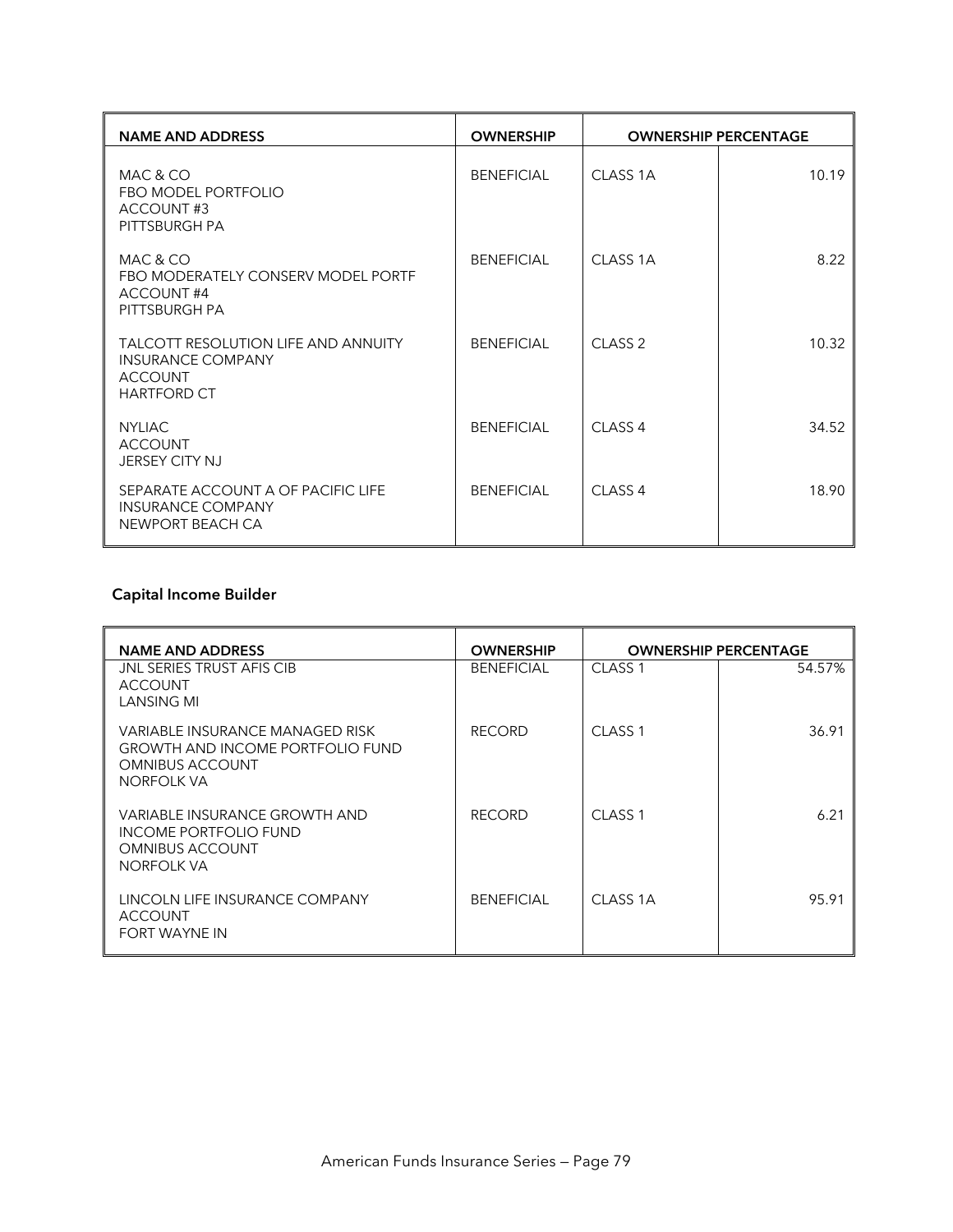#### **Asset Allocation Fund**

| <b>NAME AND ADDRESS</b>                                                                                                 | <b>OWNERSHIP</b>  | <b>OWNERSHIP PERCENTAGE</b>                                    |                        |
|-------------------------------------------------------------------------------------------------------------------------|-------------------|----------------------------------------------------------------|------------------------|
| NVIT ASSET ALLOCATION FEEDER FUND<br>C/O NATIONWIDE<br><b>ACCOUNT</b><br>KNG OF PRUSSA PA                               | <b>BENEFICIAL</b> | CLASS <sub>1</sub>                                             | 41.60%                 |
| JNL SERIES TRUST<br>AMERICAN FUNDS BALANCED FUND<br><b>ACCOUNT</b><br><b>LANSING MI</b>                                 | <b>BENEFICIAL</b> | CLASS <sub>1</sub>                                             | 15.70                  |
| VARIABLE INSURANCE MANAGED<br><b>ASSET ALLOCATION FUND</b><br><b>OMNIBUS ACCOUNT</b><br><b>NORFOLK VA</b>               | <b>RECORD</b>     | CLASS <sub>1</sub>                                             | 13.82                  |
| SAST ASSET ALLOCATION PORTFOLIO<br><b>ACCOUNT</b><br><b>HOUSTON TX</b>                                                  | <b>BENEFICIAL</b> | CLASS <sub>1</sub>                                             | 10.54                  |
| JOHN HANCOCK LIFE INS CO USA<br>AMERICAN ASSET ALLOCATION<br><b>ACCOUNT</b><br><b>BOSTON MA</b>                         | <b>BENEFICIAL</b> | CLASS <sub>1</sub>                                             | 7.55                   |
| <b>TRANSAMERICA AMERICAN FUNDS</b><br><b>MANAGED RISK VP</b><br><b>ACCOUNT</b><br>DENVER CO                             | <b>BENEFICIAL</b> | CLASS <sub>1</sub>                                             | 5.46                   |
| LINCOLN LIFE INSURANCE COMPANY<br><b>ACCOUNT</b><br><b>FORT WAYNE IN</b>                                                | <b>BENEFICIAL</b> | CLASS 1A<br>CLASS <sub>2</sub><br>CLASS 4                      | 94.82<br>51.44<br>7.87 |
| LOMBARD INTERNATIONAL LIFE<br>ASSURANCE CO SEPARATE ACCOUNT<br>PHILADELPHIA PA                                          | <b>BENEFICIAL</b> | CLASS <sub>1A</sub>                                            | 5.17                   |
| TRANSAMERICA LIFE INSURANCE CO<br>SEPARATE ACCOUNT VA B<br><b>CEDAR RAPIDS IA</b>                                       | <b>BENEFICIAL</b> | CLASS <sub>2</sub>                                             | 15.78                  |
| TALCOTT RESOLUTION LIFE AND ANNUITY<br><b>INSURANCE COMPANY</b><br><b>ACCOUNT</b><br><b>HARTFORD CT</b>                 | <b>BENEFICIAL</b> | CLASS <sub>2</sub>                                             | 10.20                  |
| AIG SUNAMERICA LIFE ASSURANCE CO<br>VARIABLE SEPARATE ACCT &<br><b>VARIABLE ANNUITY ACCT SEVEN</b><br><b>HOUSTON TX</b> | <b>BENEFICIAL</b> | CLASS <sub>2</sub><br>CLASS <sub>3</sub><br>CLASS <sub>4</sub> | 8.03<br>100.00<br>7.29 |
| SEPARATE ACCOUNT A OF PACIFIC LIFE<br><b>INSURANCE COMPANY</b><br>NEWPORT BEACH CA                                      | <b>BENEFICIAL</b> | CLASS <sub>4</sub>                                             | 63.59                  |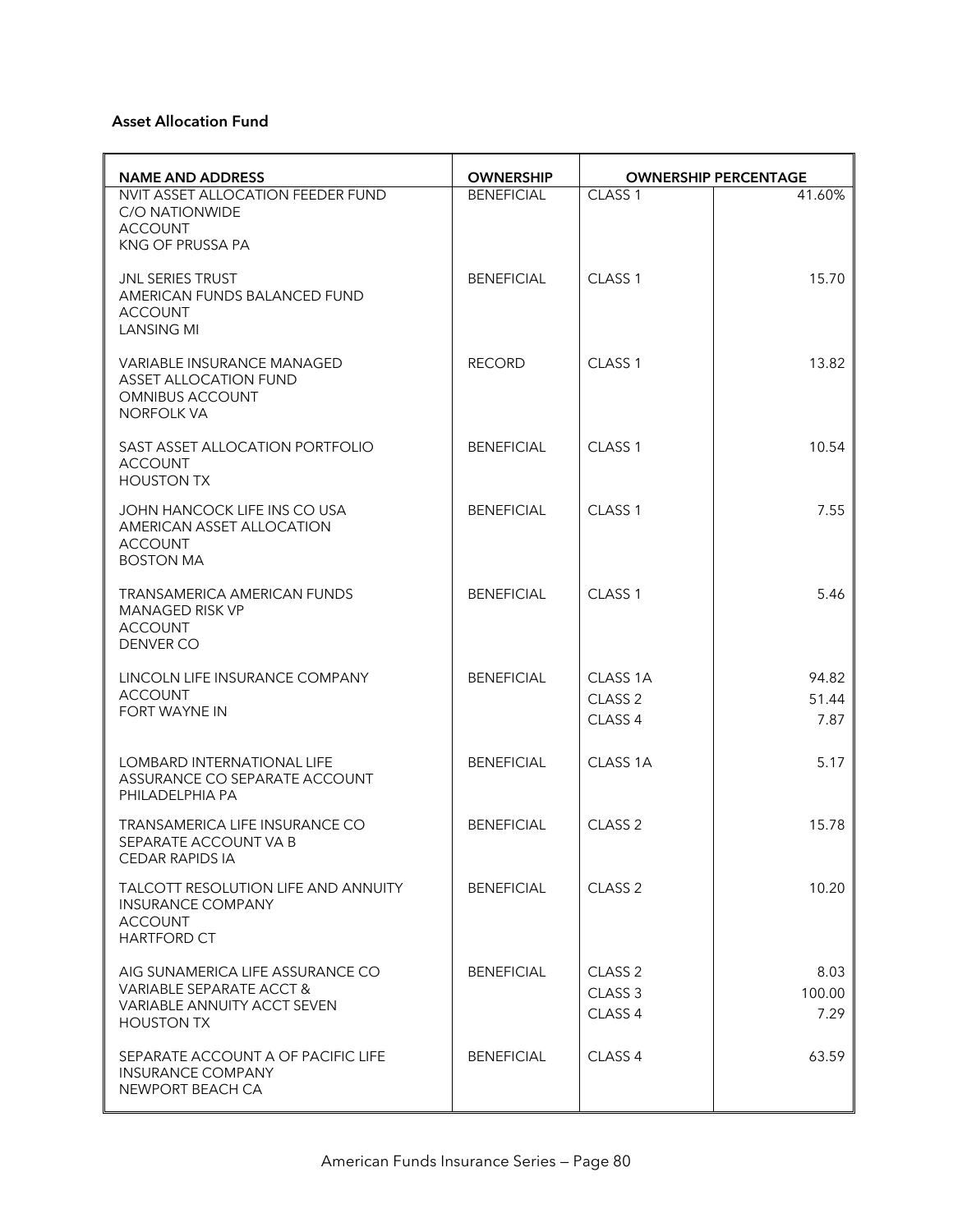| <b>NAME AND ADDRESS</b>                           | <b>OWNERSHIP</b>  |            | <b>OWNERSHIP PERCENTAGE</b> |
|---------------------------------------------------|-------------------|------------|-----------------------------|
| <b>NYLIAC</b><br><b>ACCOUNT</b><br>JERSEY CITY NJ | <b>BENEFICIAL</b> | $CI$ ASS 4 | 5.36                        |

### **American Funds Global Balanced Fund**

| <b>NAME AND ADDRESS</b>                                                                                            | <b>OWNERSHIP</b>  | <b>OWNERSHIP PERCENTAGE</b> |        |
|--------------------------------------------------------------------------------------------------------------------|-------------------|-----------------------------|--------|
| VARIABLE INSURANCE MANAGED RISK<br><b>GLOBAL ALLOCATION PORTFOLIO FUND</b><br><b>OMNIBUS ACCOUNT</b><br>NORFOLK VA | <b>RECORD</b>     | CLASS <sub>1</sub>          | 99.69% |
| LINCOLN LIFE INSURANCE COMPANY                                                                                     | <b>BENEFICIAL</b> | CLASS 1A                    | 85.85  |
| <b>ACCOUNT</b>                                                                                                     |                   | CLASS <sub>2</sub>          | 95.38  |
| FORT WAYNE IN                                                                                                      |                   | CLASS <sub>4</sub>          | 28.49  |
| LOMBARD INTERNATIONAL LIFE<br>ASSURANCE CO SEPARATE ACCOUNT<br>PHILADELPHIA PA                                     | <b>BENEFICIAL</b> | CLASS 1A                    | 14.14  |
| SEPARATE ACCOUNT A OF PACIFIC LIFE<br><b>INSURANCE COMPANY</b><br>NEWPORT BEACH CA                                 | <b>BENEFICIAL</b> | CLASS <sub>4</sub>          | 63.62  |

# **American Funds Mortgage Fund**

| <b>NAME AND ADDRESS</b>                                               | <b>OWNERSHIP</b>  | <b>OWNERSHIP PERCENTAGE</b> |        |
|-----------------------------------------------------------------------|-------------------|-----------------------------|--------|
| LINCOLN LIFE INSURANCE COMPANY                                        | <b>BENEFICIAL</b> | CLASS <sub>1</sub>          | 54.18% |
| <b>ACCOUNT</b>                                                        |                   | CLASS 1A                    | 100.00 |
| FORT WAYNE IN                                                         |                   | CLASS <sub>2</sub>          | 96.61  |
|                                                                       |                   | CLASS <sub>4</sub>          | 61.50  |
| NATIONWIDE INSURANCE COMPANY<br>NWVA4<br><b>COLUMBUS OH</b>           | <b>BENEFICIAL</b> | CLASS <sub>1</sub>          | 36.76  |
| LINCOLN LIFE & ANNUITY OF NEW YORK<br><b>ACCOUNT</b><br>FORT WAYNE IN | <b>BENEFICIAL</b> | CLASS <sub>1</sub>          | 9.05   |
| JEFFERSON NATIONAL LIFE<br><b>ACCOUNT</b><br><b>LOUISVILLE KY</b>     | <b>BENEFICIAL</b> | CLASS <sub>4</sub>          | 34.28  |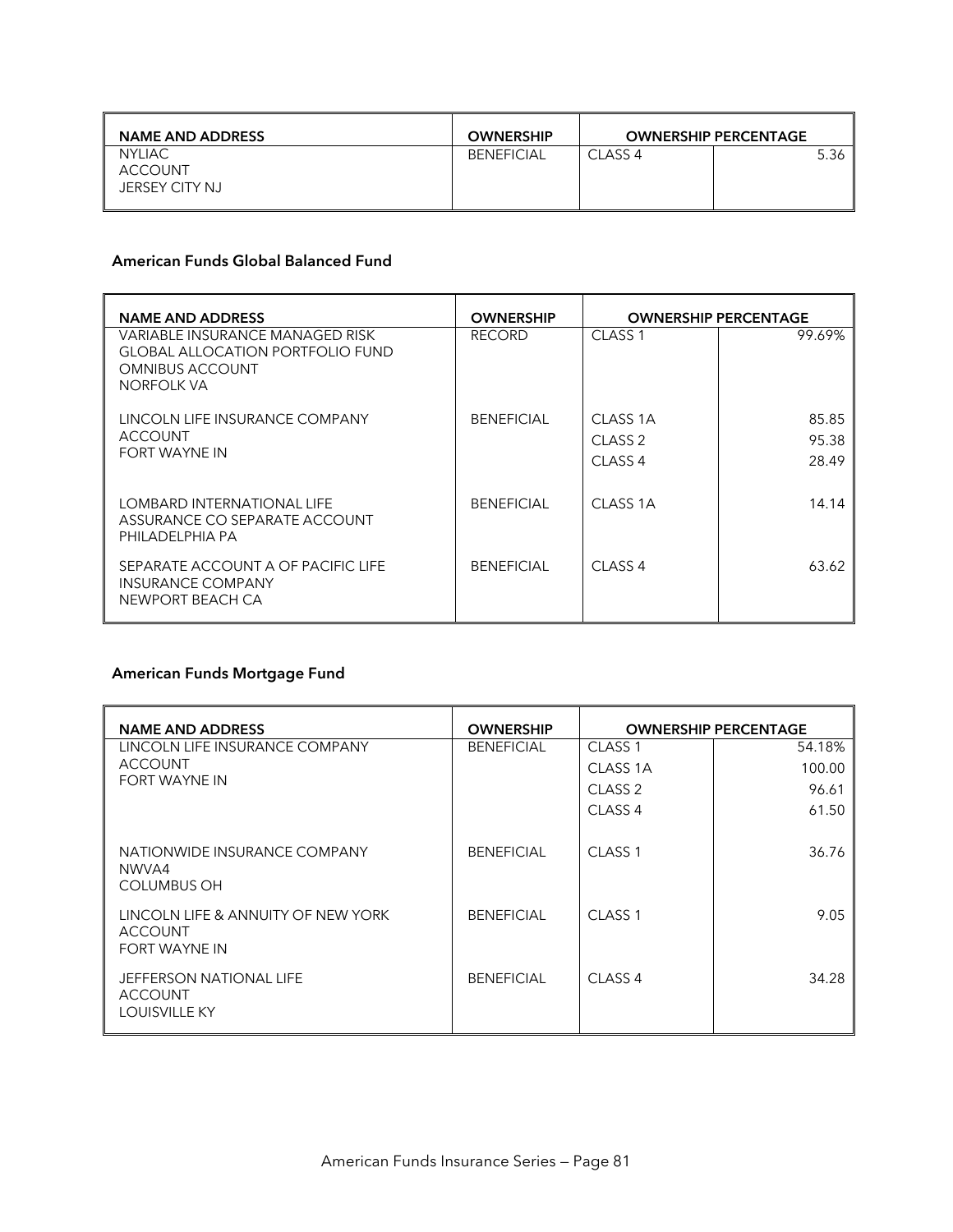#### **American High-Income Trust**

| <b>NAME AND ADDRESS</b>                                                                                          | <b>OWNERSHIP</b>  | <b>OWNERSHIP PERCENTAGE</b> |        |
|------------------------------------------------------------------------------------------------------------------|-------------------|-----------------------------|--------|
| <b>JNL SERIES TRUST</b><br>AFIS BALANCED ALLOCATION FUND<br><b>ACCOUNT</b><br><b>LANSING MI</b>                  | <b>BENEFICIAL</b> | CLASS <sub>1</sub>          | 35.75% |
| LINCOLN LIFE INSURANCE COMPANY                                                                                   | <b>BENFFICIAL</b> | CLASS <sub>1</sub>          | 29.55  |
| <b>ACCOUNT</b>                                                                                                   |                   | CLASS <sub>1A</sub>         | 100.00 |
| <b>FORT WAYNE IN</b>                                                                                             |                   | CLASS <sub>2</sub>          | 96.11  |
|                                                                                                                  |                   | CLASS <sub>4</sub>          | 22.56  |
| <b>JNL SERIES TRUST</b><br>AFIS GROWTH ALLOCATION<br><b>ACCOUNT</b><br><b>LANSING MI</b>                         | <b>BENEFICIAL</b> | CLASS <sub>1</sub>          | 29.19  |
| AIG SUNAMERICA LIFE ASSURANCE CO<br>VARIABLE SEPARATE ACCT &<br>VARIABLE ANNUITY ACCT SEVEN<br><b>HOUSTON TX</b> | <b>BENEFICIAL</b> | CLASS <sub>3</sub>          | 100.00 |
| SEPARATE ACCOUNT A OF PACIFIC LIFE<br><b>INSURANCE COMPANY</b><br>NEWPORT BEACH CA                               | <b>BENEFICIAL</b> | CLASS <sub>4</sub>          | 55.26  |
| <b>JEFFERSON NATIONAL LIFE</b><br><b>ACCOUNT</b><br><b>LOUISVILLE KY</b>                                         | <b>BENFFICIAL</b> | CLASS <sub>4</sub>          | 16.23  |

**Corporate Bond Fund** — The fund has not yet begun investment operations, and therefore does not yet have any investors as of the date of this statement of additional information.

#### **Capital World Bond Fund**

| <b>NAME AND ADDRESS</b>                                                                            | <b>OWNERSHIP</b>  | <b>OWNERSHIP PERCENTAGE</b> |        |
|----------------------------------------------------------------------------------------------------|-------------------|-----------------------------|--------|
| <b>JNL SERIES TRUST</b><br>ACCOUNT<br><b>LANSING MI</b>                                            | <b>BENEFICIAL</b> | CLASS <sub>1</sub>          | 53.47% |
| <b>BHFTI AMERICAN FUNDS</b><br><b>BALANCED ALLOCATION PORTFOLIO</b><br>ACCOUNT<br><b>BOSTON MA</b> | <b>BENEFICIAL</b> | CLASS <sub>1</sub>          | 16.79  |
| <b>BHFTI AMERICAN FUNDS</b><br>MODERATE ALLOCATION PORTFOLIO<br>ACCOUNT<br><b>BOSTON MA</b>        | <b>BENEFICIAL</b> | CLASS <sub>1</sub>          | 8.83   |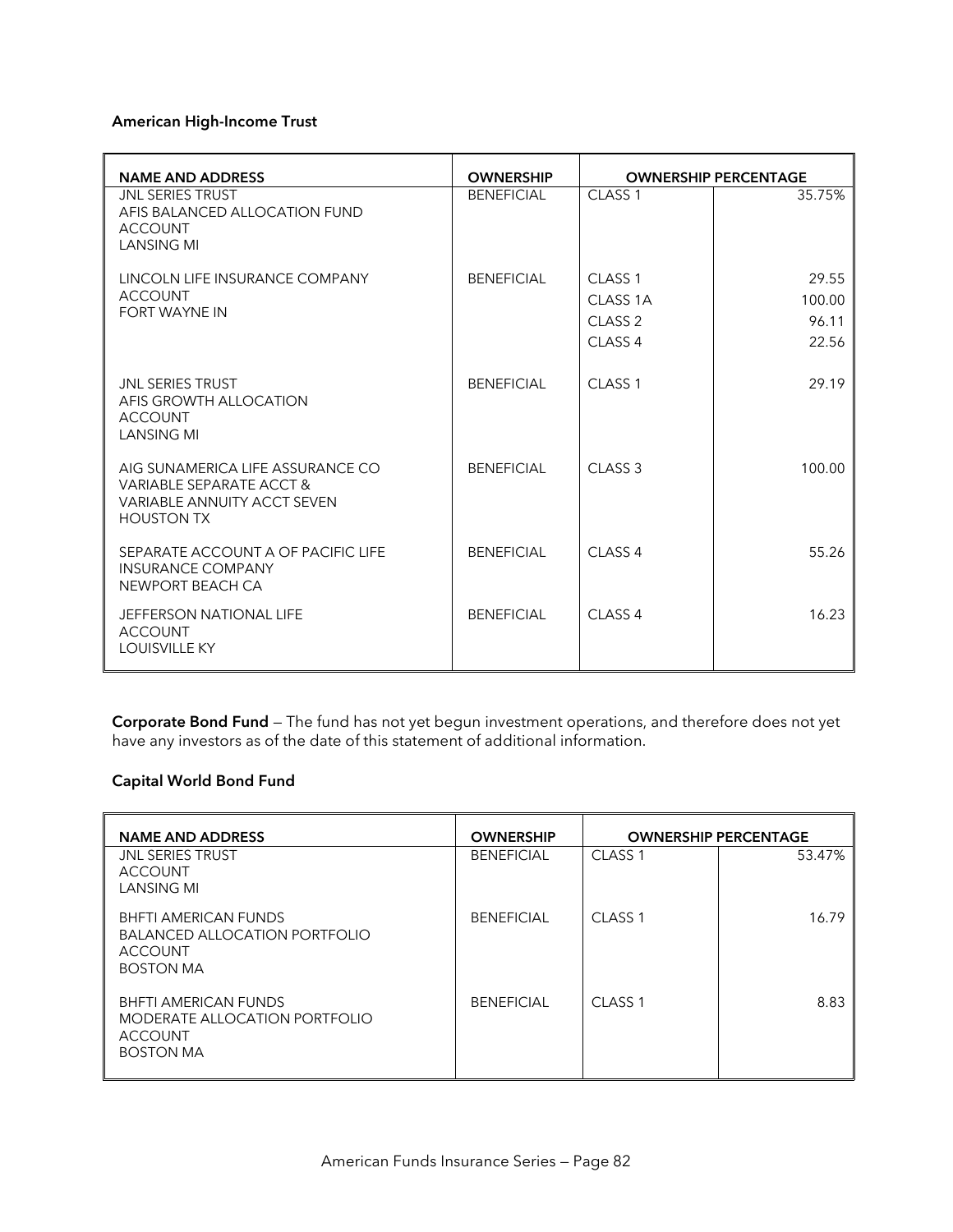| <b>NAME AND ADDRESS</b>                                                                                                          | <b>OWNERSHIP</b>  |                     | <b>OWNERSHIP PERCENTAGE</b> |
|----------------------------------------------------------------------------------------------------------------------------------|-------------------|---------------------|-----------------------------|
| <b>VARIABLE INSURANCE MANAGED RISK</b><br><b>GLOBAL ALLOCATION PORTFOLIO FUND</b><br><b>OMNIBUS ACCOUNT</b><br><b>NORFOLK VA</b> | <b>RECORD</b>     | CLASS <sub>1</sub>  | 8.17                        |
| <b>BHFTI AMERICAN FUNDS</b><br><b>GROWTH ALLOCATION PORTFOLIO</b><br><b>ACCOUNT</b><br><b>BOSTON MA</b>                          | <b>BENEFICIAL</b> | CLASS <sub>1</sub>  | 7.60                        |
| LINCOLN LIFE INSURANCE COMPANY                                                                                                   | <b>BENEFICIAL</b> | CLASS <sub>1A</sub> | 99.27                       |
| <b>ACCOUNT</b>                                                                                                                   |                   | CLASS <sub>2</sub>  | 83.67                       |
| <b>FORT WAYNE IN</b>                                                                                                             |                   | CLASS <sub>4</sub>  | 16.70                       |
| SEPARATE ACCOUNT A OF PACIFIC LIFE<br><b>INSURANCE COMPANY</b><br>NEWPORT BEACH CA                                               | <b>BENEFICIAL</b> | CLASS <sub>4</sub>  | 39.99                       |
| AIG SUNAMERICA LIFE ASSURANCE CO<br>VARIABLE SEPARATE ACCT &<br>VARIABLE ANNUITY ACCT SEVEN<br><b>HOUSTON TX</b>                 | <b>BENEFICIAL</b> | CLASS <sub>4</sub>  | 16.68                       |
| <b>TALCOTT RESOLUTION LIFE AND ANNUITY</b><br><b>INSURANCE COMPANY</b><br><b>ACCOUNT</b><br><b>HARTFORD CT</b>                   | <b>BENFFICIAL</b> | $CI$ ASS 4          | 8.07                        |
| JEFFERSON NATIONAL LIFE<br><b>ACCOUNT</b><br><b>LOUISVILLE KY</b>                                                                | <b>BENEFICIAL</b> | CLASS <sub>4</sub>  | 7.54                        |

### **The Bond Fund of America**

| <b>NAME AND ADDRESS</b>                                                                                   | <b>OWNERSHIP</b>  | <b>OWNERSHIP PERCENTAGE</b> |        |  |
|-----------------------------------------------------------------------------------------------------------|-------------------|-----------------------------|--------|--|
| NVIT BOND FEEDER FUND<br>C/O NATIONWIDE<br><b>ACCOUNT</b><br>KNG OF PRUSSA PA                             | <b>BENEFICIAL</b> | CLASS <sub>1</sub>          | 51.02% |  |
| <b>BHFTI AMERICAN FUNDS</b><br><b>BALANCED ALLOCATION PORTFOLIO</b><br><b>ACCOUNT</b><br><b>BOSTON MA</b> | <b>BENEFICIAL</b> | CLASS <sub>1</sub>          | 8.03   |  |
| <b>JNL SERIES TRUST</b><br>AFIS BALANCED ALLOCATION FUND<br><b>ACCOUNT</b><br><b>LANSING MI</b>           | <b>BENEFICIAL</b> | CLASS <sub>1</sub>          | 6.56   |  |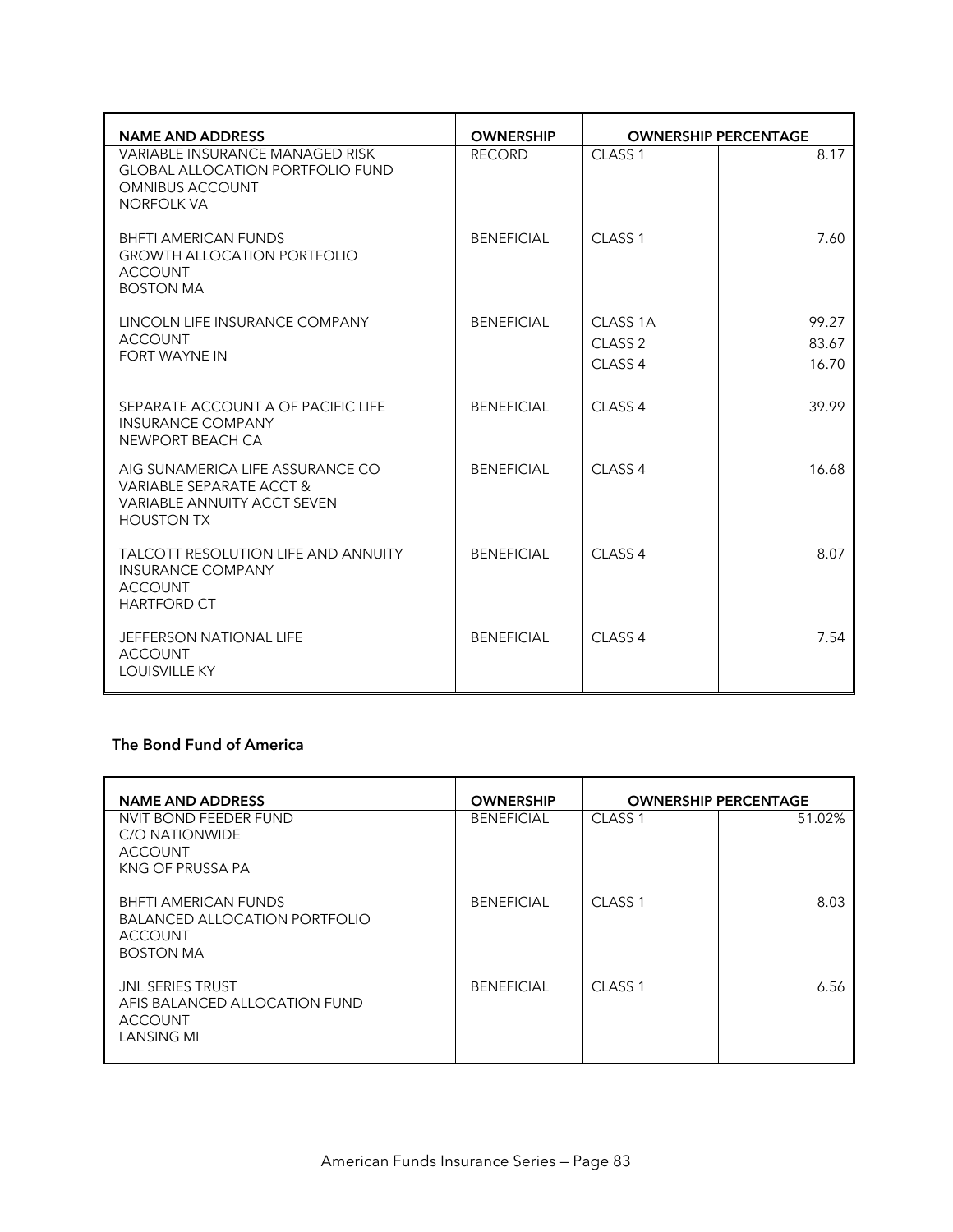| <b>NAME AND ADDRESS</b>                                                                                          | <b>OWNERSHIP</b>  |                                                                 | <b>OWNERSHIP PERCENTAGE</b> |
|------------------------------------------------------------------------------------------------------------------|-------------------|-----------------------------------------------------------------|-----------------------------|
| <b>BHFTI AMERICAN FUNDS</b><br>MODERATE ALLOCATION PORTFOLIO<br><b>ACCOUNT</b><br><b>BOSTON MA</b>               | <b>BENEFICIAL</b> | CLASS <sub>1</sub>                                              | 6.21                        |
| LINCOLN LIFE INSURANCE COMPANY<br><b>ACCOUNT</b><br><b>FORT WAYNE IN</b>                                         | <b>BENEFICIAL</b> | CLASS <sub>1A</sub><br>CLASS <sub>2</sub><br>CLASS <sub>4</sub> | 91.12<br>62.97<br>30.93     |
| <b>LOMBARD INTERNATIONAL LIFE</b><br>ASSURANCE CO SEPARATE ACCOUNT<br>PHILADELPHIA PA                            | <b>BENEFICIAL</b> | CLASS 1A                                                        | 8.87                        |
| TALCOTT RESOLUTION LIFE AND ANNUITY<br><b>INSURANCE COMPANY</b><br><b>ACCOUNT</b><br><b>HARTFORD CT</b>          | <b>BENEFICIAL</b> | CLASS <sub>2</sub><br>CLASS <sub>4</sub>                        | 12.57<br>9.75               |
| TRANSAMERICA LIFE INSURANCE CO<br>SEPARATE ACCOUNT VA B<br><b>CEDAR RAPIDS IA</b>                                | <b>BENEFICIAL</b> | CLASS <sub>2</sub>                                              | 7.23                        |
| SEPARATE ACCOUNT A OF PACIFIC LIFE<br><b>INSURANCE COMPANY</b><br>NEWPORT BEACH CA                               | <b>BENEFICIAL</b> | CLASS <sub>4</sub>                                              | 17.25                       |
| AXA EQUITABLE LIFE<br>SEPARATE ACCOUNT - A<br><b>JERSEY CITY NJ</b>                                              | <b>BENEFICIAL</b> | CLASS <sub>4</sub>                                              | 10.41                       |
| AIG SUNAMERICA LIFE ASSURANCE CO<br>VARIABLE SEPARATE ACCT &<br>VARIABLE ANNUITY ACCT SEVEN<br><b>HOUSTON TX</b> | <b>BENEFICIAL</b> | CLASS <sub>4</sub>                                              | 6.75                        |
| <b>BRIGHTHOUSE LIFE INSURANCE COMPANY</b><br><b>ACCOUNT</b><br><b>TAMPA FL</b>                                   | <b>BENEFICIAL</b> | CLASS <sub>4</sub>                                              | 5.37                        |

# **U.S. Government Securities Fund**

| <b>NAME AND ADDRESS</b>                                                                                | <b>OWNERSHIP</b>  | <b>OWNERSHIP PERCENTAGE</b> |        |  |
|--------------------------------------------------------------------------------------------------------|-------------------|-----------------------------|--------|--|
| NVIT MANAGED ASSET ALLOCATION FUND<br>C/O NATIONWIDE FUNDS GROUP<br><b>ACCOUNT</b><br>KNG OF PRUSSA PA | <b>BENEFICIAL</b> | CLASS <sub>1</sub>          | 49.44% |  |
| LINCOLN LIFE INSURANCE COMPANY                                                                         | <b>BENEFICIAL</b> | CLASS <sub>1</sub>          | 30.22  |  |
| <b>ACCOUNT</b>                                                                                         |                   | CLASS 1A                    | 97.46  |  |
| <b>FORT WAYNE IN</b>                                                                                   |                   | CLASS <sub>2</sub>          | 93.73  |  |
|                                                                                                        |                   | CLASS <sub>4</sub>          | 36.07  |  |
|                                                                                                        |                   |                             |        |  |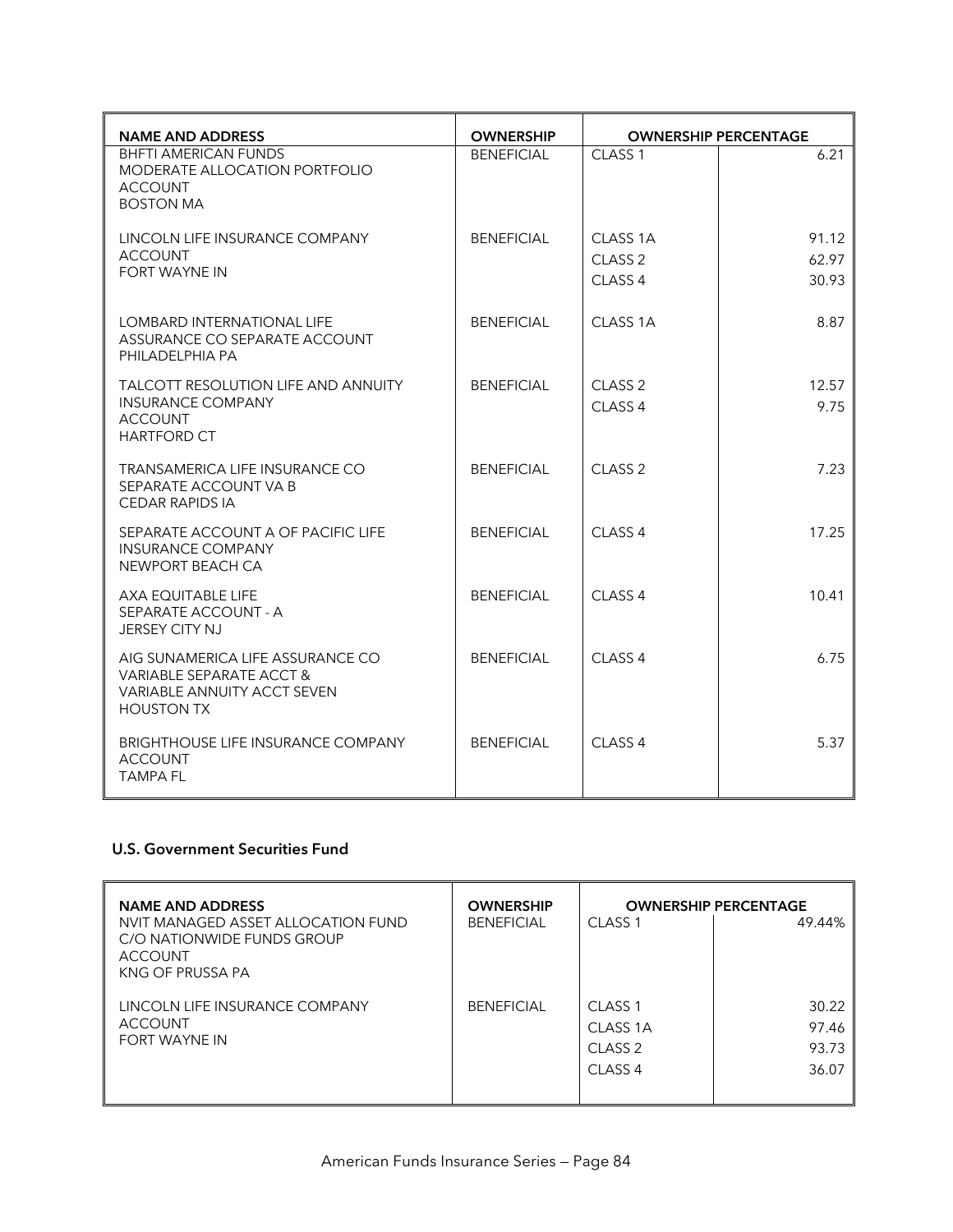| <b>NAME AND ADDRESS</b><br>VARIABLE INSURANCE MANAGED RISK<br>WASHINGTON MUTUAL INV FUND<br><b>OMNIBUS ACCOUNT</b><br><b>NORFOLK VA</b> | <b>OWNERSHIP</b><br><b>RECORD</b> | CLASS <sub>1</sub> | <b>OWNERSHIP PERCENTAGE</b><br>12.31 |
|-----------------------------------------------------------------------------------------------------------------------------------------|-----------------------------------|--------------------|--------------------------------------|
| AIG SUNAMERICA LIFE ASSURANCE CO<br>VARIABLE SEPARATE ACCT &<br><b>VARIABLE ANNUITY ACCT SEVEN</b><br><b>HOUSTON TX</b>                 | <b>BENEFICIAL</b>                 | CLASS <sub>3</sub> | 100.00                               |
| SEPARATE ACCOUNT A OF PACIFIC LIFE<br><b>INSURANCE COMPANY</b><br>NEWPORT BEACH CA                                                      | <b>BENEFICIAL</b>                 | CLASS <sub>4</sub> | 30.82                                |
| MIDLAND NATIONAL LIFE INSURANCE CO<br>SEPARATE ACCOUNT C<br>WDM IA                                                                      | <b>BENEFICIAL</b>                 | CLASS <sub>4</sub> | 13.91                                |
| <b>JEFFERSON NATIONAL LIFE</b><br><b>ACCOUNT</b><br><b>LOUISVILLE KY</b>                                                                | <b>BENEFICIAL</b>                 | CLASS <sub>4</sub> | 11.83                                |

#### **Ultra-Short Bond Fund**

| <b>NAME AND ADDRESS</b>                                                                                          | <b>OWNERSHIP</b>  | <b>OWNERSHIP PERCENTAGE</b> |        |  |
|------------------------------------------------------------------------------------------------------------------|-------------------|-----------------------------|--------|--|
| LINCOLN LIFE INSURANCE COMPANY                                                                                   | <b>BENEFICIAL</b> | CLASS <sub>1</sub>          | 86.76% |  |
| <b>ACCOUNT</b>                                                                                                   |                   | CLASS <sub>2</sub>          | 95.50  |  |
| <b>FORT WAYNE IN</b>                                                                                             |                   | CLASS <sub>4</sub>          | 59.77  |  |
| <b>PARAGON LIFE INSURANCE</b><br>SAINT LOUIS MO                                                                  | <b>BENEFICIAL</b> | CLASS <sub>1</sub>          | 12.18  |  |
| CAPITAL RESEARCH & MANAGEMENT CO<br><b>IRVINE CA</b>                                                             | <b>RECORD</b>     | CLASS 1A                    | 100.00 |  |
| AIG SUNAMERICA LIFE ASSURANCE CO<br>VARIABLE SEPARATE ACCT &<br>VARIABLE ANNUITY ACCT SEVEN<br><b>HOUSTON TX</b> | <b>BENEFICIAL</b> | CLASS <sub>3</sub>          | 100.00 |  |
| MIDLAND NATIONAL LIFE INSURANCE CO<br>SEPARATE ACCOUNT C<br>WDM IA                                               | <b>BENEFICIAL</b> | CLASS <sub>4</sub>          | 38.45  |  |

As of April 1, 2022, the officers and trustees of the Series, as a group, owned beneficially or of record less than 1% of the outstanding shares of each fund.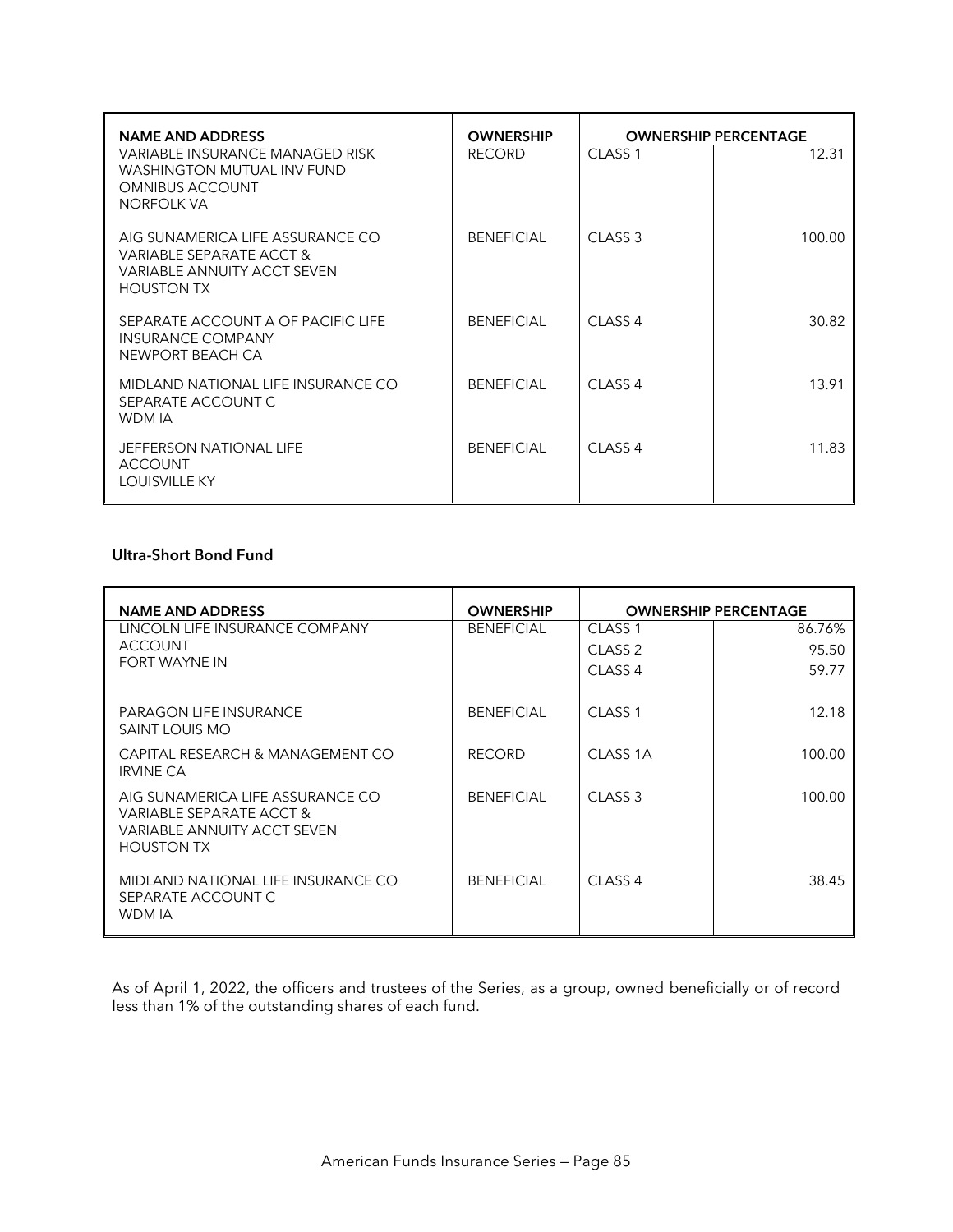**Investment adviser —** Capital Research and Management Company, the Series' investment adviser, founded in 1931, maintains research facilities in the United States and abroad (Geneva, Hong Kong, London, Los Angeles, Mumbai, New York, San Francisco, Singapore, Tokyo, Toronto and Washington, D.C.). These facilities are staffed with experienced investment professionals. The investment adviser is located at 333 South Hope Street, Los Angeles, CA 90071. It is a wholly owned subsidiary of The Capital Group Companies, Inc., a holding company for several investment management subsidiaries. Capital Research and Management Company manages equity assets through three equity investment divisions and fixed income assets through its fixed income investment division, Capital Fixed Income Investors. The three equity investment divisions — Capital World Investors, Capital Research Global Investors and Capital International Investors — make investment decisions independently of one another. Portfolio managers in Capital International Investors rely on a research team that also provides investment services to institutional clients and other accounts advised by affiliates of Capital Research and Management Company. The investment adviser, which is deemed under the Commodity Exchange Act (the "CEA") to be the operator of certain funds, has claimed an exclusion from the definition of the term commodity pool operator under the CEA with respect to each fund and, therefore, is not subject to registration or regulation as such under the CEA with respect to the funds.

The investment adviser has adopted policies and procedures that address issues that may arise as a result of an investment professional's management of the funds and other funds and accounts. Potential issues could involve allocation of investment opportunities and trades among funds and accounts, use of information regarding the timing of fund trades, investment professional compensation and voting relating to portfolio securities. The investment adviser believes that its policies and procedures are reasonably designed to address these issues.

**Compensation of investment professionals —** As described in the prospectus, the investment adviser uses a system of multiple portfolio managers in managing fund assets. In addition, Capital Research and Management Company's investment analysts may make investment decisions with respect to a portion of a fund's portfolio within their research coverage.

Portfolio managers and investment analysts are paid competitive salaries by Capital Research and Management Company. In addition, they may receive bonuses based on their individual portfolio results. Investment professionals also may participate in profit-sharing plans. The relative mix of compensation represented by bonuses, salary and profit-sharing plans will vary depending on the individual's portfolio results, contributions to the organization and other factors.

To encourage a long-term focus, bonuses based on investment results are calculated by comparing pretax total investment returns to relevant benchmarks over the most recent one-, three-, five- and eight-year periods, with increasing weight placed on each succeeding measurement period. For portfolio managers, benchmarks may include measures of the marketplaces in which the fund invests and measures of the results of comparable mutual funds. For investment analysts, benchmarks may include relevant market measures and appropriate industry or sector indexes reflecting their areas of expertise. Capital Research and Management Company makes periodic subjective assessments of analysts' contributions to the investment process and this is an element of their overall compensation. The investment results of each of the funds' portfolio managers may be measured against one or more benchmarks, depending on his or her investment focus, such as:

Global Growth Fund — MSCI All Country World Index (Net to US) and a custom average consisting of funds that disclose investment objectives and strategies comparable to those of the fund;

Global Small Capitalization Fund — MSCI USA Small Cap Index, MSCI All Country World ex USA Small Cap Index and a custom average consisting of funds that disclose investment objectives and strategies comparable to those of the fund;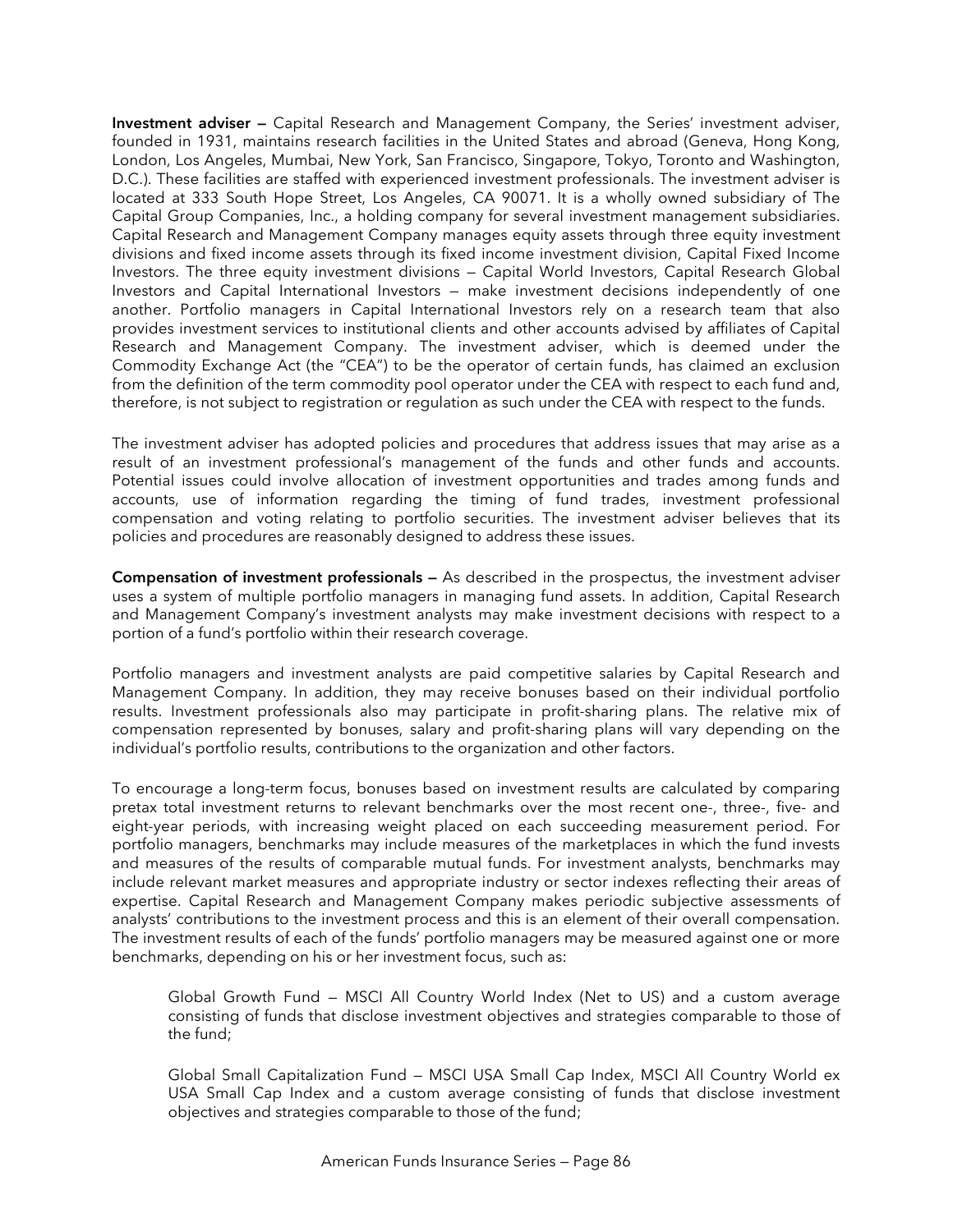Growth Fund — S&P 500 Index, Russell 1000 Growth Index with 6.5% Issuer Cap and a custom average consisting of funds that disclose investment objectives and strategies comparable to those of the fund;

International Fund — MSCI All Country World ex USA Index and a custom average consisting of funds that disclose investment objectives and strategies comparable to those of the fund;

New World Fund — MSCI All Country World Index (Net to US), MSCI Emerging Markets Index (Net to US), JP Morgan Emerging Markets Bond Index Global Diversified and a custom average consisting of funds that disclose investment objectives and strategies comparable to those of the fund;

Capital World Growth and Income Fund — MSCI All Country World Index (Net to US) and a custom average consisting of funds that disclose investment objectives and strategies comparable to those of the fund;

Growth-Income Fund — S&P 500 Index and a custom average consisting of funds that disclose investment objectives and strategies comparable to those of the fund;

International Growth and Income Fund — MSCI All Country World ex USA Index and a custom average consisting of funds that disclose investment objectives and strategies comparable to those of the fund;

Washington Mutual Investors Fund — S&P 500 Index, securities that are eligible to be purchased by the fund and a custom average consisting of funds that disclose investment objectives and strategies comparable to those of the fund;

Capital Income Builder — Bloomberg U.S. Aggregate Bond Index, a custom index of global securities screened by yield that aligns to the investment objectives and strategies of the fund and a custom average consisting of funds that disclose investment objectives and strategies comparable to those of the fund;

Asset Allocation Fund — S&P 500 Index, Bloomberg U.S. Aggregate Index, Bloomberg U.S. Corporate High Yield Index 2% Issuer Cap and a custom average consisting of funds that disclose investment objectives and strategies comparable to those of the fund;

American Funds Global Balanced Fund — MSCI All Country World Index Net to US, Bloomberg Global Aggregate Index and a custom average consisting of funds that disclose investment objectives and strategies comparable to those of the fund;

American Funds Mortgage Fund — Bloomberg U.S. Mortgage-Backed Securities Index and a custom average consisting of funds that disclose investment objectives and strategies comparable to those of the fund;

American High-Income Trust — Bloomberg U.S. Corporate High Yield Index 2% Issuer Capped Index and a custom average consisting of funds that disclose investment objectives and strategies comparable to those of the fund;

Capital World Bond Fund — Bloomberg Global Aggregate Index and a custom average consisting of funds that disclose investment objectives and strategies comparable to those of the fund;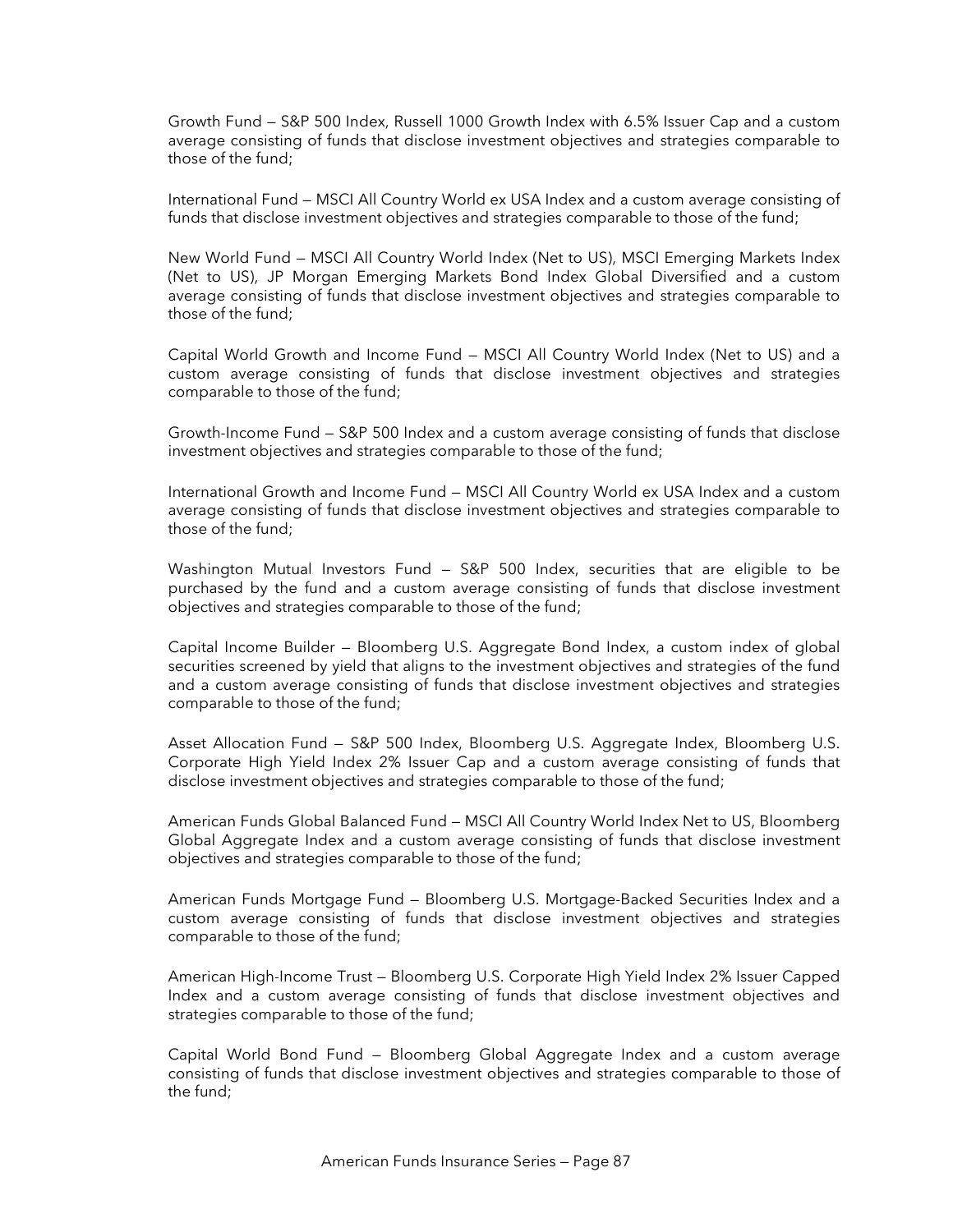The Bond Fund of America — Bloomberg U.S. Aggregate Index, Bloomberg U.S. Government/Mortgage-Backed Securities Index and a custom average consisting of funds that disclose investment objectives and strategies comparable to those of the fund;

Corporate Bond Fund — Bloomberg U.S. Corporate Bond Index and a custom average consisting of funds that disclose investment objectives and strategies comparable to those of the fund; and

U.S. Government Securities Fund — Bloomberg U.S. Government/Mortgage-Backed Securities Index and a custom average consisting of funds that disclose investment objectives and strategies comparable to those of the fund.

From time to time, Capital Research and Management Company may adjust or customize these benchmarks to better reflect the universe of comparably managed funds of competitive investment management firms.

**Portfolio manager fund holdings and management of other accounts —** Shares of the funds may only be owned by purchasing variable annuity and variable life insurance contracts. Each portfolio manager's need for variable annuity or variable life insurance contracts and the role those contracts would play in his or her comprehensive investment portfolio will vary and depend on a number of factors including tax, estate planning, life insurance, alternative retirement plans or other considerations. The portfolio managers have determined that variable insurance or annuity contracts do not meet their current needs. Consequently, they do not hold shares of the funds.

Portfolio managers may also manage assets in other funds advised by Capital Research and Management Company or its affiliates. Other managed accounts as of the end of American Funds Insurance Series' most recently completed fiscal year are listed as follows: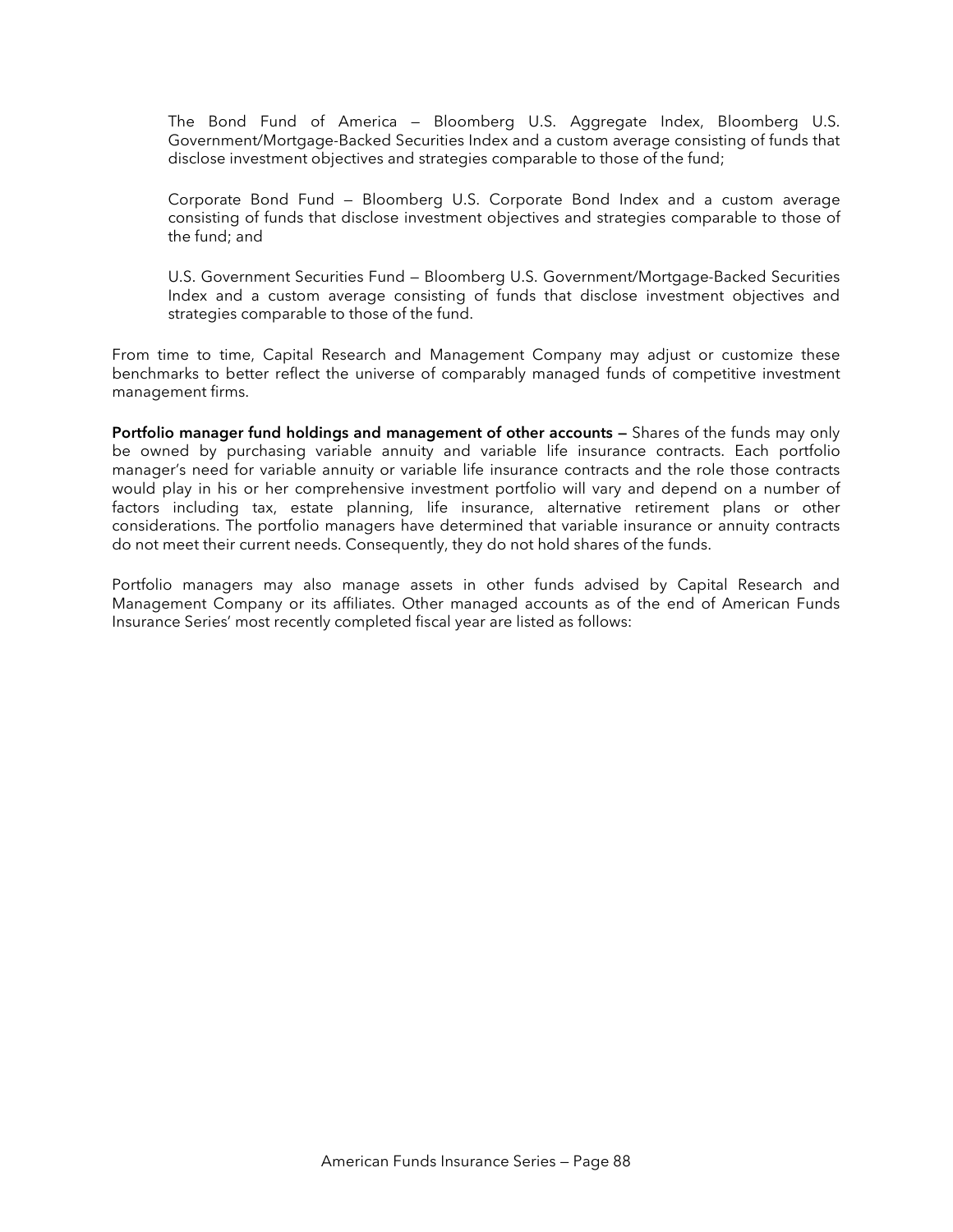**The following table reflects information as of December 31, 2021:** 

| Portfolio manager/<br>Investment professional | <b>Number</b><br>of other<br>registered<br>investment<br>companies (RICs)<br>for which<br>portfolio manager<br>or investment<br>professional<br>manages<br>(assets of RICs<br>in billions) <sup>1</sup> |         | Number<br>of other<br>pooled<br>investment<br>vehicles (PIVs)<br>for which<br>portfolio manager<br>or investment<br>professional<br>manages<br>(assets of PIVs<br>in billions) <sup>1</sup> |         |              | Number<br>of other<br>accounts<br>for which<br>portfolio manager<br>or investment<br>professional<br>manages<br>(assets of<br>other accounts<br>in billions) $1,2$ |  |
|-----------------------------------------------|---------------------------------------------------------------------------------------------------------------------------------------------------------------------------------------------------------|---------|---------------------------------------------------------------------------------------------------------------------------------------------------------------------------------------------|---------|--------------|--------------------------------------------------------------------------------------------------------------------------------------------------------------------|--|
| <b>Global Growth Fund</b>                     |                                                                                                                                                                                                         |         |                                                                                                                                                                                             |         |              |                                                                                                                                                                    |  |
| Patrice Collette                              | 3                                                                                                                                                                                                       | \$166.5 | 4                                                                                                                                                                                           | \$19.43 | 1            | \$0.31                                                                                                                                                             |  |
| Paul Flynn                                    | 3                                                                                                                                                                                                       | \$148.5 | 1                                                                                                                                                                                           | \$0.09  |              | None                                                                                                                                                               |  |
| Roz Hongsaranagon                             | 1                                                                                                                                                                                                       | \$82.2  |                                                                                                                                                                                             | None    |              | None                                                                                                                                                               |  |
| Jonathan Knowles                              | 5                                                                                                                                                                                                       | \$481.8 | $\overline{4}$                                                                                                                                                                              | \$22.18 |              | None                                                                                                                                                               |  |
| <b>Global Small Capitalization Fund</b>       |                                                                                                                                                                                                         |         |                                                                                                                                                                                             |         |              |                                                                                                                                                                    |  |
| Renaud H. Samyn                               | $\overline{4}$                                                                                                                                                                                          | \$221.3 | $\overline{2}$                                                                                                                                                                              | \$1.24  |              | None                                                                                                                                                               |  |
| Michael Beckwith                              | $\mathbf{1}$                                                                                                                                                                                            | \$82.2  |                                                                                                                                                                                             | None    |              | None                                                                                                                                                               |  |
| Bradford F. Freer                             | 5                                                                                                                                                                                                       | \$174.0 | $\mathbf{1}$                                                                                                                                                                                | \$0.55  |              | None                                                                                                                                                               |  |
| Harold H. La                                  | $\overline{2}$                                                                                                                                                                                          | \$117.4 | 3                                                                                                                                                                                           | \$1.56  | $\mathbf{1}$ | \$0.08                                                                                                                                                             |  |
| Aidan O'Connell                               | $\overline{c}$                                                                                                                                                                                          | \$176.0 | $\overline{2}$                                                                                                                                                                              | \$0.96  |              | None                                                                                                                                                               |  |
| Gregory W. Wendt                              | $\overline{2}$                                                                                                                                                                                          | \$176.0 | $\overline{2}$                                                                                                                                                                              | \$0.96  |              | None                                                                                                                                                               |  |
| <b>Growth Fund</b>                            |                                                                                                                                                                                                         |         |                                                                                                                                                                                             |         |              |                                                                                                                                                                    |  |
| Paul Benjamin                                 | $\overline{2}$                                                                                                                                                                                          | \$360.4 | 3                                                                                                                                                                                           | \$3.49  |              | None                                                                                                                                                               |  |
| Mark L. Casey                                 | 5                                                                                                                                                                                                       | \$834.3 | 5                                                                                                                                                                                           | \$6.95  |              | None                                                                                                                                                               |  |
| Irfan M. Furniturewala                        | 3                                                                                                                                                                                                       | \$317.5 | $\mathfrak{Z}$                                                                                                                                                                              | \$1.92  | 2            | \$0.47                                                                                                                                                             |  |
| Anne-Marie Peterson                           | $\overline{2}$                                                                                                                                                                                          | \$516.8 | 3                                                                                                                                                                                           | \$5.21  |              | None                                                                                                                                                               |  |
| Andraz Razen                                  | 3                                                                                                                                                                                                       | \$523.2 | 3                                                                                                                                                                                           | \$21.80 |              | None                                                                                                                                                               |  |
| Alan J. Wilson                                | $\overline{4}$                                                                                                                                                                                          | \$698.6 | $\overline{4}$                                                                                                                                                                              | \$6.12  |              | None                                                                                                                                                               |  |
| <b>International Fund</b>                     |                                                                                                                                                                                                         |         |                                                                                                                                                                                             |         |              |                                                                                                                                                                    |  |
| Sung Lee                                      | 3                                                                                                                                                                                                       | \$316.0 | $\mathfrak{Z}$                                                                                                                                                                              | \$3.60  |              | None                                                                                                                                                               |  |
| Renaud H. Samyn                               | 4                                                                                                                                                                                                       | \$216.5 | $\overline{2}$                                                                                                                                                                              | \$1.24  |              | None                                                                                                                                                               |  |
| Nicholas J. Grace                             | 3                                                                                                                                                                                                       | \$250.7 | 3                                                                                                                                                                                           | \$3.10  |              | None                                                                                                                                                               |  |
| Christopher Thomsen                           | 3                                                                                                                                                                                                       | \$250.7 | $\overline{2}$                                                                                                                                                                              | \$2.90  | $\mathbf{1}$ | \$0.08                                                                                                                                                             |  |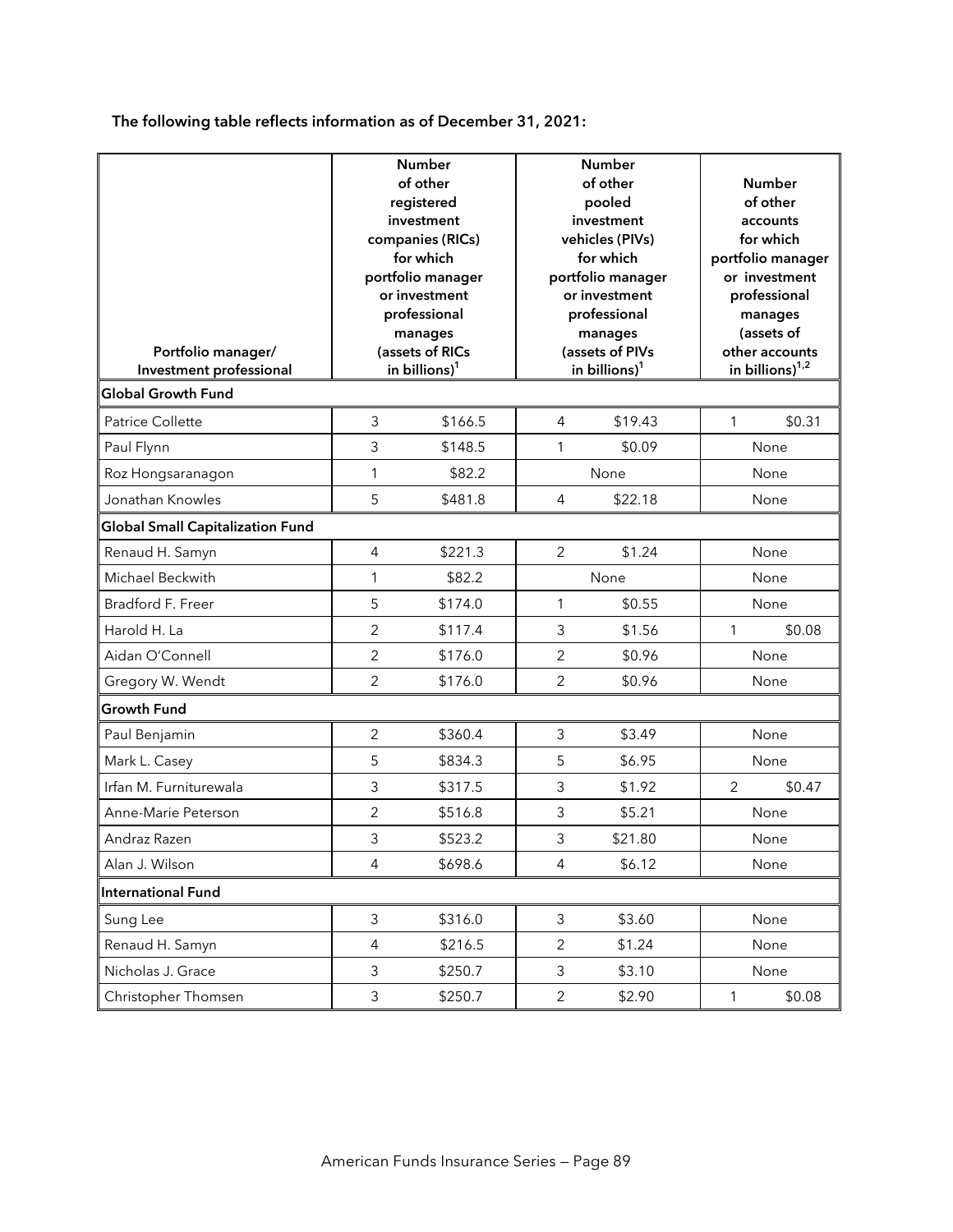| Portfolio manager/<br>Investment professional |                | <b>Number</b><br>of other<br>registered<br>investment<br>companies (RICs)<br>for which<br>portfolio manager<br>or investment<br>professional<br>manages<br>(assets of RICs<br>in billions) <sup>1</sup> |                | <b>Number</b><br>of other<br>pooled<br>investment<br>vehicles (PIVs)<br>for which<br>portfolio manager<br>or investment<br>professional<br>manages<br>(assets of PIVs<br>in billions) <sup>1</sup> |          | <b>Number</b><br>of other<br>accounts<br>for which<br>portfolio manager<br>or investment<br>professional<br>manages<br>(assets of<br>other accounts<br>in billions) <sup>1,2</sup> |
|-----------------------------------------------|----------------|---------------------------------------------------------------------------------------------------------------------------------------------------------------------------------------------------------|----------------|----------------------------------------------------------------------------------------------------------------------------------------------------------------------------------------------------|----------|------------------------------------------------------------------------------------------------------------------------------------------------------------------------------------|
| <b>New World Fund</b>                         |                |                                                                                                                                                                                                         |                |                                                                                                                                                                                                    |          |                                                                                                                                                                                    |
| Carl M. Kawaja                                | 3              | \$538.4                                                                                                                                                                                                 | $\overline{4}$ | \$17.00                                                                                                                                                                                            |          | None                                                                                                                                                                               |
| Bradford F. Freer                             | 5              | \$174.2                                                                                                                                                                                                 | 1              | \$0.55                                                                                                                                                                                             |          | None                                                                                                                                                                               |
| Nicholas J. Grace                             | 3              | \$255.7                                                                                                                                                                                                 | 3              | \$3.10                                                                                                                                                                                             |          | None                                                                                                                                                                               |
| Dawid Justus                                  | 1              | \$60.0                                                                                                                                                                                                  | $\mathbf{1}$   | \$0.55                                                                                                                                                                                             |          | None                                                                                                                                                                               |
| Jonathan Knowles                              | 5              | \$487.0                                                                                                                                                                                                 | 4              | \$22.18                                                                                                                                                                                            |          | None                                                                                                                                                                               |
| Winnie Kwan                                   | 5              | \$201.0                                                                                                                                                                                                 | 3              | \$1.19                                                                                                                                                                                             |          | None                                                                                                                                                                               |
| Robert W. Lovelace                            | $\overline{2}$ | \$208.9                                                                                                                                                                                                 | 6              | \$20.27                                                                                                                                                                                            | $16^{3}$ | \$9.69                                                                                                                                                                             |
| Piyada Phanaphat                              | 1              | \$60.0                                                                                                                                                                                                  | $\mathbf{1}$   | \$0.55                                                                                                                                                                                             |          | None                                                                                                                                                                               |
| Akira Shiraishi                               | 1              | \$60.0                                                                                                                                                                                                  | 3              | \$1.13                                                                                                                                                                                             | $13^{4}$ | \$10.24                                                                                                                                                                            |
| Kirstie Spence                                | 3              | \$64.8                                                                                                                                                                                                  | 5              | \$4.89                                                                                                                                                                                             | 5        | \$2.37                                                                                                                                                                             |
| Tomonori Tani                                 | 1              | \$60.0                                                                                                                                                                                                  | $\mathbf{1}$   | \$0.55                                                                                                                                                                                             |          | None                                                                                                                                                                               |
| Lisa Thompson                                 | 3              | \$77.6                                                                                                                                                                                                  | 4              | \$0.99                                                                                                                                                                                             | 5        | \$0.67                                                                                                                                                                             |
| Christopher Thomsen                           | 3              | \$255.7                                                                                                                                                                                                 | $\overline{2}$ | \$2.90                                                                                                                                                                                             | 1        | \$0.08                                                                                                                                                                             |
| Capital World Growth and Income Fund          |                |                                                                                                                                                                                                         |                |                                                                                                                                                                                                    |          |                                                                                                                                                                                    |
| Sung Lee                                      | 3              | \$323.0                                                                                                                                                                                                 | 3              | \$3.60                                                                                                                                                                                             |          | None                                                                                                                                                                               |
| Renaud H. Samyn                               | 4              | \$223.5                                                                                                                                                                                                 | $\overline{2}$ | \$1.24                                                                                                                                                                                             |          | None                                                                                                                                                                               |
| Alfonso Barroso                               | 5              | \$268.3                                                                                                                                                                                                 | 5              | \$2.08                                                                                                                                                                                             |          | None                                                                                                                                                                               |
| Jeremy Burge                                  | 1              | \$127.3                                                                                                                                                                                                 | $\mathfrak{Z}$ | \$12.82                                                                                                                                                                                            |          | None                                                                                                                                                                               |
| Michael Cohen                                 | 3              | \$144.9                                                                                                                                                                                                 | 11             | \$7.25                                                                                                                                                                                             | $27^{5}$ | \$10.97                                                                                                                                                                            |
| Leo Hee                                       | $\overline{4}$ | \$227.1                                                                                                                                                                                                 | $\overline{4}$ | \$12.91                                                                                                                                                                                            |          | None                                                                                                                                                                               |
| Jin Lee                                       | $\overline{4}$ | \$339.8                                                                                                                                                                                                 | 3              | \$2.15                                                                                                                                                                                             |          | None                                                                                                                                                                               |
| Lara Pellini                                  | $\mathfrak{Z}$ | \$348.8                                                                                                                                                                                                 | 5              | \$4.70                                                                                                                                                                                             |          | None                                                                                                                                                                               |
| <b>Growth-Income Fund</b>                     |                |                                                                                                                                                                                                         |                |                                                                                                                                                                                                    |          |                                                                                                                                                                                    |
| Donald D. O'Neal                              | $\overline{2}$ | \$417.8                                                                                                                                                                                                 | 4              | \$3.56                                                                                                                                                                                             |          | None                                                                                                                                                                               |
| Keiko McKibben                                |                | None                                                                                                                                                                                                    |                | None                                                                                                                                                                                               |          | None                                                                                                                                                                               |
| Charles E. Ellwein                            | 3              | \$201.6                                                                                                                                                                                                 | 3              | \$1.27                                                                                                                                                                                             |          | None                                                                                                                                                                               |
| J. Blair Frank                                | 1              | \$292.1                                                                                                                                                                                                 | $\mathbf{1}$   | \$2.52                                                                                                                                                                                             |          | None                                                                                                                                                                               |
| William L. Robbins                            | 20             | \$175.7                                                                                                                                                                                                 | $\overline{2}$ | \$1.68                                                                                                                                                                                             | 1,588    | \$25.80                                                                                                                                                                            |
| Carlos Schonfeld                              |                | None                                                                                                                                                                                                    |                | None                                                                                                                                                                                               |          | None                                                                                                                                                                               |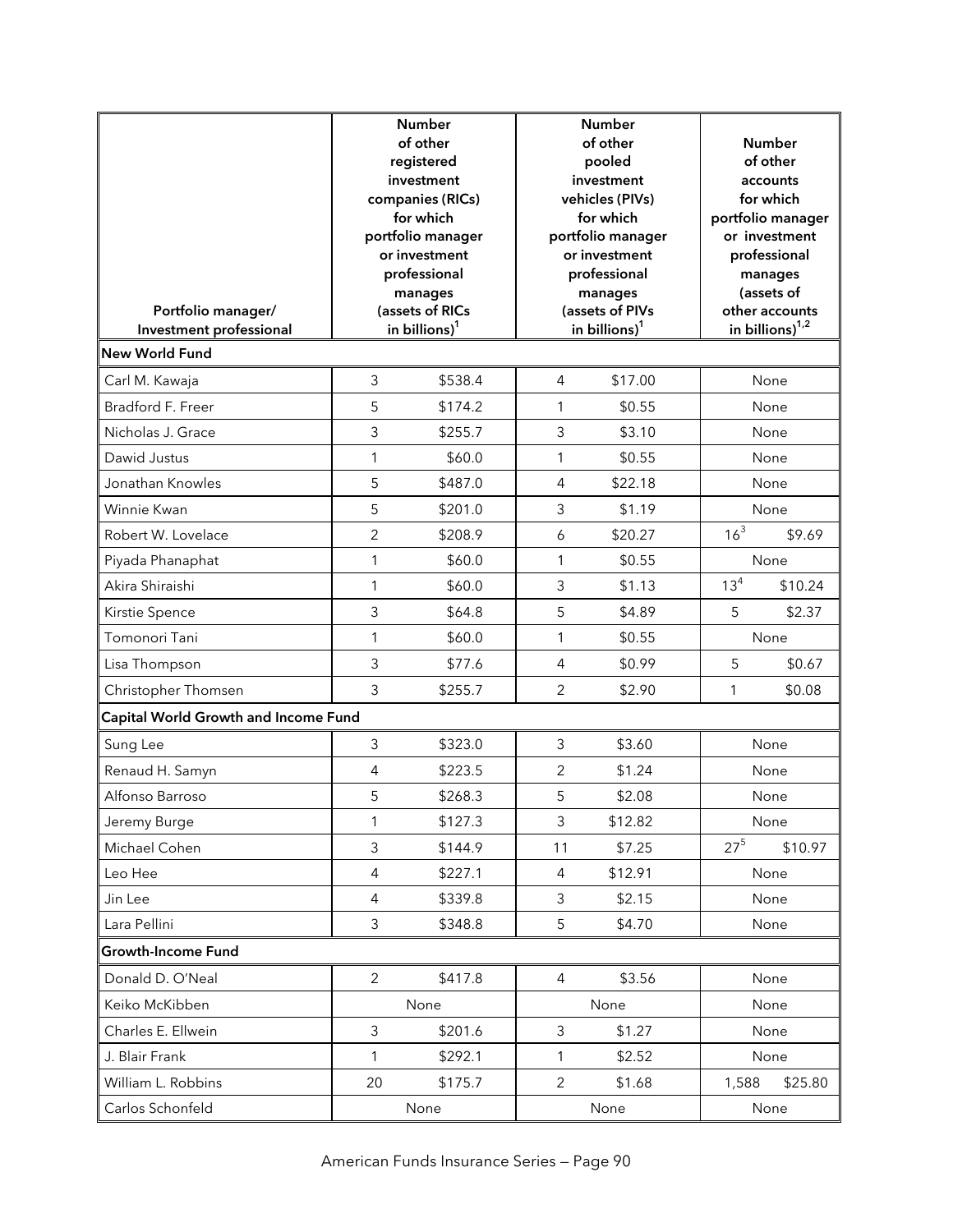| Portfolio manager/<br>Investment professional | <b>Number</b><br>of other<br>registered<br>investment<br>companies (RICs)<br>for which<br>portfolio manager<br>or investment<br>professional<br>manages<br>(assets of RICs<br>in billions) <sup>1</sup> |         | <b>Number</b><br>of other<br>pooled<br>investment<br>vehicles (PIVs)<br>for which<br>portfolio manager<br>or investment<br>professional<br>manages<br>(assets of PIVs<br>in billions) <sup>1</sup> |         | Number<br>of other<br>accounts<br>for which<br>portfolio manager<br>or investment<br>professional<br>manages<br>(assets of<br>other accounts<br>in billions) $1,2$ |         |
|-----------------------------------------------|---------------------------------------------------------------------------------------------------------------------------------------------------------------------------------------------------------|---------|----------------------------------------------------------------------------------------------------------------------------------------------------------------------------------------------------|---------|--------------------------------------------------------------------------------------------------------------------------------------------------------------------|---------|
| International Growth and Income Fund          |                                                                                                                                                                                                         |         |                                                                                                                                                                                                    |         |                                                                                                                                                                    |         |
| Michael Cohen                                 | 3                                                                                                                                                                                                       | \$146.9 | 11                                                                                                                                                                                                 | \$7.25  | $27^{5}$                                                                                                                                                           | \$10.97 |
| <b>Patrice Collette</b>                       | 3                                                                                                                                                                                                       | \$175.7 | $\overline{4}$                                                                                                                                                                                     | \$19.43 | $\mathbf{1}$                                                                                                                                                       | \$0.31  |
| Paul Flynn                                    | 3                                                                                                                                                                                                       | \$157.7 | $\mathbf{1}$                                                                                                                                                                                       | \$0.09  |                                                                                                                                                                    | None    |
| Leo Hee                                       | $\overline{4}$                                                                                                                                                                                          | \$229.1 | $\overline{4}$                                                                                                                                                                                     | \$12.91 |                                                                                                                                                                    | None    |
| Andrew B. Suzman                              | 20                                                                                                                                                                                                      | \$414.6 | $\overline{2}$                                                                                                                                                                                     | \$2.44  |                                                                                                                                                                    | None    |
| Lisa Thompson                                 | 3                                                                                                                                                                                                       | \$81.6  | $\overline{4}$                                                                                                                                                                                     | \$0.99  | 5                                                                                                                                                                  | \$0.67  |
| Steven T. Watson                              | 6                                                                                                                                                                                                       | \$289.3 | 9                                                                                                                                                                                                  | \$22.53 | $813^{6}$                                                                                                                                                          | \$31.58 |
| <b>Washington Mutual Investors Fund</b>       |                                                                                                                                                                                                         |         |                                                                                                                                                                                                    |         |                                                                                                                                                                    |         |
| Alan N. Berro                                 | 24                                                                                                                                                                                                      | \$510.2 | 3                                                                                                                                                                                                  | \$3.59  |                                                                                                                                                                    | None    |
| Mark L. Casey                                 | 5                                                                                                                                                                                                       | \$868.2 | 5                                                                                                                                                                                                  | \$6.95  |                                                                                                                                                                    | None    |
| Irfan M. Furniturewala                        | 3                                                                                                                                                                                                       | \$351.4 | 3                                                                                                                                                                                                  | \$1.92  | $\overline{2}$                                                                                                                                                     | \$0.47  |
| Emme Kozloff                                  | $\mathbf{1}$                                                                                                                                                                                            | \$0.4   |                                                                                                                                                                                                    | None    |                                                                                                                                                                    | None    |
| Jeffrey T. Lager                              | 3                                                                                                                                                                                                       | \$425.7 | 3                                                                                                                                                                                                  | \$3.59  |                                                                                                                                                                    | None    |
| Jin Lee                                       | $\overline{4}$                                                                                                                                                                                          | \$330.7 | 3                                                                                                                                                                                                  | \$2.15  |                                                                                                                                                                    | None    |
| Eric H. Stern                                 | $\overline{2}$                                                                                                                                                                                          | \$264.1 | 5                                                                                                                                                                                                  | \$4.94  | $\overline{2}$                                                                                                                                                     | \$0.47  |
| Diana Wagner                                  | $\overline{2}$                                                                                                                                                                                          | \$306.0 | $\overline{2}$                                                                                                                                                                                     | \$1.71  |                                                                                                                                                                    | None    |
| Alan J. Wilson                                | $\overline{4}$                                                                                                                                                                                          | \$732.5 | $\overline{4}$                                                                                                                                                                                     | \$6.12  |                                                                                                                                                                    | None    |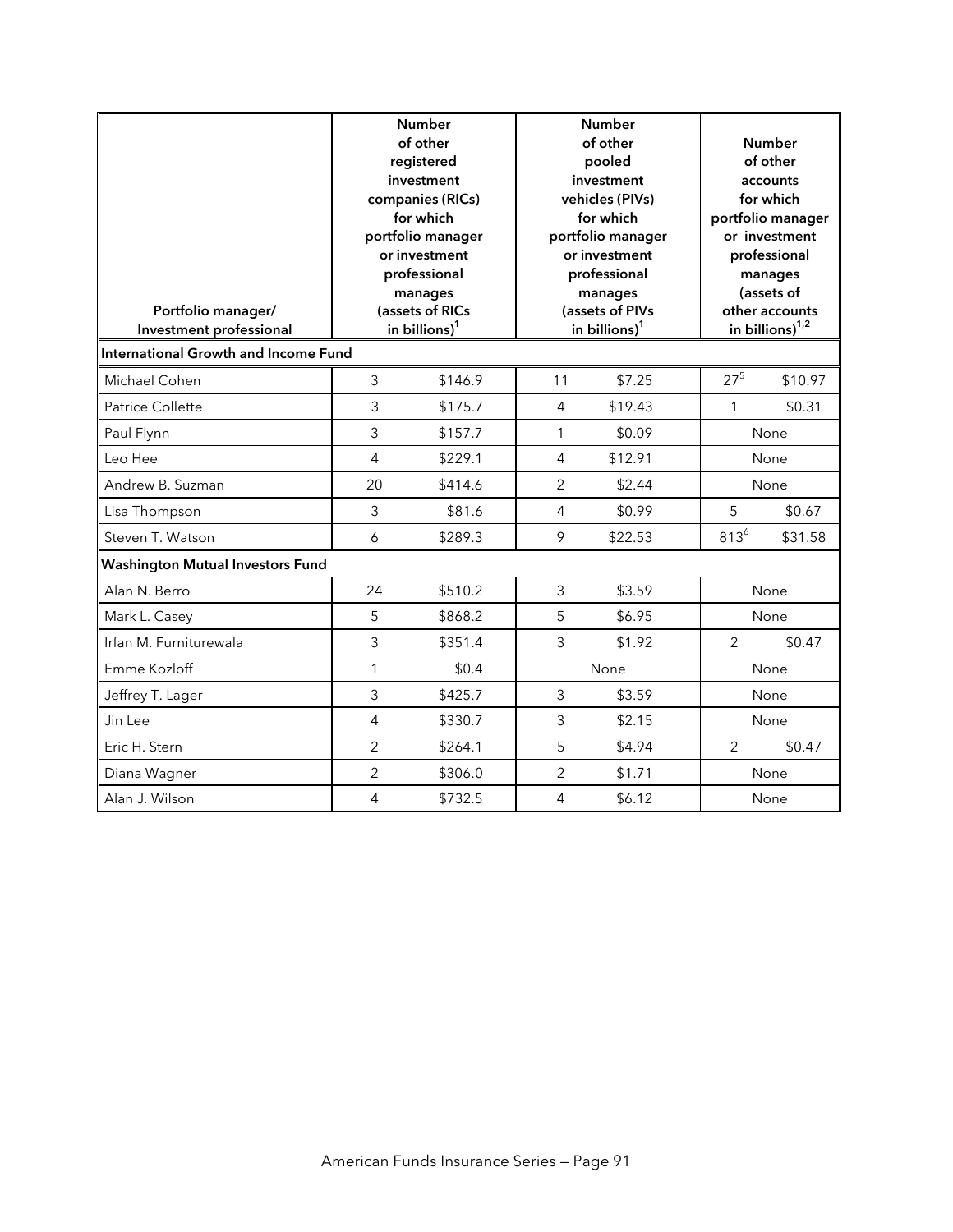| Portfolio manager/<br>Investment professional | <b>Number</b><br>of other<br>registered<br>investment<br>companies (RICs)<br>for which<br>portfolio manager<br>or investment<br>professional<br>manages<br>(assets of RICs<br>in billions) <sup>1</sup> |         | <b>Number</b><br>of other<br>pooled<br>investment<br>vehicles (PIVs)<br>for which<br>portfolio manager<br>or investment<br>professional<br>manages<br>(assets of PIVs<br>in billions) <sup>1</sup> |         | Number<br>of other<br>accounts<br>for which<br>portfolio manager<br>or investment<br>professional<br>manages<br>(assets of<br>other accounts<br>in billions) <sup>1,2</sup> |         |
|-----------------------------------------------|---------------------------------------------------------------------------------------------------------------------------------------------------------------------------------------------------------|---------|----------------------------------------------------------------------------------------------------------------------------------------------------------------------------------------------------|---------|-----------------------------------------------------------------------------------------------------------------------------------------------------------------------------|---------|
| <b>Capital Income Builder</b>                 |                                                                                                                                                                                                         |         |                                                                                                                                                                                                    |         |                                                                                                                                                                             |         |
| Aline Avzaradel                               | 2                                                                                                                                                                                                       | \$238.2 | 5                                                                                                                                                                                                  | \$1.68  |                                                                                                                                                                             | None    |
| Alfonso Barroso                               | 5                                                                                                                                                                                                       | \$269.6 | 5                                                                                                                                                                                                  | \$2.08  |                                                                                                                                                                             | None    |
| Grant L. Cambridge                            | 3                                                                                                                                                                                                       | \$326.2 | 9                                                                                                                                                                                                  | \$3.11  | 139                                                                                                                                                                         | \$14.17 |
| Charles E. Ellwein                            | 3                                                                                                                                                                                                       | \$243.5 | 3                                                                                                                                                                                                  | \$1.27  |                                                                                                                                                                             | None    |
| David A. Hoag                                 | 8                                                                                                                                                                                                       | \$483.9 | 5                                                                                                                                                                                                  | \$9.79  |                                                                                                                                                                             | None    |
| Winnie Kwan                                   | 5                                                                                                                                                                                                       | \$204.3 | 3                                                                                                                                                                                                  | \$1.19  | $\mathbf{1}$                                                                                                                                                                | \$0.08  |
| James B. Lovelace                             | 3                                                                                                                                                                                                       | \$326.2 | 6                                                                                                                                                                                                  | \$2.30  |                                                                                                                                                                             | None    |
| Fergus N. MacDonald                           | 8                                                                                                                                                                                                       | \$272.5 | 4                                                                                                                                                                                                  | \$1.13  |                                                                                                                                                                             | None    |
| Caroline Randall                              | $\overline{2}$                                                                                                                                                                                          | \$243.4 | 3                                                                                                                                                                                                  | \$0.84  |                                                                                                                                                                             | None    |
| Bradley J. Vogt                               | 6                                                                                                                                                                                                       | \$586.2 | 4                                                                                                                                                                                                  | \$9.98  |                                                                                                                                                                             | None    |
| Steven T. Watson                              | 6                                                                                                                                                                                                       | \$288.6 | 9                                                                                                                                                                                                  | \$22.53 | $813^{6}$                                                                                                                                                                   | \$31.58 |
| Philip Winston                                | $\boldsymbol{6}$                                                                                                                                                                                        | \$123.4 | 11                                                                                                                                                                                                 | \$8.66  | $932^7$                                                                                                                                                                     | \$34.35 |
| <b>Asset Allocation Fund</b>                  |                                                                                                                                                                                                         |         |                                                                                                                                                                                                    |         |                                                                                                                                                                             |         |
| Alan N. Berro                                 | 24                                                                                                                                                                                                      | \$491.0 | 3                                                                                                                                                                                                  | \$3.59  |                                                                                                                                                                             | None    |
| David A. Daigle                               | 3                                                                                                                                                                                                       | \$152.3 | $\overline{2}$                                                                                                                                                                                     | \$1.81  | $2^8$                                                                                                                                                                       | \$0.79  |
| Peter Eliot                                   | 1                                                                                                                                                                                                       | \$82.2  |                                                                                                                                                                                                    | None    |                                                                                                                                                                             | None    |
| Jeffrey T. Lager                              | 3                                                                                                                                                                                                       | \$406.5 | 3                                                                                                                                                                                                  | \$3.59  |                                                                                                                                                                             | None    |
| Jin Lee                                       | 4                                                                                                                                                                                                       | \$311.5 | 3                                                                                                                                                                                                  | \$2.15  |                                                                                                                                                                             | None    |
| John R. Queen                                 | 21                                                                                                                                                                                                      | \$477.6 | 3                                                                                                                                                                                                  | \$3.00  | 97                                                                                                                                                                          | \$0.57  |
| American Funds Global Balanced Fund           |                                                                                                                                                                                                         |         |                                                                                                                                                                                                    |         |                                                                                                                                                                             |         |
| Alfonso Barroso                               | 5                                                                                                                                                                                                       | \$270.2 | 5                                                                                                                                                                                                  | \$2.08  |                                                                                                                                                                             | None    |
| Andrew A. Cormack                             | 3                                                                                                                                                                                                       | \$44.9  | $\overline{4}$                                                                                                                                                                                     | \$3.25  | $\mathbf{1}$                                                                                                                                                                | \$1.00  |
| Bradford F. Freer                             | 5                                                                                                                                                                                                       | \$178.1 | $\mathbf{1}$                                                                                                                                                                                       | \$0.55  |                                                                                                                                                                             | None    |
| Thomas H. Høgh                                | 3                                                                                                                                                                                                       | \$44.9  | 5                                                                                                                                                                                                  | \$4.52  | 1                                                                                                                                                                           | \$1.00  |
| Winnie Kwan                                   | 5                                                                                                                                                                                                       | \$204.9 | 3                                                                                                                                                                                                  | \$1.19  | $\mathbf{1}$                                                                                                                                                                | \$0.08  |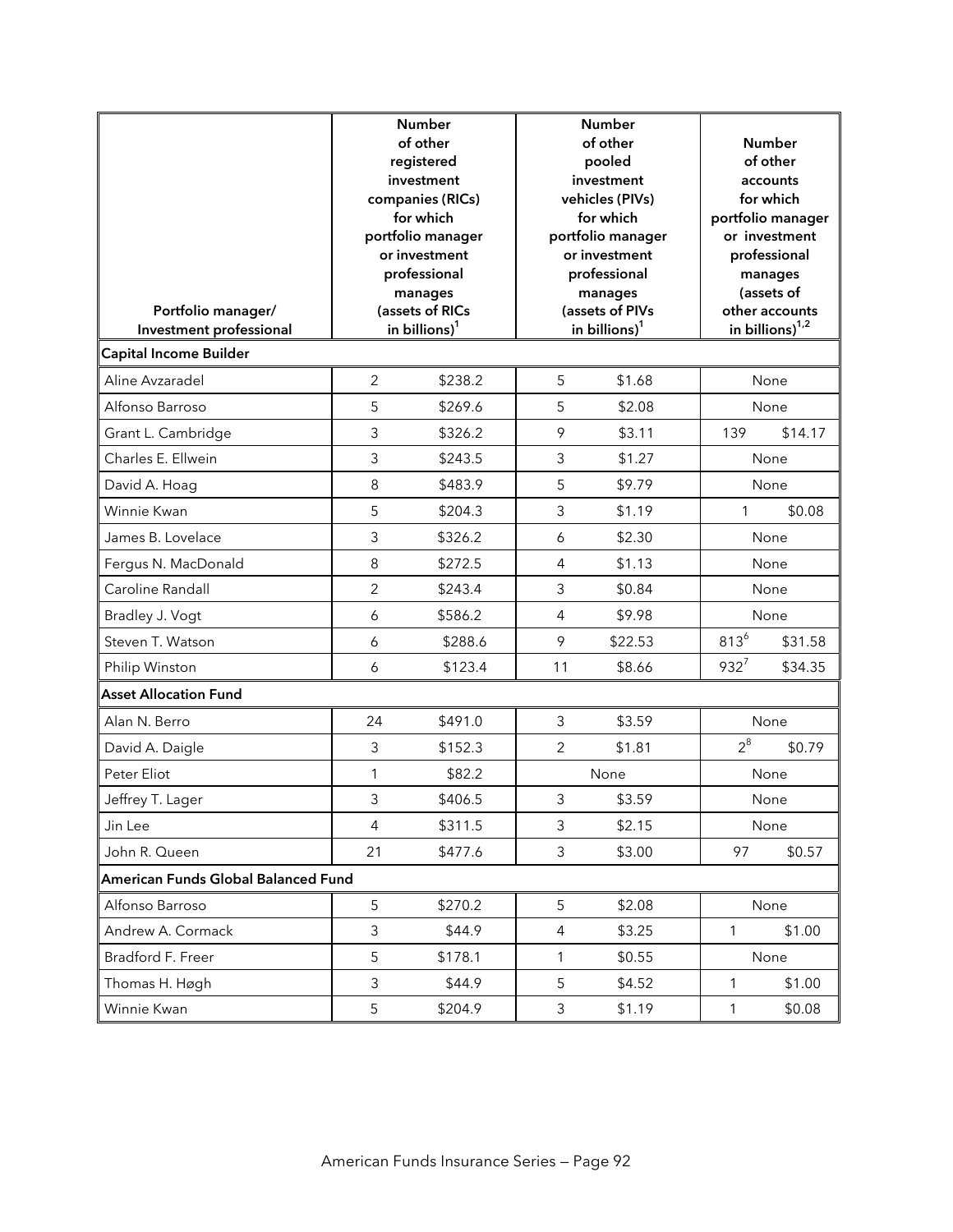| Portfolio manager/<br>Investment professional |                | <b>Number</b><br>of other<br>registered<br>investment<br>companies (RICs)<br>for which<br>portfolio manager<br>or investment<br>professional<br>manages<br>(assets of RICs<br>in billions) <sup>1</sup> |                | <b>Number</b><br>of other<br>pooled<br>investment<br>vehicles (PIVs)<br>for which<br>portfolio manager<br>or investment<br>professional<br>manages<br>(assets of PIVs<br>in billions) $1$ |                | <b>Number</b><br>of other<br>accounts<br>for which<br>portfolio manager<br>or investment<br>professional<br>manages<br>(assets of<br>other accounts<br>in billions) $1,2$ |
|-----------------------------------------------|----------------|---------------------------------------------------------------------------------------------------------------------------------------------------------------------------------------------------------|----------------|-------------------------------------------------------------------------------------------------------------------------------------------------------------------------------------------|----------------|---------------------------------------------------------------------------------------------------------------------------------------------------------------------------|
| American Funds Mortgage Fund                  |                |                                                                                                                                                                                                         |                |                                                                                                                                                                                           |                |                                                                                                                                                                           |
| David J. Betanzos                             | 6              | \$159.7                                                                                                                                                                                                 | 2              | \$0.50                                                                                                                                                                                    |                | None                                                                                                                                                                      |
| Oliver V. Edmonds                             | 1              | \$9.3                                                                                                                                                                                                   |                | None                                                                                                                                                                                      |                | None                                                                                                                                                                      |
| Fergus N. MacDonald                           | 8              | \$273.3                                                                                                                                                                                                 | 4              | \$1.13                                                                                                                                                                                    |                | None                                                                                                                                                                      |
| American High-Income Trust                    |                |                                                                                                                                                                                                         |                |                                                                                                                                                                                           |                |                                                                                                                                                                           |
| Tom Chow                                      | 1              | \$20.3                                                                                                                                                                                                  |                | None                                                                                                                                                                                      | $2^8$          | None                                                                                                                                                                      |
| David A. Daigle                               | 3              | \$181.9                                                                                                                                                                                                 | $\overline{2}$ | \$1.81                                                                                                                                                                                    |                | \$0.79                                                                                                                                                                    |
| Tara L. Torrens                               | 1              | \$20.3                                                                                                                                                                                                  |                | None                                                                                                                                                                                      | 1 <sup>9</sup> | None                                                                                                                                                                      |
| Shannon Ward                                  | 6              | \$409.3                                                                                                                                                                                                 | 4              | \$10.58                                                                                                                                                                                   |                | \$0.29                                                                                                                                                                    |
| Capital World Bond Fund                       |                |                                                                                                                                                                                                         |                |                                                                                                                                                                                           |                |                                                                                                                                                                           |
| Phillip Chitty                                | 1              | \$15.9                                                                                                                                                                                                  | 5              | \$3.25                                                                                                                                                                                    | 1              | \$1.00                                                                                                                                                                    |
| Andrew A. Cormack                             | 3              | \$43.3                                                                                                                                                                                                  | 4              | \$3.25                                                                                                                                                                                    | 1              | \$1.00                                                                                                                                                                    |
| Thomas H. Høgh                                | $\overline{3}$ | \$43.3                                                                                                                                                                                                  | 5              | \$4.52                                                                                                                                                                                    | $\mathbf{1}$   | \$1.00                                                                                                                                                                    |
| The Bond Fund of America                      |                |                                                                                                                                                                                                         |                |                                                                                                                                                                                           |                |                                                                                                                                                                           |
| Pramod Atluri                                 | 3              | \$435.2                                                                                                                                                                                                 | $\mathfrak{Z}$ | \$2.86                                                                                                                                                                                    |                | None                                                                                                                                                                      |
| David J. Betanzos                             | 6              | \$146.8                                                                                                                                                                                                 | 2              | \$0.50                                                                                                                                                                                    |                | None                                                                                                                                                                      |
| David A. Hoag                                 | 8              | \$471.8                                                                                                                                                                                                 | 5              | \$9.79                                                                                                                                                                                    |                | None                                                                                                                                                                      |
| Fergus N. Macdonald                           | 8              | \$260.4                                                                                                                                                                                                 | 4              | \$1.13                                                                                                                                                                                    |                | None                                                                                                                                                                      |
| Ultra-Short Bond Fund                         |                |                                                                                                                                                                                                         |                |                                                                                                                                                                                           |                |                                                                                                                                                                           |
| Steven D. Lotwin                              |                | None                                                                                                                                                                                                    |                | None                                                                                                                                                                                      |                | None                                                                                                                                                                      |
| <b>Corporate Bond Fund</b>                    |                |                                                                                                                                                                                                         |                |                                                                                                                                                                                           |                |                                                                                                                                                                           |
| Scott Sykes                                   | 3              | \$21.8                                                                                                                                                                                                  | 1              | \$1.24                                                                                                                                                                                    | 12             | \$12.31                                                                                                                                                                   |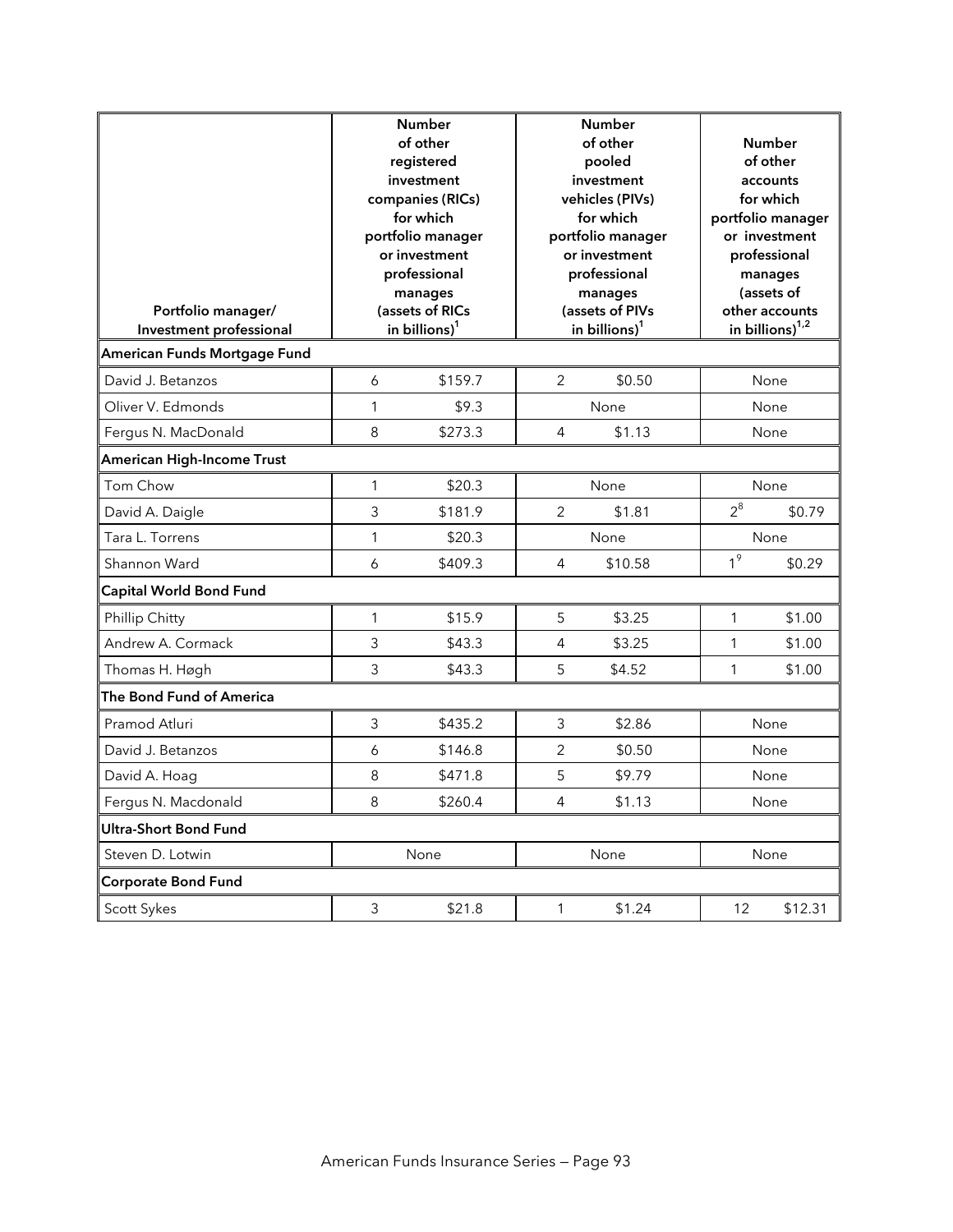| Portfolio manager/<br>Investment professional |   | <b>Number</b><br>of other<br>registered<br>investment<br>companies (RICs)<br>for which<br>portfolio manager<br>or investment<br>professional<br>manages<br>(assets of RICs<br>in billions) $1$ |   | <b>Number</b><br>of other<br>pooled<br>investment<br>vehicles (PIVs)<br>for which<br>portfolio manager<br>or investment<br>professional<br>manages<br>(assets of PIVs<br>in billions) $1$ | <b>Number</b><br>of other<br>accounts<br>for which<br>portfolio manager<br>or investment<br>professional<br>manages<br>(assets of<br>other accounts<br>in billions) $1/2$ |
|-----------------------------------------------|---|------------------------------------------------------------------------------------------------------------------------------------------------------------------------------------------------|---|-------------------------------------------------------------------------------------------------------------------------------------------------------------------------------------------|---------------------------------------------------------------------------------------------------------------------------------------------------------------------------|
| <b>U.S. Government Securities Fund</b>        |   |                                                                                                                                                                                                |   |                                                                                                                                                                                           |                                                                                                                                                                           |
| David J. Betanzos                             | 6 | \$157.8                                                                                                                                                                                        | 2 | \$0.50                                                                                                                                                                                    | None                                                                                                                                                                      |
| Fergus N. MacDonald                           | 8 | \$271.4                                                                                                                                                                                        | 4 | \$1.13                                                                                                                                                                                    | None                                                                                                                                                                      |
| Ritchie Tuazon                                | 4 | \$271.9                                                                                                                                                                                        | 3 | \$2.94                                                                                                                                                                                    | None                                                                                                                                                                      |

Indicates other RIC(s), PIV(s) or other accounts managed by Capital Research and Management Company or its affiliates for which the portfolio manager also has significant day to day management responsibilities. Assets noted are the total net assets of the RIC(s), PIV(s) or other accounts and are not the total assets managed by the individual, which is a substantially lower amount. No RIC, PIV or other account has an advisory fee that is based on the performance of the RIC, PIV or other account, unless otherwise noted.

 $2$  Personal brokerage accounts of portfolio managers and their families are not reflected.

 $3$  The advisory fee of two of these accounts (representing \$0.64 billion in total assets) is based partially on their investment

results. 4 The advisory fee of three of these accounts (representing \$7.82 billion in total assets) is based partially on their investment

results.<br><sup>5</sup> The advisory fee of three of these accounts (representing \$3.73 billion in total assets) is based partially on their investment

results.<br><sup>6</sup> The advisory fee of two of these accounts (representing \$0.64 billion in total assets) is based partially on their investment

results.<br><sup>7</sup> The advisory fee of three of these accounts (representing \$3.73 billion in total assets) is based partially on their investment results.<br><sup>8</sup> The adv

 $^{\circ}$  The advisory fee of one of these accounts (representing \$0.29 billion in total assets) is based partially on its investment results.<br><sup>9</sup> The advisory fee of this asseunt (representing \$0.29 billion in total assets)

 $\degree$  The advisory fee of this account (representing \$0.29 billion in total assets) is based partially on its investment results.

The fund's investment adviser has adopted policies and procedures to mitigate material conflicts of interest that may arise in connection with a portfolio manager's management of the fund, on the one hand, and investments in the other pooled investment vehicles and other accounts, on the other hand, such as material conflicts relating to the allocation of investment opportunities that may be suitable for both the fund and such other accounts.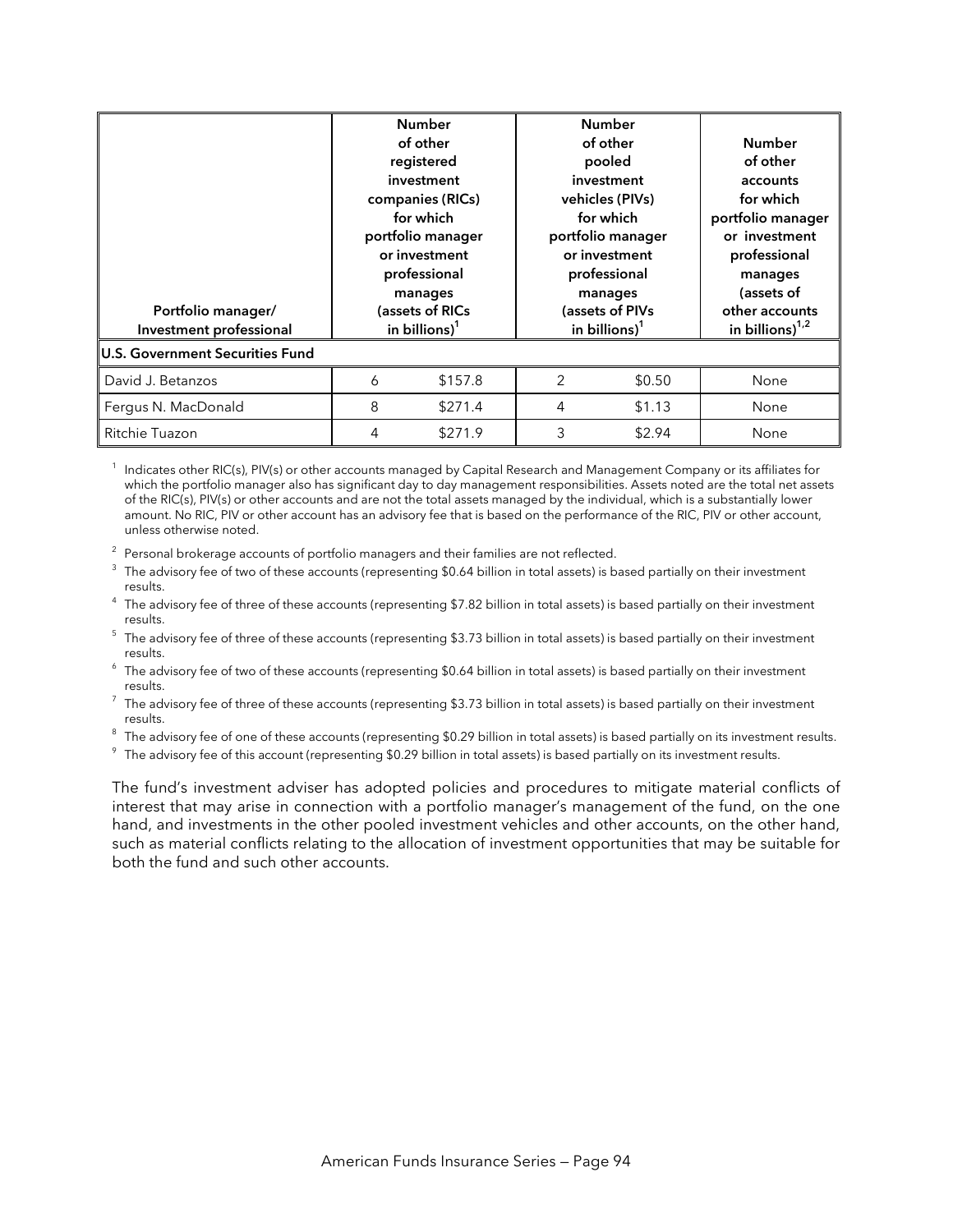**Investment Advisory and Service Agreement —** The Investment Advisory and Service Agreement (the "Agreement") between the Series and the investment adviser will continue in effect until April 30, 2023, unless sooner terminated, and may be renewed from year to year thereafter, provided that any such renewal has been specifically approved at least annually by (*a*) the board of trustees, or by the vote of a majority (as defined in the 1940 Act) of the outstanding voting securities of the applicable Series, and (*b*) the vote of a majority of trustees who are not parties to the Agreement or interested persons (as defined in the 1940 Act) of any such party, in accordance with applicable laws and regulations. The Agreement provides that the investment adviser has no liability to the Series for its acts or omissions in the performance of its obligations to the Series not involving willful misconduct, bad faith, gross negligence or reckless disregard of its obligations under the Agreement. The Agreement also provides that either party has the right to terminate it, without penalty, upon 60 days' written notice to the other party, and that the Agreement automatically terminates in the event of its assignment (as defined in the 1940 Act). In addition, the Agreement provides that the investment adviser may delegate all, or a portion of, its investment management responsibilities to one or more subsidiary advisers approved by the Series' board, pursuant to an agreement between the investment adviser and such subsidiary. Any such subsidiary adviser will be paid solely by the investment adviser out of its fees.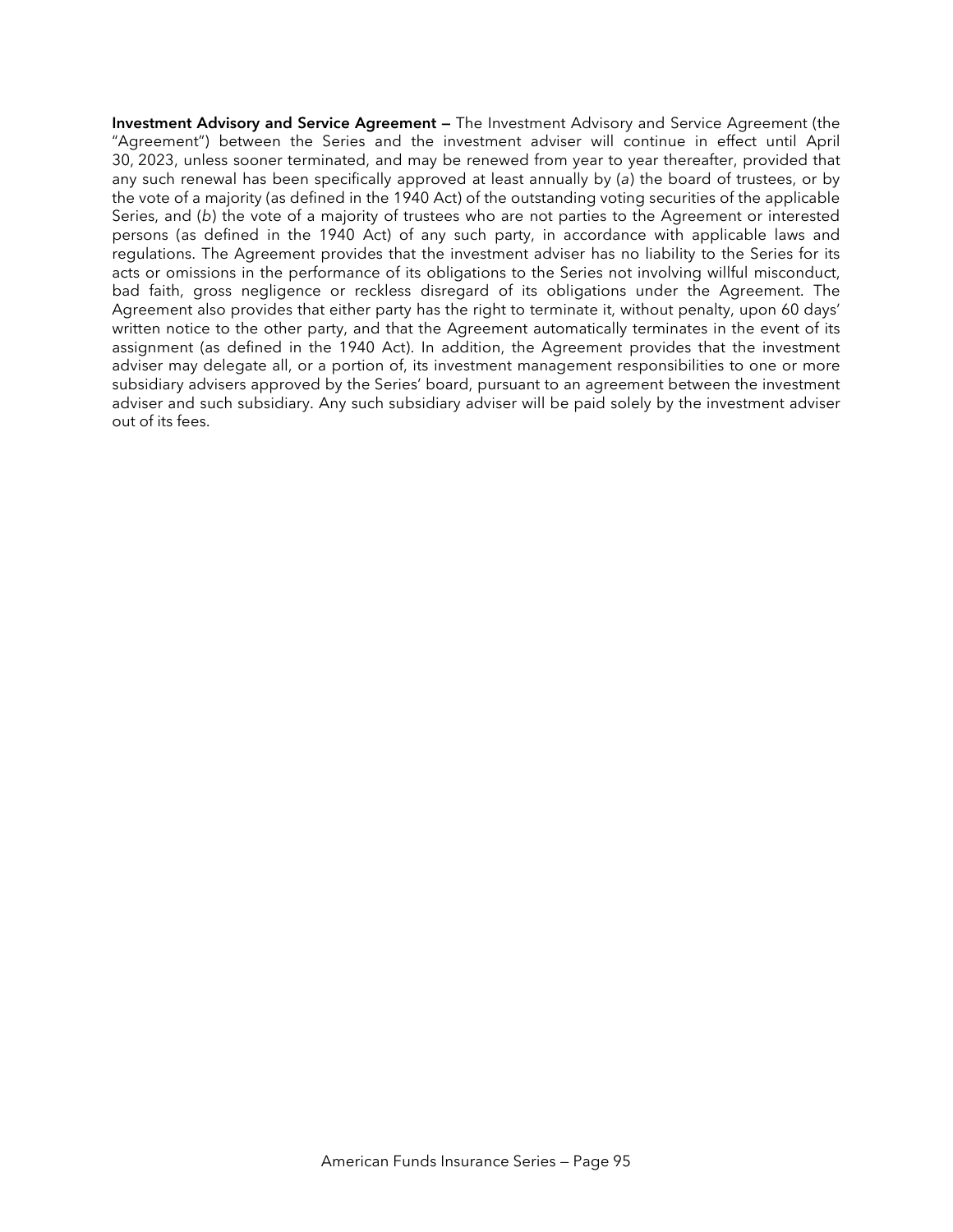Under the Agreement, the investment adviser receives a management fee based on the following annualized rates and daily net asset levels:

#### **Global Growth Fund**

|        | Net asset level |                  |  |  |
|--------|-----------------|------------------|--|--|
| Rate   | In excess of    | Up to            |  |  |
| 0.475% |                 | \$15,000,000,000 |  |  |
| 0.435  | 15,000,000,000  |                  |  |  |

### **Global Small Capitalization Fund**

|        | Net asset level |                  |  |
|--------|-----------------|------------------|--|
| Rate   | In excess of    | Up to            |  |
| 0.647% |                 | \$15,000,000,000 |  |
| 0.615  | 15,000,000,000  |                  |  |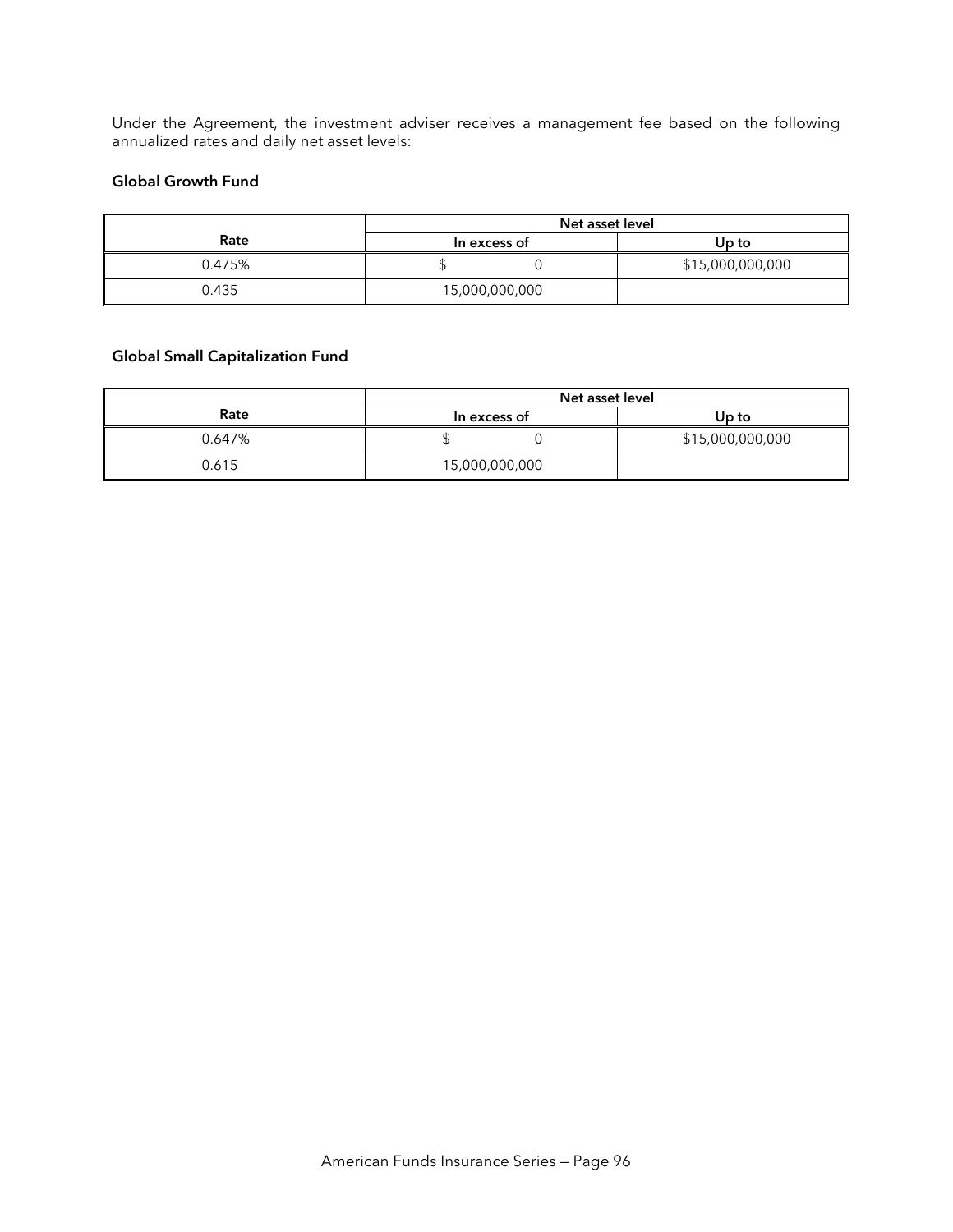#### **Growth Fund**

|        | Net asset level |                   |  |  |
|--------|-----------------|-------------------|--|--|
| Rate   | In excess of    | Up to             |  |  |
| 0.500% | \$<br>0         | \$<br>600,000,000 |  |  |
| 0.450  | 600,000,000     | 1,000,000,000     |  |  |
| 0.420  | 1,000,000,000   | 2,000,000,000     |  |  |
| 0.370  | 2,000,000,000   | 3,000,000,000     |  |  |
| 0.350  | 3,000,000,000   | 5,000,000,000     |  |  |
| 0.330  | 5,000,000,000   | 8,000,000,000     |  |  |
| 0.315  | 8,000,000,000   | 13,000,000,000    |  |  |
| 0.300  | 13,000,000,000  | 21,000,000,000    |  |  |
| 0.290  | 21,000,000,000  | 27,000,000,000    |  |  |
| 0.285  | 27,000,000,000  | 34,000,000,000    |  |  |
| 0.280  | 34,000,000,000  | 44,000,000,000    |  |  |
| 0.275  | 44,000,000,000  |                   |  |  |

#### **International Fund**

|        | Net asset level |                  |  |  |
|--------|-----------------|------------------|--|--|
| Rate   | In excess of    | Up to            |  |  |
| 0.478% |                 | \$15,000,000,000 |  |  |
| 0.450  | 15,000,000,000  | 17,000,000,000   |  |  |
| 0.440  | 17,000,000,000  | 21,000,000,000   |  |  |
| 0.430  | 21,000,000,000  |                  |  |  |

#### **New World Fund**

|        | Net asset level |                  |  |  |
|--------|-----------------|------------------|--|--|
| Rate   | In excess of    | Up to            |  |  |
| 0.577% |                 | \$15,000,000,000 |  |  |
| 0.510  | 15,000,000,000  |                  |  |  |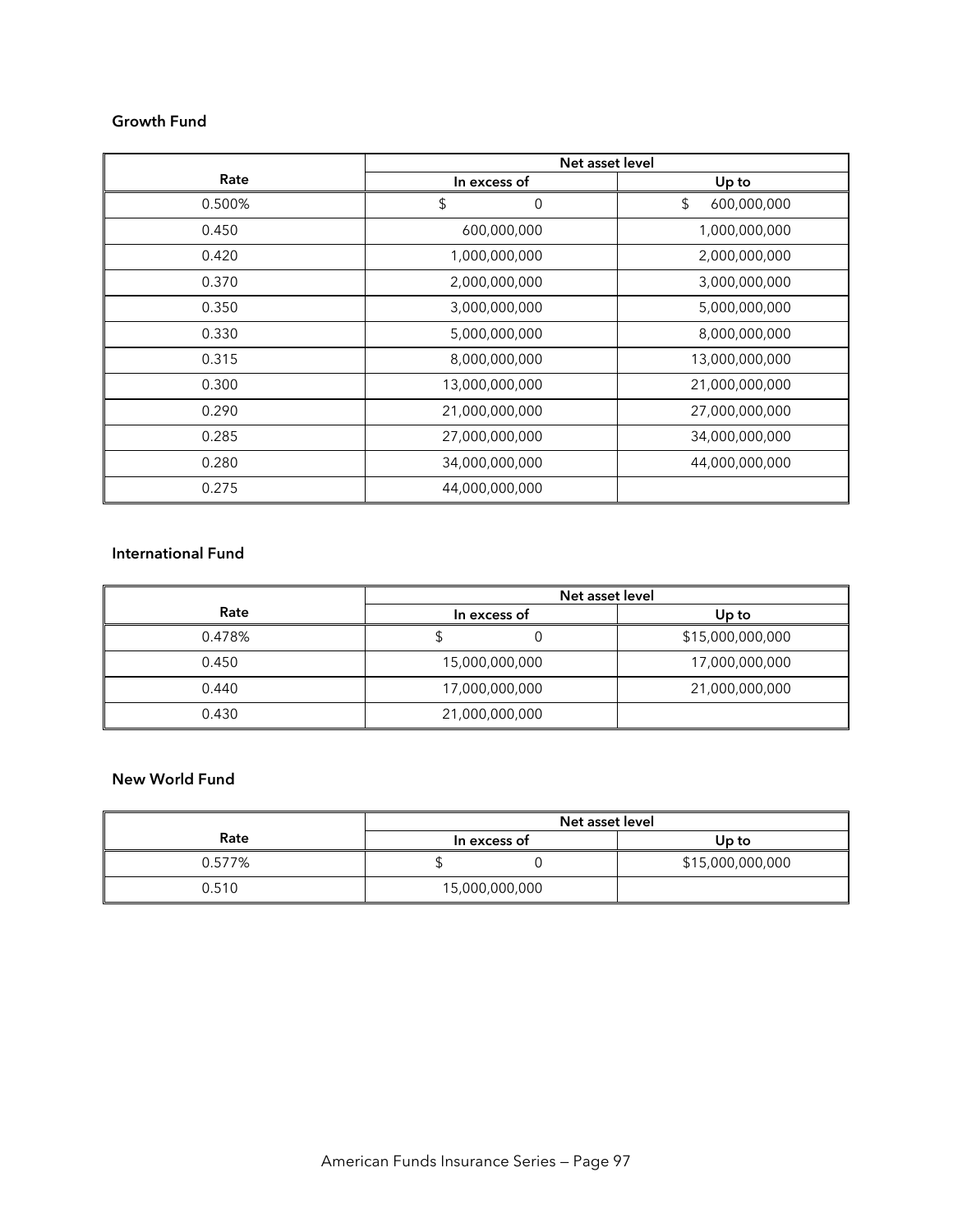# **Capital World Growth and Income Fund**

|        | Net asset level |                  |  |  |
|--------|-----------------|------------------|--|--|
| Rate   | In excess of    | Up to            |  |  |
| 0.475% |                 | \$15,000,000,000 |  |  |
| 0.435  | 15,000,000,000  |                  |  |  |

### **Growth-Income Fund**

|        | Net asset level |                   |  |  |
|--------|-----------------|-------------------|--|--|
| Rate   | In excess of    | Up to             |  |  |
| 0.500% | \$<br>0         | \$<br>600,000,000 |  |  |
| 0.450  | 600,000,000     | 1,500,000,000     |  |  |
| 0.400  | 1,500,000,000   | 2,500,000,000     |  |  |
| 0.320  | 2,500,000,000   | 4,000,000,000     |  |  |
| 0.285  | 4,000,000,000   | 6,500,000,000     |  |  |
| 0.256  | 6,500,000,000   | 10,500,000,000    |  |  |
| 0.242  | 10,500,000,000  | 13,000,000,000    |  |  |
| 0.235  | 13,000,000,000  | 17,000,000,000    |  |  |
| 0.230  | 17,000,000,000  | 21,000,000,000    |  |  |
| 0.225  | 21,000,000,000  | 27,000,000,000    |  |  |
| 0.222  | 27,000,000,000  | 34,000,000,000    |  |  |
| 0.219  | 34,000,000,000  | 44,000,000,000    |  |  |
| 0.217  | 44,000,000,000  |                   |  |  |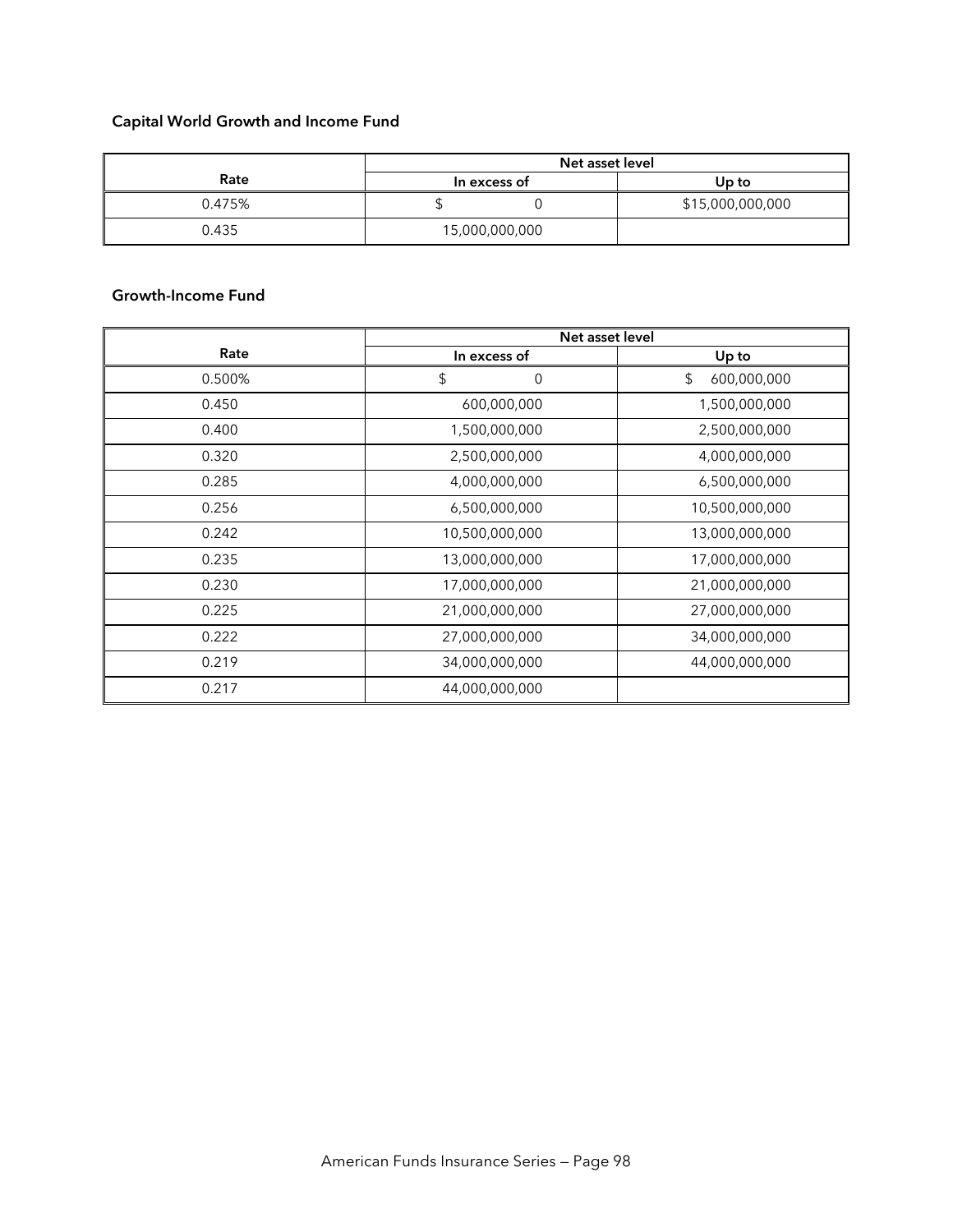#### **International Growth and Income Fund**

|        | Net asset level |                  |
|--------|-----------------|------------------|
| Rate   | In excess of    | Up to            |
| 0.478% |                 | \$15,000,000,000 |
| 0.450  | 15,000,000,000  |                  |

# **Washington Mutual Investors Fund**

|        | Net asset level |                  |
|--------|-----------------|------------------|
| Rate   | In excess of    | Up to            |
| 0.374% |                 | \$15,000,000,000 |
| 0.350  | 15,000,000,000  |                  |

## **Capital Income Builder**

|        | Net asset level |                  |
|--------|-----------------|------------------|
| Rate   | In excess of    | Up to            |
| 0.357% |                 | \$15,000,000,000 |
| 0.330  | 15,000,000,000  |                  |

### **Asset Allocation Fund**

|        | Net asset level |                   |
|--------|-----------------|-------------------|
| Rate   | In excess of    | Up to             |
| 0.500% | \$<br>0         | \$<br>600,000,000 |
| 0.420  | 600,000,000     | 1,200,000,000     |
| 0.360  | 1,200,000,000   | 2,000,000,000     |
| 0.320  | 2,000,000,000   | 3,000,000,000     |
| 0.280  | 3,000,000,000   | 5,000,000,000     |
| 0.260  | 5,000,000,000   | 8,000,000,000     |
| 0.250  | 8,000,000,000   | 13,000,000,000    |
| 0.244  | 13,000,000,000  | 21,000,000,000    |
| 0.240  | 21,000,000,000  | 34,000,000,000    |
| 0.236  | 34,000,000,000  |                   |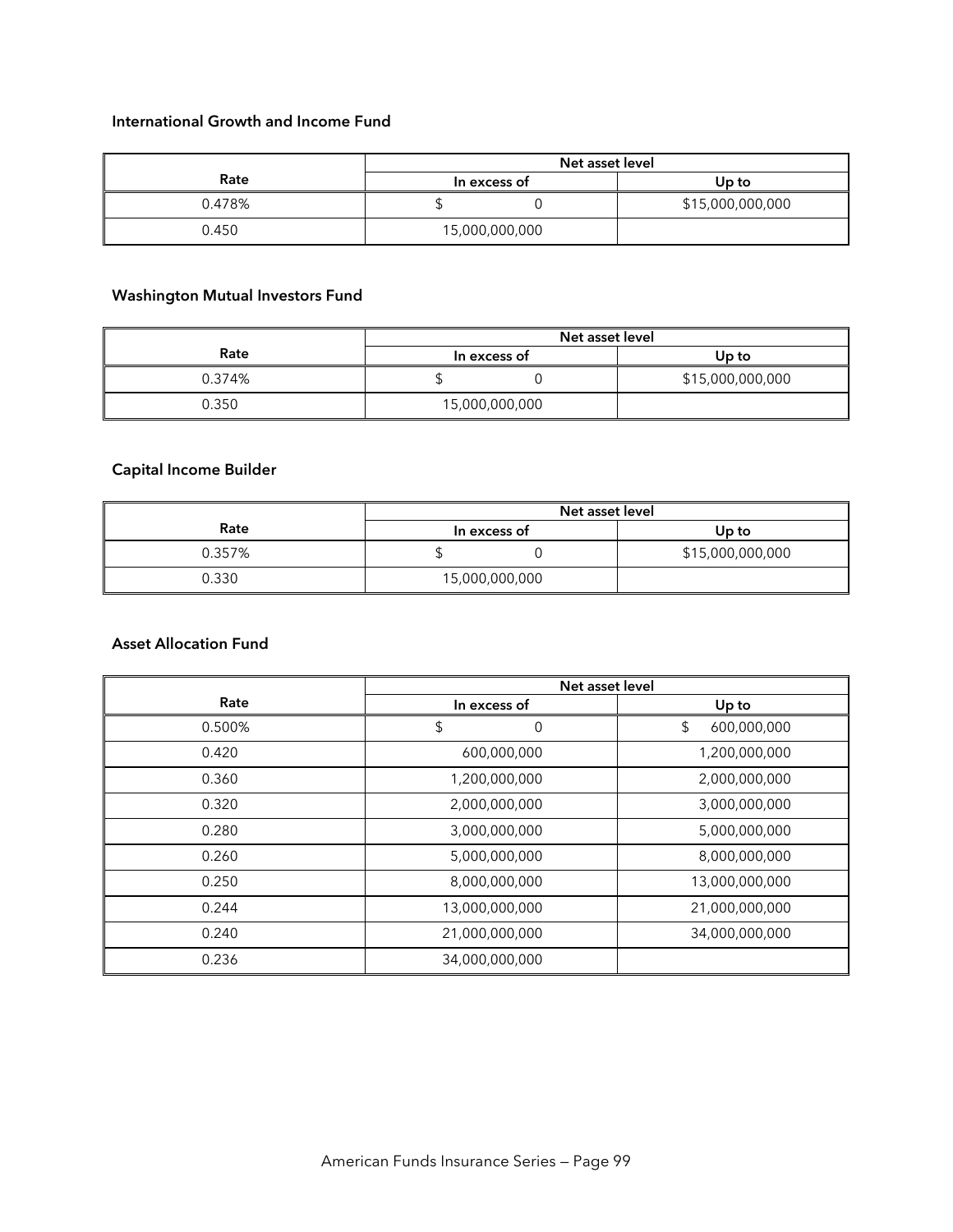#### **American Funds Global Balanced Fund**

|        | Net asset level |                  |
|--------|-----------------|------------------|
| Rate   | In excess of    | Up to            |
| 0.446% |                 | \$15,000,000,000 |
| 0.420  | 15,000,000,000  |                  |

# **American Funds Mortgage Fund**

|        | Net asset level |                  |
|--------|-----------------|------------------|
| Rate   | In excess of    | Up to            |
| 0.295% |                 | \$15,000,000,000 |
| 0.280  | 15,000,000,000  |                  |

### **Corporate Bond Fund**

|       | Net asset level |       |
|-------|-----------------|-------|
| Rate  | In excess of    | Up to |
| .460% |                 |       |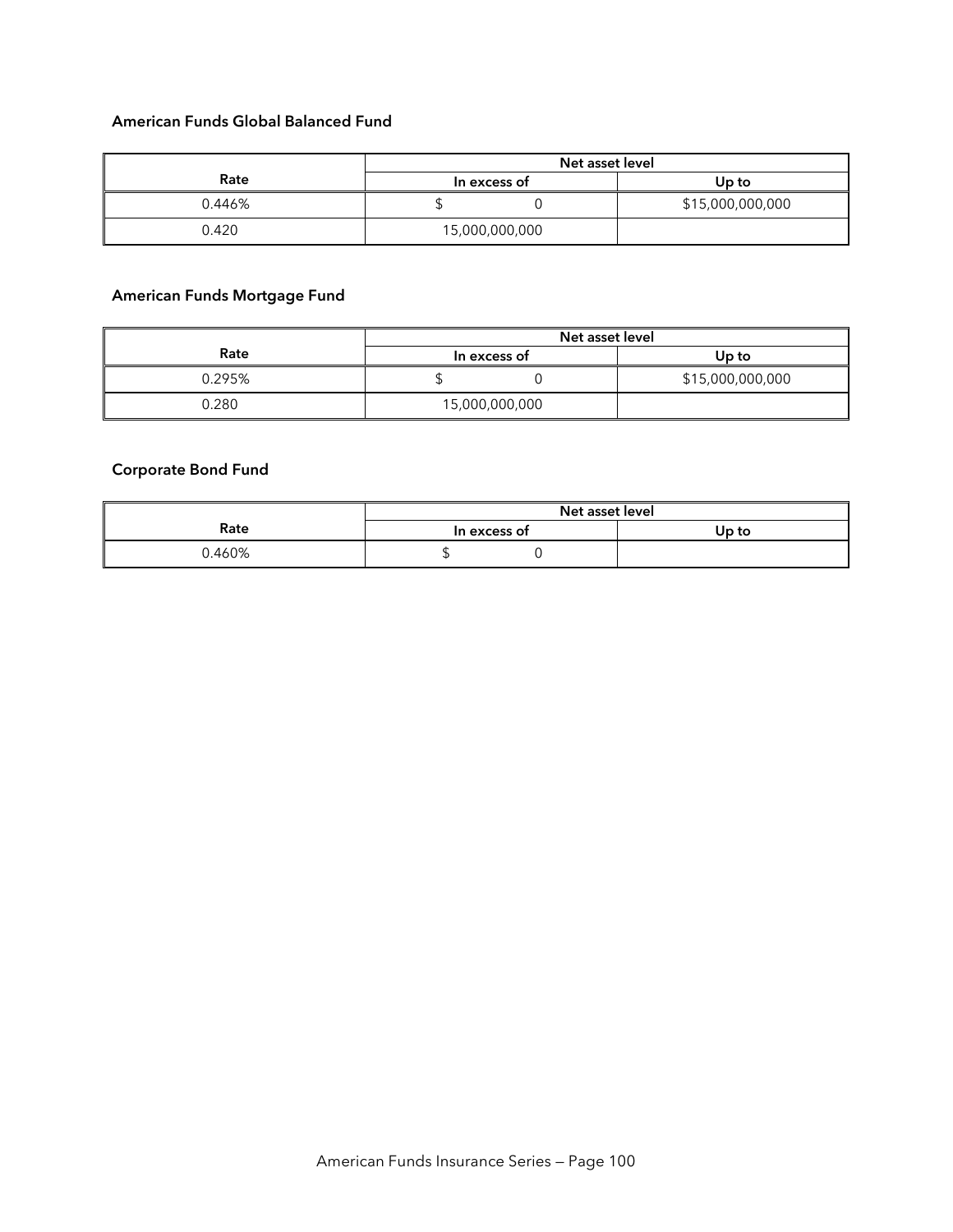#### **American High-Income Trust**

|        | Net asset level |                  |
|--------|-----------------|------------------|
| Rate   | In excess of    | Up to            |
| 0.404% |                 | \$15,000,000,000 |
| 0.386  | 15,000,000,000  |                  |

#### **Capital World Bond Fund**

|        | Net asset level |                  |
|--------|-----------------|------------------|
| Rate   | In excess of    | Up to            |
| 0.431% |                 | \$15,000,000,000 |
| 0.360  | 15,000,000,000  |                  |

#### **The Bond Fund of America**

|        | Net asset level |                  |
|--------|-----------------|------------------|
| Rate   | In excess of    | Up to            |
| 0.352% |                 | \$15,000,000,000 |
| 0.320  | 15,000,000,000  |                  |

#### **U.S. Government Securities Fund**

|        | Net asset level |                  |
|--------|-----------------|------------------|
| Rate   | In excess of    | Up to            |
| 0.295% |                 | \$15,000,000,000 |
| 0.280  | 15,000,000,000  |                  |

#### **Ultra-Short Bond Fund**

|        | Net asset level |                  |
|--------|-----------------|------------------|
| Rate   | In excess of    | Up to            |
| 0.257% |                 | \$15,000,000,000 |
| 0.242  | 15,000,000,000  |                  |

Management fees are paid monthly and accrued daily.

In addition to providing investment advisory services, the investment adviser furnishes the services and pays the compensation and travel expenses of qualified persons to perform the executive and related administrative functions of the Series, and provides necessary office space, office equipment and utilities, and general purpose accounting forms, supplies and postage used at the office of the Series relating to the services furnished by the investment adviser. Subject to the expense agreement described below, the Series will pay all expenses not expressly assumed by the investment adviser, including, but not limited to: registration and filing fees of federal and state agencies; blue sky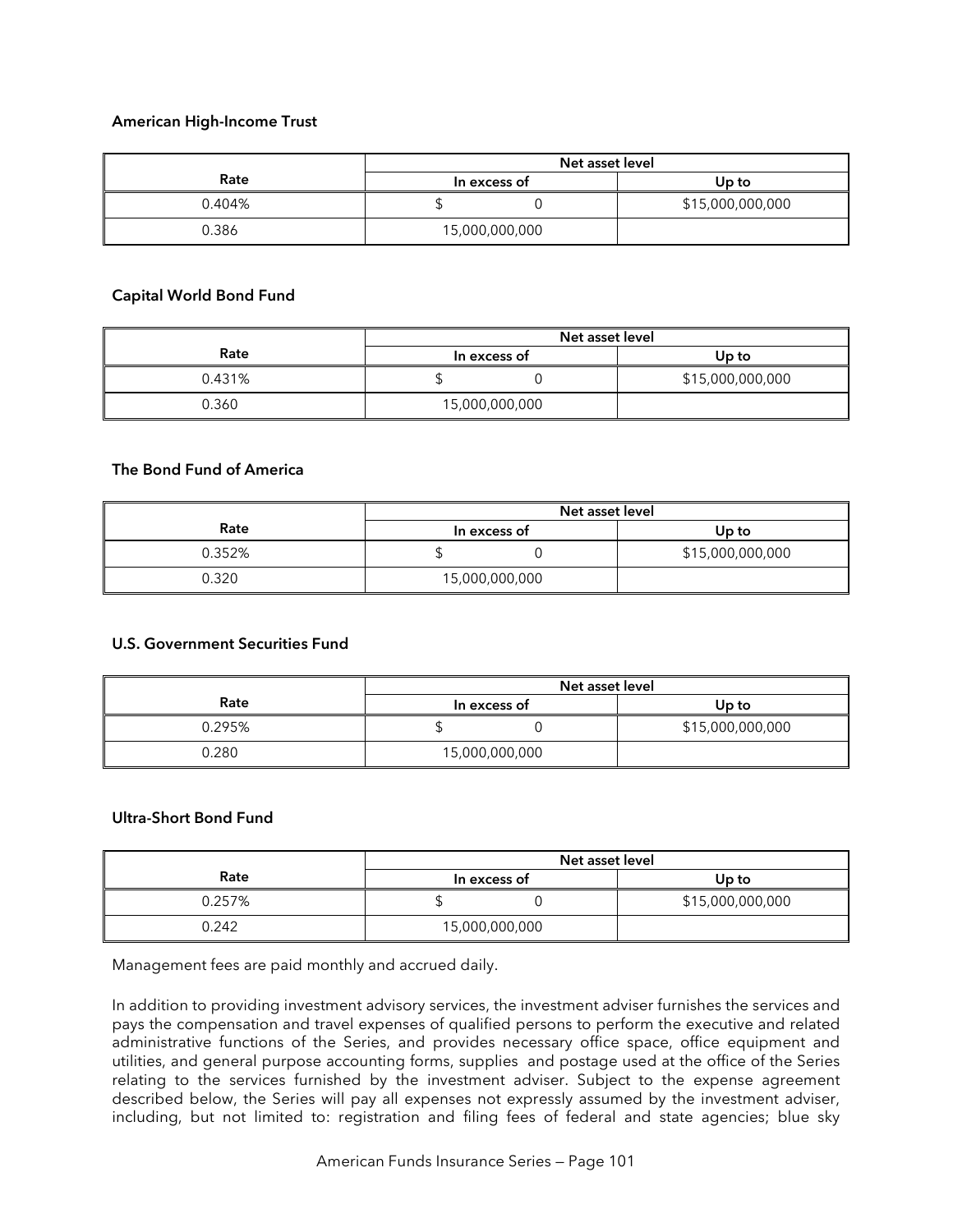expenses (if any); expenses of shareholders' meetings; the expense of reports to existing shareholders; expenses of printing proxies and prospectuses; insurance premiums; legal and auditing fees; dividend disbursement expenses; the expense of the issuance, transfer and redemption of its shares; custodian fees; printing and preparation of registration statements; taxes; compensation, fees and expenses paid to trustees unaffiliated with the investment adviser; association dues; and costs of stationary and forms prepared exclusively for the Series.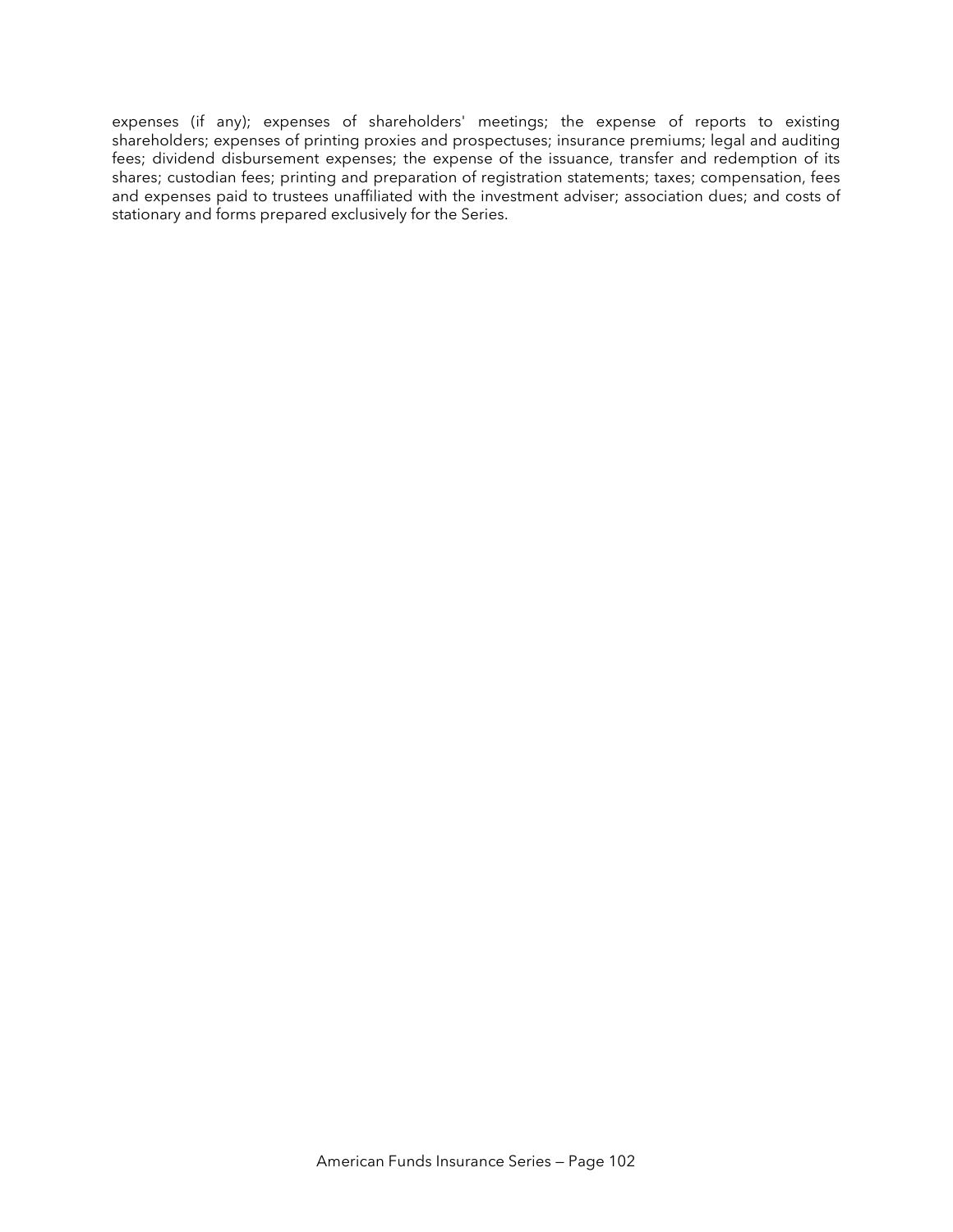| For the fiscal years ended December 31, 2021, 2020 and 2019, the investment adviser earned from |  |  |  |  |  |
|-------------------------------------------------------------------------------------------------|--|--|--|--|--|
| the Series management fees, as follows:                                                         |  |  |  |  |  |

|                                      |              | Fiscal year ended |              |  |  |
|--------------------------------------|--------------|-------------------|--------------|--|--|
|                                      | 2021         | 2020              | 2019         |  |  |
| Global Growth Fund                   | \$45,364,000 | \$35,225,000      | \$32,238,000 |  |  |
| Global Small Capitalization Fund     | 36,199,000   | 30,652,000        | 29,892,000   |  |  |
| Growth Fund                          | 129,405,000  | 98,281,000        | 84,702,000   |  |  |
| International Fund                   | 49,637,000   | 45,293,000        | 47,450,000   |  |  |
| New World Fund                       | 30,185,000   | 24,693,000        | 23,766,000   |  |  |
| Capital World Growth and Income Fund | 13,427,000   | 11,651,000        | 11,970,000   |  |  |
| Growth-Income Fund                   | 102,401,000  | 87,809,000        | 85,788,000   |  |  |
| International Growth and Income Fund | 8,064,000    | 8,128,000         | 8,588,000    |  |  |
| Washington Mutual Investors Fund     | 39,958,000   | 33,547,000        | 34,092,000   |  |  |
| Capital Income Builder               | 5,244,000    | 4,711,000         | 4,075,000    |  |  |
| <b>Asset Allocation Fund</b>         | 82,192,000   | 71,046,000        | 67,563,000   |  |  |
| American Funds Global Balanced Fund  | 3,005,000    | 2,767,000         | 2,697,000    |  |  |
| American Funds Mortgage Fund         | 1,392,000    | 1,248,000         | 1,231,000    |  |  |
| American High-Income Trust           | 4,750,000    | 4,534,000         | 6,009,000    |  |  |
| Corporate Bond Fund                  | N/A          | N/A               | N/A          |  |  |
| Capital World Bond Fund              | 11,735,000   | 11,401,000        | 11,276,000   |  |  |
| The Bond Fund of America             | 44,685,000   | 38,894,000        | 37,299,000   |  |  |
| U.S. Government Securities Fund      | 7,451,000    | 8,276,000         | 9,824,000    |  |  |
| Ultra-Short Bond Fund                | 1,128,000    | 1,098,000         | 925,000      |  |  |

The Series' board of trustees approved an amended Investment Advisory and Service Agreement, pursuant to which the annualized rate payable to the investment adviser on daily net assets of certain funds in excess of certain levels would be decreased. The investment adviser voluntarily waived management fees to give effect to the approved rates in advance of the effective date of the amended Agreement. Accordingly, after giving effect to the voluntary fee waivers described above, the funds paid the investment adviser management fees of \$129,390,000 (a reduction of \$15,000) for the fiscal year ended December 31, 2021 for Growth Fund; \$45,336,000 (a reduction of \$28,000) for the fiscal year ended December 31, 2021 and \$35,224,000 (a reduction of \$1,000) for the fiscal year ended December 31, 2020 for Global Growth Fund; and \$4,051,000 (a reduction of \$24,000) for the fiscal year ended December 31, 2019 for Capital Income Builder.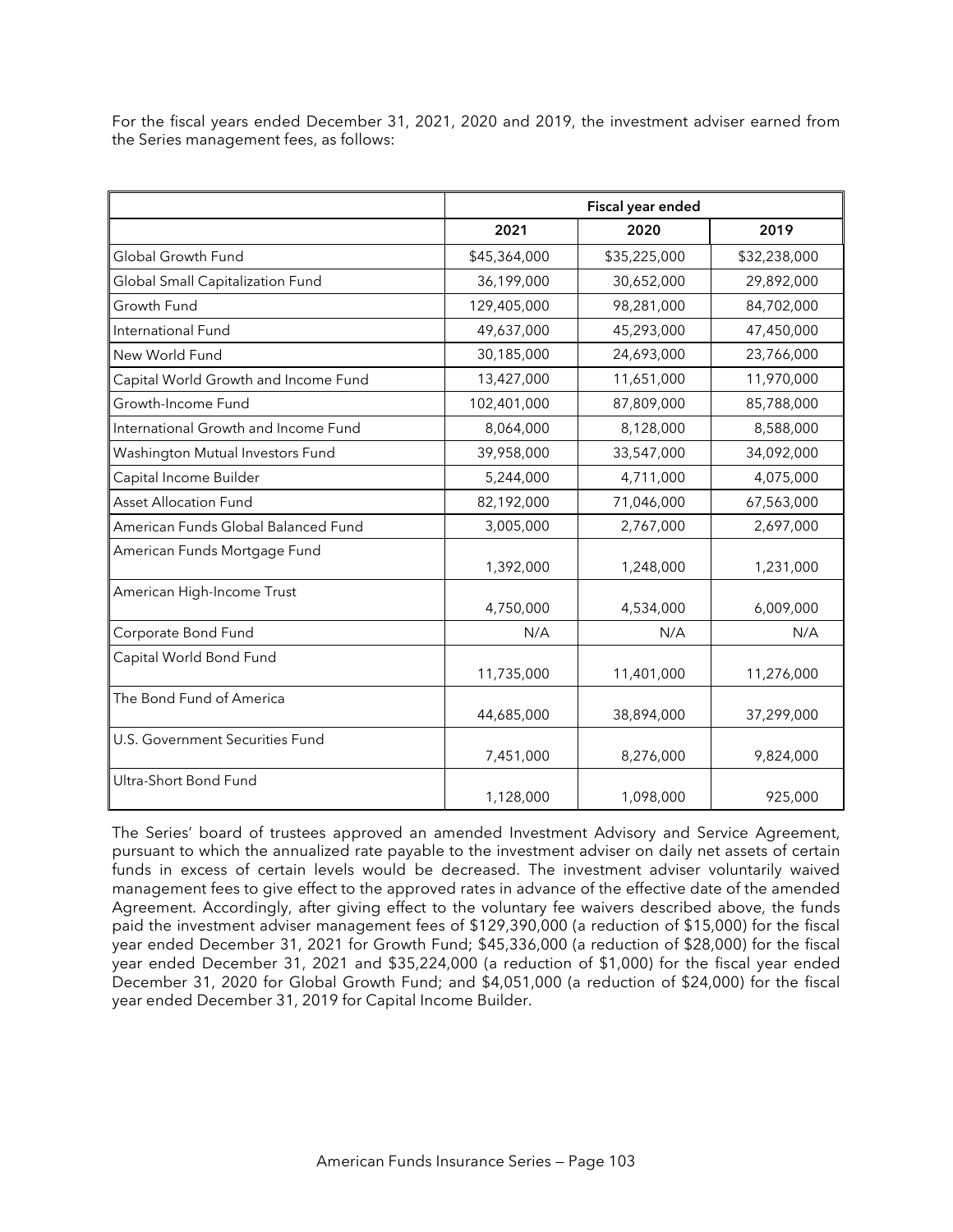The investment adviser has agreed to waive a portion of the management fee for funds that have aligned their objectives, investment strategies and portfolio management teams with that of an American Fund of the same name. The waiver is intended to align the management fee of the Series fund with that of the American Fund as of the date of the Series' prospectus. The funds subject to this waiver since May 1, 2020, are New World Fund, Capital Income Builder, American Funds Mortgage Fund and Capital World Bond Fund. The funds subject to this waiver since May 1, 2021, are Capital World Growth and Income Fund, Washington Mutual Investors Fund, American High-Income Trust, The Bond Fund of America and U.S. Government Securities Fund. The fund subject to this waiver since December 1, 2021 is International Growth and Income Fund. The fund subject to this waiver since May 1, 2022 is American Funds Global Balanced Fund.

Accordingly, after giving effect to the waivers described above, the funds paid the investment adviser management fees of \$22,167,000 (a reduction of \$8,018,000) for New World Fund, \$9,803,000 for (a reduction of \$3,624,000) for Capital World Growth and Income Fund, \$8,016,000 (a reduction of \$48,000) for International Growth and Income Fund, \$28,648,000 (a reduction of \$11,310,000) for Washington Mutual Investors Fund, \$2,436,000 (a reduction of \$2,808,000) for Capital Income Builder, \$728,000 (a reduction of \$664,000) for American Funds Mortgage Fund, \$3,437,000 (a reduction of \$1,313,000) for American High-Income Trust, \$9,528,000 (a reduction of \$2,207,000) for Capital World Bond Fund, \$28,170,000 (a reduction of \$16,515,000) for The Bond Fund of America, and \$5,215,000 (a reduction of \$2,236,000) for U.S. Government Securities Fund for the fiscal year ended December 31, 2021.

The funds paid the investment adviser management fees of \$20,311,000 (a reduction of \$4,382,000) for New World Fund, \$2,976,000 (a reduction of \$1,735,000) for Capital Income Builder, \$888,000 (a reduction of \$360,000) for American Funds Mortgage Fund and \$9,943,000 (a reduction of \$1,458,000) for Capital World Bond Fund for the fiscal year ended December 31, 2020.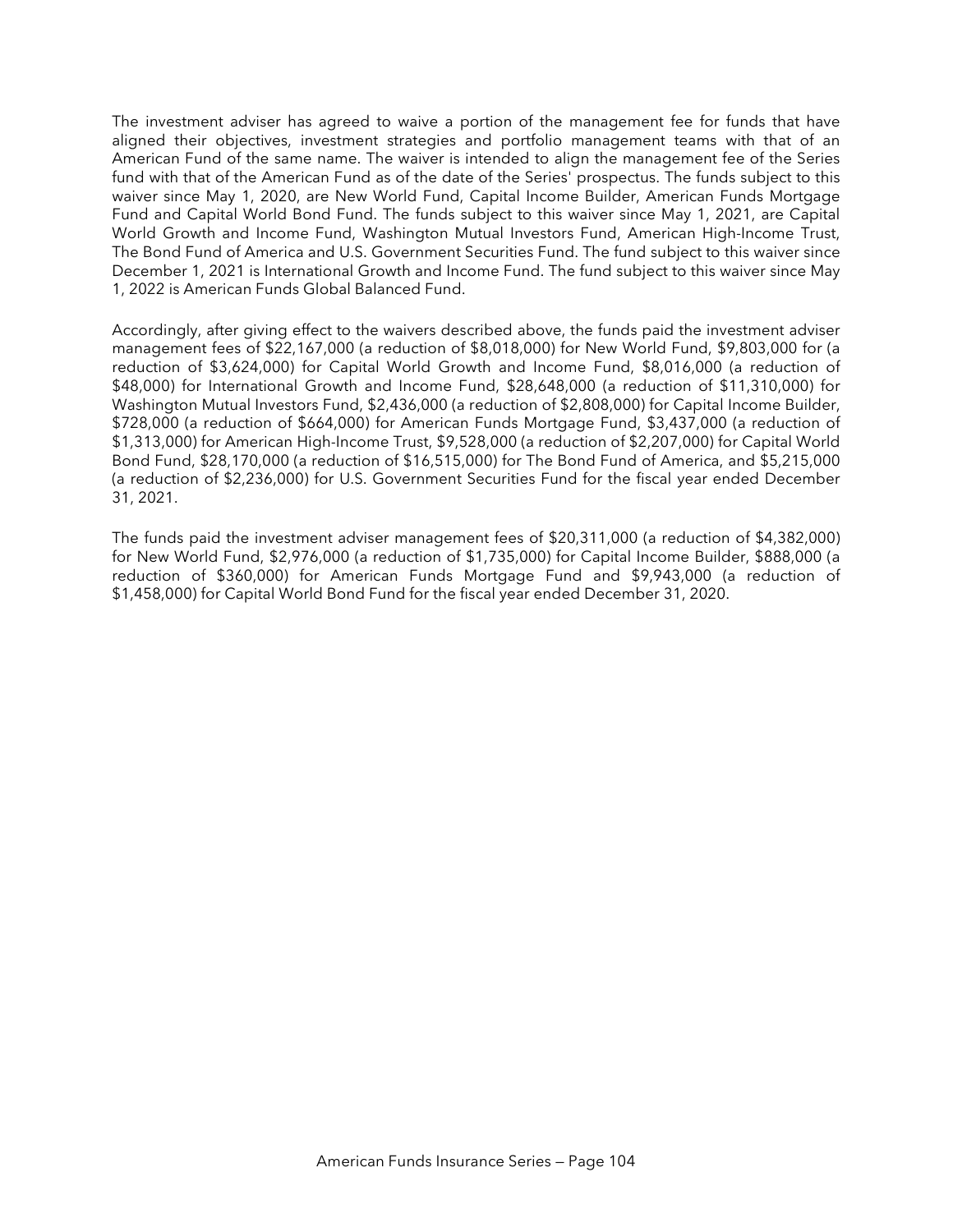**Administrative services —** The investment adviser and its affiliates provide certain administrative services for shareholders of the Series' Class 1, 1A, 2, 3 and 4 shares. Administrative services are provided by the investment adviser and its affiliates to help assist third parties providing nondistribution services to fund shareholders. These services include providing in-depth information on the fund and market developments that impact fund investments. Administrative services also include, but are not limited to, coordinating, monitoring and overseeing third parties that provide services to Series shareholders.

These services are provided pursuant to an Administrative Services Agreement (the "Administrative Agreement") between the Series and the investment adviser relating to the Series' Class 1, 1A, 2, 3 and 4 shares. The Administrative Agreement will continue in effect until April 30, 2023, unless sooner renewed or terminated, and may be renewed from year to year thereafter, provided that any such renewal has been specifically approved by the vote of a majority of the members of the Series' board who are not parties to the Administrative Agreement or interested persons (as defined in the 1940 Act) of any such party. The Series may terminate the Administrative Agreement at any time by vote of a majority of independent board members. The investment adviser has the right to terminate the Administrative Agreement upon 60 days' written notice to the Series. The Administrative Agreement automatically terminates in the event of its assignment (as defined in the 1940 Act).

The Administrative Services Agreement between the fund and the investment adviser provides the fund the ability to charge an administrative services fee of .05% for all share classes. The investment adviser receives an administrative services fee at the annual rate of .03% of the average daily net assets of the fund (which could be increased as noted above) for its provision of administrative services. Administrative services fees are paid monthly and accrued daily.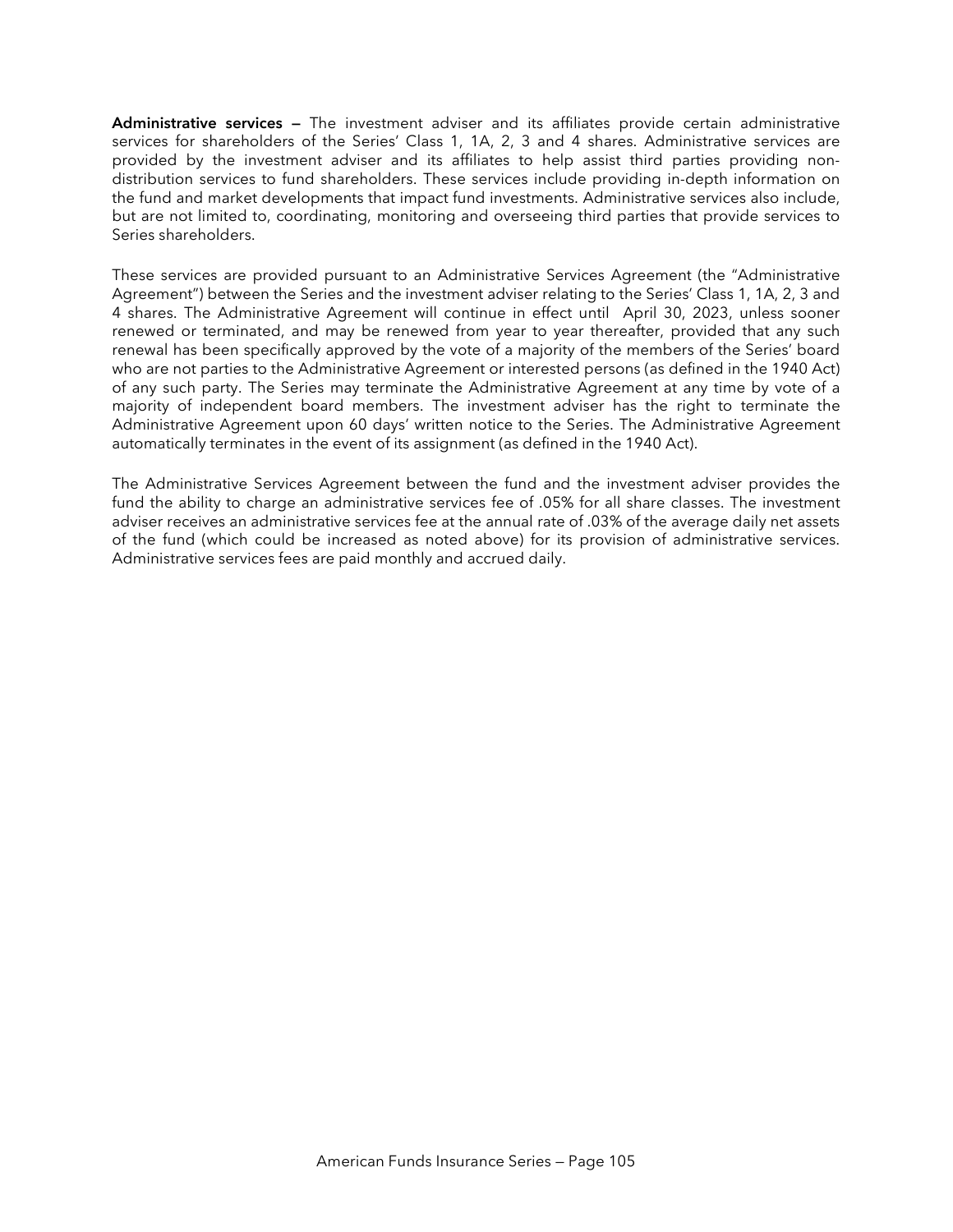During the 2021 fiscal year, the administrative services fees were:

|                             | Administrative services fee |                 |                    |          |                           |  |  |  |
|-----------------------------|-----------------------------|-----------------|--------------------|----------|---------------------------|--|--|--|
|                             | Class 1                     | Class 1A        | Class <sub>2</sub> | Class 3  | Class 4                   |  |  |  |
| Global Growth Fund          | \$1,173,000                 | \$4,000         | \$1,368,000        | N/A      | $\mathfrak{L}$<br>193,000 |  |  |  |
| Global Small Capitalization |                             |                 |                    |          |                           |  |  |  |
| Fund                        | 684,000                     | 1,000           | 801,000            | N/A      | 97,000                    |  |  |  |
| Growth Fund                 | 5,245,000                   | 27,000          | 6,433,000          | \$88,000 | 840,000                   |  |  |  |
| International Fund          | 1,572,000                   | 3,000           | 1,319,000          | 7,000    | 134,000                   |  |  |  |
| New World Fund              | 732,000                     | 4,000           | 337,000            | N/A      | 263,000                   |  |  |  |
| Capital World Growth and    |                             |                 |                    |          |                           |  |  |  |
| Income Fund                 | 223,000                     | 1,000           | 407,000            | N/A      | 60,000                    |  |  |  |
| Growth-Income Fund          | 7,308,000                   | 7,000           | 4,456,000          | 49,000   | 503,000                   |  |  |  |
| International Growth        |                             |                 |                    |          |                           |  |  |  |
| and Income Fund             | 293,000                     | 1,000           | 66,000             | N/A      | 37,000                    |  |  |  |
| Washington Mutual           |                             |                 |                    |          |                           |  |  |  |
| <b>Investors Fund</b>       | 1,816,000                   | 29,000          | 985,000            | N/A      | 284,000                   |  |  |  |
| Capital Income Builder      | 172,000                     | 2,000           | 3,000              | N/A      | 155,000                   |  |  |  |
| Asset Allocation Fund       | 6,070,000                   | 5,000           | 1,628,000          | 11,000   | 1,732,000                 |  |  |  |
| American Funds Global       |                             |                 |                    |          |                           |  |  |  |
| <b>Balanced Fund</b>        | 36,000                      | 1,000           | 63,000             | N/A      | 37,000                    |  |  |  |
| American Funds              |                             |                 |                    |          |                           |  |  |  |
| Mortgage Fund               | 69,000                      | $\cdot^{\star}$ | 18,000             | N/A      | 12,000                    |  |  |  |
| American High-Income Trust  | 61,000                      | 1,000           | 204,000            | 3,000    | 26,000                    |  |  |  |
| Corporate Bond Fund         | N/A                         | N/A             | N/A                | N/A      | N/A                       |  |  |  |
| Capital World Bond Fund     | 327,000                     | $\cdot$         | 316,000            | N/A      | 19,000                    |  |  |  |
| The Bond Fund of America    | 2,361,000                   | 4,000           | 1,143,000          | N/A      | 243,000                   |  |  |  |
| U.S. Government             |                             |                 |                    |          |                           |  |  |  |
| Securities Fund             | 122,000                     | 1,000           | 429,000            | 3,000    | 74,000                    |  |  |  |
| Ultra-Short Bond Fund       | 12,000                      | $\cdot$         | 80,000             | 1,000    | 13,000                    |  |  |  |

\* Amount less than \$1,000.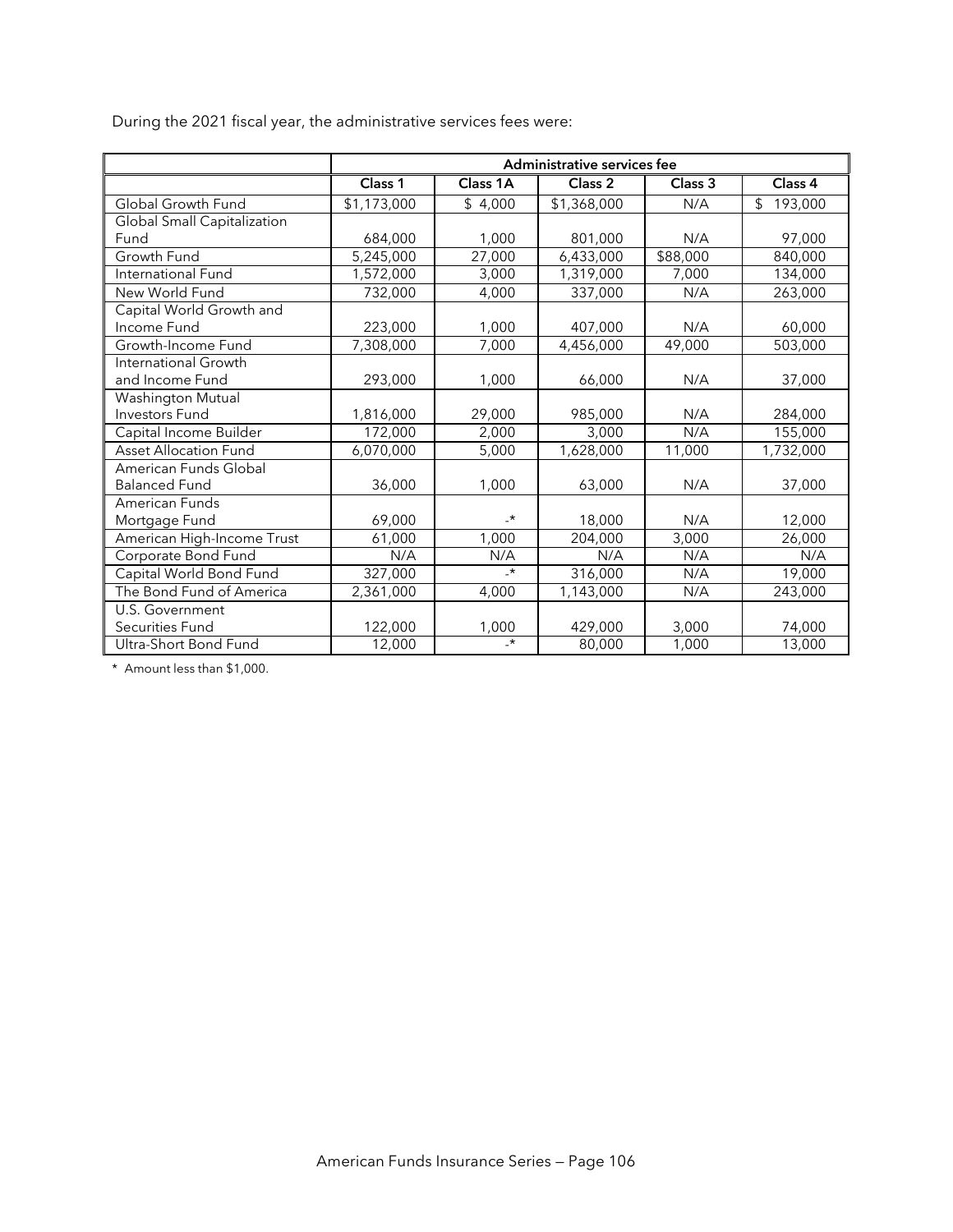**Plans of distribution —** The Series has adopted plans of distribution (the "Plans") for its Class 1A, Class 2 , Class 3 and Class 4 shares, pursuant to rule 12b-1 under the 1940 Act. As required by rule 12b-1, the Plans have been approved by a majority of the entire board of trustees, and separately by a majority of the trustees who are not "interested persons" of the Series and who have no direct or indirect financial interest in the operation of the Plans. Potential benefits of the Plans to the Series include benefits to the investment process from growth or stability of assets and maintenance of a financially healthy management organization. The selection and nomination of trustees who are not "interested persons" of the Series is committed to the discretion of the trustees who are not "interested persons" during the existence of the Plans. The Plans are reviewed quarterly and must be renewed annually by the board of trustees.

Under the Plans, the Series will pay to insurance company contract issuers .25% of each fund's average net assets annually (Class 2 and Class 4 shares) or .18% of each fund's average net assets annually (Class 3 shares) to finance any distribution activity which is primarily intended to benefit the Class 2, Class 3 and/or Class 4 shares of the Series, respectively, provided that the board of trustees of the Series has approved the categories of expenses for which payment is being made. Under the Plan for Class 1A shares, the Series may expend up to .25% of the assets of Class 1A shares; however, the board of trustees has not authorized any payments on Class 1A assets pursuant to the Plan for Class 1A shares. Payments made pursuant to the Plans will be used by insurance company contract issuers to pay a continuing annual service or distribution fee to dealers on the value of all variable annuity and variable life insurance contract payments for account-related services provided to existing shareholders. During the fiscal year ended December 31, 2021, the Series incurred distribution expenses for Class 2 shares of \$167,118,000, for Class 3 shares of \$973,000 and for Class 4 shares of \$39,343,000 payable to certain life insurance companies under the respective Plans. Accrued and unpaid distribution expenses were \$14,027,000 for Class 2 shares, \$83,000 for Class 3 shares and \$3,536,000 for Class 4 shares.

**Insurance administration fee —** The insurance companies for which the fund's Class 1A and Class 4 shares are available provide certain administrative services for the separate accounts that hold the shares of the fund and the contractholders for which the shares of the fund are beneficially owned as underlying investments of such contractholders annuities. These services include, but are not limited to, record maintenance, shareholder communications and transactional services.

These services are provided pursuant to Insurance Administrative Services Plans adopted by the Series relating to the fund's Class 1A and Class 4 shares. Under these plans, the insurance company receives .25% of the fund's average daily net assets attributable to Class 1A and Class 4 shares, respectively. During the fiscal year ended December 31, 2021, the Series incurred insurance administration fees of \$766,000 for Class 1A shares and \$39,343,000 for Class 4 shares.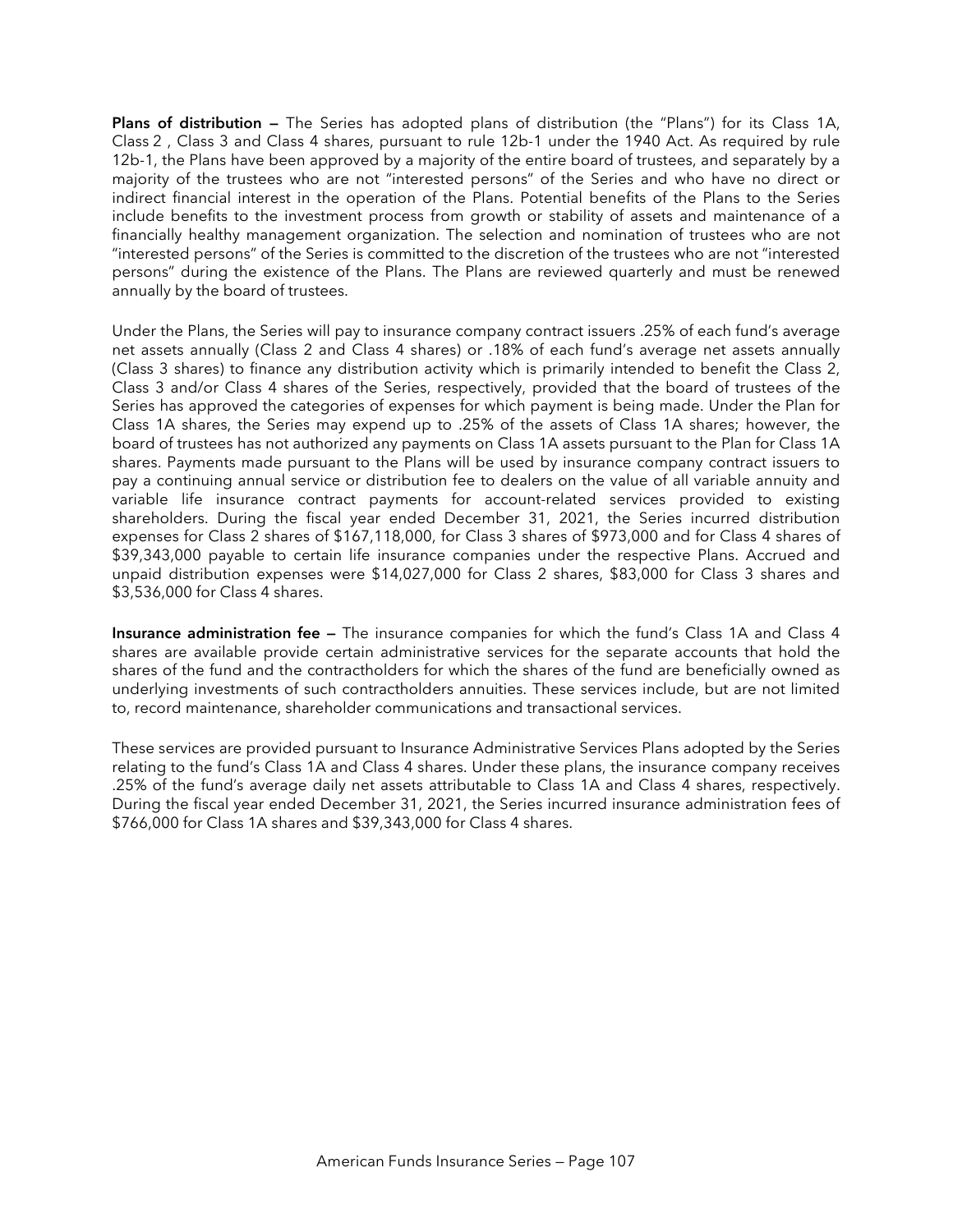**Compensation to insurance companies —** American Funds Distributors, Inc., at its expense, currently makes payments to certain of the insurance companies listed below that use the Series as the underlying investment in insurance contracts. These payments generally cover additional compensation (as described in the prospectus) and/or expenses associated with education and training meetings sponsored by American Funds Distributors, Inc. for insurance company sales forces.

AEGON N.V. American International Group, Inc. American Fidelity Assurance Co. Ameritas Life Insurance Corp. Brighthouse Financial, Inc. Delaware Life Holdings, LLC Equitable Advisors Farmers Insurance & Financial Solutions Global Atlantic Financial Group Great-West Life & Annuity Company Guardian Insurance & Annuity Company, Inc. Horace Mann Life Insurance Company Jackson National Life Insurance Co John Hancock Life Insurance Co Kansas City Life Insurance Co Lincoln National Life Insurance Co Lombard International Life Assurance Company Massachusetts Mutual Life Insurance Company **Matrix** MEMBERS Life Insurance Company (aka CUNA Mutual Group) Merrill Lynch Bank of America Mid Atlantic Capital Group Midland National Life Insurance Company Minnesota Life Insurance Company (aka Securian Financial Group, Inc.) Modern Woodmen of America Mutual of America Life Insurance Company National Life Group Nationwide Advisory Solutions (formerly Jefferson National) Nationwide Life Insurance Company New York Life Insurance & Annuity Corporation Pacific Life Insurance Company Principal Life Insurance Co Protective Life Insurance Company Prudential Financial Sammons Financial Group Inc Security Benefit Life Insurance Company Symetra Life Insurance Company Talcott Resolution Life Insurance Company Thrivent Financial Venerable Insurance And Annuity Company (formerly Voya Financial) Western & Southern Financial Group Woodmen Financial Services, Inc.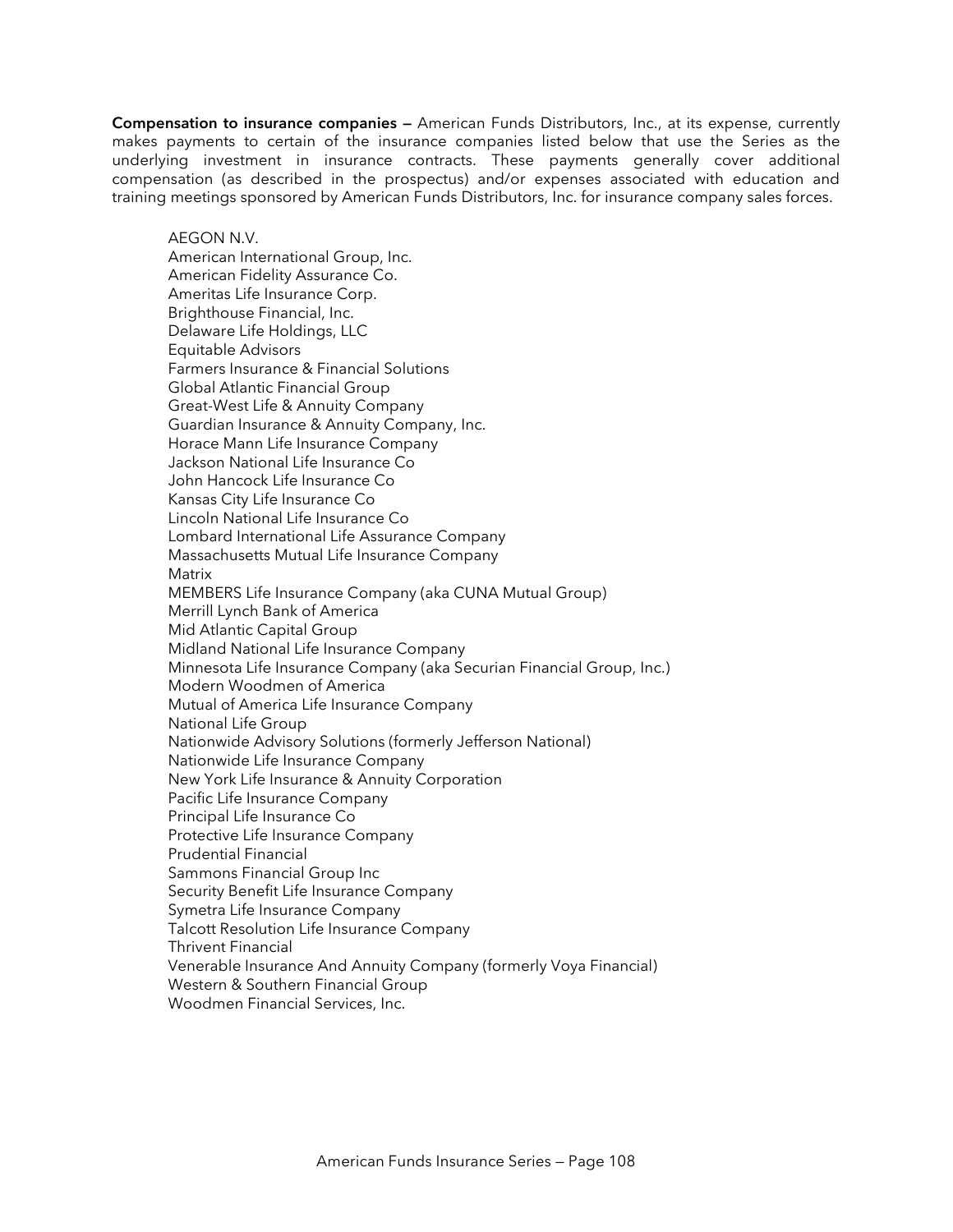#### **Execution of portfolio transactions**

The investment adviser places orders with broker-dealers for the fund's portfolio transactions. Purchases and sales of equity securities on a securities exchange or an over-the-counter market are effected through broker-dealers who receive commissions for their services. Generally, commissions relating to securities traded on foreign exchanges will be higher than commissions relating to securities traded on U.S. exchanges and may not be subject to negotiation. Equity securities may also be purchased from underwriters at prices that include underwriting fees. Purchases and sales of fixed income securities are generally made with an issuer or a primary market maker acting as principal with no stated brokerage commission. The price paid to an underwriter for fixed income securities includes underwriting fees. Prices for fixed income securities in secondary trades usually include undisclosed compensation to the market maker reflecting the spread between the bid and ask prices for the securities.

In selecting broker-dealers, the investment adviser strives to obtain "best execution" (the most favorable total price reasonably attainable under the circumstances) for the fund's portfolio transactions, taking into account a variety of factors. These factors include the size and type of transaction, the nature and character of the markets for the security to be purchased or sold, the cost, quality, likely speed and reliability of execution and settlement, the broker-dealer's or execution venue's ability to offer liquidity and anonymity and the trade-off between market impact and opportunity costs. The investment adviser considers these factors, which involve qualitative judgments, when selecting broker-dealers and execution venues for fund portfolio transactions. The investment adviser views best execution as a process that should be evaluated over time as part of an overall relationship with particular broker-dealer firms. The investment adviser and its affiliates negotiate commission rates with broker-dealers based on what they believe is reasonably necessary to obtain best execution. They seek, on an ongoing basis, to determine what the reasonable levels of commission rates for execution services are in the marketplace, taking various considerations into account, including the extent to which a broker-dealer has put its own capital at risk, historical commission rates and commission rates that other institutional investors are paying. The fund does not consider the investment adviser as having an obligation to obtain the lowest commission rate available for a portfolio transaction to the exclusion of price, service and qualitative considerations. Brokerage commissions are only a small part of total execution costs and other factors, such as market impact and speed of execution, contribute significantly to overall transaction costs.

The investment adviser may execute portfolio transactions with broker-dealers who provide certain brokerage and/or investment research services to it but only when in the investment adviser's judgment the broker-dealer is capable of providing best execution for that transaction. The investment adviser makes decisions for procurement of research separately and distinctly from decisions on the choice of brokerage and execution services. The receipt of these research services permits the investment adviser to supplement its own research and analysis and makes available the views of, and information from, individuals and the research staffs of other firms. Such views and information may be provided in the form of written reports, telephone contacts and meetings with securities analysts. These services may include, among other things, reports and other communications with respect to individual companies, industries, countries and regions, economic, political and legal developments, as well as scheduling meetings with corporate executives and seminars and conferences related to relevant subject matters. Research services that the investment adviser receives from broker-dealers may be used by the investment adviser in servicing the fund and other funds and accounts that it advises; however, not all such services will necessarily benefit the fund.

The investment adviser bears the cost of all third-party investment research services for all client accounts it advises. However, in order to compensate certain U.S. broker-dealers for research consumed, and valued, by the investment adviser's investment professionals, the investment adviser continues to operate a limited commission sharing arrangement with commissions on equity trades for certain registered investment companies it advises. The investment adviser voluntarily reimburses such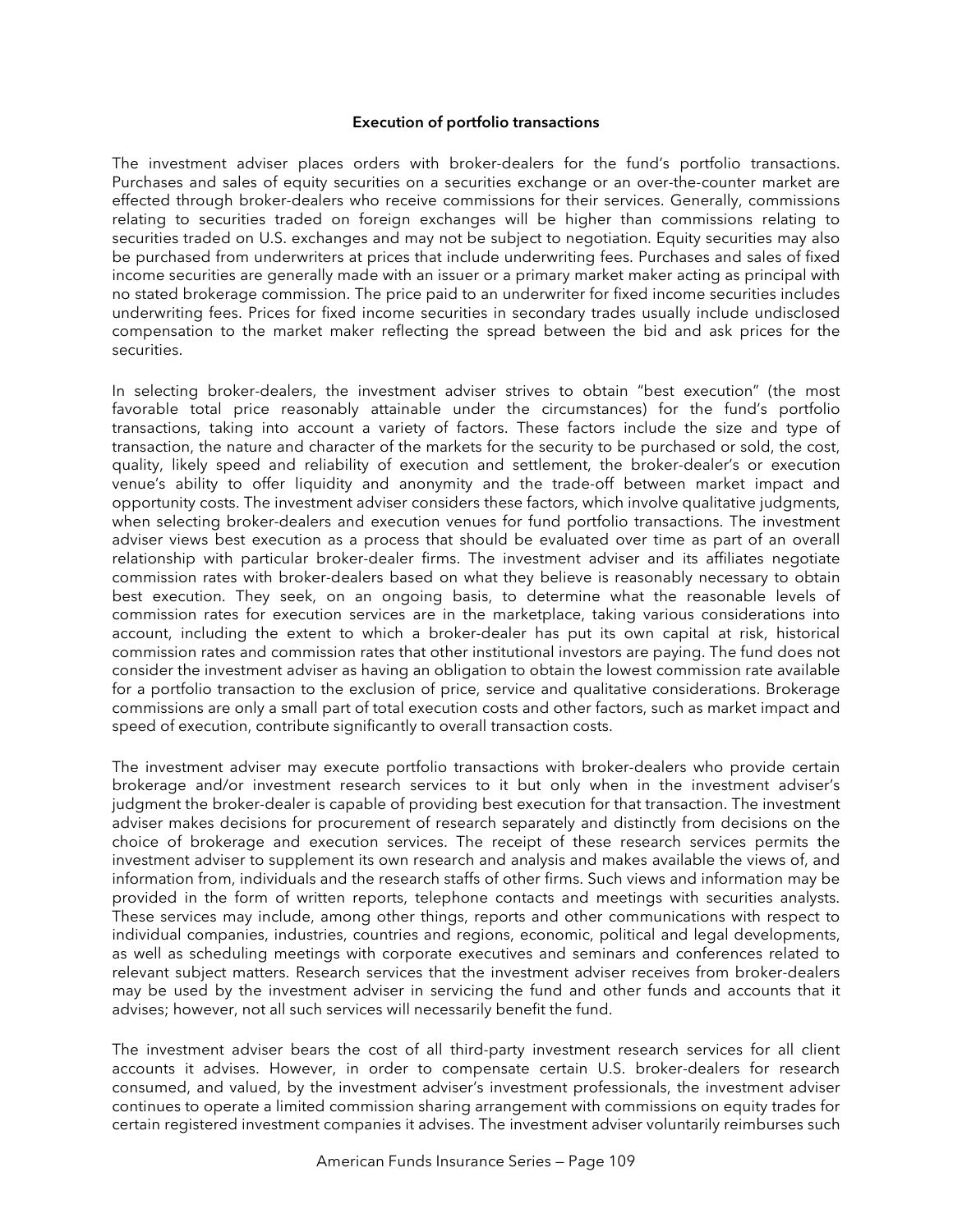registered investment companies for all amounts collected into the commission sharing arrangement. In order to operate the commission sharing arrangement, the investment adviser may cause such registered investment companies to pay commissions in excess of what other broker-dealers might have charged for certain portfolio transactions in recognition of brokerage and/or investment research services. In this regard, the investment adviser has adopted a brokerage allocation procedure consistent with the requirements of Section 28(e) of the Securities Exchange Act of 1934. Section 28(e) permits the investment adviser and its affiliates to cause an account to pay a higher commission to a broker-dealer to compensate the broker-dealer or another service provider for certain brokerage and/or investment research services provided to the investment adviser and its affiliates, if the investment adviser and each affiliate makes a good faith determination that such commissions are reasonable in relation to the value of the services provided by such broker-dealer to the investment adviser and its affiliates in terms of that particular transaction or the investment adviser's overall responsibility to the fund and other accounts that it advises. Certain brokerage and/or investment research services may not necessarily benefit all accounts paying commissions to each such brokerdealer; therefore, the investment adviser and its affiliates assess the reasonableness of commissions in light of the total brokerage and investment research services provided to the investment adviser and its affiliates. Further, investment research services may be used by all investment associates of the investment adviser and its affiliates, regardless of whether they advise accounts with trading activity that generates eligible commissions.

In accordance with their internal brokerage allocation procedure, the investment adviser and its affiliates periodically assess the brokerage and investment research services provided by each brokerdealer and each other service provider from which they receive such services. As part of its ongoing relationships, the investment adviser and its affiliates routinely meet with firms to discuss the level and quality of the brokerage and research services provided, as well as the value and cost of such services. In valuing the brokerage and investment research services the investment adviser and its affiliates receive from broker-dealers and other research providers in connection with its good faith determination of reasonableness, the investment adviser and its affiliates take various factors into consideration, including the quantity, quality and usefulness of the services to the investment adviser and its affiliates. Based on this information and applying their judgment, the investment adviser and its affiliates set an annual research budget.

Research analysts and portfolio managers periodically participate in a research poll to determine the usefulness and value of the research provided by individual broker-dealers and research providers. Based on the results of this research poll, the investment adviser and its affiliates may, through commission sharing arrangements with certain broker-dealers, direct a portion of commissions paid to a broker-dealer by the fund and other registered investment companies managed by the investment adviser or its affiliates to be used to compensate the broker-dealer and/or other research providers for research services they provide. While the investment adviser and its affiliates may negotiate commission rates and enter into commission sharing arrangements with certain broker-dealers with the expectation that such broker-dealers will be providing brokerage and research services, none of the investment adviser, any of its affiliates or any of their clients incurs any obligation to any brokerdealer to pay for research by generating trading commissions. The investment adviser and its affiliates negotiate prices for certain research that may be paid through commission sharing arrangements or by themselves with cash.

When executing portfolio transactions in the same equity security for the funds and accounts, or portions of funds and accounts, over which the investment adviser, through its equity investment divisions, has investment discretion, each investment division within the adviser and its affiliates normally aggregates its respective purchases or sales and executes them as part of the same transaction or series of transactions. When executing portfolio transactions in the same fixed income security for the fund and the other funds or accounts over which it or one of its affiliated companies has investment discretion, the investment adviser normally aggregates such purchases or sales and executes them as part of the same transaction or series of transactions. The objective of aggregating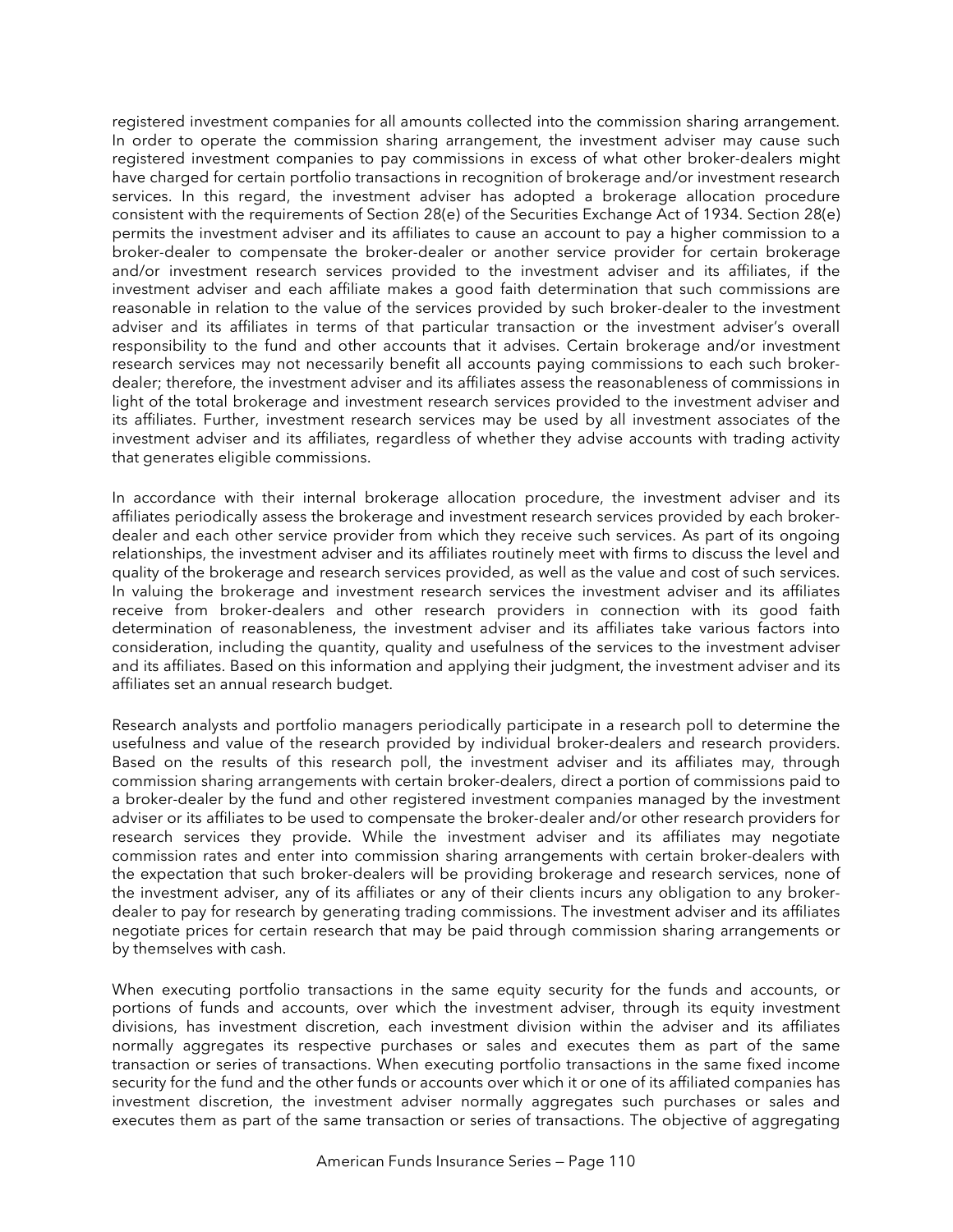purchases and sales of a security is to allocate executions in an equitable manner among the funds and other accounts that have concurrently authorized a transaction in such security. The investment adviser and its affiliates serve as investment adviser for certain accounts that are designed to be substantially similar to another account. This type of account will often generate a large number of relatively small trades when it is rebalanced to its reference fund due to differing cash flows or when the account is initially started up. The investment adviser may not aggregate program trades or electronic list trades executed as part of this process. Non-aggregated trades performed for these accounts will be allocated entirely to that account. This is done only when the investment adviser believes doing so will not have a material impact on the price or quality of other transactions.

The investment adviser currently owns an interest in IEX Group and Luminex Trading and Analytics. The investment adviser may place orders on these or other exchanges or alternative trading systems in which it, or one of its affiliates, has an ownership interest, provided such ownership interest is less than five percent of the total ownership interests in the entity. The investment adviser is subject to the same best execution obligations when trading on any such exchange or alternative trading system.

Purchase and sale transactions may be effected directly among and between certain funds or accounts advised by the investment adviser or its affiliates, including the fund. The investment adviser maintains cross-trade policies and procedures and places a cross-trade only when such a trade is in the best interest of all participating clients and is not prohibited by the participating funds' or accounts' investment management agreement or applicable law.

The investment adviser may place orders for the fund's portfolio transactions with broker-dealers who have sold shares of the funds managed by the investment adviser or its affiliated companies; however, it does not consider whether a broker-dealer has sold shares of the funds managed by the investment adviser or its affiliated companies when placing any such orders for the fund's portfolio transactions.

Purchases and sales of futures contracts for the fund will be effected through executing brokers and FCMs that specialize in the types of futures contracts that the fund expects to hold. The investment adviser will use reasonable efforts to choose executing brokers and FCMs capable of providing the services necessary to obtain the most favorable price and execution available. The full range and quality of services available will be considered in making these determinations. The investment adviser will monitor the executing brokers and FCMs used for purchases and sales of futures contracts for their ability to execute trades based on many factors, such as the sizes of the orders, the difficulty of executions, the operational facilities of the firm involved and other factors.

Forward currency contracts are traded directly between currency traders (usually large commercial banks) and their customers. The cost to the fund of engaging in such contracts varies with factors such as the currency involved, the length of the contract period and the market conditions then prevailing. Because such contracts are entered into on a principal basis, their prices usually include undisclosed compensation to the market maker reflecting the spread between the bid and ask prices for the contracts. The fund may incur additional fees in connection with the purchase or sale of certain contracts.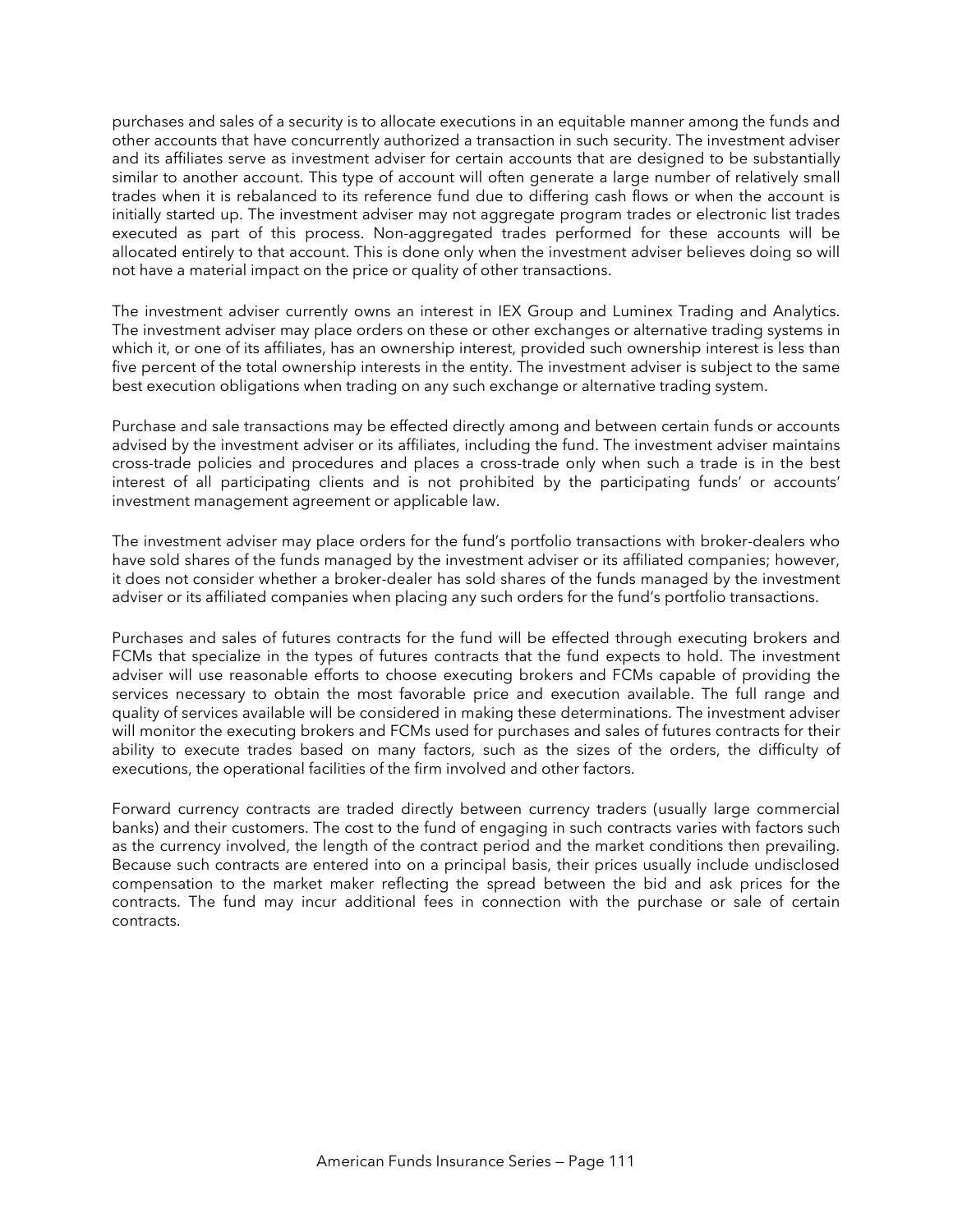|                                      |               | Fiscal year ended |           |  |
|--------------------------------------|---------------|-------------------|-----------|--|
|                                      | 2021          | 2020              | 2019      |  |
| Global Growth Fund                   | \$<br>968,000 | \$1,030,000       | \$818,000 |  |
| Global Small Capitalization Fund     | 1,958,000     | 1,992,000         | 2,164,000 |  |
| Growth Fund                          | 3,119,000     | 4,577,000         | 2,070,000 |  |
| International Fund                   | 5,880,000     | 4,384,000         | 3,488,000 |  |
| New World Fund                       | 1,802,000     | 2,794,000         | 1,508,000 |  |
| Capital World Growth and Income Fund | 1,391,000     | 929,000           | 575,000   |  |
| Growth-Income Fund                   | 4,801,000     | 5,268,000         | 4,193,000 |  |
| International Growth and Income Fund | 1,007,000     | 818,000           | 493,000   |  |
| Washington Mutual Investors Fund     | 3,265,000     | 1,980,000         | 1,692,000 |  |
| Capital Income Builder               | 259,000       | 368,000           | 147,000   |  |
| Asset Allocation Fund                | 2,987,000     | 2,588,000         | 2,271,000 |  |
| American Funds Global Balanced Fund  | 54,000        | 63,000            | 90,000    |  |
| American Funds Mortgage Fund         |               |                   |           |  |
| American High-Income Trust           | 3,000         | 3,000             | 6,000     |  |
| Corporate Bond Fund                  | N/A           | N/A               | N/A       |  |
| Capital World Bond Fund              | 1,000         |                   |           |  |
| The Bond Fund of America             |               |                   |           |  |
| U.S. Government Securities Fund      |               |                   |           |  |
| Ultra-Short Bond Fund                |               |                   |           |  |

Brokerage commissions paid (net of any reimbursements described below) by each fund for the fiscal years ended December 31, 2021, 2020 and 2019 were:

Increases (or decreases) in the dollar amount of brokerage commissions borne by each fund over the last three fiscal years resulted from increases (or decreases) in the volume of trading activity and/or the amount of commissions used to pay for research services through a commission sharing arrangement.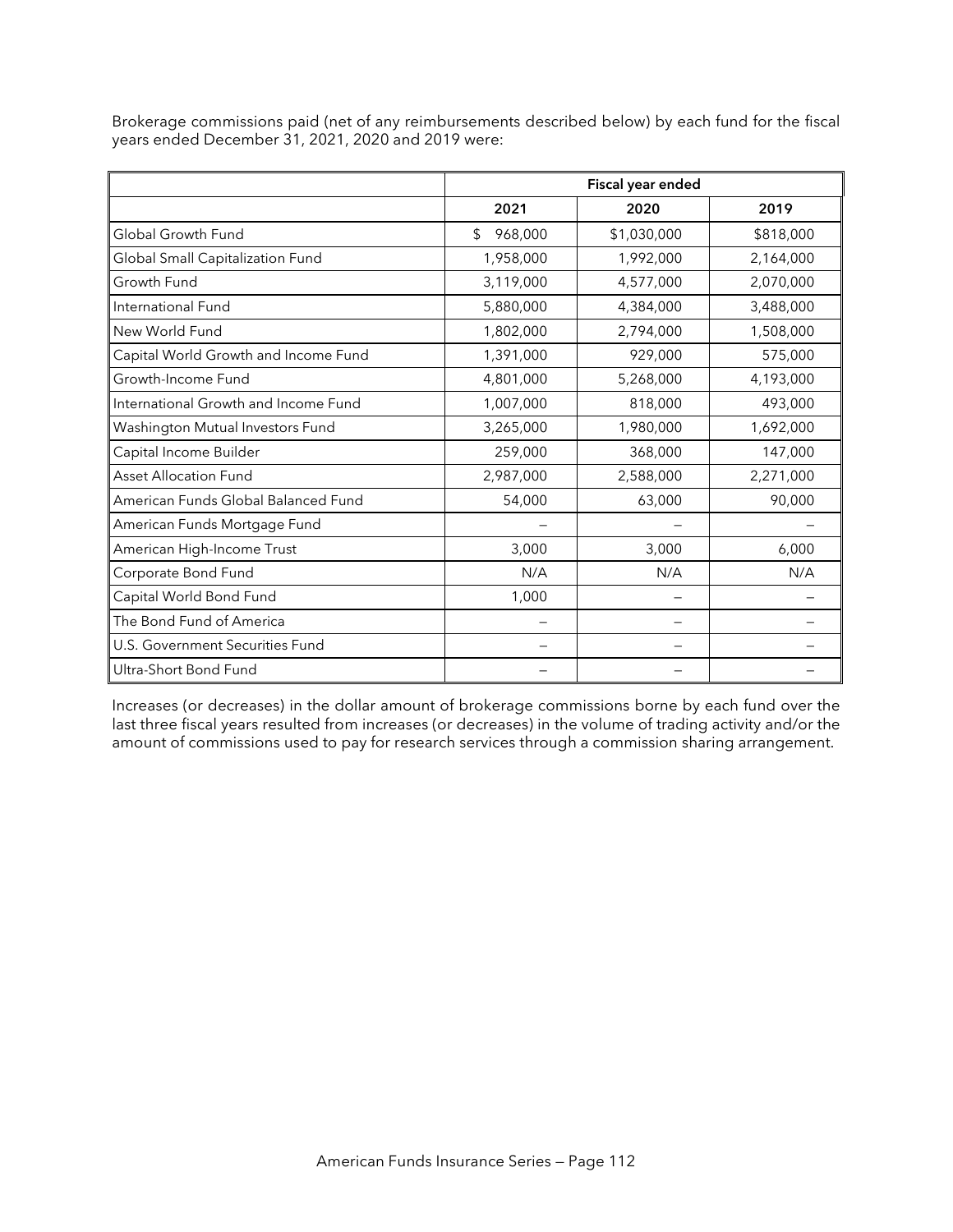The investment adviser is reimbursing the fund for all amounts collected into the commission sharing arrangement. For the fiscal years ended December 31, 2021, 2020 and 2019, the investment adviser reimbursed the following for commissions paid to broker-dealers through a commission sharing arrangement to compensate such broker-dealers for research services:

|                                         | Fiscal year ended | Fiscal year ended | Fiscal year ended |
|-----------------------------------------|-------------------|-------------------|-------------------|
|                                         | 2021              | 2020              | 2019              |
| Global Growth Fund                      | \$22,000          | \$25,000          | \$55,000          |
| Global Small Capitalization Fund        | 57,000            | 92,000            | 172,000           |
| Growth Fund                             | 353,000           | 468,000           | 462,000           |
| International Fund                      | 38,000            | 29,000            | 30,000            |
| New World Fund                          | 55,000            | 55,000            | 30,000            |
| Capital World Growth and Income<br>Fund | 26,000            | 11,000            | 15,000            |
| Growth-Income Fund                      | 473,000           | 497,000           | 406,000           |
| International Growth and Income<br>Fund | 13,000            | 2,000             | 6,000             |
| Washington Mutual Investors Fund        | 145,000           | 268,000           | 390,000           |
| Capital Income Builder                  | 13,000            | 9,000             | 10,000            |
| <b>Asset Allocation Fund</b>            | 175,000           | 197,000           | 322,000           |
| American Funds Global Balanced<br>Fund  | 3,000             | 3,000             | 3,000             |
| American Funds Mortgage Fund            |                   | —                 |                   |
| American High-Income Trust              |                   |                   |                   |
| Corporate Bond Fund                     |                   |                   |                   |
| Capital World Bond Fund                 |                   |                   |                   |
| The Bond Fund of America                |                   |                   |                   |
| U.S. Government Securities Fund         |                   |                   |                   |
| Ultra-Short Bond Fund                   |                   |                   |                   |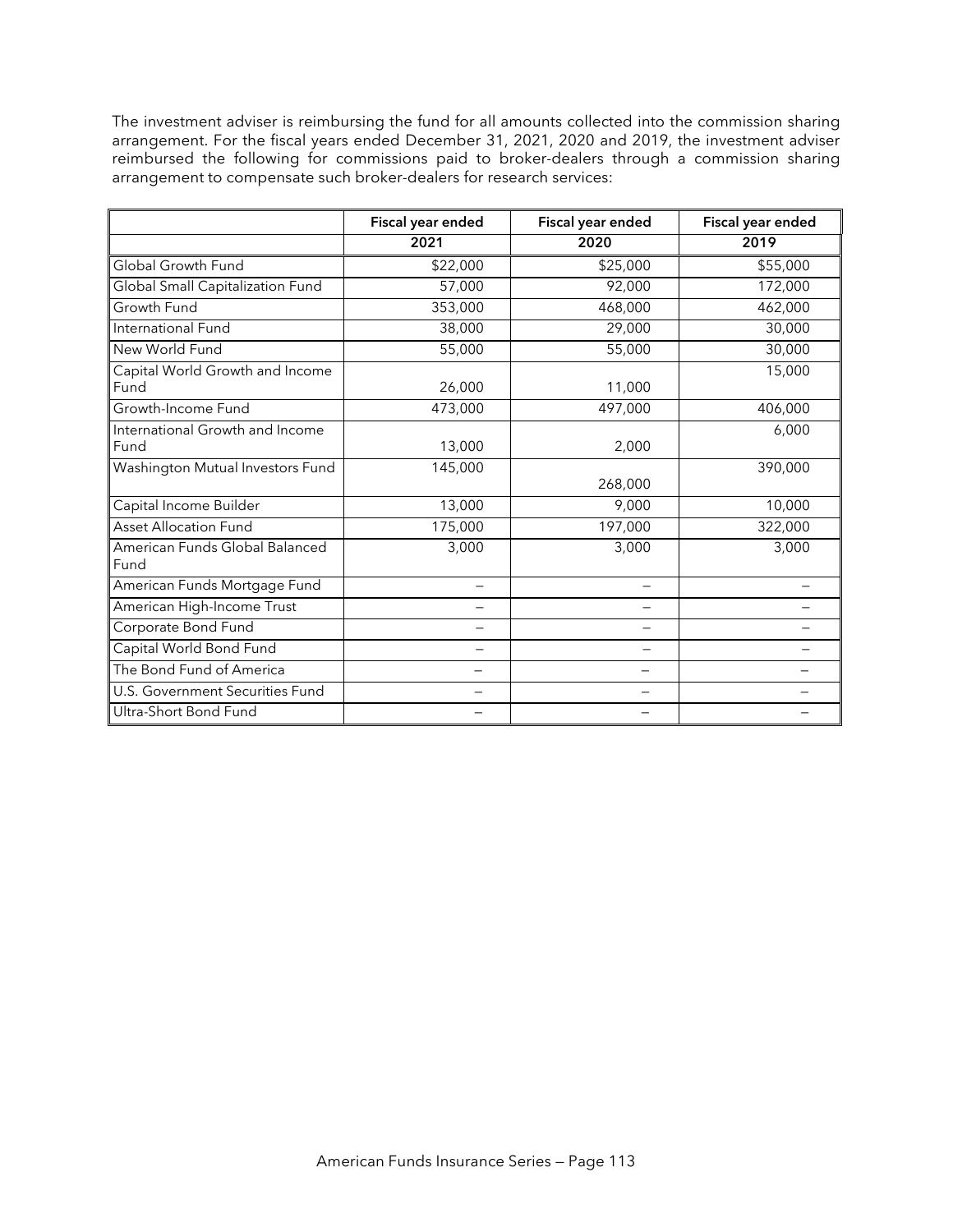The Series is required to disclose information regarding investments in the securities of its "regular" broker-dealers (or parent companies of its regular broker-dealers) that derive more than 15% of their revenue from broker-dealer, underwriter or investment adviser activities. A regular broker-dealer is (*a*) one of the 10 broker-dealers that received from the Series the largest amount of brokerage commissions by participating, directly or indirectly, in the Series' portfolio transactions during the Series' most recently completed fiscal year; (*b*) one of the 10 broker-dealers that engaged as principal in the largest dollar amount of portfolio transactions of the Series during the Series' most recently completed fiscal year; or (*c*) one of the 10 broker-dealers that sold the largest amount of securities of the Series during the Series' most recently completed fiscal year. At the end of the Series' most recently completed fiscal year, the Series' regular broker-dealers included Citigroup Inc., Credit Suisse Group AG, Deutsche Bank A.G., Goldman Sachs Group, Inc., J.P. Morgan Securities LLC, Macquarie Group Limited, Morgan Stanley & Co. LLC, RBC Capital Markets LLC, UBS Group AG and Wells Fargo Securities, LLC. At the end of the Series' most recently completed fiscal year, the following funds held debt and/or equity securities of an affiliated company of such regular broker-dealers:

|                                      | Affiliated company of regular<br>broker-dealer | Type of<br>security | Amount       |
|--------------------------------------|------------------------------------------------|---------------------|--------------|
| Global Growth Fund                   | J.P. Morgan Securities LLC                     | equity              | \$67,584,000 |
|                                      | Macquarie Group Limited                        | equity              | 14,316,000   |
| Capital World Growth and Income Fund | Citigroup Inc.                                 | equity              | 4,116,000    |
|                                      | J.P. Morgan Securities LLC                     | equity              | 14,696,000   |
|                                      | Morgan Stanley & Co. LLC                       | equity              | 1,870,000    |
|                                      | Wells Fargo Securities, LLC                    | equity              | 6,836,000    |
| Growth-Income Fund                   | J.P. Morgan Securities LLC                     | equity              | 746,562,000  |
|                                      | Morgan Stanley & Co. LLC                       | equity              | 42,333,000   |
| International Growth and Income Fund | Macquarie Group Limited                        | equity              | 627,000      |
| Washington Mutual Investors Fund     | Citigroup Inc.                                 | equity              | 24,274,000   |
|                                      | Wells Fargo Securities, LLC                    | equity              | 20,704,000   |
| Capital Income Builder               | Citigroup Inc.                                 | equity              | 908,000      |
|                                      | Goldman Sachs Group, Inc.                      | debt                | 76,000       |
|                                      | J.P. Morgan Securities LLC                     | debt/equity         | 13,417,000   |
|                                      | Morgan Stanley & Co. LLC                       | equity              | 3,542,000    |
|                                      | <b>UBS Group AG</b>                            | equity              | 628,000      |
|                                      | Wells Fargo Securities, LLC                    | equity              | 441,000      |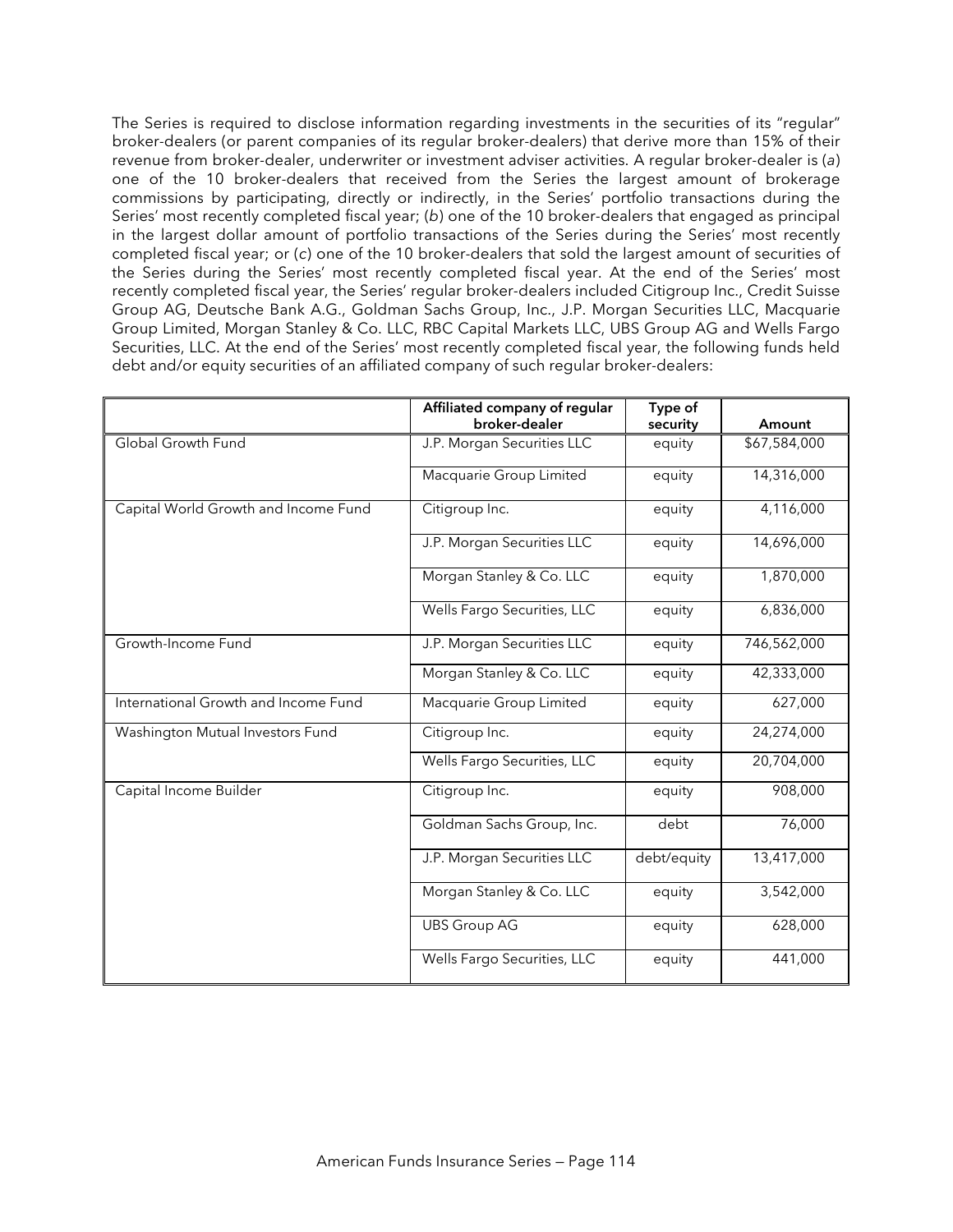|                                     | Affiliated company of regular<br>broker-dealer | Type of<br>security | Amount       |
|-------------------------------------|------------------------------------------------|---------------------|--------------|
| <b>Asset Allocation Fund</b>        | Citigroup Inc.                                 | debt/equity         | \$75,851,000 |
|                                     | Credit Suisse Group AG                         | debt                | 2,541,000    |
|                                     | Goldman Sachs Group, Inc.                      | debt                | 19,270,000   |
|                                     | J.P. Morgan Securities LLC                     | debt/equity         | 251,914,000  |
|                                     | Morgan Stanley & Co. LLC                       | debt                | 18,869,000   |
|                                     | RBC Capital Markets LLC                        | debt                | 4,674,000    |
|                                     | Wells Fargo Securities, LLC                    | debt                | 8,883,000    |
| American Funds Global Balanced Fund | Citigroup Inc.                                 | debt                | 591,000      |
|                                     | Goldman Sachs Group, Inc.                      | debt                | 806,000      |
|                                     | J.P. Morgan Securities LLC                     | debt/equity         | 8,066,000    |
|                                     | Morgan Stanley & Co. LLC                       | debt                | 510,000      |
| Capital World Bond Fund             | Citigroup Inc.                                 | debt                | 5,523,000    |
|                                     | Credit Suisse Group AG                         | debt                | 1,936,000    |
|                                     | Deutsche Bank A.G.                             | debt                | 849,000      |
|                                     | Goldman Sachs Group, Inc.                      | debt                | 15,700,000   |
|                                     | J.P. Morgan Securities LLC                     | debt                | 11,873,000   |
|                                     | Morgan Stanley & Co. LLC                       | debt                | 3,479,000    |
|                                     | <b>RBC Capital Markets LLC</b>                 | debt                | 6,701,000    |
| The Bond Fund of America            | Citigroup Inc.                                 | debt                | 10,582,000   |
|                                     | Credit Suisse Group AG                         | debt                | 54,282,000   |
|                                     | Goldman Sachs Group, Inc.                      | debt                | 91,184,000   |
|                                     | J.P. Morgan Securities LLC                     | debt                | 68,568,000   |
|                                     | Morgan Stanley & Co. LLC                       | debt                | 55,737,000   |
|                                     | Wells Fargo Securities, LLC                    | debt                | 21,005,000   |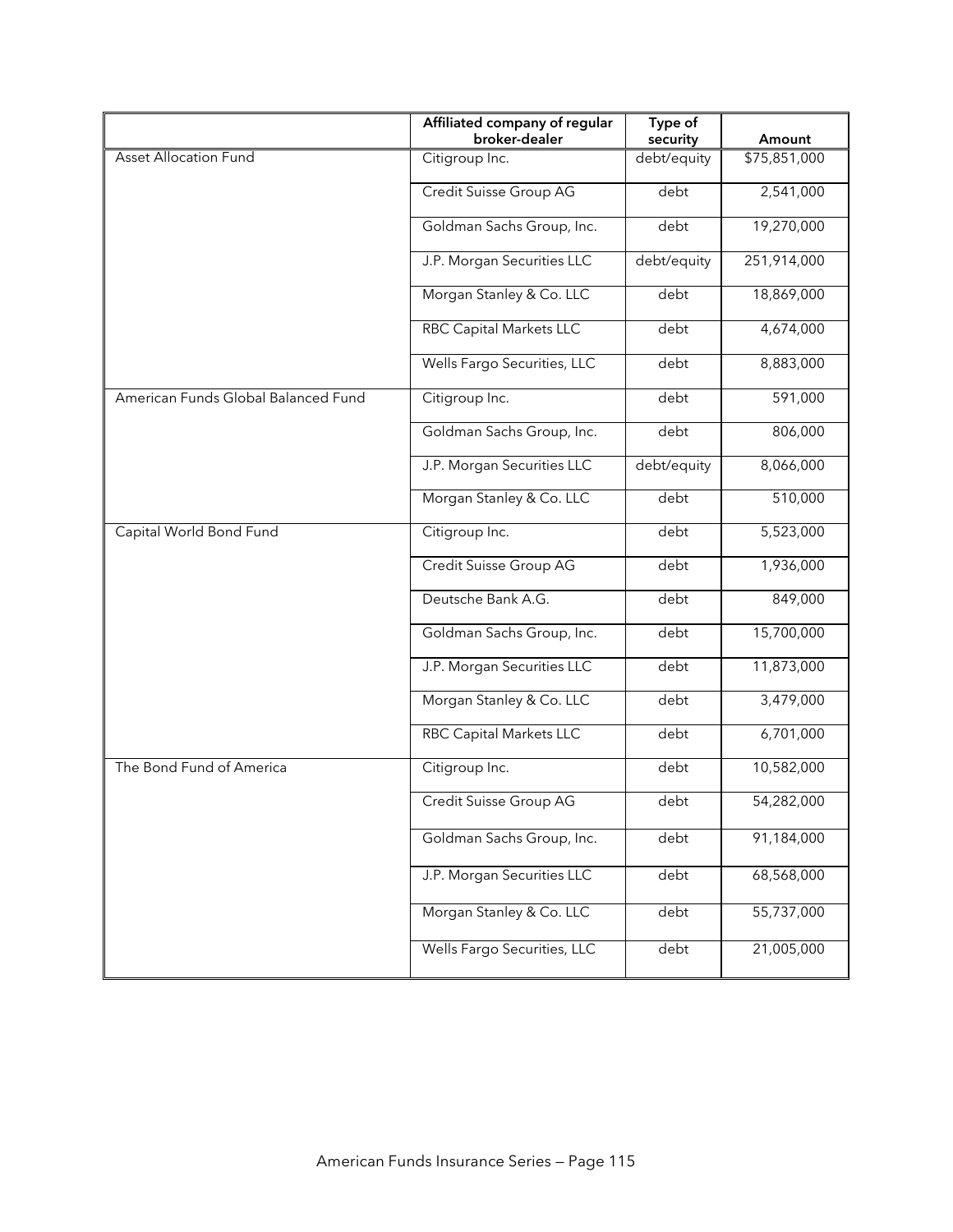#### **Disclosure of portfolio holdings**

The Series' investment adviser, on behalf of the funds, has adopted policies and procedures with respect to the disclosure of information about the funds' portfolio securities. These policies and procedures have been reviewed by the Series' board of trustees, and compliance will be periodically assessed by the board in connection with reporting from the Series' Chief Compliance Officer.

Under these policies and procedures a complete list of portfolio holdings of each fund available for public disclosure, dated as of the end of each calendar quarter, is permitted to be posted on the Capital Group website (capitalgroup.com/afis) no earlier than the 10th day after such calendar quarter. In practice, the publicly disclosed portfolio is typically posted on the Capital Group website within 30 days after the end of the calendar quarter. The publicly disclosed portfolio may exclude certain securities when deemed to be in the best interest of the fund as permitted by applicable regulations. Such portfolio holdings information may be disclosed to any person pursuant to an ongoing arrangement to disclose portfolio holdings information to such person no earlier than one day after the day on which the information is posted on the Capital Group website.

Certain intermediaries are provided additional information about the fund's management team, including information on the fund's portfolio securities they have selected. This information is provided to larger intermediaries that require the information to make the fund available for investment on the firm's platform. Intermediaries receiving the information are required to keep it confidential and use it only to analyze the fund.

The Series' custodian, outside counsel, auditor, financial printers, proxy voting service providers, pricing information vendors, consultants or agents operating under a contract with the investment adviser or its affiliates, co-litigants (such as in connection with a bankruptcy proceeding related to a fund holding) and certain other third parties described below, each of which requires portfolio holdings information for legitimate business and fund oversight purposes, may receive fund portfolio holdings information earlier. See the "General information" section in this statement of additional information for further information about the Series' custodian, outside counsel and auditor.

Each fund's portfolio holdings, dated as of the end of each calendar month, are made available to insurance companies that use the funds as underlying investments in their variable annuity contracts and variable life insurance policies. Monthly holdings are made available to help the insurance companies evaluate the funds for inclusion in the contracts and life insurance policies they offer and to evaluate and manage the insurance guarantees offered under their insurance contracts. Monthly holdings may be provided to insurance companies no earlier than the 10th day after the end of the calendar month. In practice, monthly holdings are provided within 30 days after the end of the calendar month. Monthly holdings may also be provided to the sub-adviser of the American Funds Insurance Series Managed Risk Funds. Holdings may also be disclosed more frequently to certain statistical and data collection agencies including Morningstar, Lipper, Inc., Value Line, Vickers Stock Research, Bloomberg and Thomson Financial Research. Information on certain portfolio characteristics of the funds are also provided to the insurance companies and the sub-adviser of the American Funds Insurance Series Managed Risk Funds each business day.

Affiliated persons of the Series, including officers of the Series and employees of the investment adviser and its affiliates, who receive portfolio holdings information are subject to restrictions and limitations on the use and handling of such information pursuant to applicable codes of ethics, including requirements not to trade in securities based on confidential and proprietary investment information, to maintain the confidentiality of such information, and to pre-clear securities trades and report securities transactions activity, as applicable. For more information on these restrictions and limitations, please see the "Code of ethics" section in this statement of additional information and the Code of Ethics. Third-party service providers of the Series and other entities, as described in this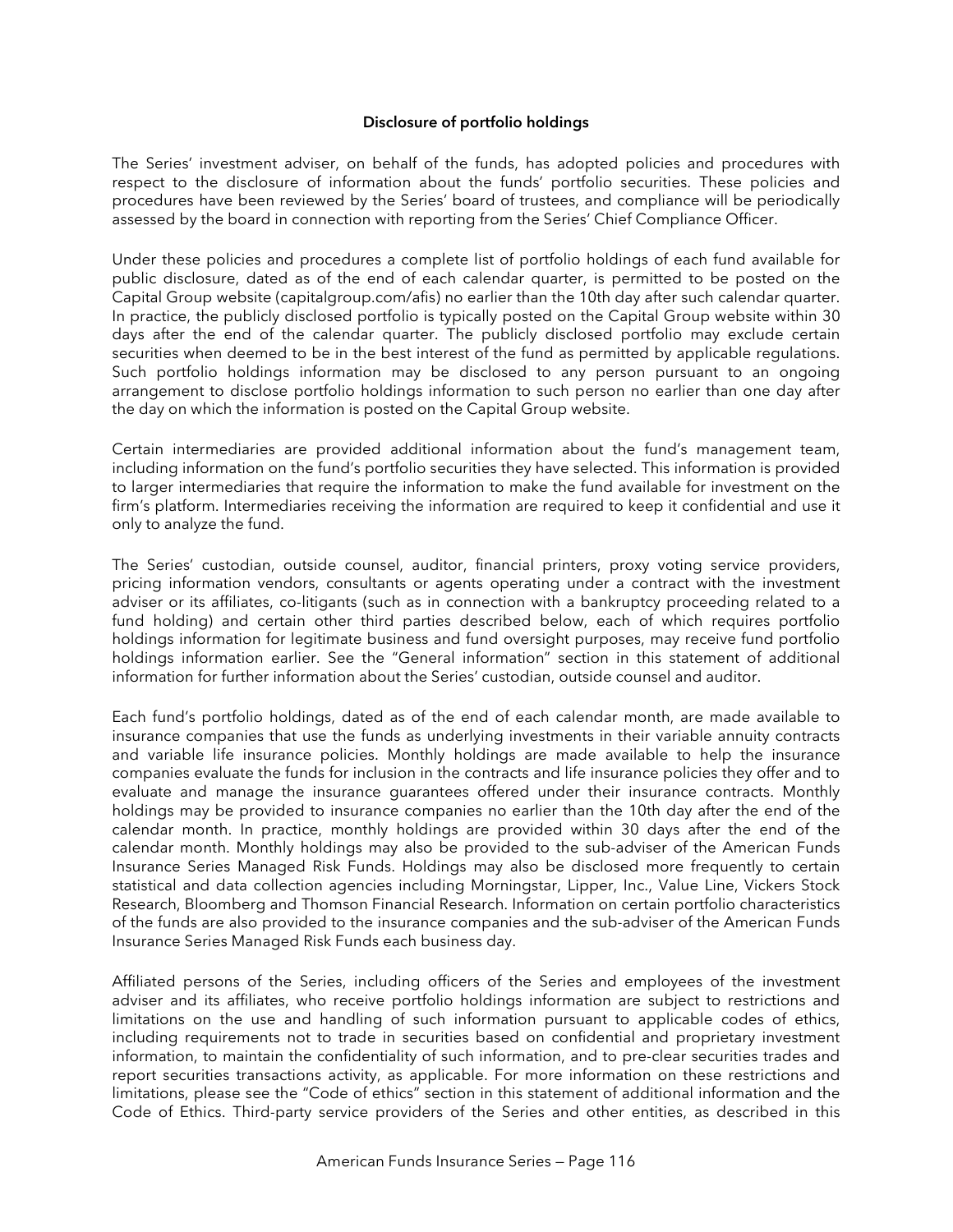statement of additional information, receiving such information are subject to confidentiality obligations and obligations that would prohibit them from trading in securities based on such information. When portfolio holdings information is disclosed other than through the Capital Group website to persons not affiliated with the Series, such persons will be bound by agreements (including confidentiality agreements) or fiduciary or other obligations that restrict and limit their use of the information to legitimate business uses only. None of the Series, its investment adviser or any of their affiliates receives compensation or other consideration in connection with the disclosure of information about portfolio securities.

Subject to board policies, the authority to disclose a fund's portfolio holdings, and to establish policies with respect to such disclosure, resides with the appropriate investment-related committees of the Series' investment adviser. In exercising their authority, the committees determine whether disclosure of information about the funds' portfolio securities is appropriate and in the best interest of fund shareholders. The investment adviser has implemented policies and procedures to address conflicts of interest that may arise from the disclosure of fund holdings. For example, the investment adviser's code of ethics specifically requires, among other things, the safeguarding of information about fund holdings and contains prohibitions designed to prevent the personal use of confidential, proprietary investment information in a way that would conflict with fund transactions. In addition, the investment adviser believes that its current policy of not selling portfolio holdings information and not disclosing such information to unaffiliated third parties until such holdings have been made public on the Capital Group website (other than to certain Series service providers and other third parties for legitimate business and fund oversight purposes) helps reduce potential conflicts of interest between fund shareholders and the investment adviser and its affiliates.

The Series' investment adviser and its affiliates provide investment advice to clients other than the Series that have investment objectives that may be substantially similar to those of the funds. These clients also may have portfolios consisting of holdings substantially similar to those of the funds and generally have access to current portfolio holdings information for their accounts. These clients do not owe the Series' investment adviser or the funds a duty of confidentiality with respect to disclosure of their portfolio holdings.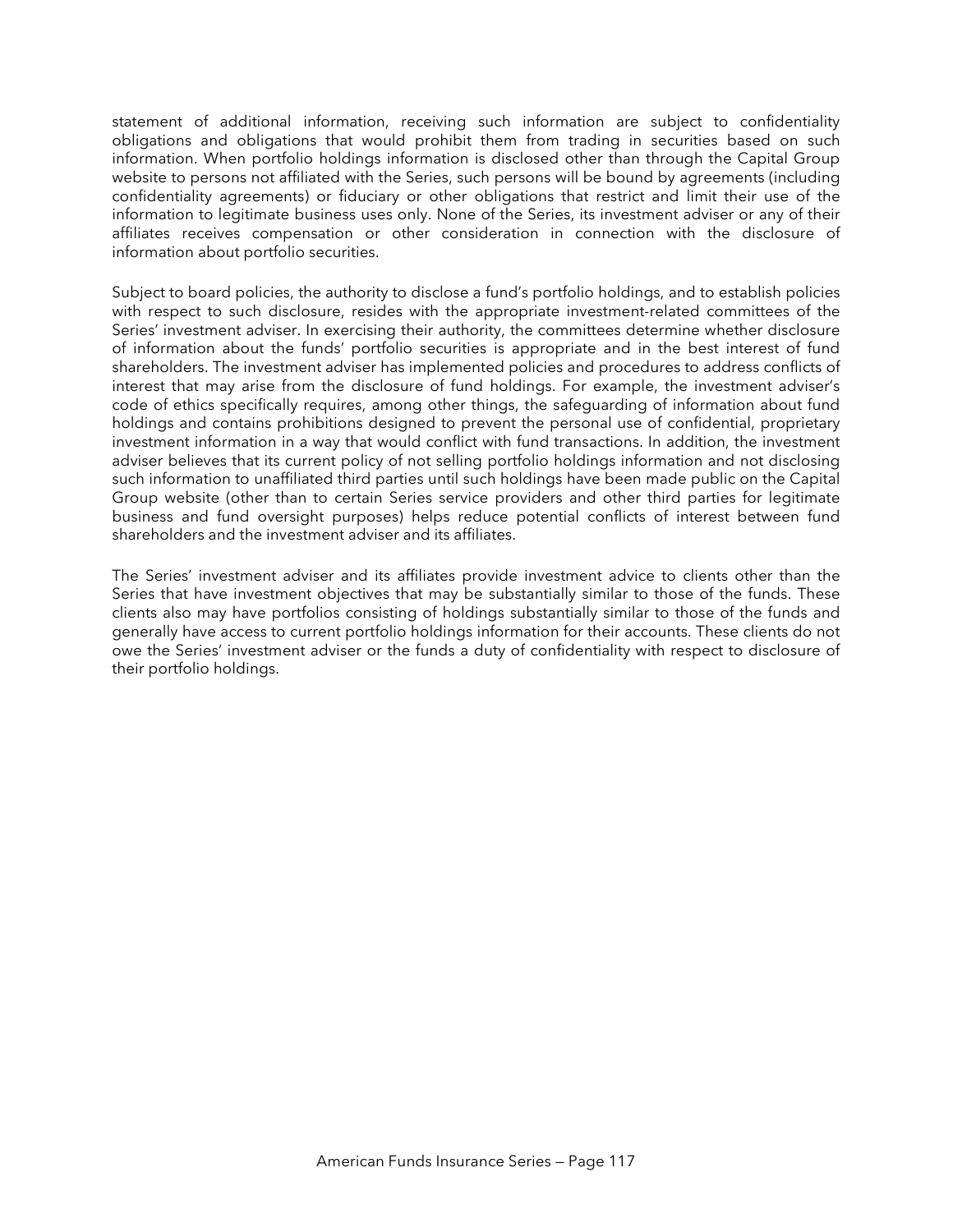#### **Price of shares**

Shares are purchased at the offering price or sold at the net asset value price next determined after the purchase or sell order is received and accepted by the Series or its designee. Orders received by the Series or authorized designee after the time of the determination of the net asset value will be entered at the next calculated offering price.

The price you pay for shares, the offering price, is based on the net asset value per share, which is calculated once daily as of the close of regular trading on the New York Stock Exchange, normally 4 p.m. New York time, each day the New York Stock Exchange is open. If the New York Stock Exchange makes a scheduled (e.g. the day after Thanksgiving) or an unscheduled close prior to 4 p.m. New York time, the net asset value of the fund will be determined at approximately the time the New York Stock Exchange closes on that day. If on such a day market quotations and prices from third-party pricing services are not based as of the time of the early close of the New York Stock Exchange but are as of a later time (up to approximately 4 p.m. New York time), for example because the market remains open after the close of the New York Stock Exchange, those later market quotations and prices will be used in determining the fund's net asset value.

Orders in good order received after the New York Stock Exchange closes (scheduled or unscheduled) will be processed at the net asset value (plus any applicable sales charge) calculated on the following business day. The New York Stock Exchange is currently closed on weekends and on the following holidays: New Year's Day; Martin Luther King Jr. Day; Presidents' Day; Good Friday; Memorial Day; Juneteenth National Independence Day; Independence Day; Labor Day; Thanksgiving Day; and Christmas Day. Each share class of the fund has a separately calculated net asset value (and share price). The fund's investment adviser delivers the net asset value every day it is calculated to each insurance company that offers such fund as an underlying investment to its variable contracts by, for example, email, direct electronic transmission or facsimile or through the systems of the National Securities Clearing Corporation.

All portfolio securities of funds managed by Capital Research and Management Company (other than American Funds U.S. Government Money Market Fund) are valued, and the net asset values per share for each share class are determined, as indicated below. The fund follows standard industry practice by typically reflecting changes in its holdings of portfolio securities on the first business day following a portfolio trade.

Equity securities, including depositary receipts, are generally valued at the official closing price of, or the last reported sale price on, the exchange or market on which such securities are traded, as of the close of business on the day the securities are being valued or, lacking any sales, at the last available bid price. Prices for each security are taken from the principal exchange or market on which the security trades.

Fixed income securities, including short-term securities, are generally valued at prices obtained from one or more pricing vendors. The pricing vendors base prices on, among other things, benchmark yields, transactions, bids, offers, quotations from dealers and trading systems, new issues, underlying equity of the issuer, interest rate volatilities, spreads and other relationships observed in the markets among comparable securities and proprietary pricing models such as yield measures calculated using factors such as cash flows, prepayment information, default rates, delinquency and loss assumptions, financial or collateral characteristics or performance, credit enhancements, liquidation value calculations, specific deal information and other reference data. The fund's investment adviser performs certain checks on vendor prices prior to calculation of the fund's net asset value. When the investment adviser deems it appropriate to do so (such as when vendor prices are unavailable or not deemed to be representative), fixed income securities will be valued in good faith at the mean quoted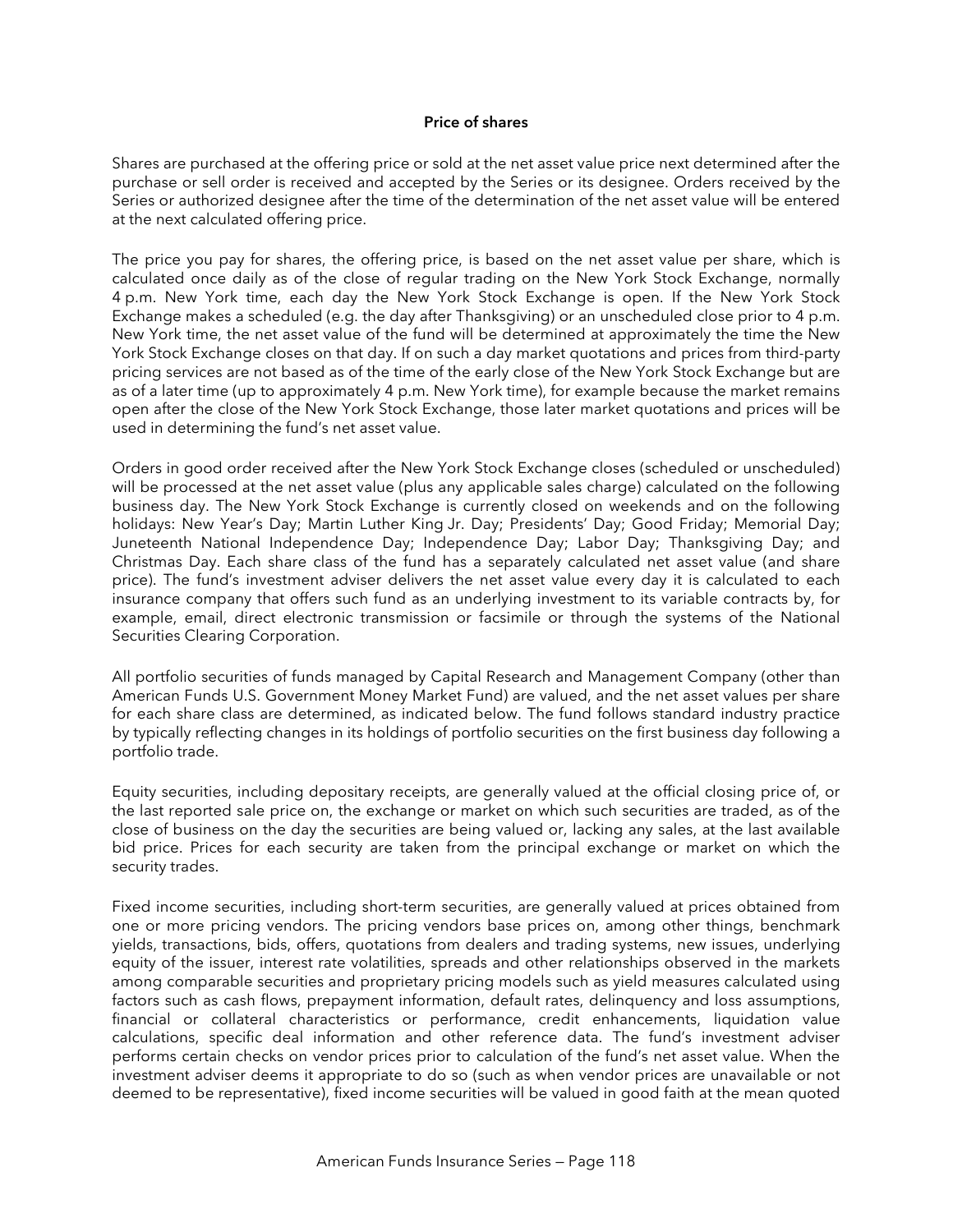bid and ask prices that are reasonably and timely available (or bid prices, if ask prices are not available) or at prices for securities of comparable maturity, quality and type.

Securities with both fixed income and equity characteristics (e.g., convertible bonds, preferred stocks, units comprised of more than one type of security, etc.), or equity securities traded principally among fixed income dealers, are generally valued in the manner described above for either equity or fixed income securities, depending on which method is deemed most appropriate by the investment adviser.

Forward currency contracts are valued at the mean of representative quoted bid and ask prices, generally based on prices supplied by one or more pricing vendors.

Futures contracts are generally valued at the official settlement price of, or the last reported sale price on, the principal exchange or market on which such instruments are traded, as of the close of business on the day the contracts are being valued or, lacking any sales, at the last available bid price.

Swaps, including both interest rate swaps and positions in credit default swap indices, are valued using market quotations or valuations provided by one or more pricing vendors.

Assets or liabilities initially expressed in terms of currencies other than U.S. dollars are translated prior to the next determination of the net asset value of the fund's shares into U.S. dollars at the prevailing market rates.

Securities and other assets for which representative market quotations are not readily available or are considered unreliable by the investment adviser are valued at fair value as determined in good faith under fair value guidelines adopted by authority of the Series' board. Subject to board oversight, the Series' board has appointed the fund's investment adviser to make fair valuation determinations, which are directed by a valuation committee established by the fund's investment adviser. The board receives regular reports describing fair-valued securities and the valuation methods used.

The valuation committee has adopted guidelines and procedures (consistent with SEC rules and guidance) to consider certain relevant principles and factors when making fair value determinations. As a general principle, securities lacking readily available market quotations, or that have quotations that are considered unreliable by the investment adviser, are valued in good faith by the valuation committee based upon what the fund might reasonably expect to receive upon their current sale. Fair valuations and valuations of investments that are not actively trading involve judgment and may differ materially from valuations that would have been used had greater market activity occurred. The valuation committee considers relevant indications of value that are reasonably and timely available to it in determining the fair value to be assigned to a particular security, such as the type and cost of the security, contractual or legal restrictions on resale of the security, relevant financial or business developments of the issuer, actively traded similar or related securities, conversion or exchange rights on the security, related corporate actions, significant events occurring after the close of trading in the security and changes in overall market conditions. The valuation committee employs additional fair value procedures to address issues related to equity securities that trade principally in markets outside the United States. Such securities may trade in markets that open and close at different times, reflecting time zone differences. If significant events occur after the close of a market (and before the fund's net asset values are next determined) which affect the value of equity securities held in the fund's portfolio, appropriate adjustments from closing market prices may be made to reflect these events. Events of this type could include, for example, earthquakes and other natural disasters or significant price changes in other markets (e.g., U.S. stock markets).

Each class of shares represents interests in the same portfolio of investments and is identical in all respects to each other class, except for differences relating to distribution, service and other charges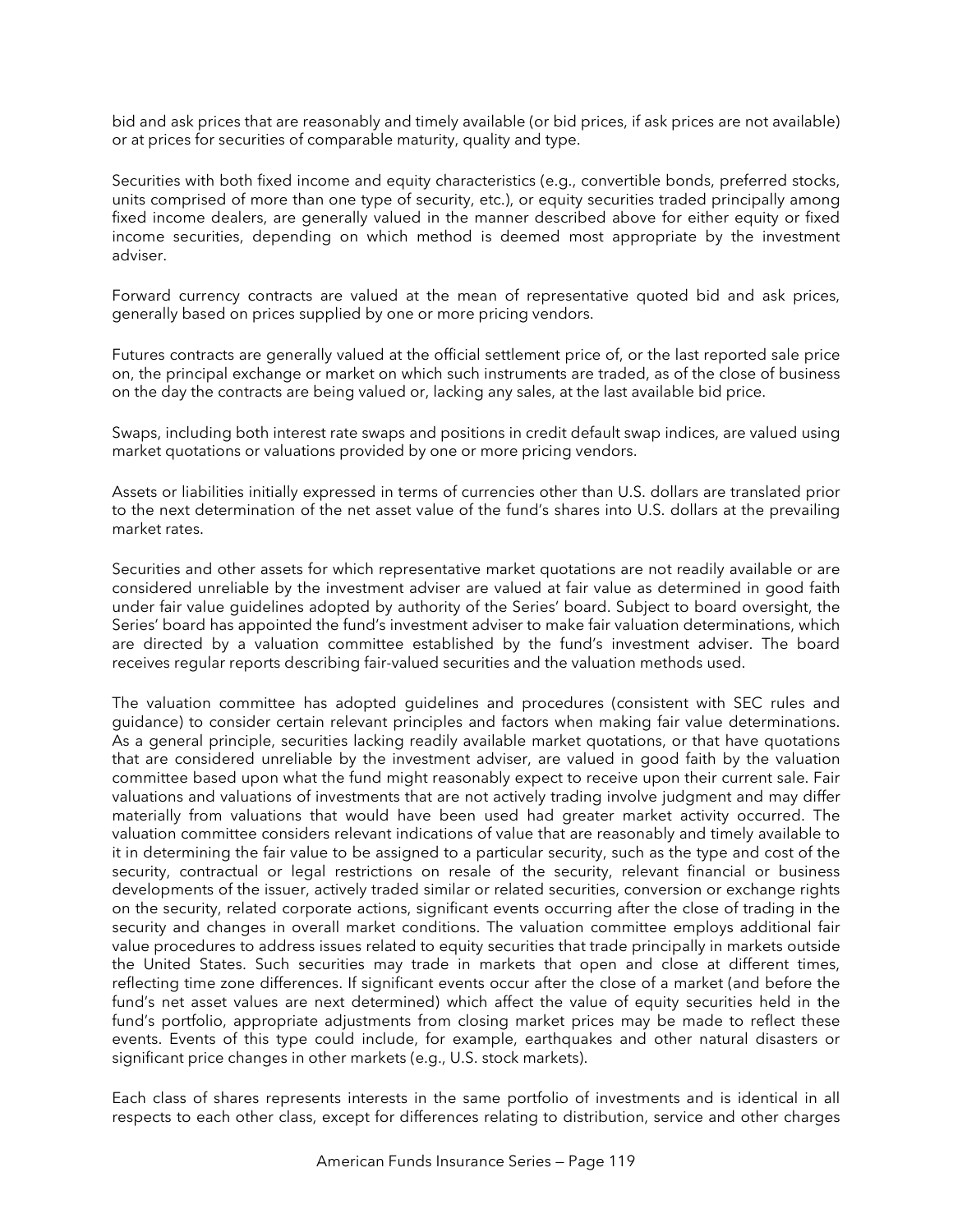and expenses, certain voting rights, differences relating to eligible investors, the designation of each class of shares, conversion features and exchange privileges. Expenses attributable to the fund, but not to a particular class of shares, are borne by each class pro rata based on relative aggregate net assets of the classes. Expenses directly attributable to a class of shares are borne by that class of shares. Liabilities attributable to particular share classes, such as liabilities for repurchases of fund shares, are deducted from total assets attributable to such share classes.

Net assets so obtained for each share class are then divided by the total number of shares outstanding of that share class, and the result, rounded to the nearest cent, is the net asset value per share for that class.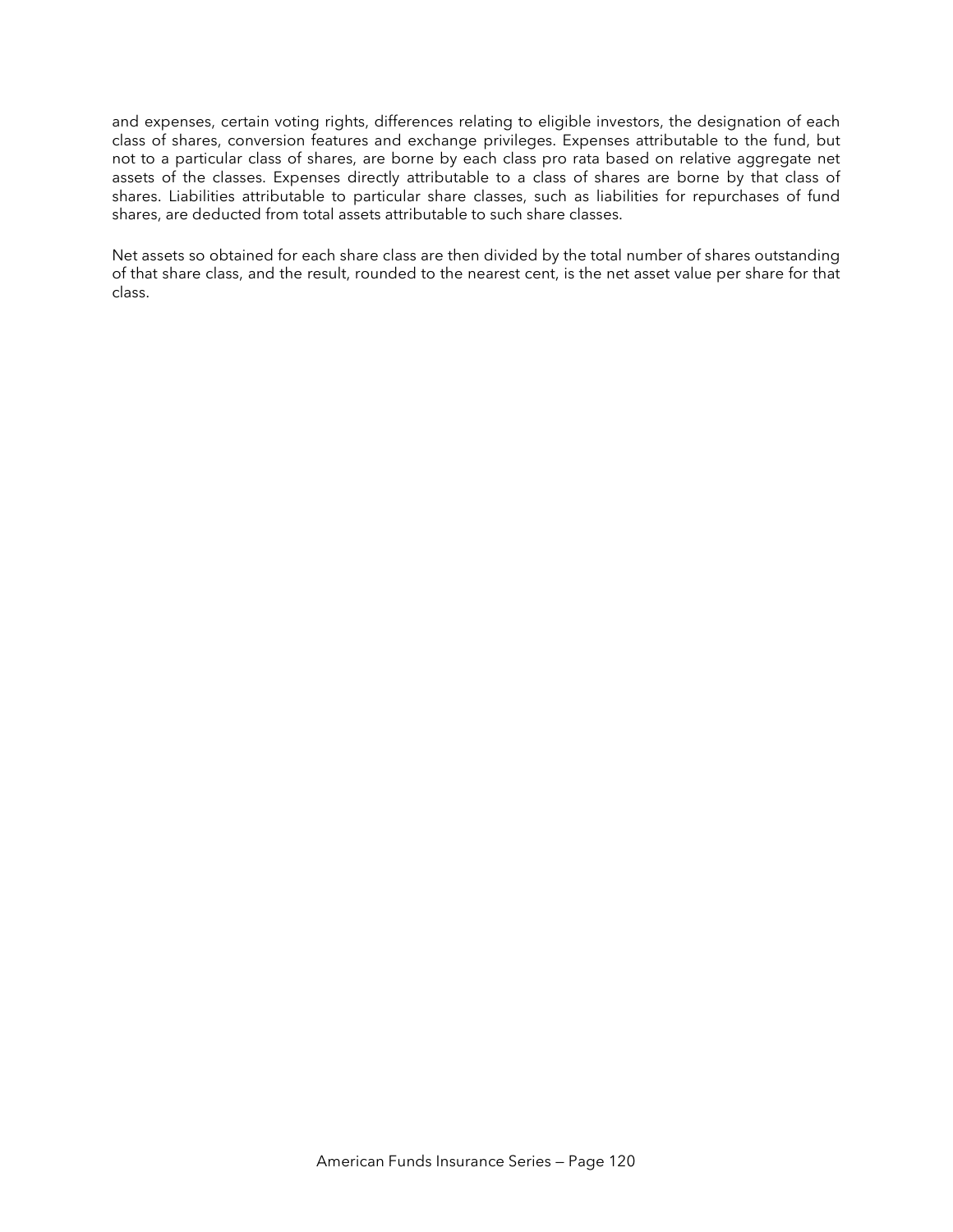#### **Taxes and distributions**

**Taxation as a regulated investment company** — The Series intends to qualify each year as a "regulated investment company" under Subchapter M of the Internal Revenue Code ("Code") so that it will not be liable for federal tax on income and capital gains distributed to shareholders. In order to qualify as a regulated investment company, and avoid being subject to federal income taxes, the Series intends to distribute substantially all of its net investment income and realized net capital gains on a fiscal year basis, and intends to comply with other tests applicable to regulated investment companies under Subchapter M.

The Code includes savings provisions allowing the Series to cure inadvertent failures of certain qualification tests required under Subchapter M. However, should the Series fail to qualify under Subchapter M, the Series would be subject to federal, and possibly state, corporate taxes on its taxable income and gains.

The Series is subject to a set of asset diversification requirements applicable to insurance company separate accounts and their underlying funding vehicles. To satisfy these diversification requirements, as of the end of each calendar quarter or within 30 days thereafter, the Series must (*a*) be qualified as a "regulated investment company"; and (*b*) have either (*i*) no more than 55% of the total value of its assets in cash and cash equivalents, government securities and securities of other regulated investment companies; or (*ii*) no more than 55% of its total assets represented by any one investment, no more than 70% by any two investments, no more than 80% by any three investments, and no more than 90% by any four investments. For this purpose all securities of the same issuer are considered a single investment, and each agency or instrumentality of the U.S. government is treated as a separate issuer of securities. The Series intends to comply with these regulations. If the Series should fail to comply with these regulations, Contracts invested in the Series will not be treated as annuity, endowment or life insurance contracts under the Code.

The Series may declare a capital gain distribution consisting of the excess of net realized long-term capital gains over net realized short-term capital losses. Net capital gains for a fiscal year are computed by taking into account any capital loss carryforward of the Series.

Certain distributions reported by the Series as Section 163(j) interest dividends may be treated as interest income by shareholders for purposes of the tax rules applicable to interest expense limitations under Section 163(j) of the Code. Such treatment by the shareholder is generally subject to holding period requirements and other potential limitations, although the holding period requirements are generally not applicable to dividends declared by money market funds and certain other funds that declare dividends daily and pay such dividends on a monthly or more frequent basis. The amount that the Series is eligible to report as a Section 163(j) dividend for a tax year is generally limited to the excess of the Series' business interest income over the sum of the Series' (i) business interest expense and (ii) other deductions properly allocable to the Series' business interest income.

**Tax consequences of investing in non-U.S. securities —** Dividend and interest income received by the Series from sources outside the United States may be subject to withholding and other taxes imposed by such foreign jurisdictions. Tax conventions between certain countries and the United States, however, may reduce or eliminate these foreign taxes. Some foreign countries impose taxes on capital gains with respect to investments by foreign investors.

Foreign currency gains and losses, including the portion of gain or loss on the sale of debt securities attributable to fluctuations in foreign exchange rates, are generally taxable as ordinary income or loss. These gains or losses may increase or decrease the amount of dividends payable by the Series to shareholders. The Series may elect to treat gain and loss on certain foreign currency contracts as capital gain and loss instead of ordinary income or loss.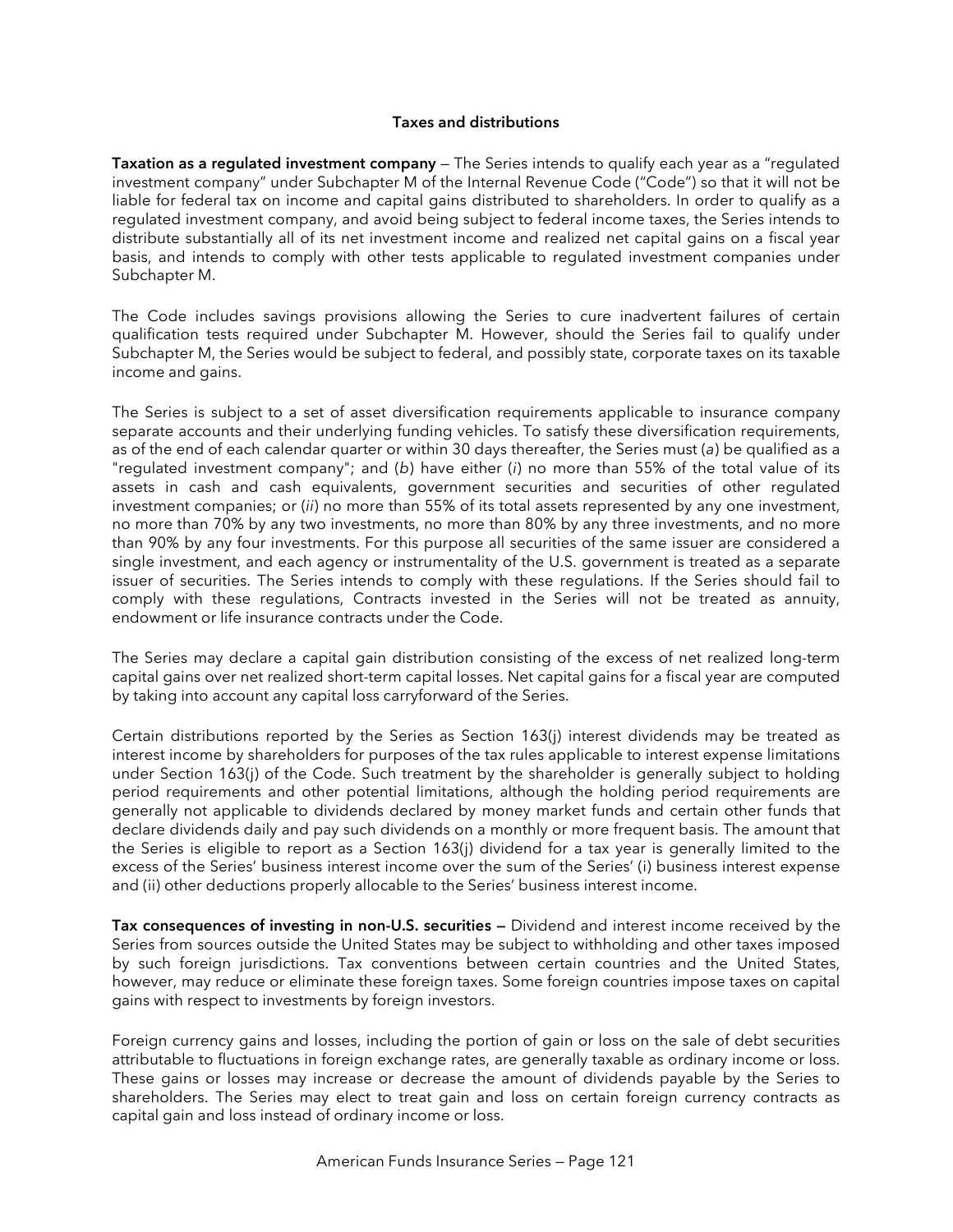If the fund invests in stock of certain passive foreign investment companies (PFICs), the fund intends to mark-to-market these securities and recognize any gains at the end of its fiscal and excise tax years. Deductions for losses are allowable only to the extent of any previously recognized gains. Both gains and losses will be treated as ordinary income or loss, and the fund is required to distribute any resulting income. If the fund is unable to identify an investment as a PFIC security and thus does not make a timely mark-to-market election, the fund may be subject to adverse tax consequences.

**Tax consequences of investing in derivatives** — The Series may enter into transactions involving derivatives, such as futures, swaps and forward contracts. Special tax rules may apply to these types of transactions that could defer losses to the Series, accelerate the Series' income, alter the holding period of certain securities or change the classification of capital gains. These tax rules may therefore impact the amount, timing and character of fund distributions.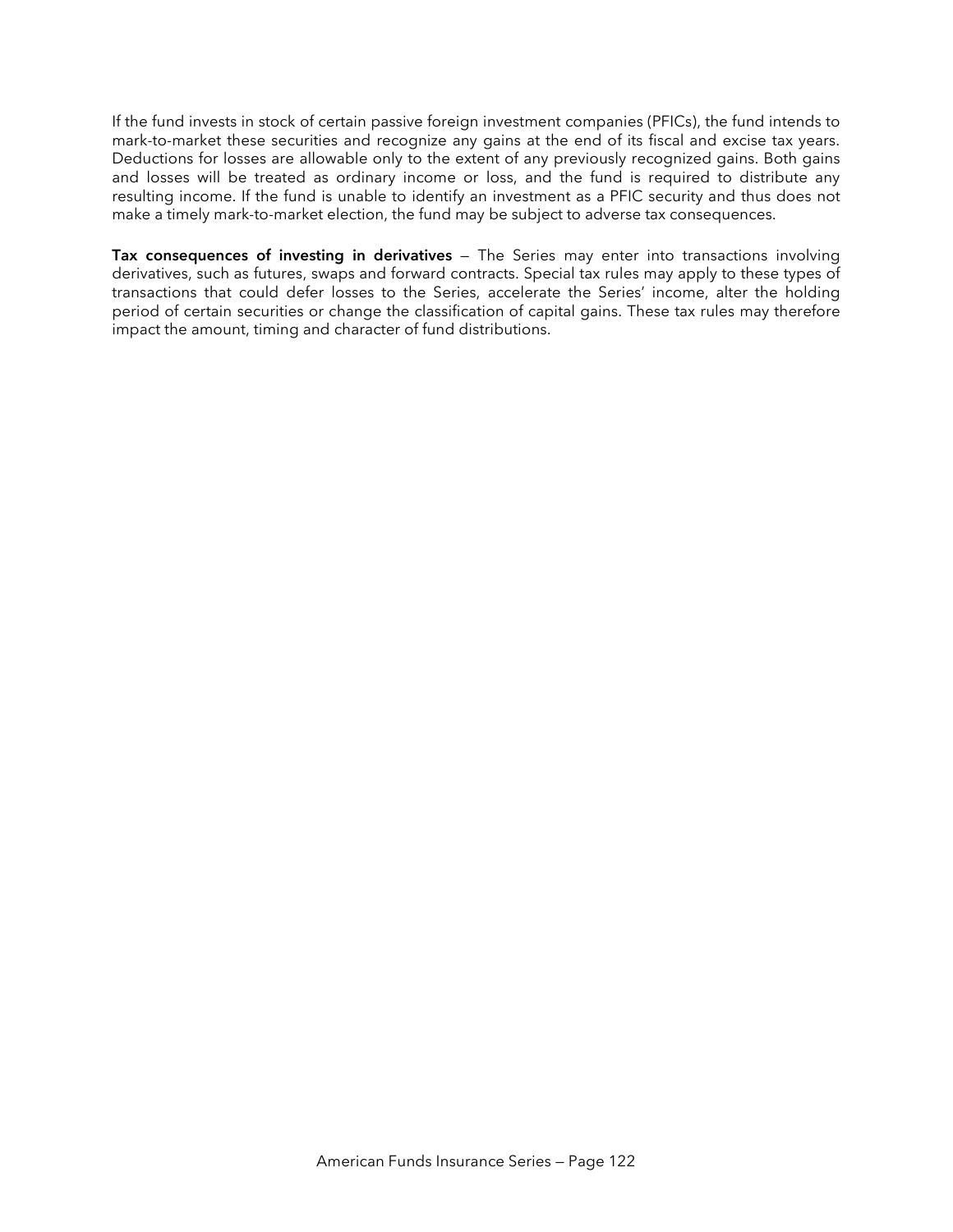#### **General information**

**Custodian of assets —** Securities and cash owned by all funds, including proceeds from the sale of shares of the funds and of securities in the funds' portfolios, are held by State Street Bank and Trust Company, One Lincoln Street, Boston, MA 02111, as custodian. Non-U.S. securities may be held by the custodian in non-U.S. banks or securities depositories or foreign branches of U.S. banks.

**Transfer agent services —** American Funds Service Company, a wholly owned subsidiary of the investment adviser, maintains the records of each insurance company's separate account, processes purchases and redemptions of the funds' shares, acts as dividend and capital gain distribution disbursing agent, and performs other related shareholder service functions. The principal office of American Funds Service Company is located at 6455 Irvine Center Drive, Irvine, CA 92618. Transfer agent fees are paid according to a fee schedule, based on the number of accounts serviced, contained in a Shareholder Services Agreement between the fund and American Funds Service Company. American Funds Service Company was paid a fee of \$13,000 for Class 1 shares, less than \$1,000 for Class 1A shares, \$9,000 for Class 2 shares, less than \$1,000 for Class 3 shares and \$2,000 for Class 4 shares for the 2021 fiscal year.

**Independent registered public accounting firm —** PricewaterhouseCoopers LLP, 601 South Figueroa Street, Los Angeles, CA 90017, serves as the Series' independent registered public accounting firm, providing audit services, preparation of tax returns and review of certain documents to be filed with the SEC. The financial statements included in this statement of additional information that are from the Series' annual report have been audited by PricewaterhouseCoopers LLP, an independent registered public accounting firm, as stated in their report appearing herein. Such financial statements have been so included in reliance upon the report of such firm given upon their authority as experts in accounting and auditing. The selection of the Series' independent registered public accounting firm is reviewed and determined annually by the board of trustees.

**Independent legal counsel —** Morgan, Lewis & Bockius LLP, One Federal Street, Boston, MA 02110- 1726, serves as independent legal counsel ("counsel") for the Series and for trustees who are not interested persons (as defined by the 1940 Act) of the Series. A determination with respect to the independence of the Series' counsel will be made at least annually by the independent trustees of the Series, as prescribed by applicable 1940 Act rules.

**Prospectuses and reports to shareholders —** The Series' fiscal year ends on December 31. Contract owners are provided updated prospectuses or summary prospectuses by their insurance provider annually and at least semiannually with reports showing the funds' investment portfolios or summary investment portfolios, financial statements and other information. The Series' annual financial statements are audited by the independent registered public accounting firm of PricewaterhouseCoopers LLP.

**Code of ethics —** The Series, Capital Research and Management Company and its affiliated companies have adopted codes of ethics that allow for personal investments, including securities in which the funds of the Series may invest from time to time. These codes include a ban on acquisitions of securities pursuant to an initial public offering; restrictions on acquisitions of private placement securities; pre-clearance and reporting requirements; review of duplicate confirmation statements; annual recertification of compliance with codes of ethics; blackout periods on personal investing for certain investment personnel; a ban on short-term trading profits for investment personnel; limitations on service as a director of publicly traded companies; disclosure of personal securities transactions; and policies regarding political contributions.

**Shareholder and trustee responsibility —** Under the laws of certain states, including Massachusetts, where the Series was organized, and California, where the Series' principal office is located,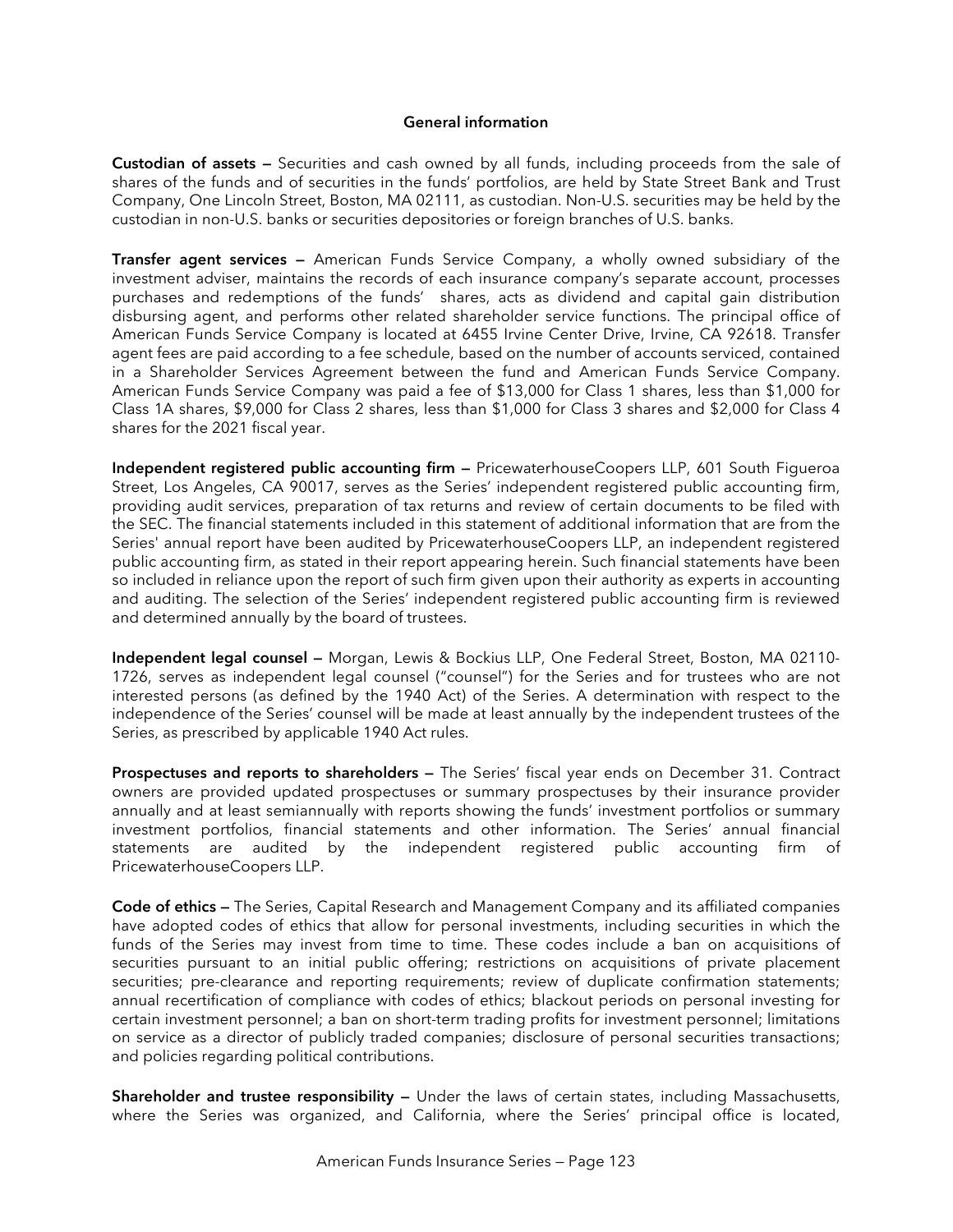shareholders of a Massachusetts business trust may, under certain circumstances, be held personally liable as partners for the obligations of the Series. However, the risk of a shareholder incurring any financial loss on account of shareholder liability is limited to circumstances in which the Series itself would be unable to meet its obligations. The declaration of trust contains an express disclaimer of shareholder liability for acts or obligations of the Series and provides that notice of the disclaimer may be given in each agreement, obligation, or instrument which is entered into or executed by the Series or trustees. The declaration of trust provides for indemnification out of Series property of any shareholder personally liable for the obligations of the Series and also provides for the Series to reimburse such shareholder for all legal and other expenses reasonably incurred in connection with any such claim or liability.

Under the declaration of trust, the trustees or officers are not liable for actions or failure to act; however, they are not protected from liability by reason of their willful misfeasance, bad faith, gross negligence, or reckless disregard of the duties involved in the conduct of their office. The Series will provide indemnification to its trustees and officers as authorized by its by-laws and by the 1940 Act and the rules and regulations thereunder.

**Registration statement —** A registration statement has been filed with the Securities and Exchange Commission under the Securities Act of 1933 and the 1940 Act with respect to the Series. The prospectus and this statement of additional information do not contain all information set forth in the registration statement, its amendments and exhibits, to which reference is made for further information concerning the Series. Statements contained in the prospectus and this statement of additional information as to the content of the contracts issued through the separate accounts and other legal instruments are summaries. For a complete statement of the terms thereof, reference is made to the registration statements of the separate accounts and contracts as filed with the Securities and Exchange Commission.

**Authorized shares —** The Series was organized as a Massachusetts business trust which permits each fund of the Series to issue an unlimited number of shares of beneficial interest of one or more classes.

**Redemption of shares —** While payment of redemptions normally will be in cash, the Series' declaration of trust permits payment of the redemption price wholly or partly with portfolio securities or other fund assets under conditions and circumstances determined by the Series' board of trustees. For example, redemptions could be made in this manner if the board determined that making payments wholly in cash over a particular period would be unfair and/or harmful to other Series shareholders.

**Voting rights —** Shareholders have one vote per share owned. In accordance with current laws, it is anticipated that an insurance company issuing a variable contract that participates in a fund will request voting instructions from variable contract owners and will vote shares or other voting interests in the separate account in accordance with voting instructions received, and will vote shares or other voting interests not received in proportion to the voting instructions received by all separate accounts. In addition, fund shares held directly by an insurance company, if any, will be voted in proportion to the voting instructions received by all separate accounts. As a result of proportional voting, the vote of a small number of contract holders could determine the outcome of a shareholder vote.

**Credit facility —** Global Small Capitalization Fund, New World Fund and American High-Income Trust, together with other U.S. registered investment funds managed by Capital Research and Management Company, have entered into a committed line of credit facility pursuant to which the funds may borrow up to \$1.5 billion as a source of temporary liquidity on a first-come, first-served basis. Under the credit facility, loans are generally unsecured; however, a borrowing fund must collateralize any borrowings under the facility on an equivalent basis if it has certain other collateralized borrowings.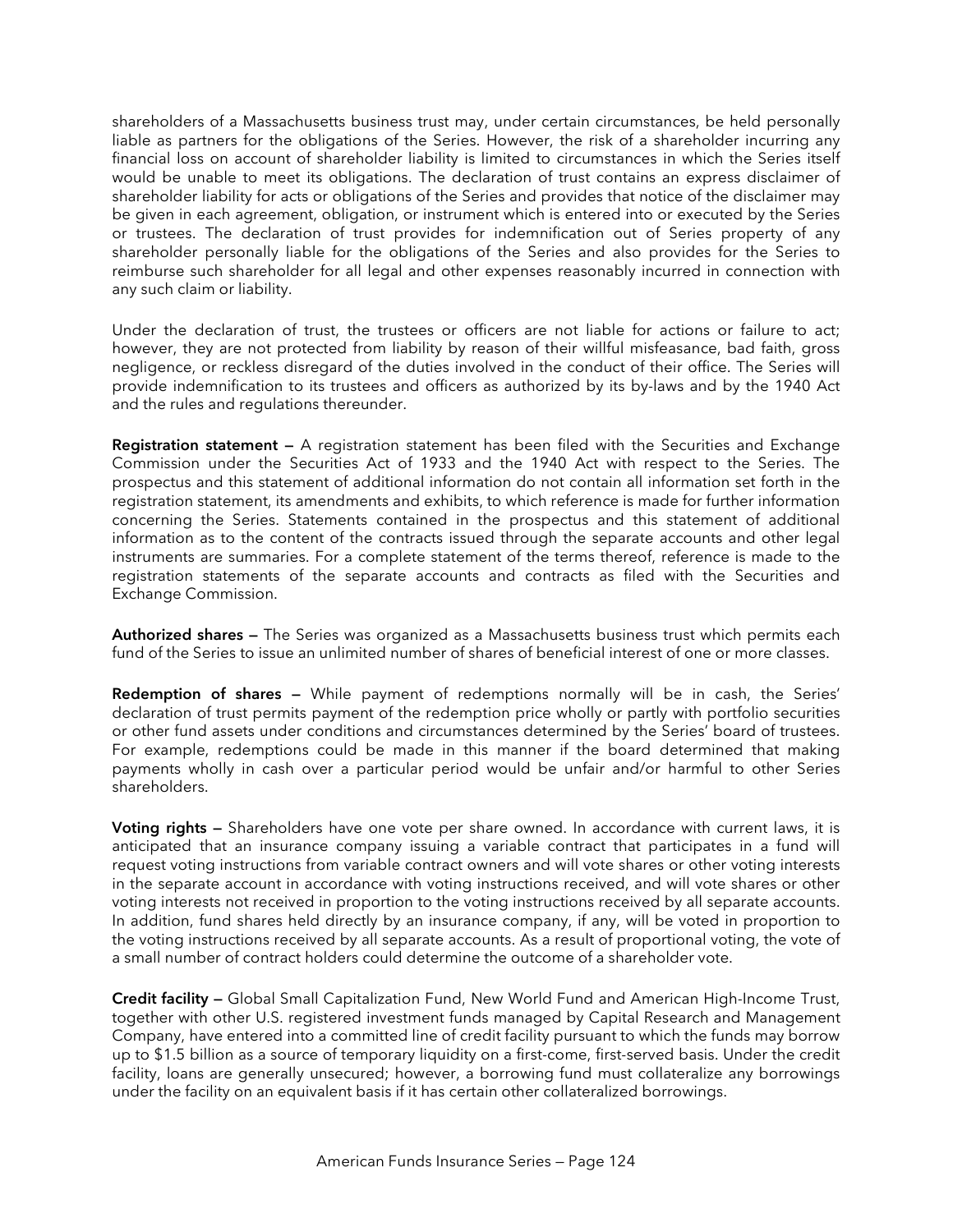**Financial statements —** The fund's audited financial statements for the fiscal year ended December 31, 2021, including the related notes thereto, are incorporated into the statement of additional information by reference to the fund's Form N-CSR dated as of December 31, 2021.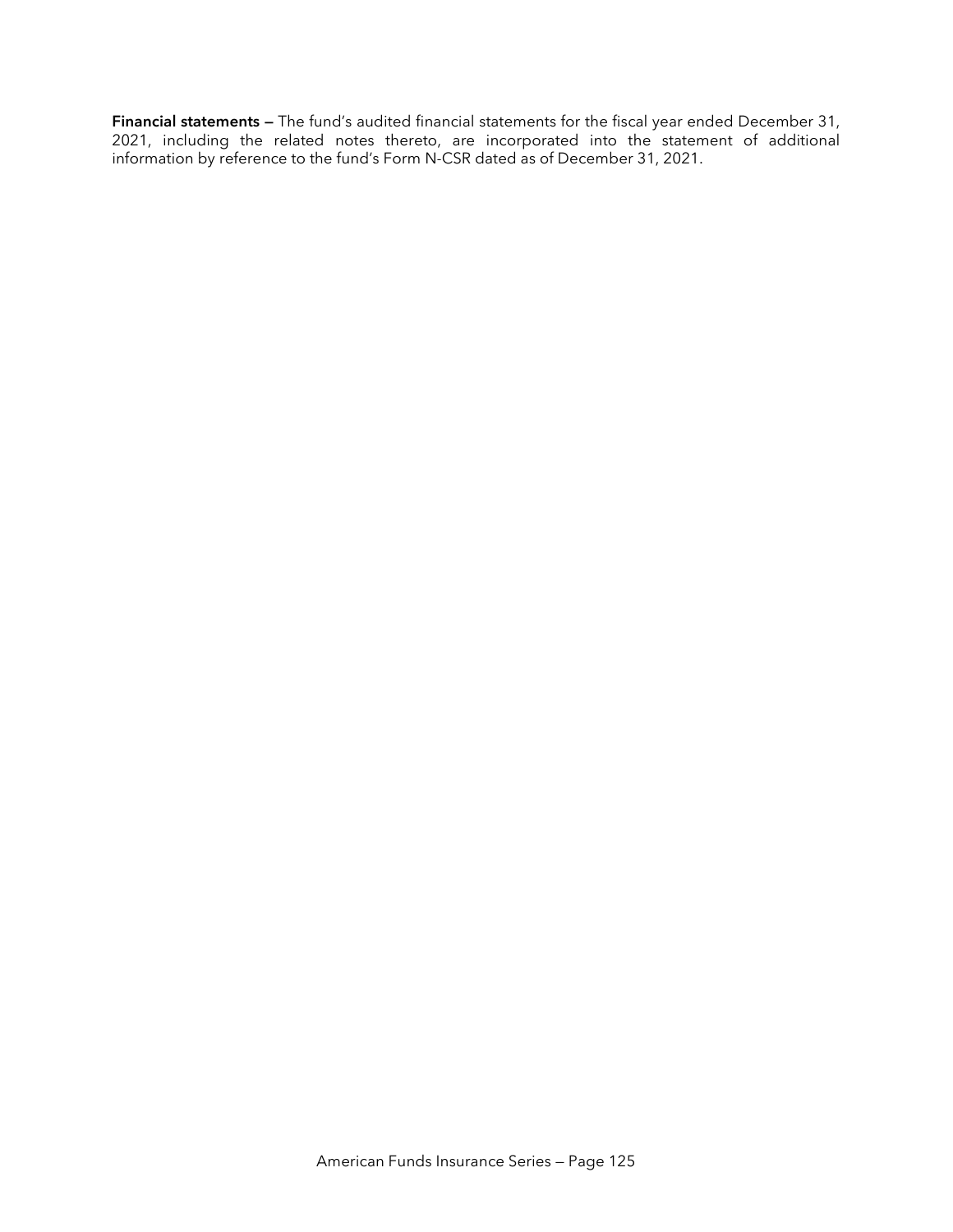# **Appendix**

The following descriptions of debt security ratings are based on information provided by Moody's Investors Service, Standard & Poor's Ratings Services and Fitch Ratings, Inc.

#### **Description of bond ratings**

# **Moody's**

**Long-term rating scale**

## **Aaa**

Obligations rated Aaa are judged to be of the highest quality, subject to the lowest level of credit risk.

# **Aa**

Obligations rated Aa are judged to be of high quality and are subject to very low credit risk.

# **A**

Obligations rated A are considered upper-medium grade and are subject to low credit risk.

## **Baa**

Obligations rated Baa are judged to be medium-grade and subject to moderate credit risk and as such may possess certain speculative characteristics.

## **Ba**

Obligations rated Ba are judged to be speculative and are subject to substantial credit risk.

# **B**

Obligations rated B are considered speculative and are subject to high credit risk.

## **Caa**

Obligations rated Caa are judged to be speculative and of poor standing and are subject to very high credit risk.

# **Ca**

Obligations rated Ca are highly speculative and are likely in, or very near, default, with some prospect of recovery of principal and interest.

# **C**

Obligations rated C are the lowest rated and are typically in default, with little prospect for recovery of principal or interest.

**Note:** Moody's appends numerical modifiers 1, 2, and 3 to each generic rating classification from Aa through Caa. The modifier 1 indicates that the obligation ranks in the higher end of its generic rating category; the modifier 2 indicates a mid-range ranking; and the modifier 3 indicates a ranking in the lower end of that generic rating category. Additionally, a "(hyb)" indicator is appended to all ratings of hybrid securities issued by banks, insurers, finance companies and securities firms.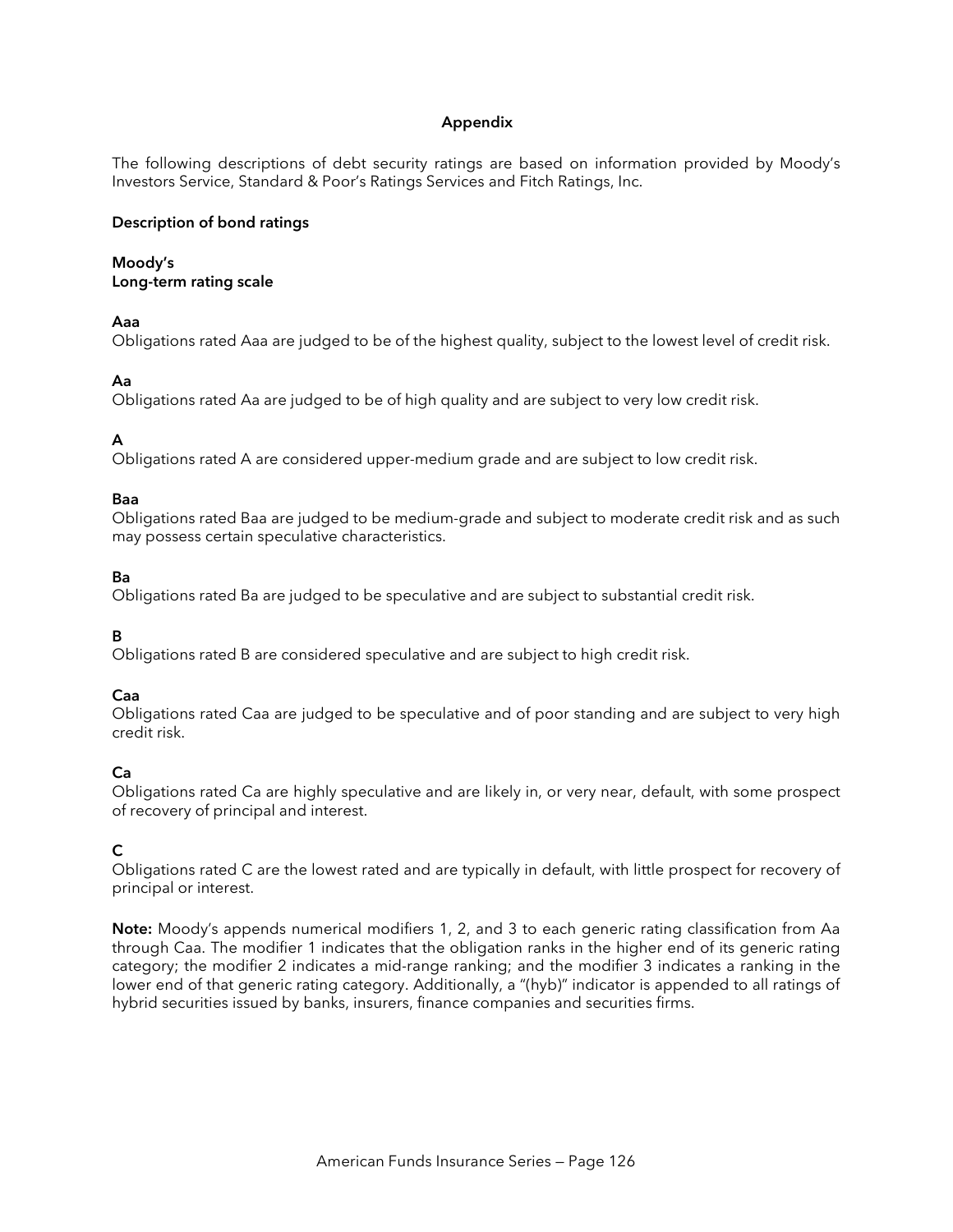#### **Standard & Poor's Long-term issue credit ratings**

# **AAA**

An obligation rated AAA has the highest rating assigned by Standard & Poor's. The obligor's capacity to meet its financial commitment on the obligation is extremely strong.

# **AA**

An obligation rated AA differs from the highest-rated obligations only to a small degree. The obligor's capacity to meet its financial commitment on the obligation is very strong.

# **A**

An obligation rated A is somewhat more susceptible to the adverse effects of changes in circumstances and economic conditions than obligations in higher-rated categories. However, the obligor's capacity to meet its financial commitment on the obligation is still strong.

## **BBB**

An obligation rated BBB exhibits adequate protection parameters. However, adverse economic conditions or changing circumstances are more likely to lead to a weakened capacity of the obligor to meet its financial commitment on the obligation.

# **BB, B, CCC, CC, and C**

Obligations rated BB, B, CCC, CC, and C are regarded as having significant speculative characteristics. BB indicates the least degree of speculation and C the highest. While such obligations will likely have some quality and protective characteristics, these may be outweighed by large uncertainties or major exposures to adverse conditions.

## **BB**

An obligation rated BB is less vulnerable to nonpayment than other speculative issues. However, it faces major ongoing uncertainties or exposure to adverse business, financial, or economic conditions which could lead to the obligor's inadequate capacity to meet its financial commitment on the obligation.

# **B**

An obligation rated B is more vulnerable to nonpayment than obligations rated BB, but the obligor currently has the capacity to meet its financial commitment on the obligation. Adverse business, financial, or economic conditions will likely impair the obligor's capacity or willingness to meet its financial commitment on the obligation.

# **CCC**

An obligation rated CCC is currently vulnerable to nonpayment and is dependent upon favorable business, financial, and economic conditions for the obligor to meet its financial commitment on the obligation. In the event of adverse business, financial, or economic conditions, the obligor is not likely to have the capacity to meet its financial commitment on the obligation.

# **CC**

An obligation rated CC is currently highly vulnerable to nonpayment. The CC rating is used when a default has not occurred, but Standard & Poor's expects default to be a virtual certainty, regardless of the anticipated time to default.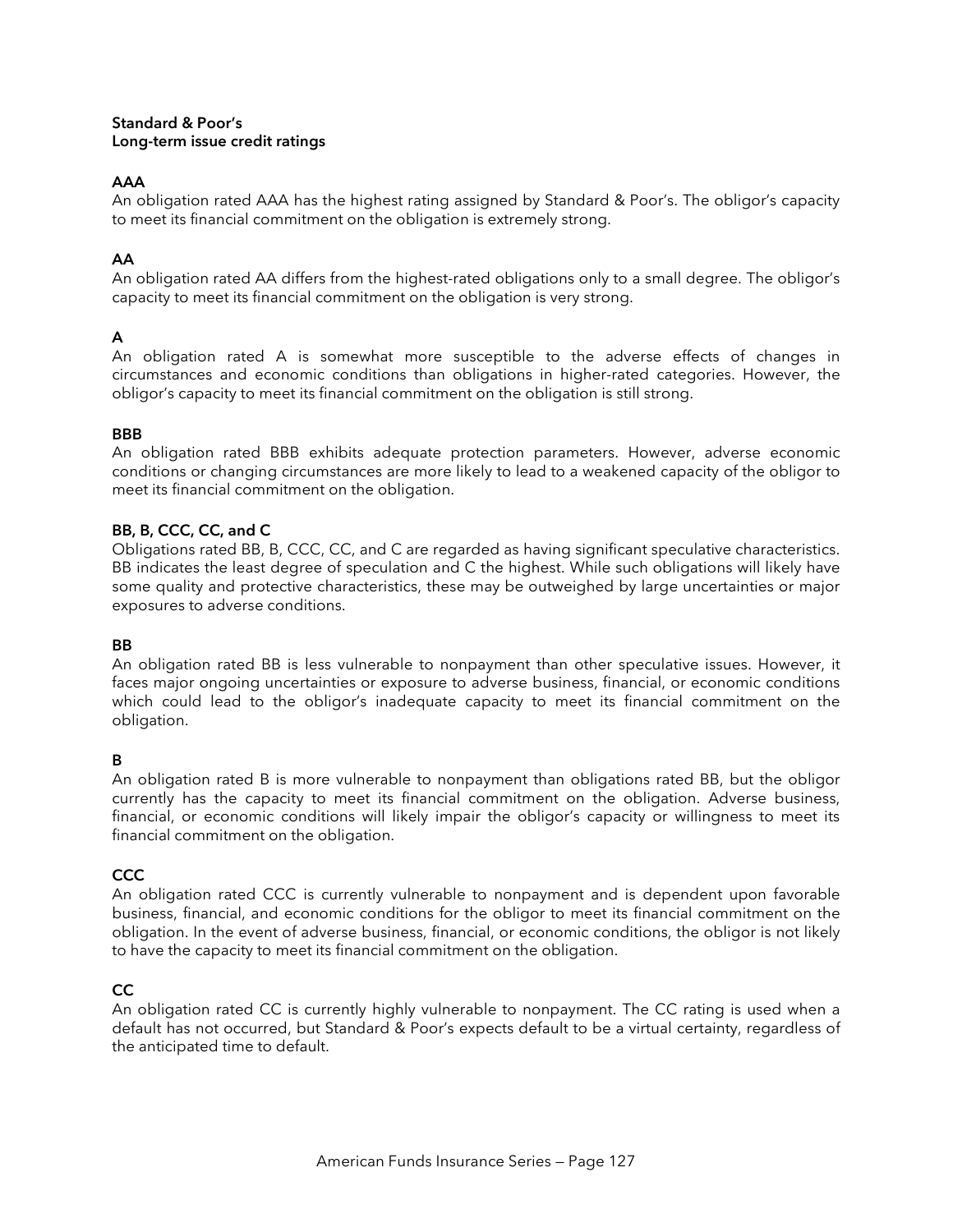# **C**

An obligation rated C is currently highly vulnerable to nonpayment, and the obligation is expected to have lower relative seniority or lower ultimate recovery compared to obligations that are rated higher.

## **D**

An obligation rated D is in default or in breach of an imputed promise. For non-hybrid capital instruments, the D rating category is used when payments on an obligation are not made on the date due, unless Standard & Poor's believes that such payments will be made within five business days in the absence of a stated grace period or within the earlier of the stated grace period or 30 calendar days. The D rating also will be used upon the filing of a bankruptcy petition or the taking of similar action and where default on an obligation is a virtual certainty, for example due to automatic stay provisions. An obligation's rating is lowered to D if it is subject to a distressed exchange offer.

#### **Plus (+) or minus (–)**

The ratings from AA to CCC may be modified by the addition of a plus or minus sign to show relative standing within the major rating categories.

#### **NR**

This indicates that no rating has been requested, that there is insufficient information on which to base a rating, or that Standard & Poor's does not rate a particular obligation as a matter of policy.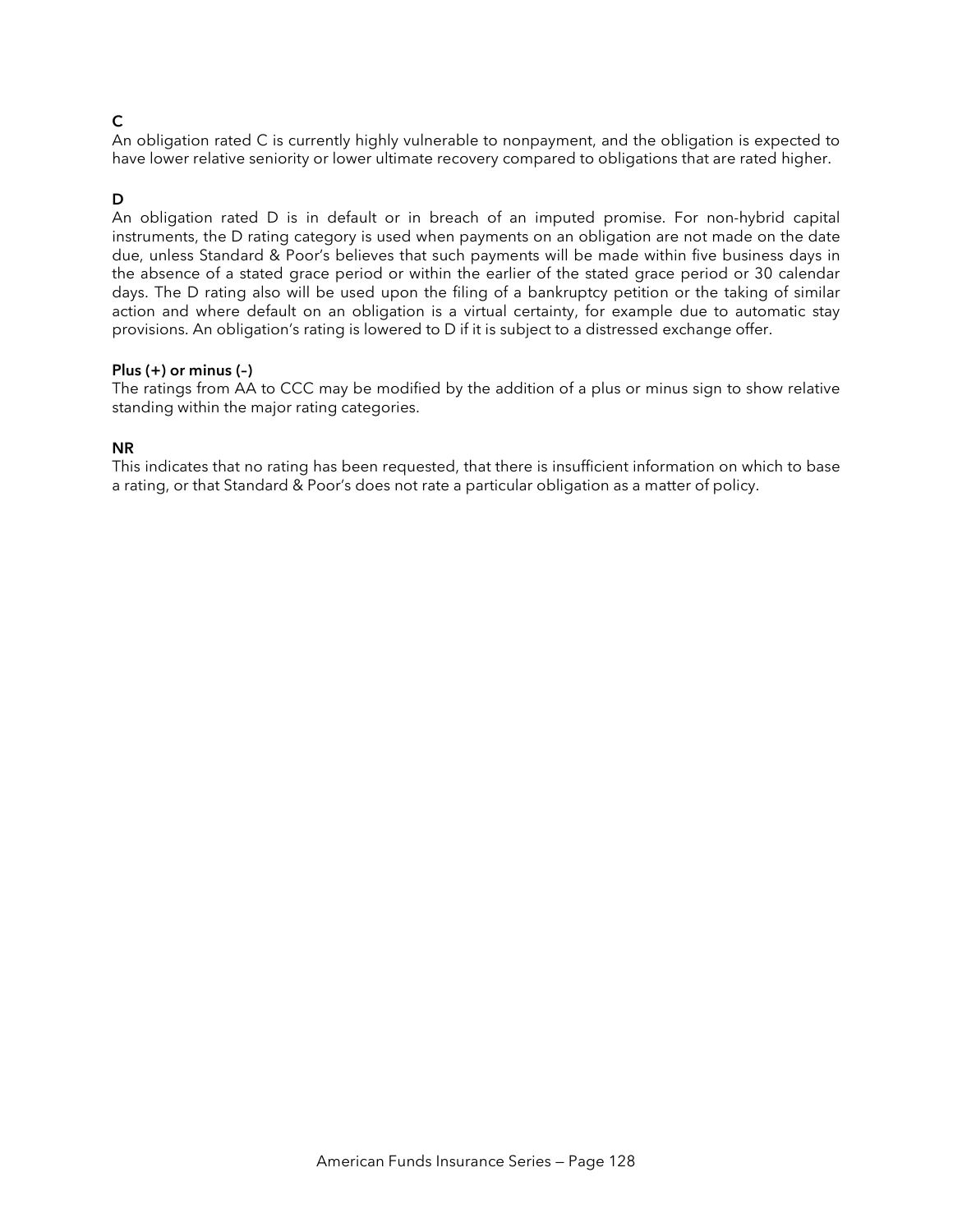#### **Fitch Ratings, Inc. Long-term credit ratings**

## **AAA**

Highest credit quality. AAA ratings denote the lowest expectation of default risk. They are assigned only in case of exceptionally strong capacity for payment of financial commitments. This capacity is highly unlikely to be adversely affected by foreseeable events.

## **AA**

Very high credit quality. AA ratings denote expectations of very low default risk. They indicate very strong capacity for payment of financial commitments. This capacity is not significantly vulnerable to foreseeable events.

## **A**

High credit quality. A ratings denote expectations of low default risk. The capacity for payment of financial commitments is considered strong. This capacity may, nevertheless, be more vulnerable to changes in circumstances or in economic conditions than is the case for higher ratings.

#### **BBB**

Good credit quality. BBB ratings indicate that expectations of default risk are low. The capacity for payment of financial commitments is considered adequate but adverse changes in circumstances and economic conditions are more likely to impair this capacity.

## **BB**

Speculative. BB ratings indicate an elevated vulnerability to default risk, particularly in the event of adverse changes in business or economic conditions over time; however, business or financial flexibility exists which supports the servicing of financial commitments.

## **B**

Highly speculative. B ratings indicate that material default risk is present, but a limited margin of safety remains. Financial commitments are currently being met; however, capacity for continued payment is vulnerable to deterioration in the business and economic environment.

# **CCC**

Substantial credit risk. Default is a real possibility.

# **CC**

Very high levels of credit risk. Default of some kind appears probable.

## **C**

Exceptionally high levels of credit risk. Default is imminent or inevitable, or the issuer is in standstill. Conditions that are indicative of a C category rating for an issuer include:

- The issuer has entered into a grace or cure period following nonpayment of a material financial obligation;
- The issuer has entered into a temporary negotiated waiver or standstill agreement following a payment default on a material financial obligation; or
- Fitch Ratings otherwise believes a condition of RD or D to be imminent or inevitable, including through the formal announcement of a distressed debt exchange.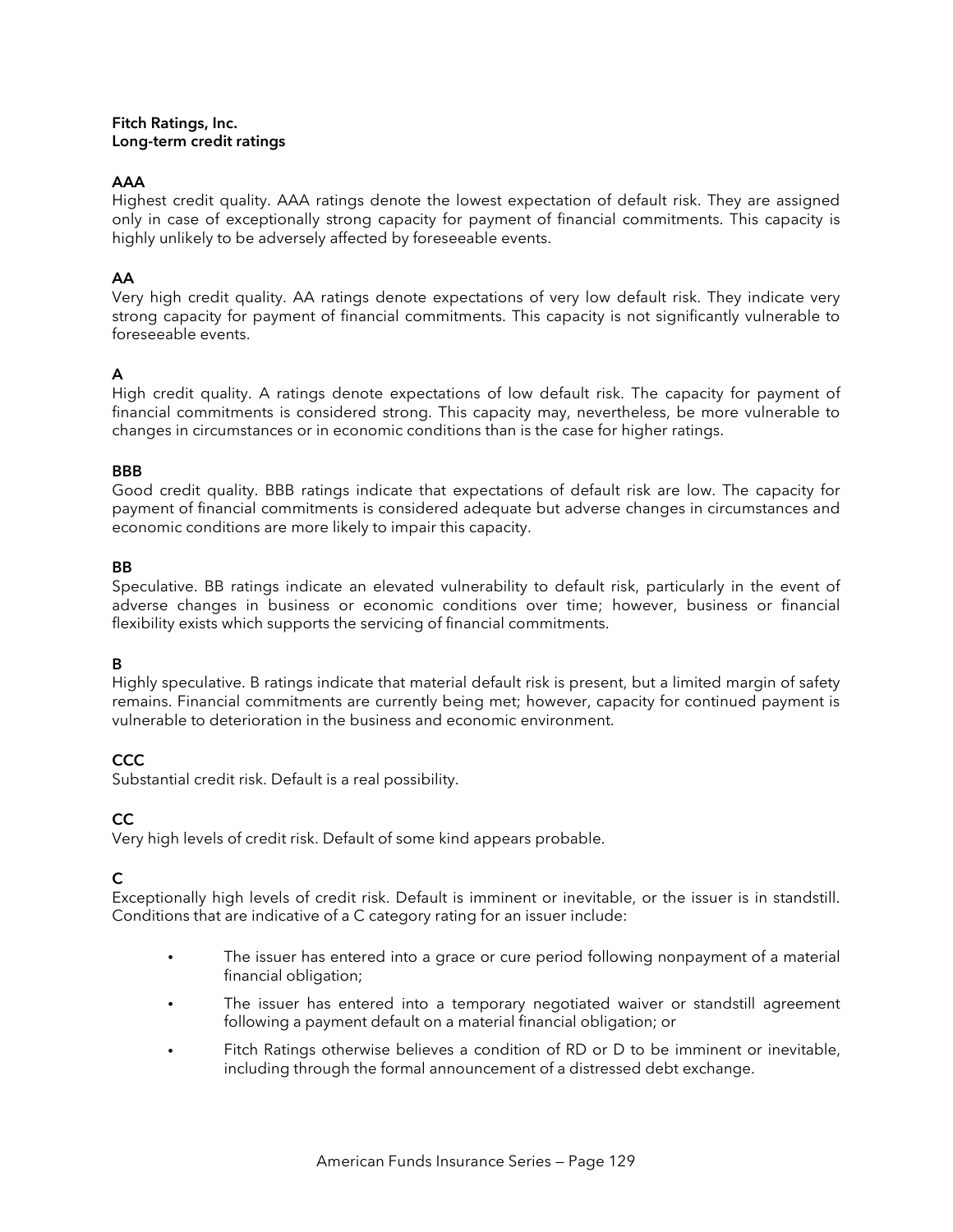## **RD**

Restricted default. RD ratings indicate an issuer that in Fitch Ratings' opinion has experienced an uncured payment default on a bond, loan or other material financial obligation but which has not entered into bankruptcy filings, administration, receivership, liquidation or other formal winding up procedure, and which has not otherwise ceased operating. This would include:

- The selective payment default on a specific class or currency of debt;
- The uncured expiry of any applicable grace period, cure period or default forbearance period following a payment default on a bank loan, capital markets security or other material financial obligation;
- The extension of multiple waivers or forbearance periods upon a payment default on one or more material financial obligations, either in series or in parallel; or
- Execution of a distressed debt exchange on one or more material financial obligations.

#### **D**

Default. D ratings indicate an issuer that in Fitch Ratings' opinion has entered into bankruptcy filings, administration, receivership, liquidation or other formal winding up procedure, or which has otherwise ceased business.

Default ratings are not assigned prospectively to entities or their obligations; within this context, nonpayment on an instrument that contains a deferral feature or grace period will generally not be considered a default until after the expiration of the deferral or grace period, unless a default is otherwise driven by bankruptcy or other similar circumstance, or by a distressed debt exchange.

Imminent default typically refers to the occasion where a payment default has been intimated by the issuer, and is all but inevitable. This may, for example, be where an issuer has missed a scheduled payment, but (as is typical) has a grace period during which it may cure the payment default. Another alternative would be where an issuer has formally announced a distressed debt exchange, but the date of the exchange still lies several days or weeks in the immediate future.

In all cases, the assignment of a default rating reflects the agency's opinion as to the most appropriate rating category consistent with the rest of its universe of ratings, and may differ from the definition of default under the terms of an issuer's financial obligations or local commercial practice.

**Note:** The modifiers "+" or "–" may be appended to a rating to denote relative status within major rating categories. Such suffixes are not added to the AAA long-term rating category, or to categories below B.